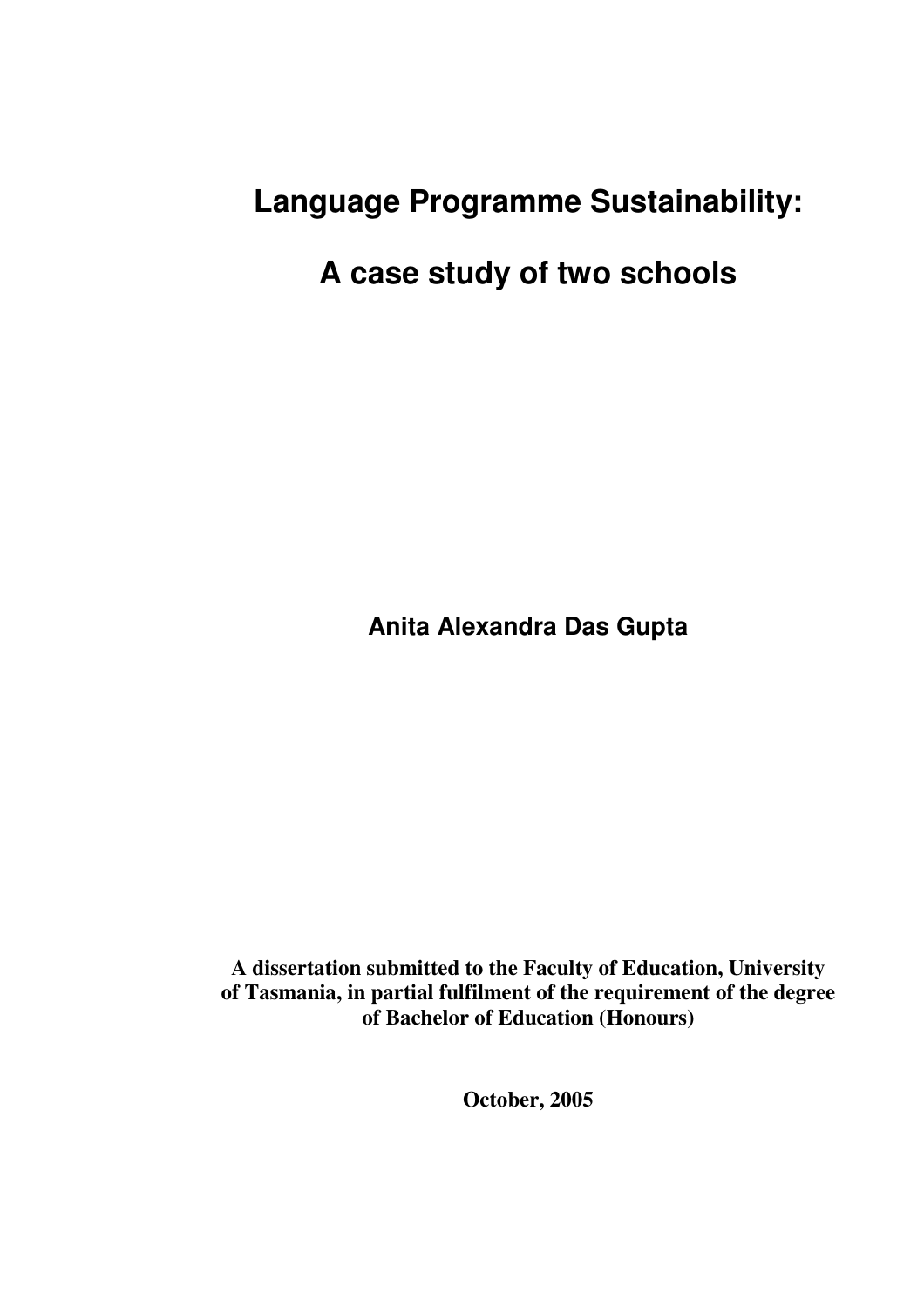"No other subject has to justify its existence like languages do" (Language Teacher Participant A, 25/07/2005).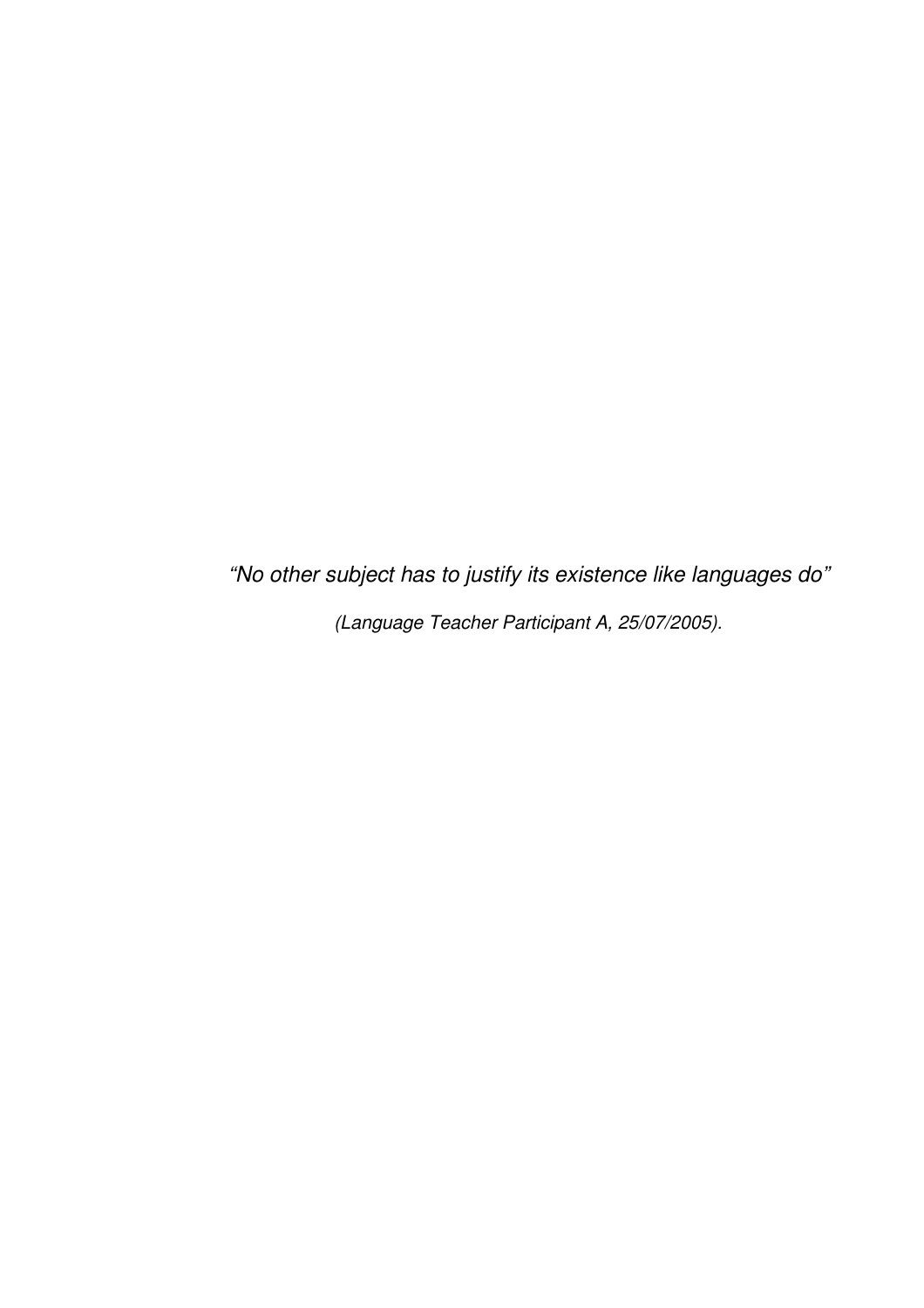# **Abstract**

This qualitative case study investigates the factors that affect the sustainability of a language programme within a Tasmanian primary school setting. The study has a specific focus on Indonesian language programme sustainability.

Two schools took part in this study: School A, a primary school with a discontinued Indonesian language programme; and School B, a primary school with a continuing Indonesian language programme. The research methodology involved conducting six semi-structured interviews with six key participants. Participants included: Department of Education personnel involved in language programme implementation; senior staff members and language teachers from each school. Data were analysed using typological analysis.

Findings were that system level and school level factors have the most influence on primary school language programme sustainability.

Recommendations of the study are that primary school leadership be given more information about how they can sustain a language programme, and greater access to government funding for language education. The study also recommends an increase in emphasis on language teacher training in Tasmanian pre-service teacher education.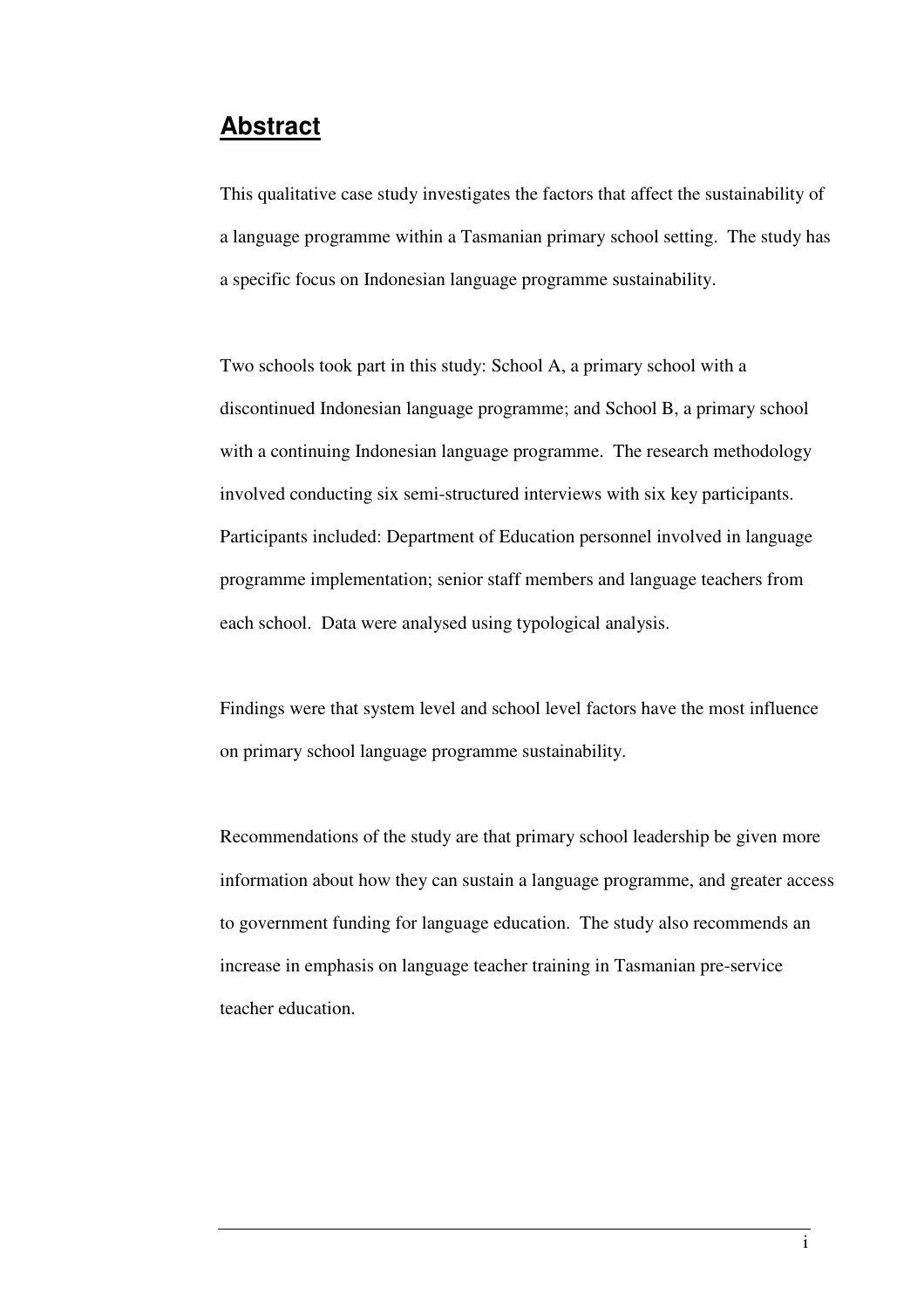# **Declaration**

I certify that this dissertation contains no material which has been accepted for the award of any other degree or diploma in any institutes, college, or university, and that, to the best of my knowledge and belief, it contains no material previously published or written by another person, except where due reference is made in the text of the dissertation.

Anita Alexandra Das Gupta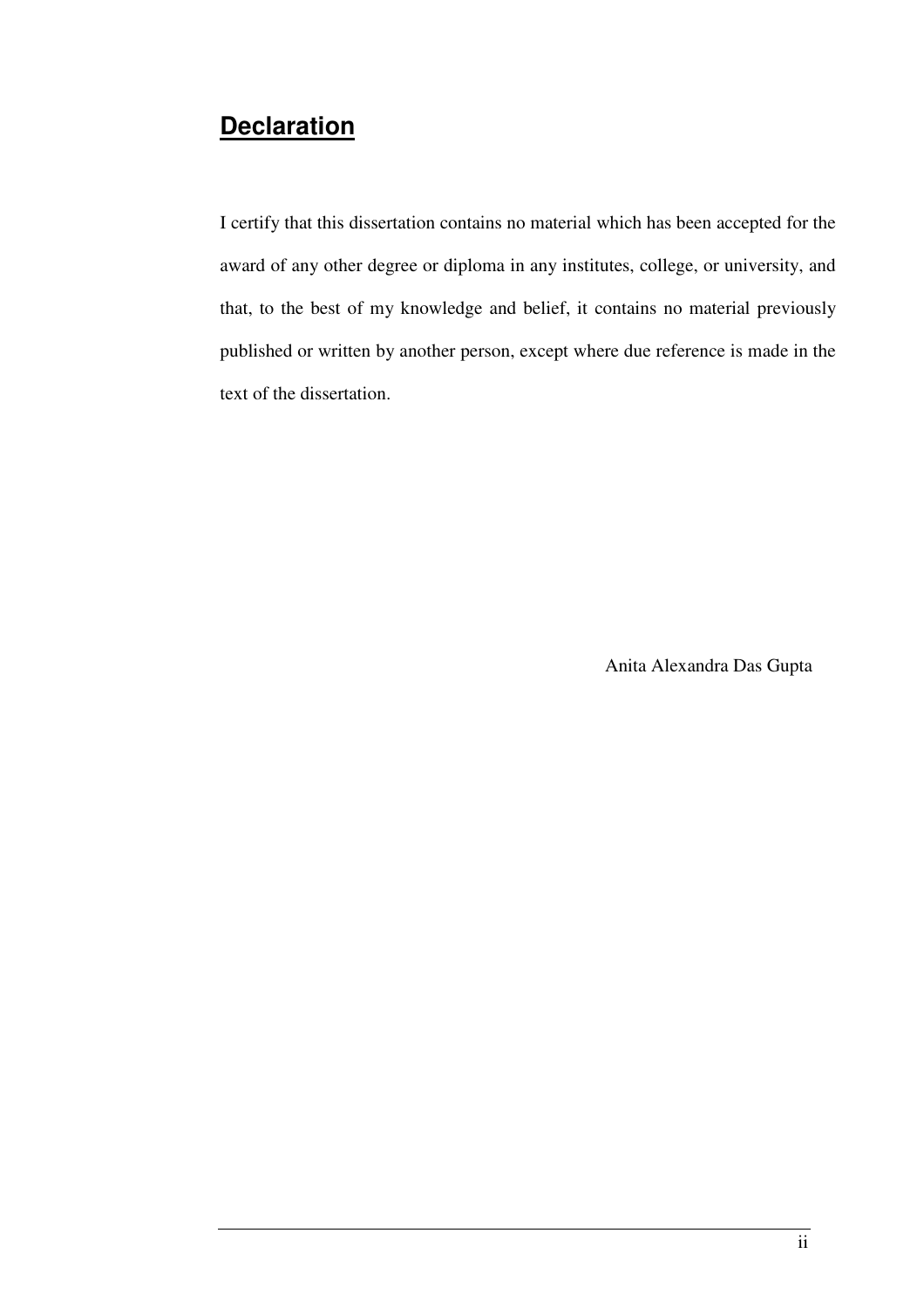# **Permission to copy**

I hereby give permission to the University Library and to the staff and students of the Faculty of Education within the University of Tasmania to copy this dissertation in whole or part without reference to me. This permission covers only single copies made for study purposes, subject to the normal conditions of acknowledgement.

Anita Alexandra Das Gupta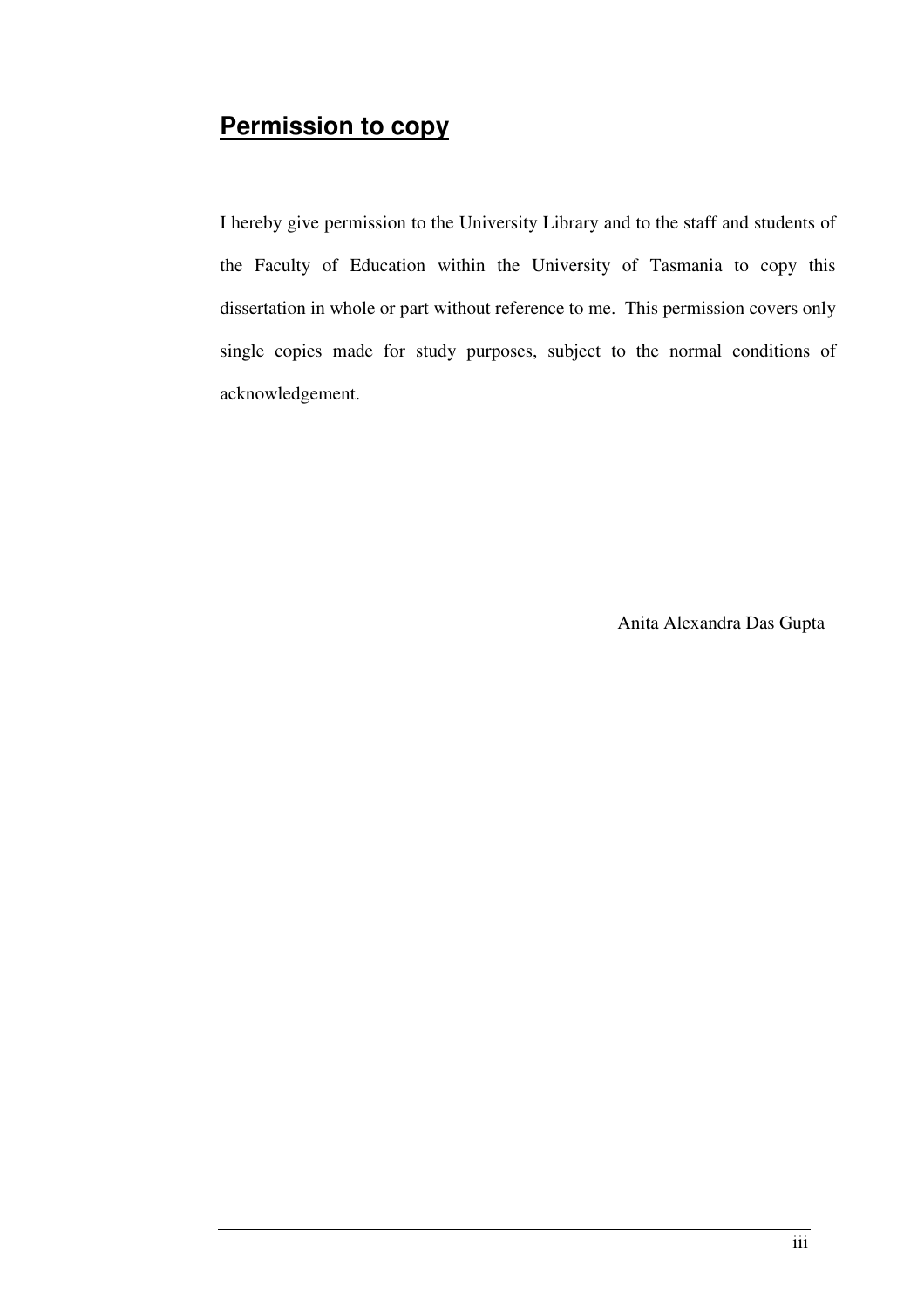# **Acknowledgements**

Firstly, I would like to thank my Honours supervisor, Julie Browett, for her invaluable guidance, expertise and support during this research study. Throughout my years in the Bachelor of Education degree, Julie's knowledge and classes have inspired my interest in language education.

I wish to thank Margot Boardman and Beryl Binns for their kind assistance and calming words throughout this year. Thank you also to Robin Wills whose assistance was greatly appreciated in the final weeks of this study.

To all the participants who participated in this study, thank you for your time and experience. Without you, I would not have been able to conduct this research.

To my friends in Honours, I am glad that I was able to share this year with you all. Thank you to Felicity and Kim for your support during the final weeks.

Finally, to my family and friends, your support, encouragement and understanding have been invaluable. Special mentions go to Mum, Dad, Monica, Aunty Julie, Scott, Matthew and Ian. You have all helped me in your own special ways – thank you.

#### **Terima kasih banyak! (Thank you very much)**

 **Anita A. Das Gupta**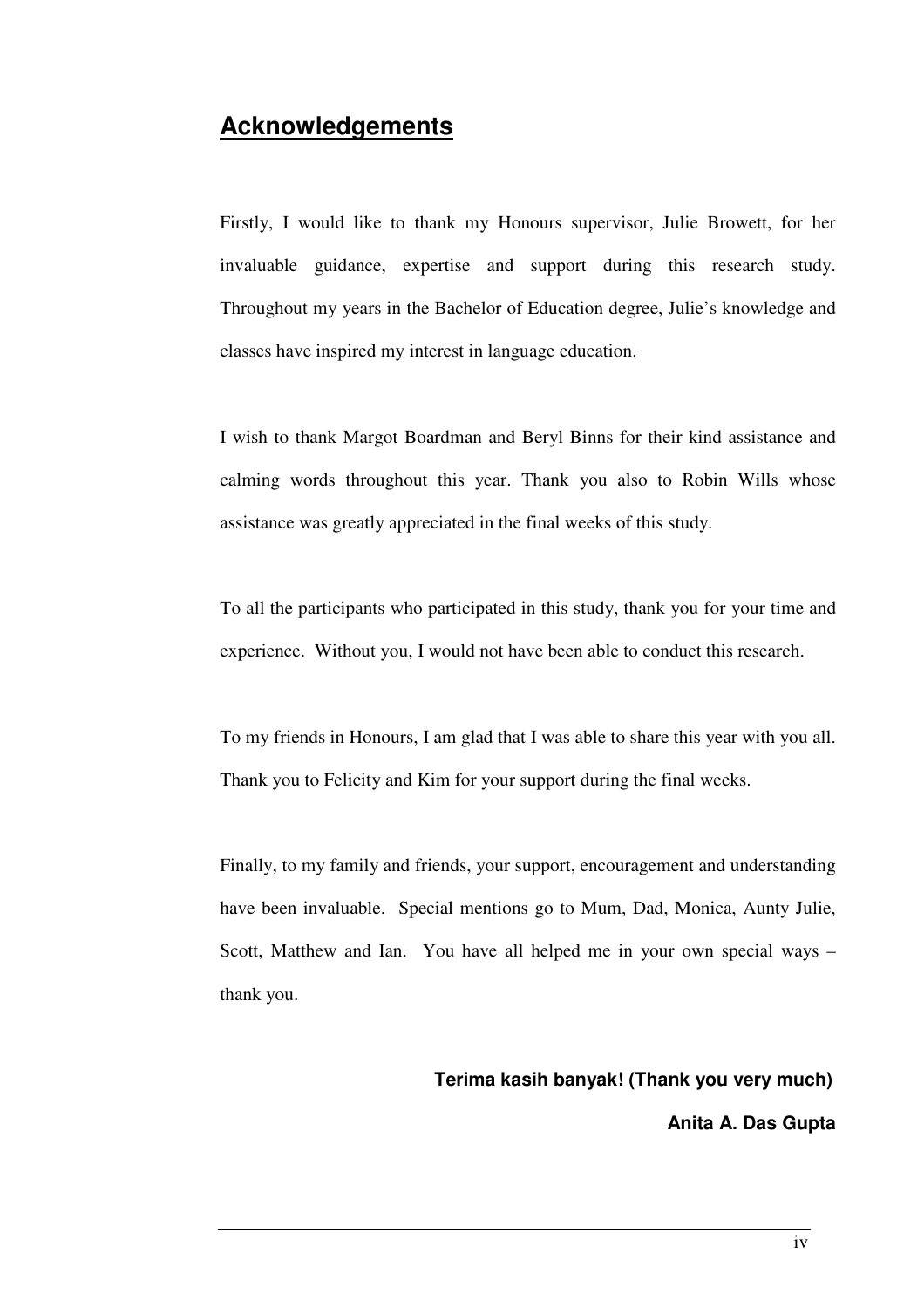# **Contents**

| 2.2 System level factors that affect the sustainability of language     |  |
|-------------------------------------------------------------------------|--|
|                                                                         |  |
| programmes                                                              |  |
| 2.2.1 Language policy and, language education and curriculum            |  |
|                                                                         |  |
|                                                                         |  |
| 2.2.1.2 Language education and curriculum frameworks ------ 22          |  |
| 2.2.2 Models of language programme delivery27                           |  |
|                                                                         |  |
| 2.2.4 Articulation of language programmes between primary and           |  |
| 2.2.4.1 Communication between sectors----------------------------- 31   |  |
| 2.2.4.2 Knowledge and understanding of styles, approach,                |  |
| teaching method, and levels attained in each sector ------------ 31     |  |
| 2.2.4.3. Recognition of children's prior learning------------------- 32 |  |
| 2.2.4.4 Professional development of teachers---------------------- 32   |  |
| 2.2.5 Language teacher supply and retention33                           |  |
|                                                                         |  |
| 2.2.6.1 Information communication technology resources ---- 36          |  |
|                                                                         |  |
|                                                                         |  |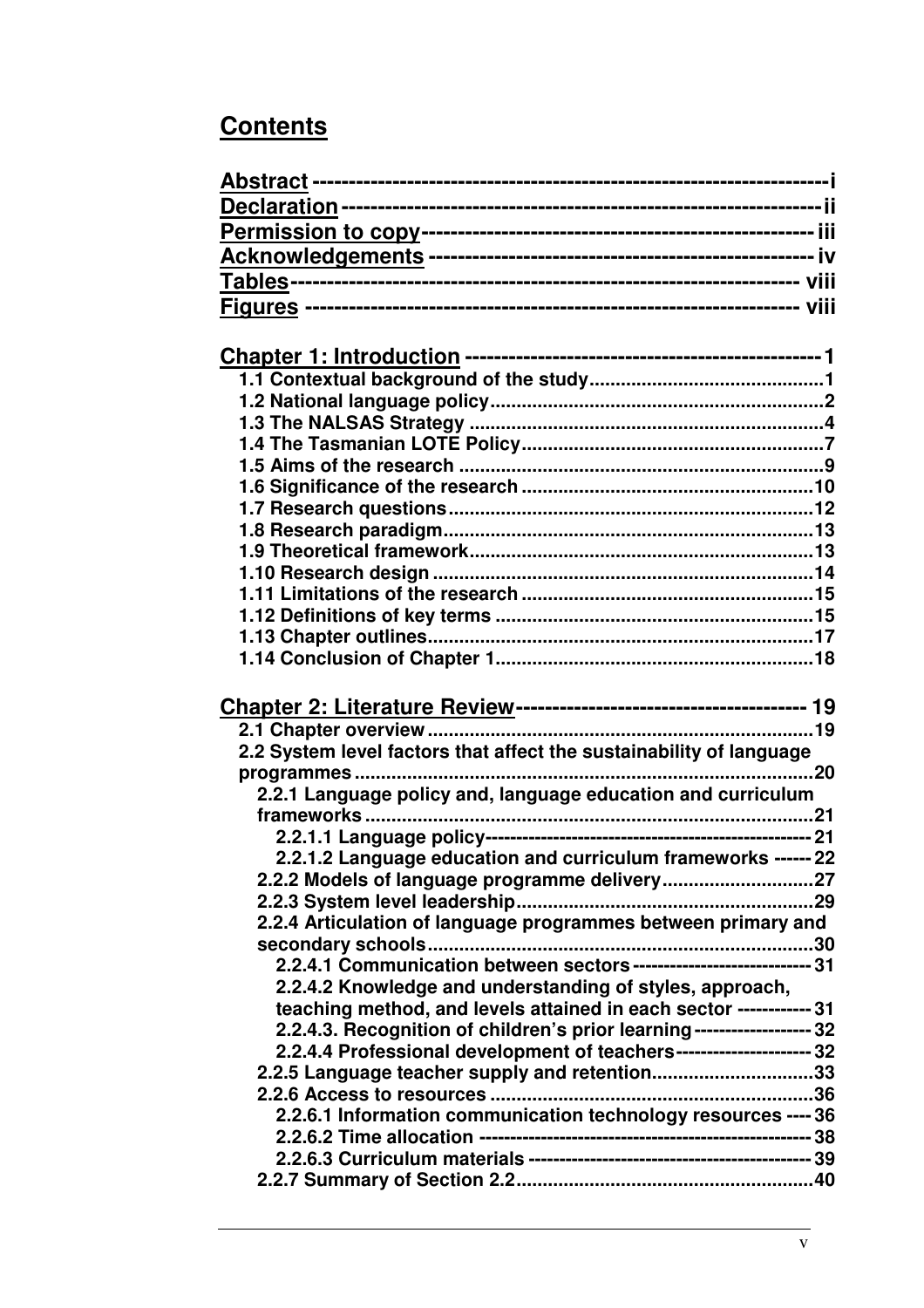| 2.3 School level factors that affect the sustainability of primary  |  |
|---------------------------------------------------------------------|--|
|                                                                     |  |
| 2.4 Wider community level factors that affect the sustainability of |  |
|                                                                     |  |
| 2.4.1 Economic and political influences that influence language     |  |
|                                                                     |  |
| 2.4.2 Cultural influences that influence language programmes53      |  |
| 2.4.3 Societal influences that influence language programme         |  |
|                                                                     |  |
|                                                                     |  |
|                                                                     |  |
|                                                                     |  |
|                                                                     |  |
|                                                                     |  |
|                                                                     |  |
|                                                                     |  |
|                                                                     |  |
|                                                                     |  |
| 3.5 Overview of data collection and data analysis 62                |  |
| 3.6 Procedures for data collection and analysis63                   |  |
|                                                                     |  |
| 3.6.2 Phase 2: Presentation of study to relevant ethics             |  |
|                                                                     |  |
|                                                                     |  |
|                                                                     |  |
|                                                                     |  |
|                                                                     |  |
|                                                                     |  |
|                                                                     |  |
|                                                                     |  |
| 3.7 Descriptive validity, trustworthiness and credibility 74        |  |
|                                                                     |  |
|                                                                     |  |
|                                                                     |  |
|                                                                     |  |
| Chapter 4: Findings and Discussion ---------------------------- 78  |  |
| 4.1 Overview                                                        |  |
|                                                                     |  |
| 4.3 Findings and discussion pertaining to sub-question 1:80         |  |
| 4.3.1 Leadership from District Language Co-ordinators81             |  |
|                                                                     |  |
|                                                                     |  |
| 4.3.4 Access / flexibility to hire qualified staff 88               |  |
|                                                                     |  |
| 4.4 Findings and discussion pertaining to sub-question 2:92         |  |
|                                                                     |  |
| 4.4.2 Whole school approach to language programmes 96               |  |
|                                                                     |  |
|                                                                     |  |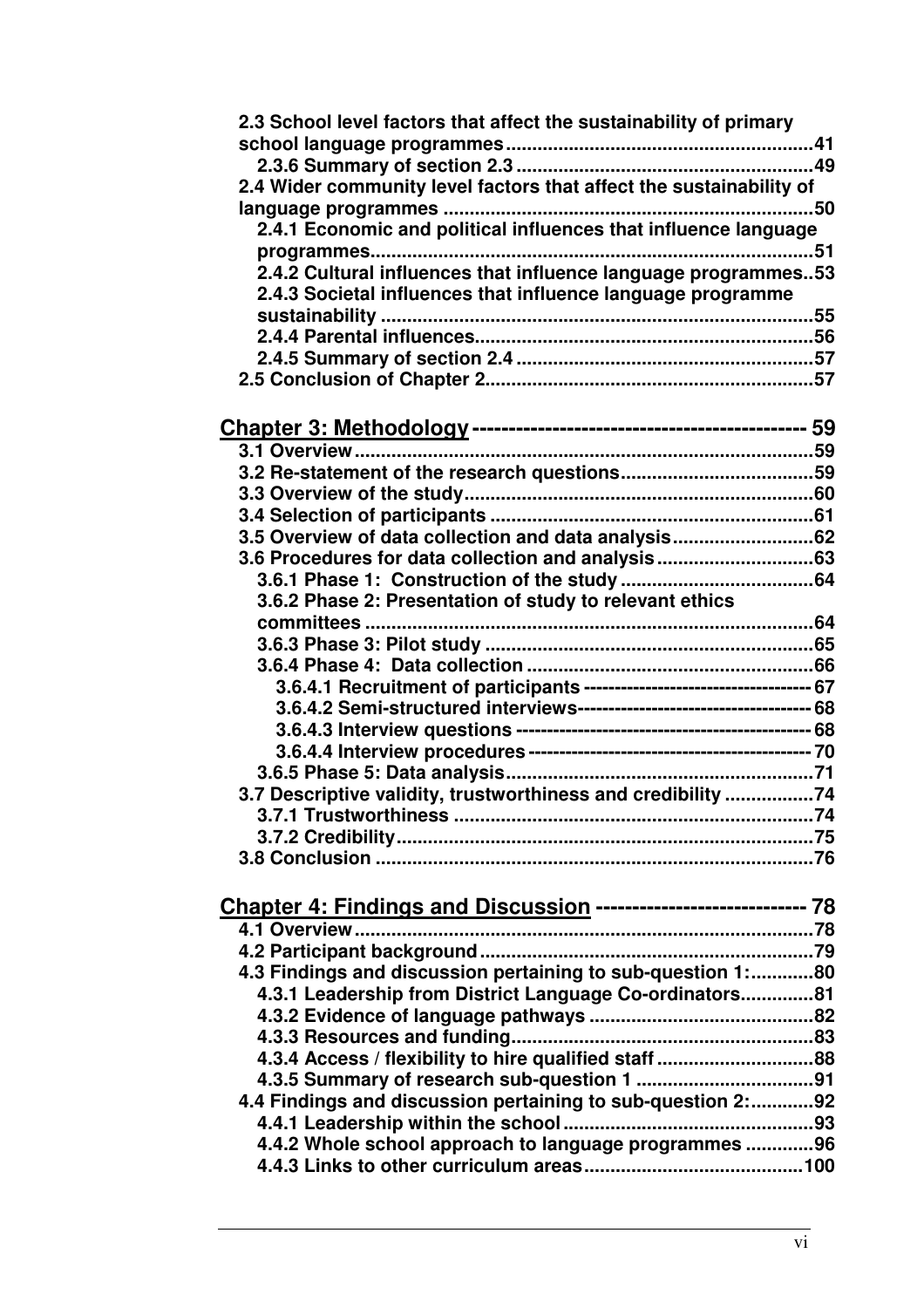| 4.4.5 Links made to the target language and culture beyond the      |  |
|---------------------------------------------------------------------|--|
|                                                                     |  |
| 4.4.6 Summary of research sub-question 2 106                        |  |
|                                                                     |  |
|                                                                     |  |
|                                                                     |  |
| 4.5.3 Summary of research sub-question 3 114                        |  |
|                                                                     |  |
|                                                                     |  |
|                                                                     |  |
| 5.2 Conclusions about the overarching research question 117         |  |
| What factors affected the sustainability of language programmes in  |  |
|                                                                     |  |
|                                                                     |  |
| 5.2.2 Access / flexibility to hire qualified language teachers  119 |  |
|                                                                     |  |
|                                                                     |  |
|                                                                     |  |
|                                                                     |  |
| 5.4 Recommendations for language education in Tasmania 126          |  |
|                                                                     |  |
|                                                                     |  |
|                                                                     |  |
|                                                                     |  |
|                                                                     |  |
|                                                                     |  |
|                                                                     |  |
| Appendix C: Information sheet for participants143                   |  |
| Appendix D: Full interview schedules / Schedules sent to            |  |
|                                                                     |  |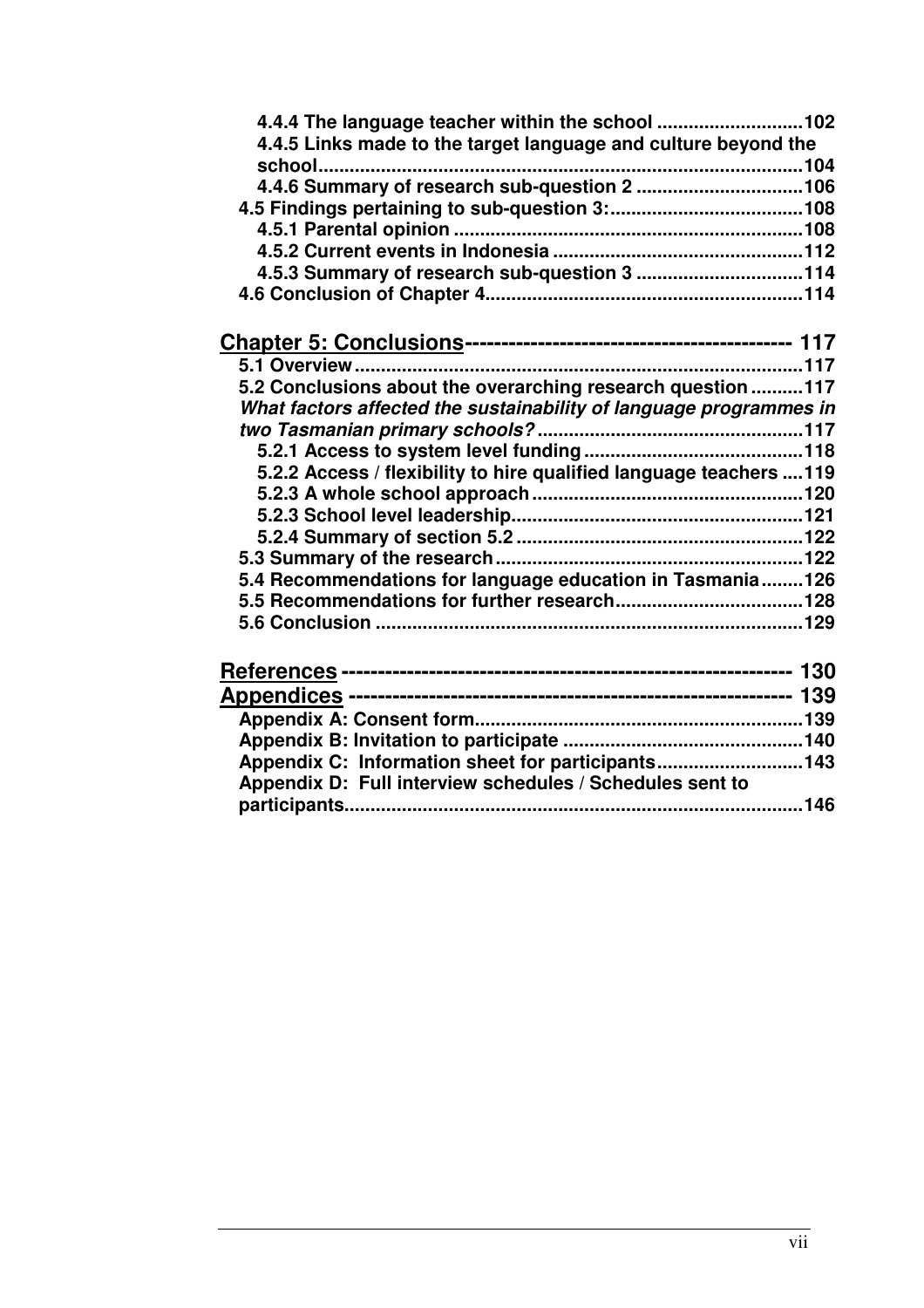# **List of Tables and Figures**

# **Tables**

| Table 4.1: Background of Department of Education Participants 79  |  |
|-------------------------------------------------------------------|--|
|                                                                   |  |
| Table 4.3: Background of participants from School B 80            |  |
| Table 4.4: Factors that influenced the sustainability of language |  |
|                                                                   |  |

# **Figures**

| Figure 4.1: Restatement of research sub-questions and overarching |
|-------------------------------------------------------------------|
|                                                                   |
| Figure 5.1: Factors that influenced language programme            |
|                                                                   |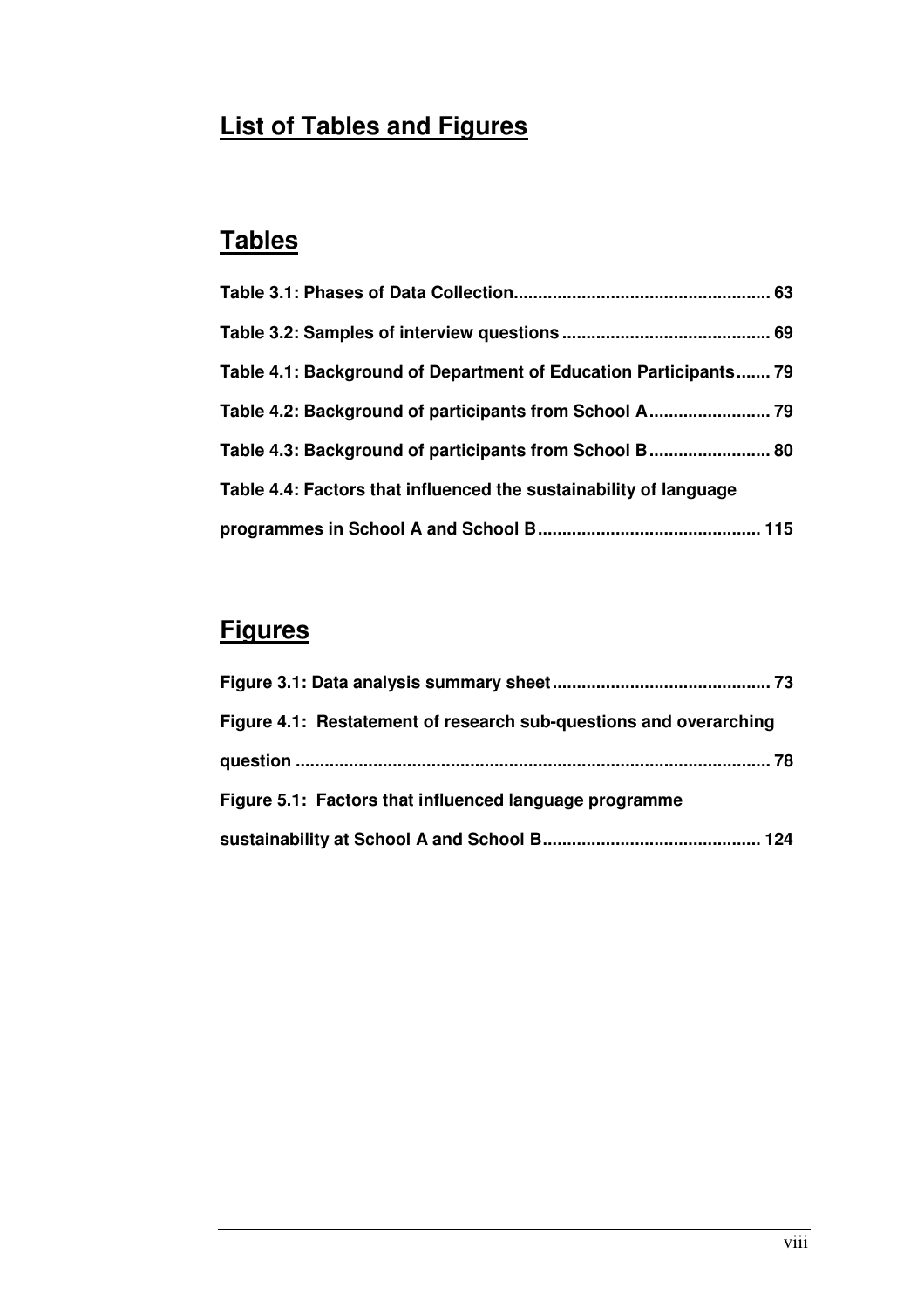# **Chapter 1: Introduction**

## **1.1 Contextual background of the study**

Nationally, the relevance of language education<sup>\*</sup> has been recognised in the *Adelaide Declaration* (Ministerial Council of Education, Employment, Training and Youth Affairs (MCEETYA), 1999) which proclaims that languages are a part of the Eight Key Learning Areas of curriculum to which Australian students should be exposed. Goal 3.5 of the *Adelaide Declaration* (MCEETYA, 1999) affirms that:

…all students understand and acknowledge the value of cultural and linguistic diversity, and possess the knowledge, skills and understanding to contribute to, and benefit from such diversity in the Australian community and internationally (Goal 3.5, no page number).

The national recognition of the importance of language education for Australian students is symptomatic of larger discussion about the place of language education in Australian schools. In response to this affirmation of the importance of language education, language programmes have been introduced into primary schools in Australia at a previously unprecedented level. In Tasmania, the number of primary school students engaged in

 $\overline{a}$ 

<sup>\*</sup> Language(s) education refers to the teaching and learning of Languages Other Than English (see 1.12)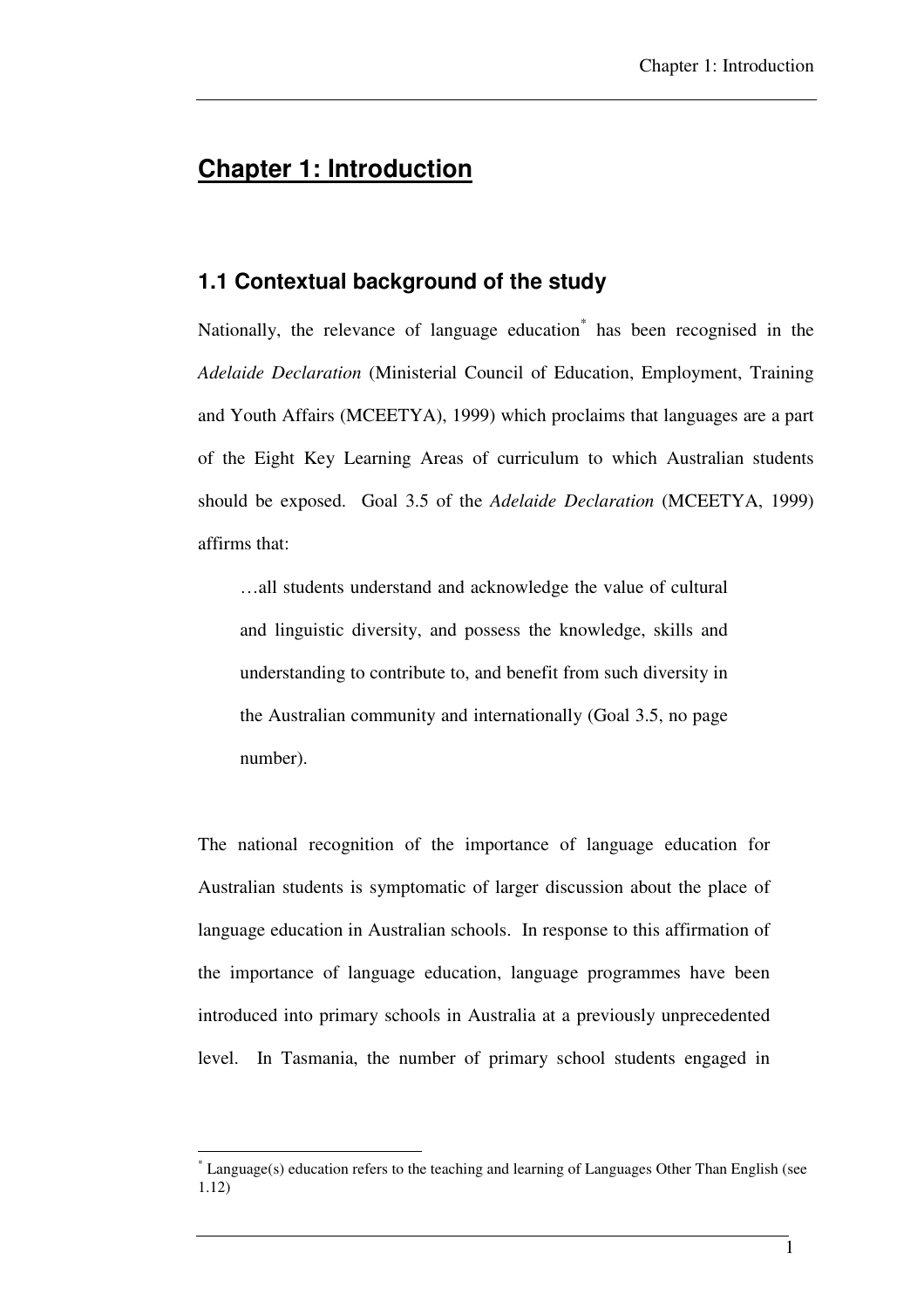language programmes has risen from 9,166 students in 1998, to 22,889 students in 2002 (Department of Education, Tasmania, 2002a).

This study examines the factors that contribute to the sustainability of language programmes in Tasmanian primary schools, with a particular focus on Indonesian language programmes. As the implementation of language programmes are based on language policy, both National and Tasmanian language policies become part of the contextual background to this study.

# **1.2 National language policy**

Since the late 1970's, Australian language education has been influenced by "explicit" language policy, that is policy that relates directly to languages (Lo Bianco, 2001). Explicit language policy in Australia has emerged from three key trends: firstly, the removal of language prerequisites for entry to tertiary study in 1968 and the subsequent decline in enrolments in language courses; secondly, due to Australia's Indigenous and ethnic populations advocating the need for language policy; and thirdly, a shift in Australia's trade focus from Europe to Asia in the 1970's (Lo Bianco, 2001).

Explicit language policy has promoted the relevance and benefits of language education in Australian schools. At the forefront of explicit language policy in Australia was the *National Policy on Languages* (Lo Bianco, 1987). Lo Bianco (1987) explains that the policy was intended to be a framework of goals for language education that Australia's states and territories could share. The *National Policy on Languages* (Lo Bianco, 1987) declares that: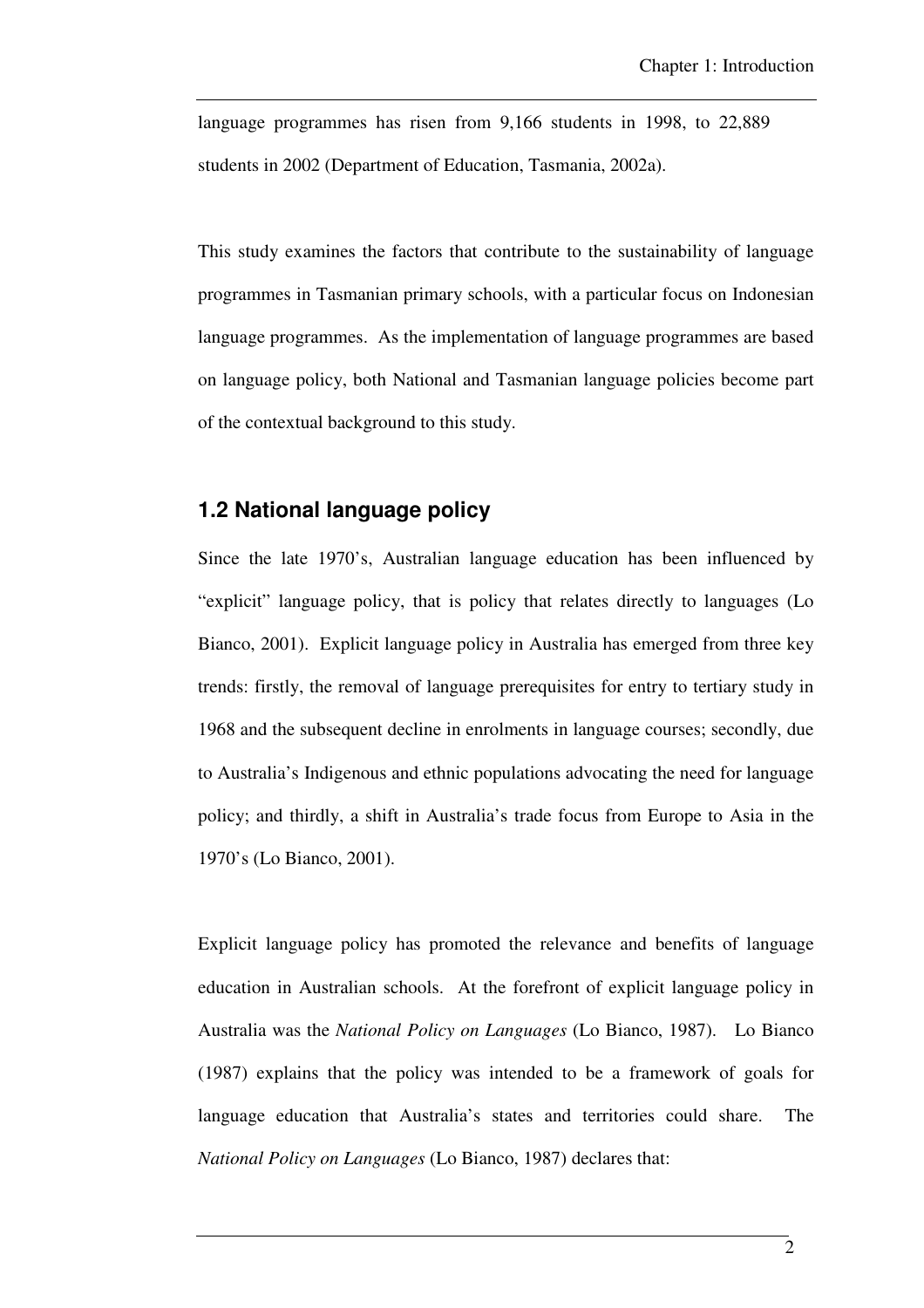The study of at least one language in addition to English ought to be an expected part of the educational experience of all Australian students, ideally continuously throughout the years of compulsory education (p. 120).

The *National Policy on Languages* (1987) has been followed by two subsequent language education policy documents: *Australia's Language: the Australian Language and Literacy Policy* (Department of Employment, Education and Training, 1991, cited in Lo Bianco 2001); and the *National Statement on Languages Education in Australian Schools* (Ministerial Council on Education, Employment, Training and Youth Affairs (MCEETYA), 2005).

Explicit language policy has influenced strategies for language teaching and learning, and the shape of language programme implementation in Australian education, as indicated by the publishing of the *Australian Language Level (ALL) Guidelines* (Vale, Scarino & McKay, 1991) which takes a goal based approach to language teaching and learning. This document was a key for translating the theory about primary school language education found in the *National Policy on Languages* (Lo Bianco, 1987) into a pedagogical framework accessible to language teachers. The *ALL Guidelines* (Vale, Scarino & McKay, 1991) gave direction to primary school language teachers about how to achieve six key goals of language learning: communication; sociocultural understandings; learninghow-to-learn; language and cultural awareness; and general knowledge.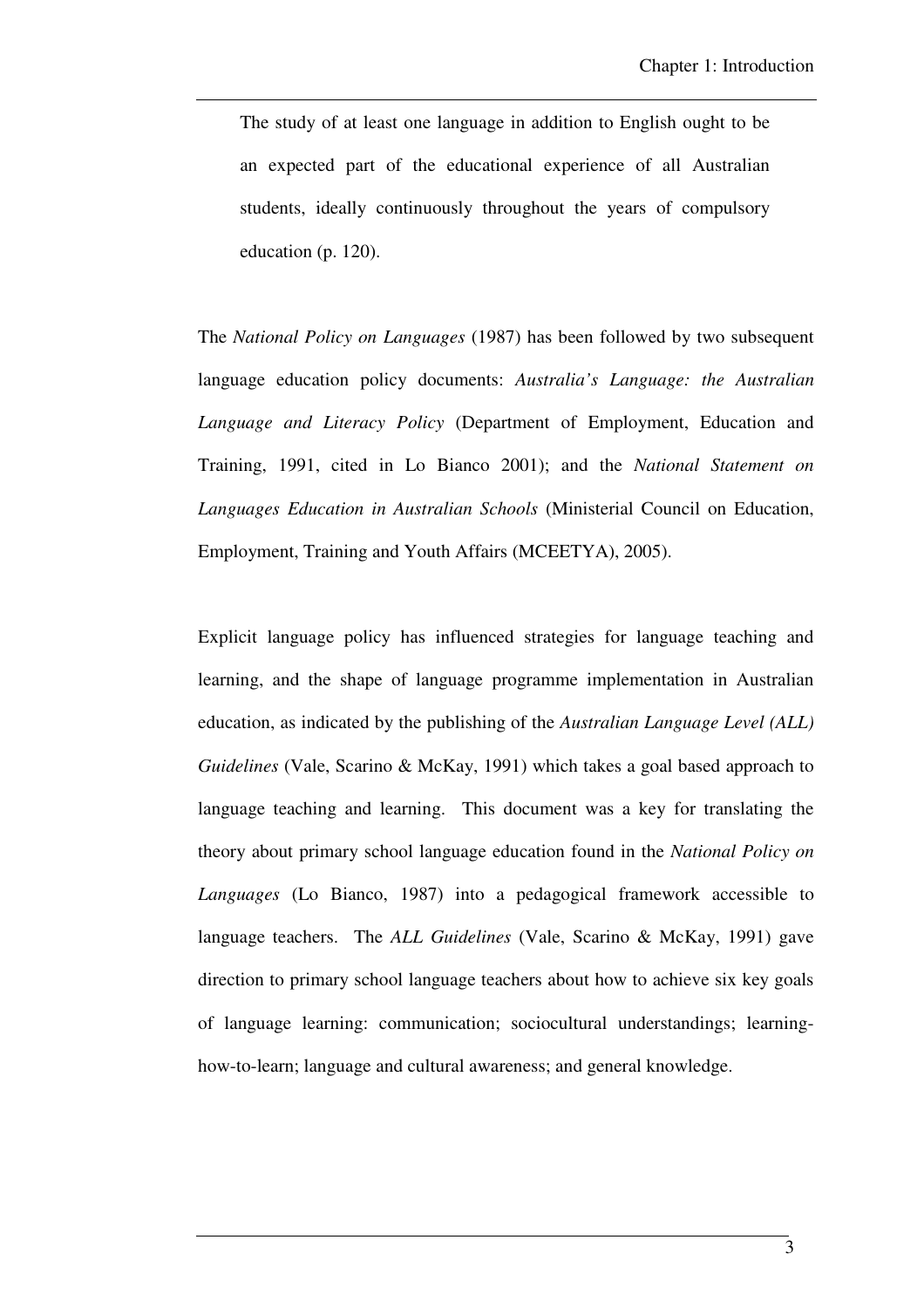The *National Asian Languages and Studies in Australian Schools (NALSAS) Strategy* (Council of Australian Governments (COAG), 1994, cited in the Department of Education (DoE), Tasmania, 2002b) has been an influential strategy for language programme implementation in Australian schools. The *NALSAS Strategy* provided necessary financial support to primary schools wishing to implement a language programme.

At the state level, two key factors have influenced language programme implementation in Tasmania. The *NALSAS Strategy* (COAG, 1994 cited in the Department of Education, Tasmania, 2002b) and the *Tasmanian LOTE Policy* (DEA, 1995) have both supported the phased introduction of languages into Tasmanian primary schools from 1996 to 2002. The *NALSAS Strategy* and *Tasmanian LOTE Policy* are discussed in the following sections of this chapter.

### **1.3 The NALSAS Strategy**

The implementation of the *National Asian Languages and Studies in Australian Schools (NALSAS) Strategy* was the result of a report by the Council of Australian Governments (COAG) entitled *Asian Languages and Australia's Economic Future*. This report foregrounded the importance of Asian language and culture studies in Australian schools (Lo Bianco, 2001). The *NALSAS Strategy* has had great influence on the implementation of language programmes in Tasmanian primary schools in terms of language choice and the provision of funds for language programmes.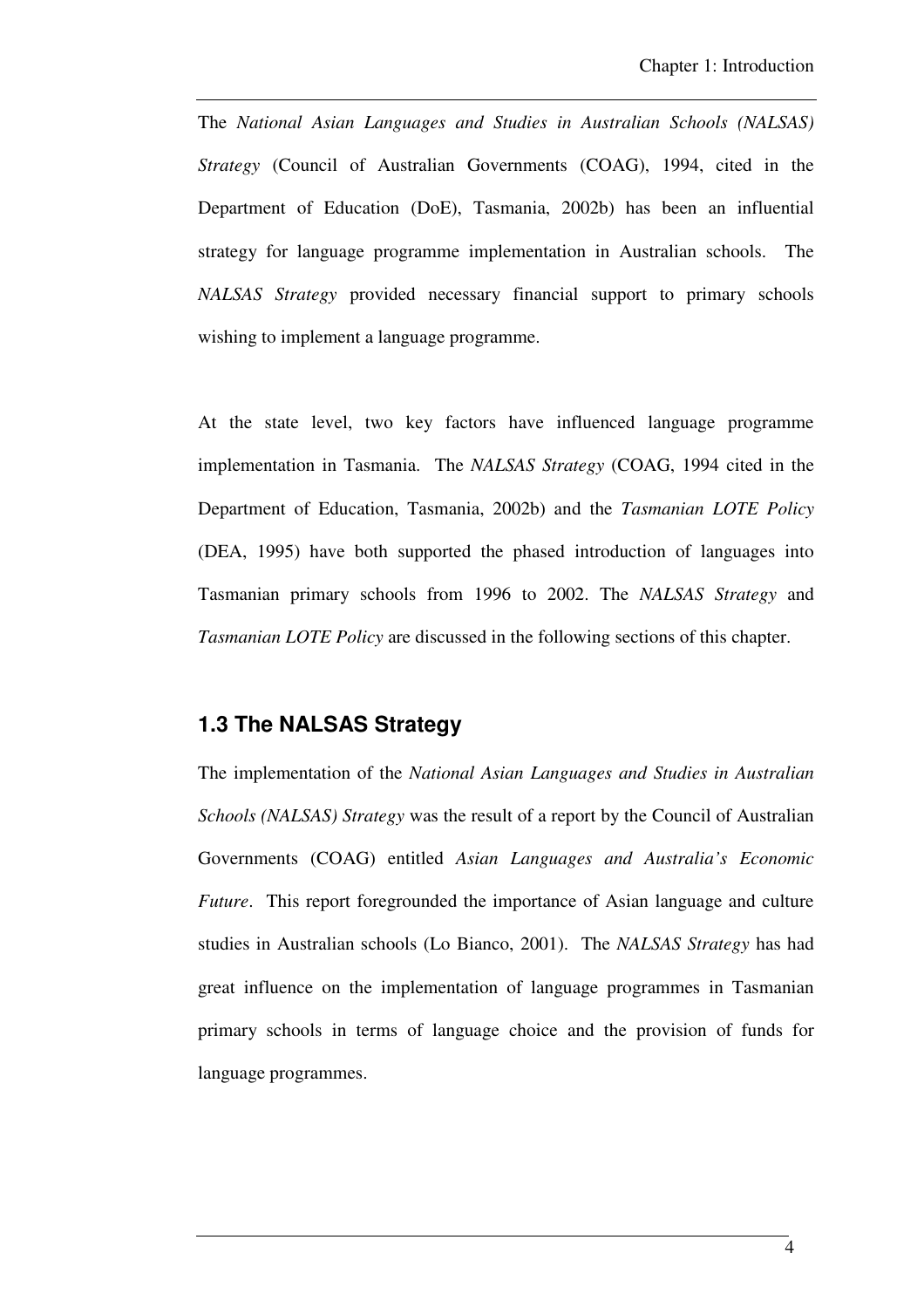The *NALSAS Strategy* aimed to promote the study of four key Asian languages in Australian schools: Chinese, Indonesian, Japanese and Korean. Each language was selected "on the basis of regional economic forecasts made by the Department of Foreign Affairs and Trade" (Australian Government Department of Education, Science and Training, 2003, paragraph 2). The intention of the *NALSAS Strategy* was to create a generation of "Asia literate" (Rudd, 1995, p. 24) students, or students proficient in Asian languages. According to the Council of Australian Governments, "Asia literate" students would boost Australian trade with Asia (Rudd, 1995).

The *NALSAS Strategy* set clear targets for the future of language learning in Australian schools. In particular, an aim of the *NALSAS Strategy* was that by the year 2006 all students from Grades 3 to 10 would be studying a language, with 60% of these students studying Chinese, Indonesian, Japanese or Korean (DoE, 2002b). The *NALSAS Strategy* determined that these targets would be best achieved by exposing students from Grades 3 to 10 to 2.5 hours of language instruction per week. Students in years 11 and 12 were to receive 3 hours of language instruction per week (DoE, 2002b). The *NALSAS Strategy* also stressed the importance of language learning pathways, from primary school to high school. Such provision would ensure that students had continuous language learning opportunities throughout their years of schooling (DoE, 2002b).

To reach its targets, the *NALSAS Strategy* introduced languages into Australian schools through a funded implementation of language programmes in primary schools (DoE, 2002b). The *NALSAS Strategy* provided schools with access to

5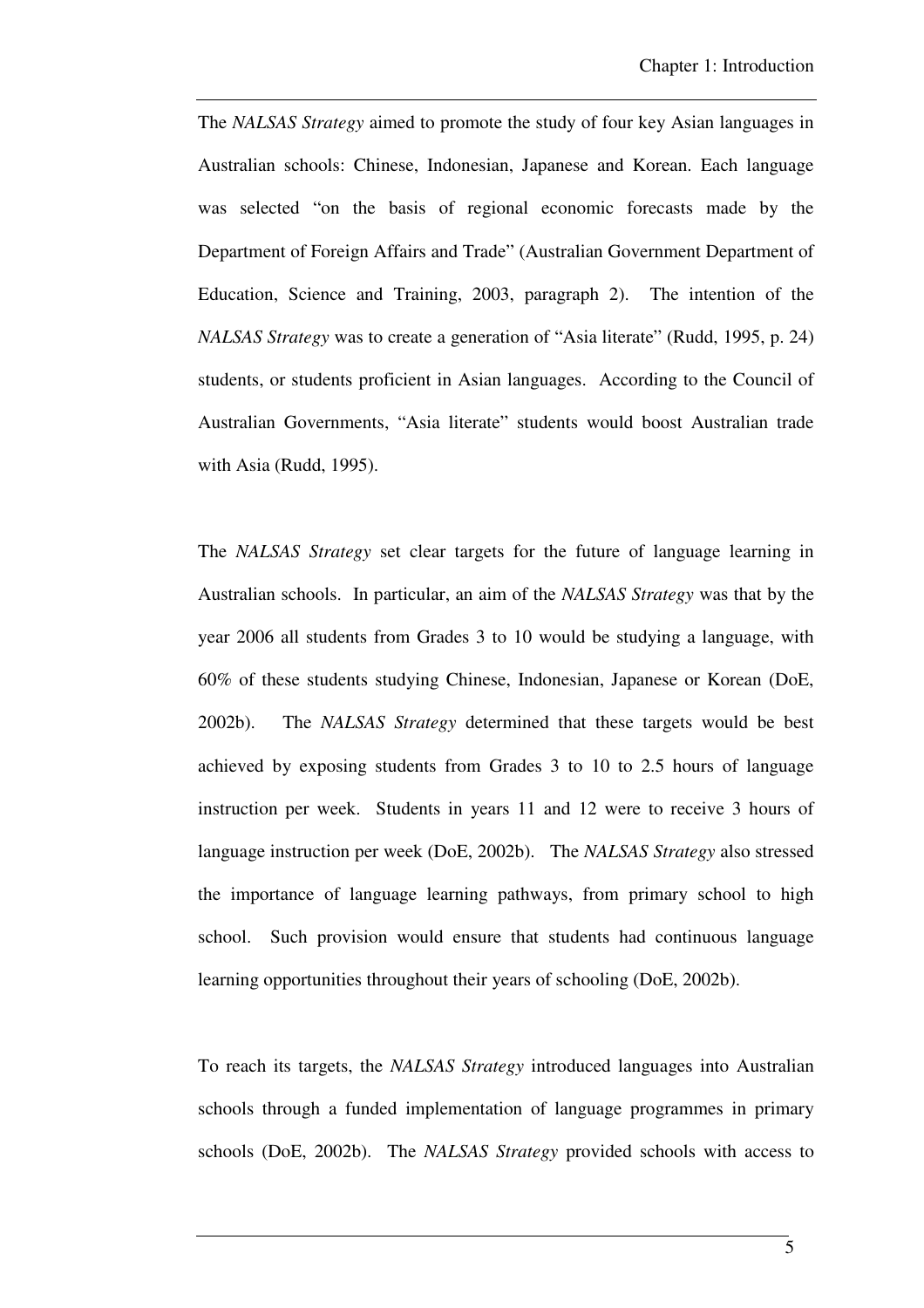centrally funded language teachers (DoE, 2002b). Schools were also supplied with funds for resources as part of the *NALSAS Strategy* funding cycle (DoE, 2002b). The *NALSAS Strategy* provided support to teachers wanting to gain skills in Asian languages and culture teaching through the provision of relevant professional learning courses (DoE, 2002b).

The Federal Government no longer provides the *NALSAS Strategy* with the same level of funding that it did between 1995 and 2002. In addition, the school level funding that *NALSAS Strategy* provided was discontinued in 2002 (Australian Government Department of Education, Science and Training, 2003).

Henderson (2002) believes that the *NALSAS Strategy* (COAG, 1994, cited in DoE 2002b) was "fraught with difficulties because of the significant misconceptions that distorted its implementation in practice" (p. 18). Misconceptions surrounded the targets for language proficiency, models of language programme implementation, and the qualifications of staff needed to implement the *NALSAS Strategy* (Henderson, 2002). Henderson (2002) also notes that the *NALSAS Strategy* neglected to focus on the processes of language learning. Wilson (1995, cited in Henderson, 2002) suggests that the goals set under the *NALSAS Strategy* were too ambitious for language education in Australia, particularly as little research had been carried out about the best means of achieving the stated goals. It is within the context of the *NALSAS Strategy* that the *Tasmanian LOTE Policy* (Department of Education and the Arts (DEA), 1995) was formulated and implemented.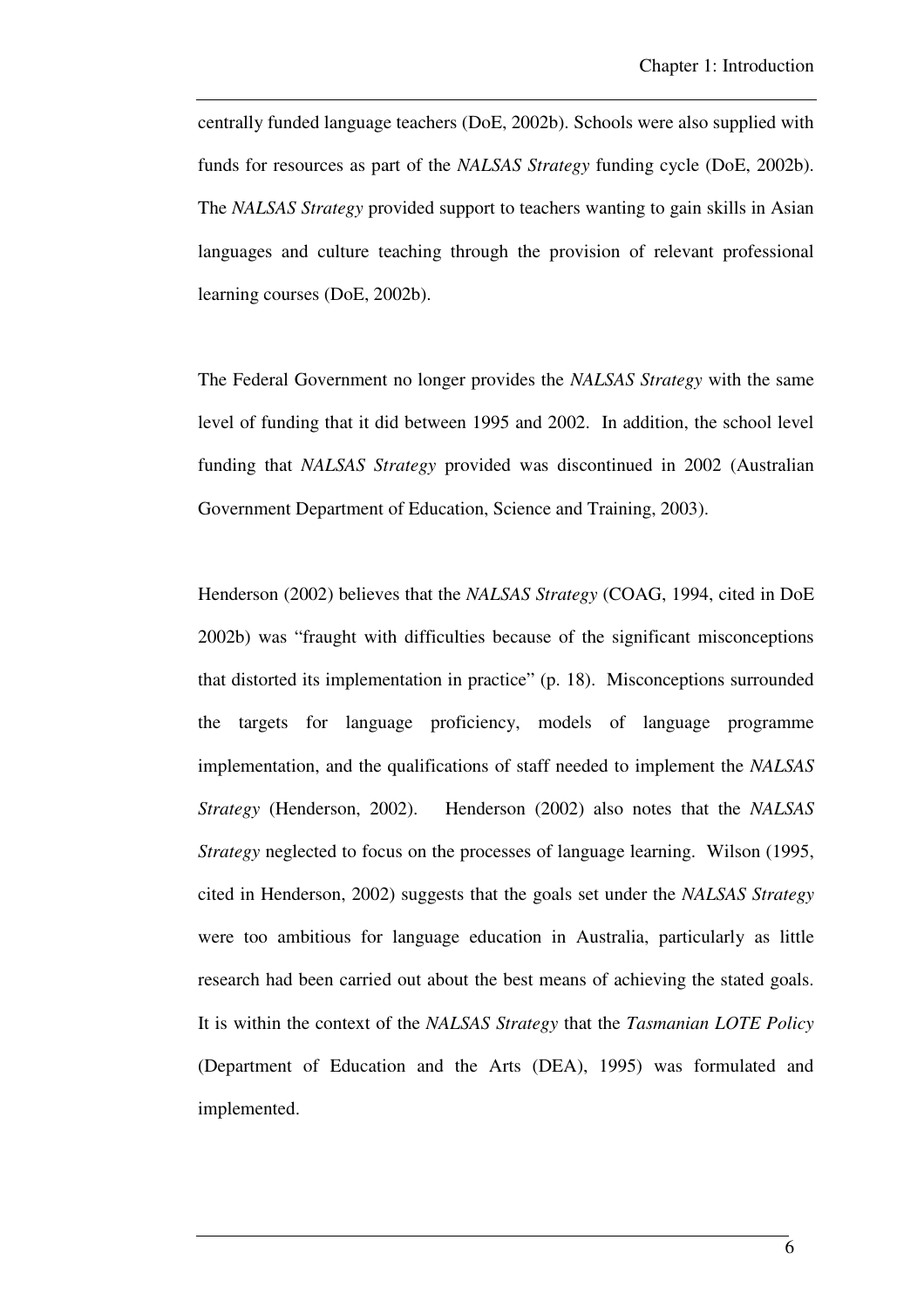### **1.4 The Tasmanian LOTE Policy**

The *Tasmanian LOTE Policy* (Department of Education and Arts (DEA), 1995) has been the most influential language policy in terms of language programme implementation in Tasmania. As such it is a significant contextual factor for this study into the sustainability of language programmes in Tasmanian primary schools. The *Tasmanian LOTE Policy* (DEA, 1995) did not make languages compulsory in Tasmanian government schools, but "strongly supported and encouraged" (p. 1) language education within the general curriculum. The *Tasmanian LOTE Policy* (DEA, 1995) provided Tasmanian schools with the opportunity to offer students from Grades 3 to 8 a guaranteed pathway of French, German, Indonesian, Japanese, or Auslan (Australian sign language) language learning. The Department of Education also supported languages such as Modern Standard Chinese, Korean, Spanish, Italian, and Aboriginal languages at the secondary level of schooling (DEA, 1995).

The *Tasmanian LOTE Policy* was, in part, funded by the *NALSAS Strategy*, and "committed funds jointly with the Commonwealth Government to support the implementation of LOTE in Tasmania" (Department of Education, Community and Cultural Development (DECCD), 1998, p. 5). Due to this commitment from the Tasmanian Department of Education to the Commonwealth Government funded *NALSAS Strategy*, the content of the *Tasmanian LOTE Policy* was reflective of *NALSAS Strategy* goals. The Tasmanian LOTE Policy (DEA, 1995) aimed to provide a continuous pathway of language learning for students from Grades 3-12. In addition, the *Tasmanian LOTE Policy* stated targets that by the year 2007:

7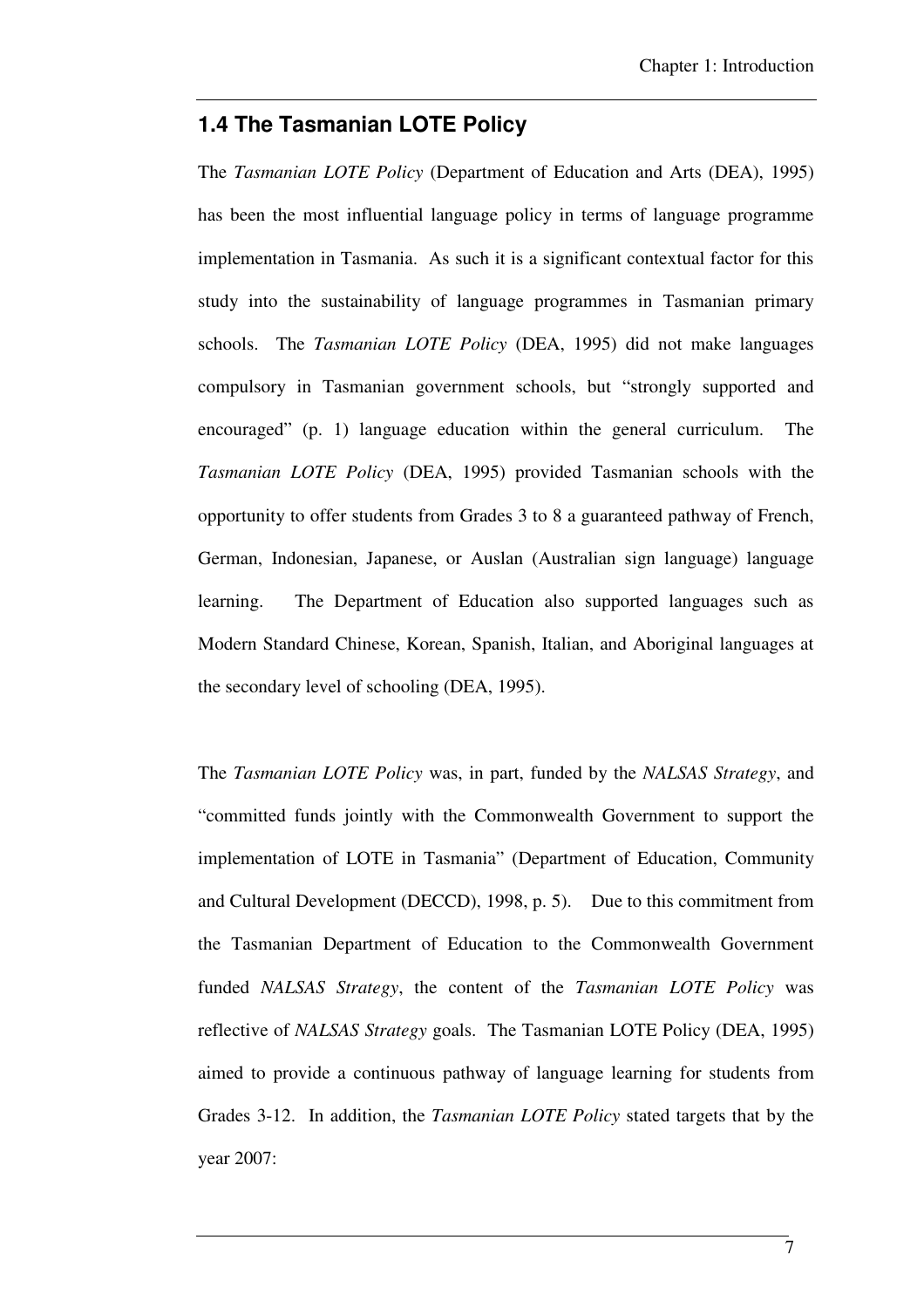- 60% of students in Year 10 will be studying an Asian LOTE;
- 40% of students in Year 10 will be studying a European or Aboriginal language or Auslan;
- 15% of Year 11 and 12 students will be studying an Asian language; and
- 10% of Year 11 and 12 students will be studying a European or Aboriginal language or Auslan (p. 3).

Funding to government schools consisted of:

- access to a staffing provision of 0.05 per 30 students (1.25 hours). Phased introduction was to occur with this provision. Over four years, starting with Grade 3, Grades 3 to 6 were to be introduced to language, then staffing was to be phased out one grade per year. The school was to then maintain the language programme;
- resources and materials worth \$1000 per school, for each of the first four years of implementation;
- support for language teachers from school, school cluster, district and state levels; and
- relief allocation for professional development (DoE, n.d.a, p. 3).

Schools also received a computer with video conferencing software and hardware.

The Tasmanian LOTE Policy intended that Tasmania language programme implementation would be supported by state, district, and school level leadership. To this end two full time Senior Education Officers with state wide responsibilities were appointed. In addition, each education district received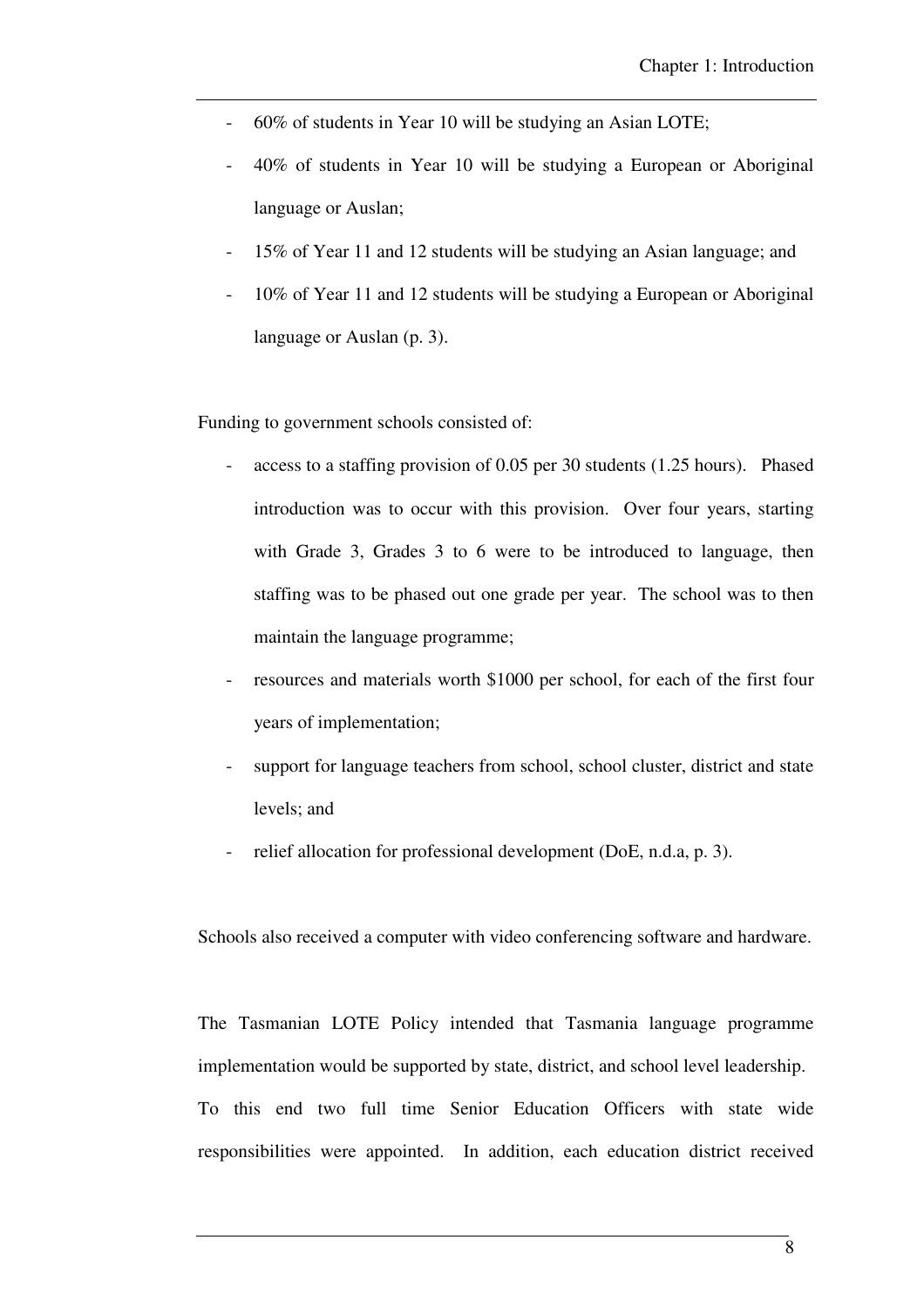funding to create the position of District LOTE Co-ordinator (0.2 full-time equivalent).

The *Tasmanian LOTE Policy* also emphasised the need for greater training and professional development of Tasmanian teachers. This professional development included liaison with the University of Tasmania to ensure that relevant language education courses were included in primary teacher training from 1997 onwards (DEA, 1995). Qualified teachers were provided with additional opportunities to train, or retrain as language teacher specialists through the *Graduate Certificate of LOTE Teaching* or *Graduate Diploma of LOTE Teaching* (DoE, 2005c).

This summary of national and state language education policy and the *National Asian Languages and Studies in Australian Schools (NALSAS) Strategy* provides contextual information for this research project.

### **1.5 Aims of the research**

This qualitative case study examines the factors that affect a language programme's sustainability within a primary school setting. The study has a specific focus on Indonesian language programme sustainability in Tasmanian primary schools. Indonesian is the most prevalent language taught in Tasmanian primary schools partly because Tasmania's language programmes received funding through the *National Asian Languages and Studies in Schools (NALSAS) Strategy* (Department of Education, Tasmania, 2002b). According to the Department of Education, Tasmania (n.d.a), in 2002, 43% of Tasmanian primary school students were studying Indonesian, followed by French (24%). Indonesian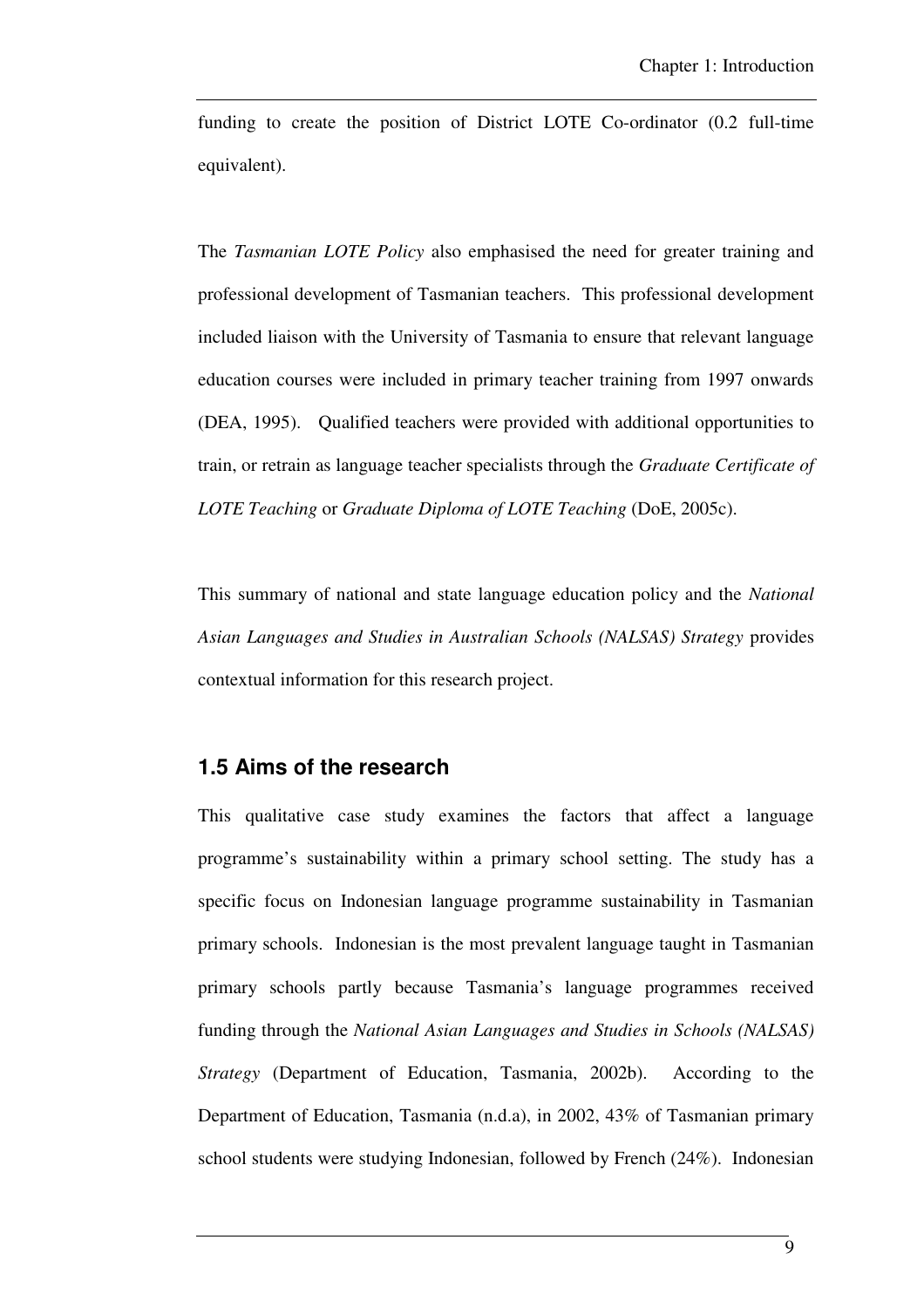is also chosen to complement the researcher's expertise in Indonesian language and culture studies. The experiences of two Tasmanian primary schools will be analysed: one primary school with a continuing language programme; and one primary school with a discontinued language programme, both with a specific focus on Indonesian language programme sustainability.

## **1.6 Significance of the research**

Nationally, a new and significant language policy document has been endorsed by all federal, state and territory Education Ministers in 2005. The *National Statement for Languages Education in Australian Schools* (MCEETYA, 2005) stresses the importance of language study for Australia to be able take its place in an increasingly interdependent world. This document also launches the four-year *National Plan for Languages Education in Australian Schools*, (MCEETYA, 2005) with particular emphasis on:

- teaching and learning;
- teacher supply and retention;
- professional learning;
- programme development;
- quality assurance; and
- advocacy and promotion of languages learning (p. 11).

This research study will make recommendations about factors that support the sustainability of language programmes in primary schools. These recommendations will be relevant to national projects, arising from suggestions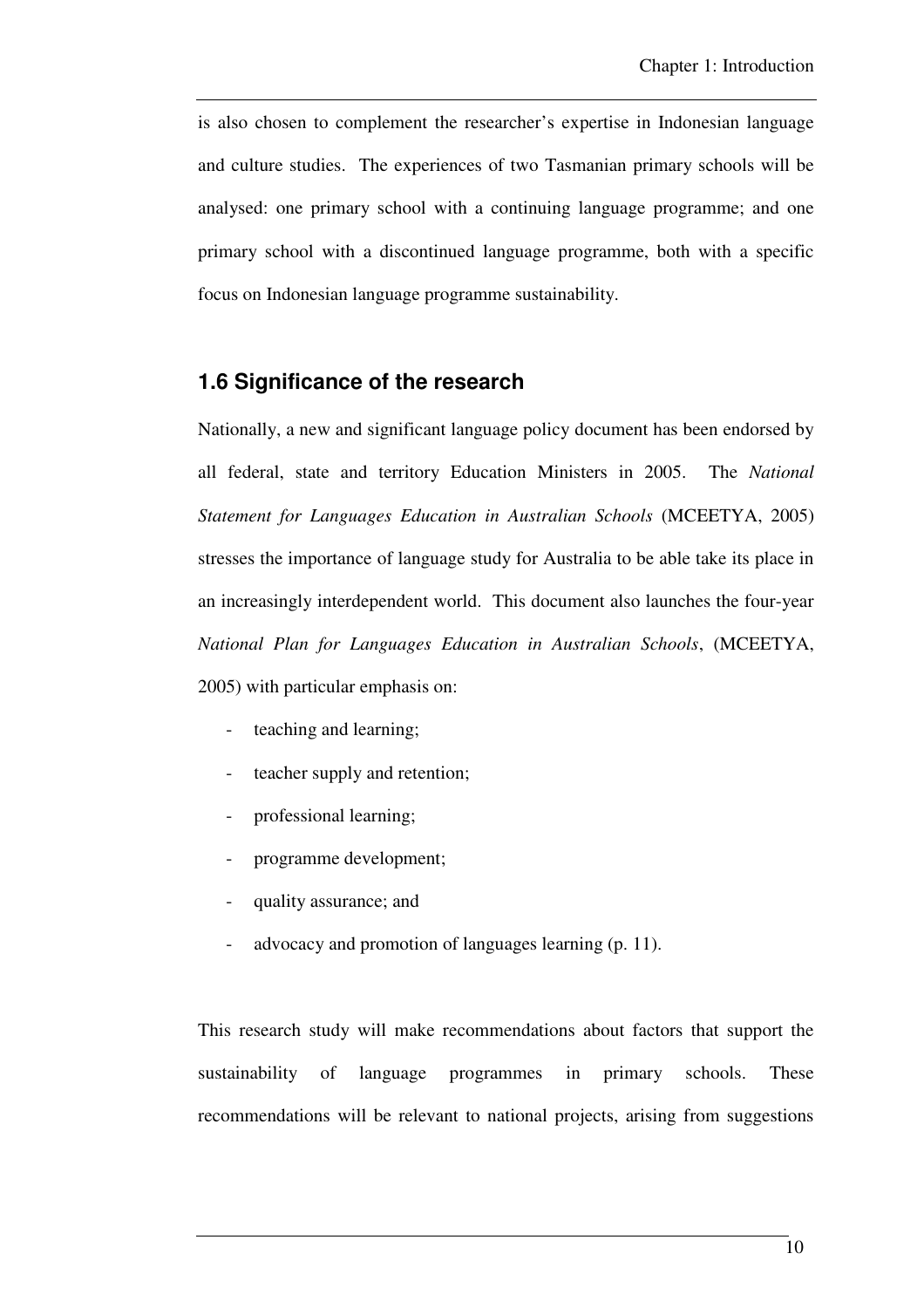about future directions for language education contained in the *National Statement on Languages Education in Australian Schools* (MCEETYA, 2005).

At a state level, the year 2005 marks a decade since the emergence of the *Tasmanian LOTE Policy* (DEA, 1995). The Department of Education, Tasmania (2004a) has launched *LOTE Plan 2004*, which recognises the past emphasis on the *Tasmanian LOTE Policy* (DEA, 1995), and the future focus on the *Essential Learnings Framework 2* (DoE, 2003). *LOTE Plan 2004* (DoE, 2004a) aims to promote sustainable and quality language programmes in Tasmanian schools through connections made to the *Essential Learnings Framework 2*. This research project has potential to inform key stakeholders in Tasmanian language education about the past implementation and sustainability of language learning, and thus influence future directions for language education in Tasmania.

New decentralised structures for decision-making about education in Tasmania introduced as a result of the *Essential Learnings for All* (*Atelier) Report* (DoE, 2004b) may see further impacts on primary school language programmes in the future, as school clusters are given more decision-making opportunities. At the state level, this research can inform curriculum decision-making at the school level, and influence funding decisions that will affect language programme sustainability at the cluster level. At the school level this research can inform school leadership about conditions that affect language programme sustainability.

This study is also significant in that it will address a gap in research on language education. Research conducted by Harbon (2001) examined how implementation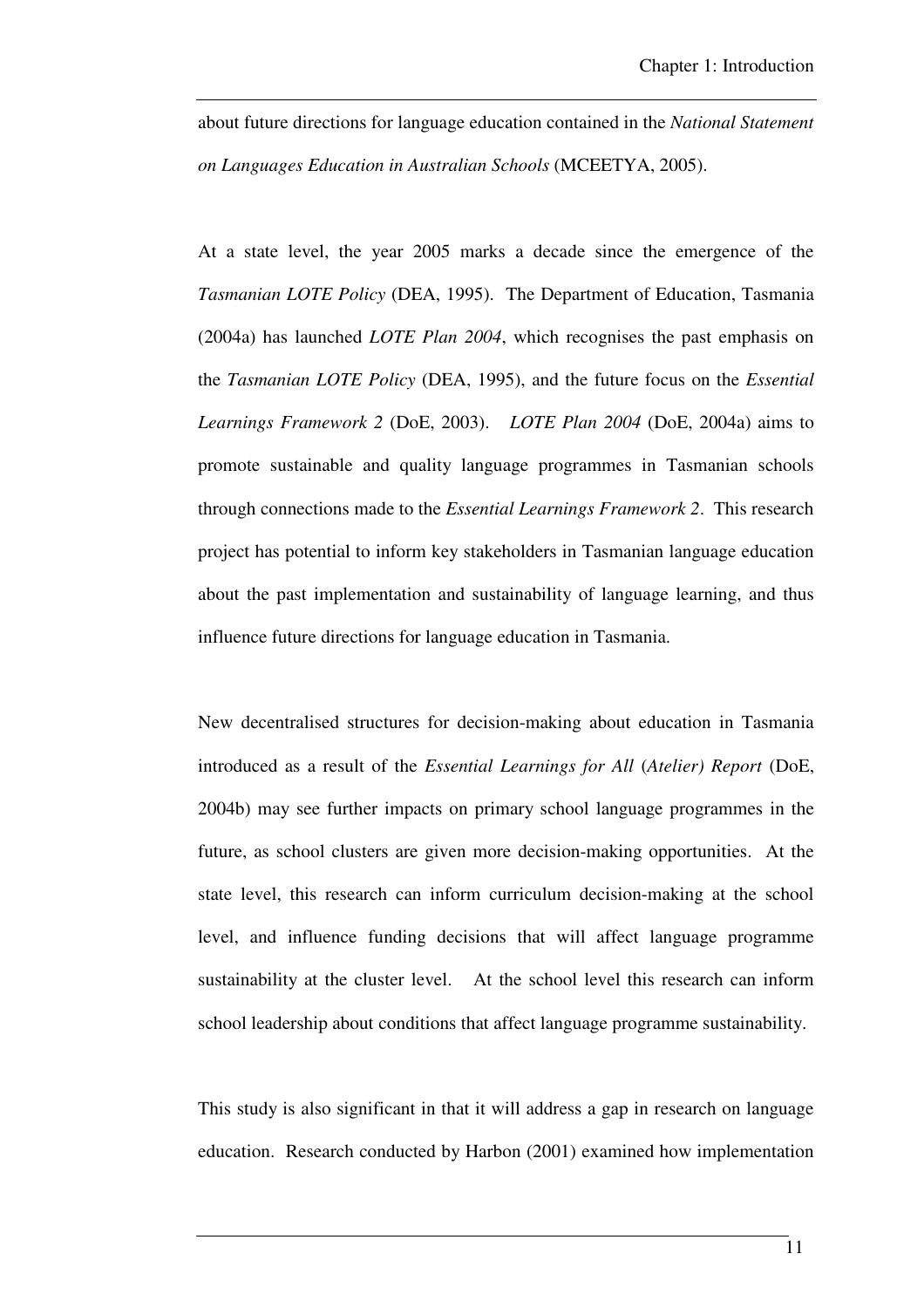of the Tasmanian LOTE Policy (DEA, 1995) was intended to occur, how implementation occurred in practice and why this happened as it did. Harbon's (2001) work does not, however, consider factors related to the sustainability of language programmes in Tasmanian primary schools.

A Victorian study on language programme sustainability conducted by Susanto (1996), examined the factors that hinder language programmes in regard to one Melbourne school. Susanto (1996) collected data from the principal, language teacher, LOTE officer and sixty children through survey and interview. Susanto's (1996) work found similar results to factors that will be mentioned in sections 2.1, 2.2 and 2.3 of the review of literature. This study will differ from Susanto's research as it will examine two schools, with contrasting different experiences of language programme sustainability. Unlike Susanto's research, this study will provide more detail on the influences of system level decision making, and the specific factors that led to the discontinuation of one the language programmes.

This study fills a gap in the research about language programme implementation and sustainability. The research in this study will investigate language programme continuation and discontinuation, from system and school level, thus building on the work of Harbon (2001) and Susanto (1996).

### **1.7 Research questions**

The research questions are framed as follows:

#### *Overarching research question:*

What factors affected the sustainability of language programmes in two Tasmanian primary schools?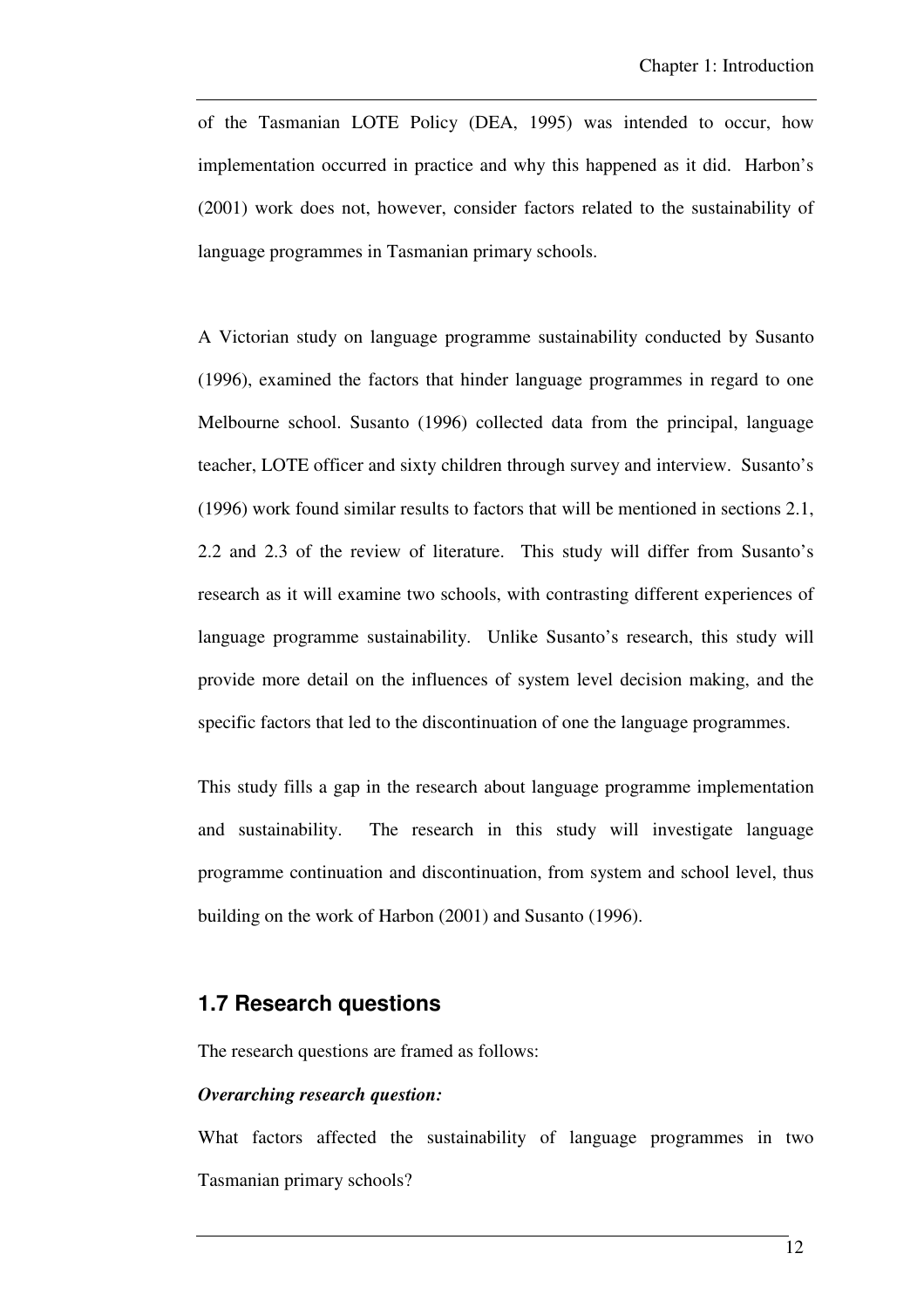#### *Research sub-questions:*

- 1. What system level decisions affected the sustainability of language programmes in two Tasmanian primary schools?
- 2. What school level factors affected the decision to continue or discontinue language programmes in two Tasmanian primary schools?
- 3. What factors in the wider community affected the sustainability of the language programmes in two Tasmanian primary schools?

### **1.8 Research paradigm**

The nature of this study is qualitative, using case study methodology and descriptive data obtained from participants during semi-structured interviews. This case study functions within the constructivist paradigm identified in Hatch (2002). According to Hatch (2002) the constructivist paradigm produces case studies, narratives, interpretations and reconstructions. The same author also suggests that the constructivist paradigm constructs "multiple realities" (Hatch, 2002, p. 13) between the researcher and participants. This study examines the perspectives of six participants using semi-structured interviews. Perspectives are then synthesised to evaluate what factors affected the language programme sustainability in two Tasmanian primary schools.

### **1.9 Theoretical framework**

This study operates within the broader framework of educational theory developed by writers in the field of curriculum implementation (Brady, 1995; Marsh, 2004), and educational change (Cuban, 1992; Fullan, 1997; Skilbeck,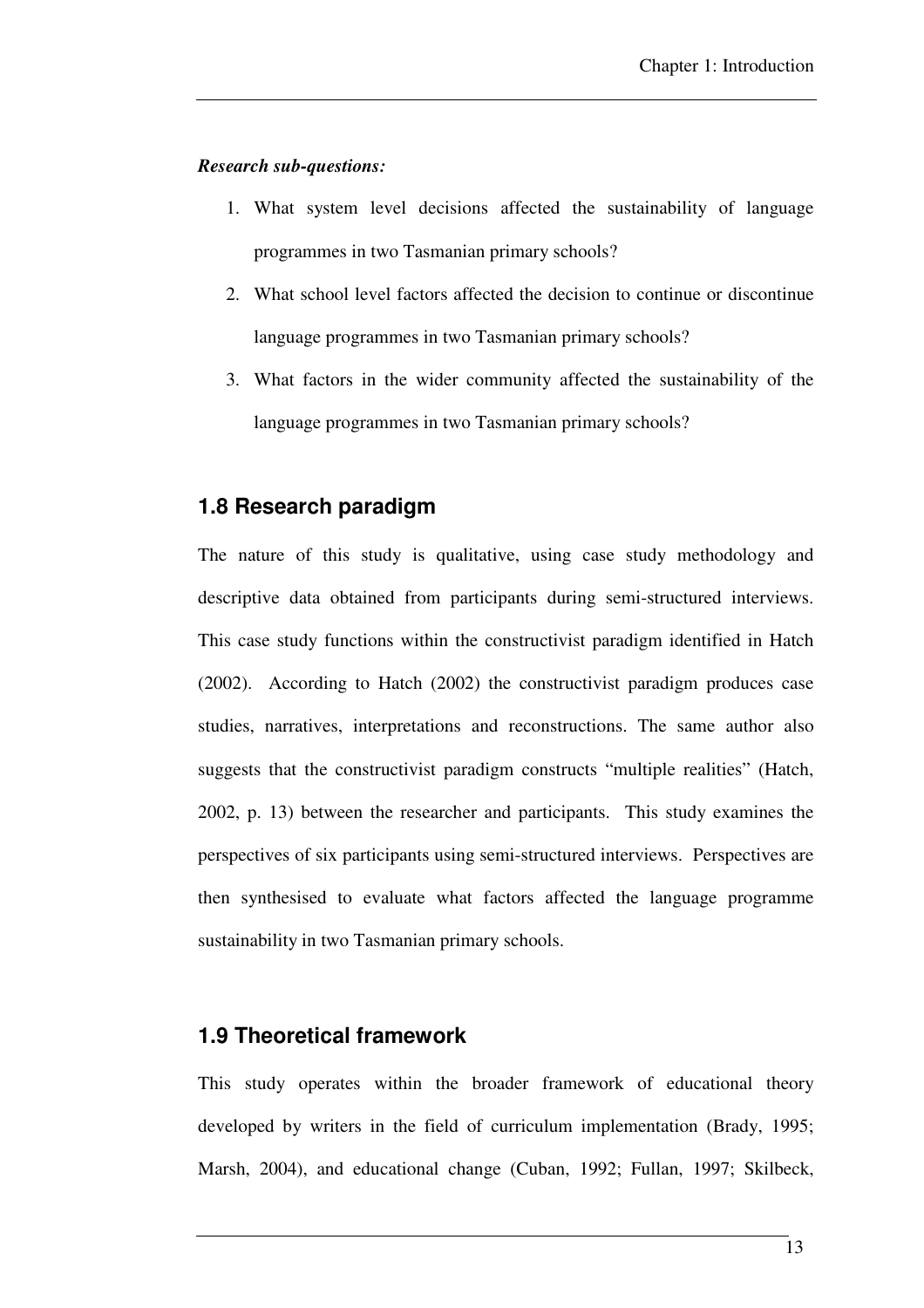1991). Theoretical frameworks for language curriculum implementation and change remain relatively underdeveloped. However, this study uses theories of effective language teaching (Curtain & Dahlberg, 2004) and language programme sustainability (Rosenbusch, 1995), to form a relevant theoretical framework.

## **1.10 Research design**

This research is a case study of factors that affected the sustainability of the Indonesian language programmes in two primary schools; one school with a discontinued language programme; the other school with a continuing language programme.

To obtain data, semi-structured interviews were conducted with six participants. The participants were selected due to their experience in system level or school level primary school language programme implementation and management. The participants were:

- two Department of Education personnel, involved in language programme implementation;
- a language teacher and a senior staff member from a school with a discontinued language programme; and
- a language teacher and a senior staff member from a school with a continuing language programme.

The experiences of each participant were examined using typological analysis to determine what factors led to the continuation or discontinuation of the schools' language programmes.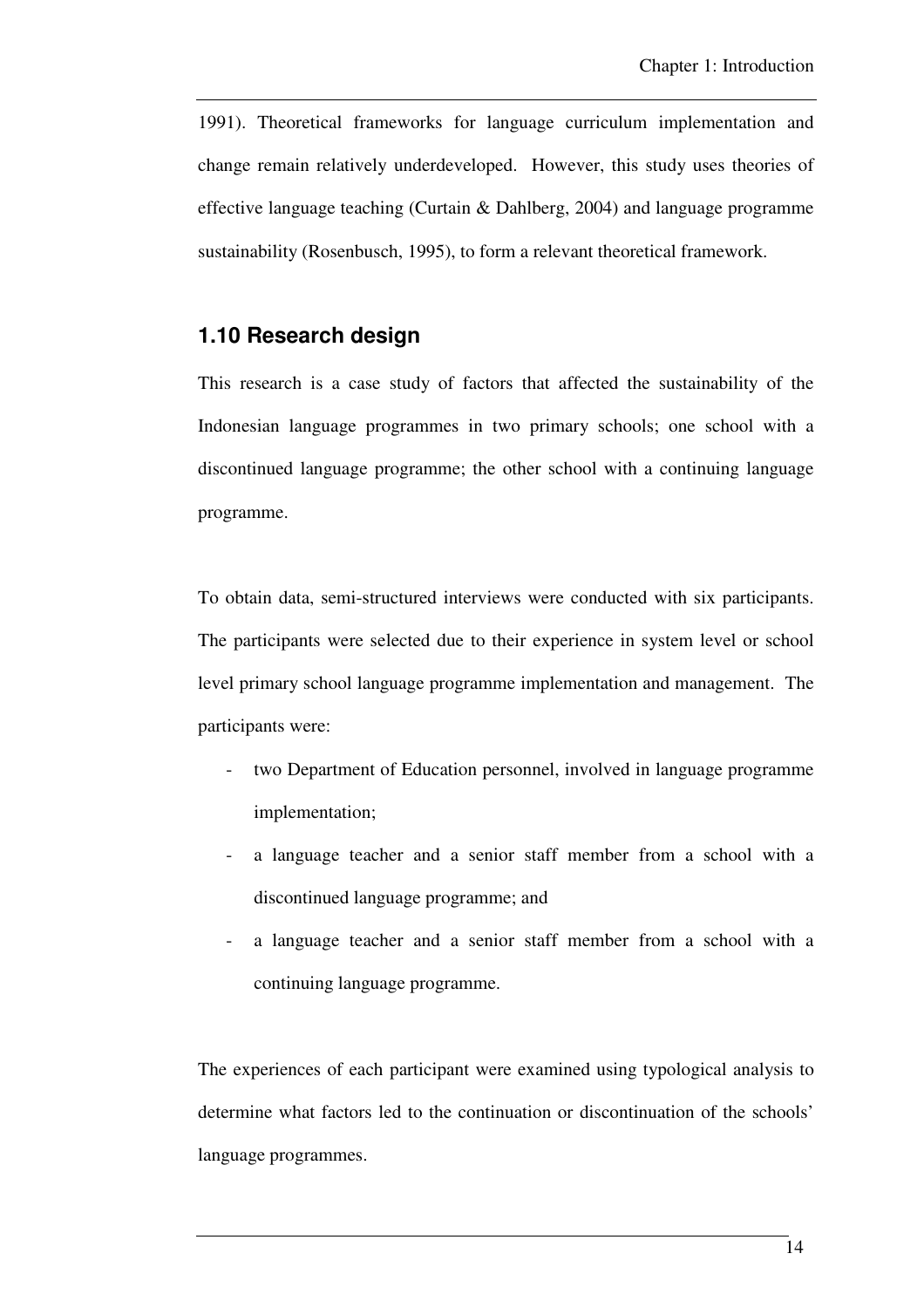## **1.11 Limitations of the research**

This study has the following limitations:

- the nature of case study means that the results of this study are not generalisable. The results are specific to the situations of the primary schools involved. This study is intended to inform stakeholders about language programme sustainability, and to offer findings about the two schools' experiences;
- the number of participants involved is limited. Data were collected from system level decision makers, senior staff, and language teachers. Stakeholders such as parents and students were not interviewed.
- The semi-structured interview process obtains data that participants wish to provide. Likewise, data collected were limited to what participants could remember.

# **1.12 Definitions of key terms**

The following key terms are frequently used in this study.

| <b>Cluster</b>                         | A group of schools, geographically close together, that teach<br>the same language. Under the terms of the Tasmanian LOTE<br><i>Policy</i> (DEA, 1995), each school had to agree on a language<br>that the whole cluster would study. Such an arrangement<br>supported manageability of funding, staffing, and continuity<br>of language teaching and learning from primary school to<br>high school. |
|----------------------------------------|-------------------------------------------------------------------------------------------------------------------------------------------------------------------------------------------------------------------------------------------------------------------------------------------------------------------------------------------------------------------------------------------------------|
| <b>Curriculum</b>                      | A set of learning experiences that students complete under<br>the guidance of schools (Marsh, 2000).                                                                                                                                                                                                                                                                                                  |
| <b>Feeder high</b><br>school           | A high school in a cluster that takes in students from nearby<br>primary schools (Department of Education and the Arts<br>(DEA), 1995).                                                                                                                                                                                                                                                               |
| <b>Generalist</b><br>classroom teacher | A classroom teacher who is responsible for teaching all<br>general curriculum areas (Department of Education and                                                                                                                                                                                                                                                                                      |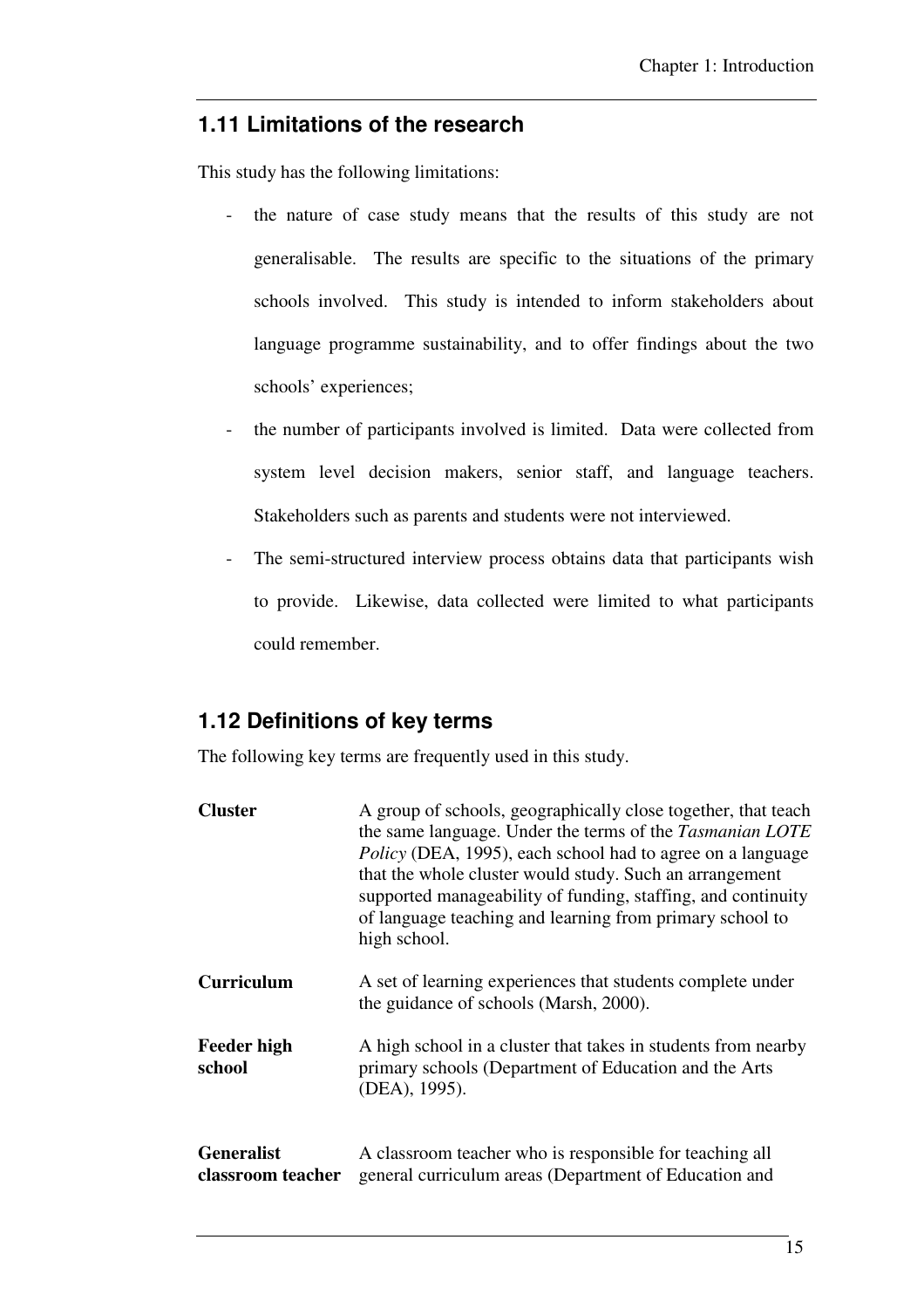|                                 | Science, 1978).                                                                                                                                                                                                                                                                                                                                                                                                                                                                                                                                                                        |
|---------------------------------|----------------------------------------------------------------------------------------------------------------------------------------------------------------------------------------------------------------------------------------------------------------------------------------------------------------------------------------------------------------------------------------------------------------------------------------------------------------------------------------------------------------------------------------------------------------------------------------|
| Implementation                  | Putting a new curriculum, policy or learning programme into<br>practice (Marsh & Stafford, 1988).                                                                                                                                                                                                                                                                                                                                                                                                                                                                                      |
| <b>Itinerant</b>                | A visiting specialist teacher, who teaches a fractional load in<br>two or more schools (Department of Education, Tasmania,<br>$n.d.a$ ).                                                                                                                                                                                                                                                                                                                                                                                                                                               |
| Language(s)                     | Refers to the learning of a language that is not English.<br>Recent documents such as the "Report on Intercultural<br>Language Learning" prepared by Liddicoat, Papademetre,<br>Scarino, and Kohler (2003) state that "language" is a better<br>referential term as opposed to <i>LOTE</i> (Languages Other<br><i>Than English</i> ) "highlighting a view that a learning area is<br>best described by what it is, rather than what it is not" (p. 2).<br>The phrase Languages Other Than English (LOTE) will be<br>used when directly quoting from literature or policy<br>documents. |
| Language<br>programme           | A programme undertaken by a school to implement and<br>support the learning of language (Rosenbusch, 1995; Curtain<br>& Dahlberg, 2004).                                                                                                                                                                                                                                                                                                                                                                                                                                               |
| <b>Maintenance</b><br>funding   | State government funding for schools that have finished<br>their seven year NALSAS Strategy funding cycle (S. Tolbert,<br>personal communication, June 28, 2005).                                                                                                                                                                                                                                                                                                                                                                                                                      |
| <b>Online schools</b>           | A school with a state/federally funded language programme<br>that supports a pathway of language learning (DEA, 1995).                                                                                                                                                                                                                                                                                                                                                                                                                                                                 |
| Pathway                         | A cluster based plan of language programme continuity,<br>ensuring students have access to the same language from<br>Grades 3 to 10 (DEA, 1995).                                                                                                                                                                                                                                                                                                                                                                                                                                       |
| <b>School level</b><br>factors  | Decision making and planning that occurs within schools<br>(Brady, 1995).                                                                                                                                                                                                                                                                                                                                                                                                                                                                                                              |
| <b>School level</b><br>planners | School level personnel involved in the planning and<br>development of general curriculum, or language curriculum.                                                                                                                                                                                                                                                                                                                                                                                                                                                                      |
| <b>Stakeholders</b>             | Those involved in the outcomes of education (Marsh, 2004).                                                                                                                                                                                                                                                                                                                                                                                                                                                                                                                             |
| <b>Sustainability</b>           | Careful planning and management to ensure that language<br>have a continued role within school curriculum (Dellit,<br>2002; Simpson & Norris, 2000).                                                                                                                                                                                                                                                                                                                                                                                                                                   |
| <b>System level</b><br>factors  | Decision making and planning that occurs within the state<br>and federal government agencies (Brady, 1995).                                                                                                                                                                                                                                                                                                                                                                                                                                                                            |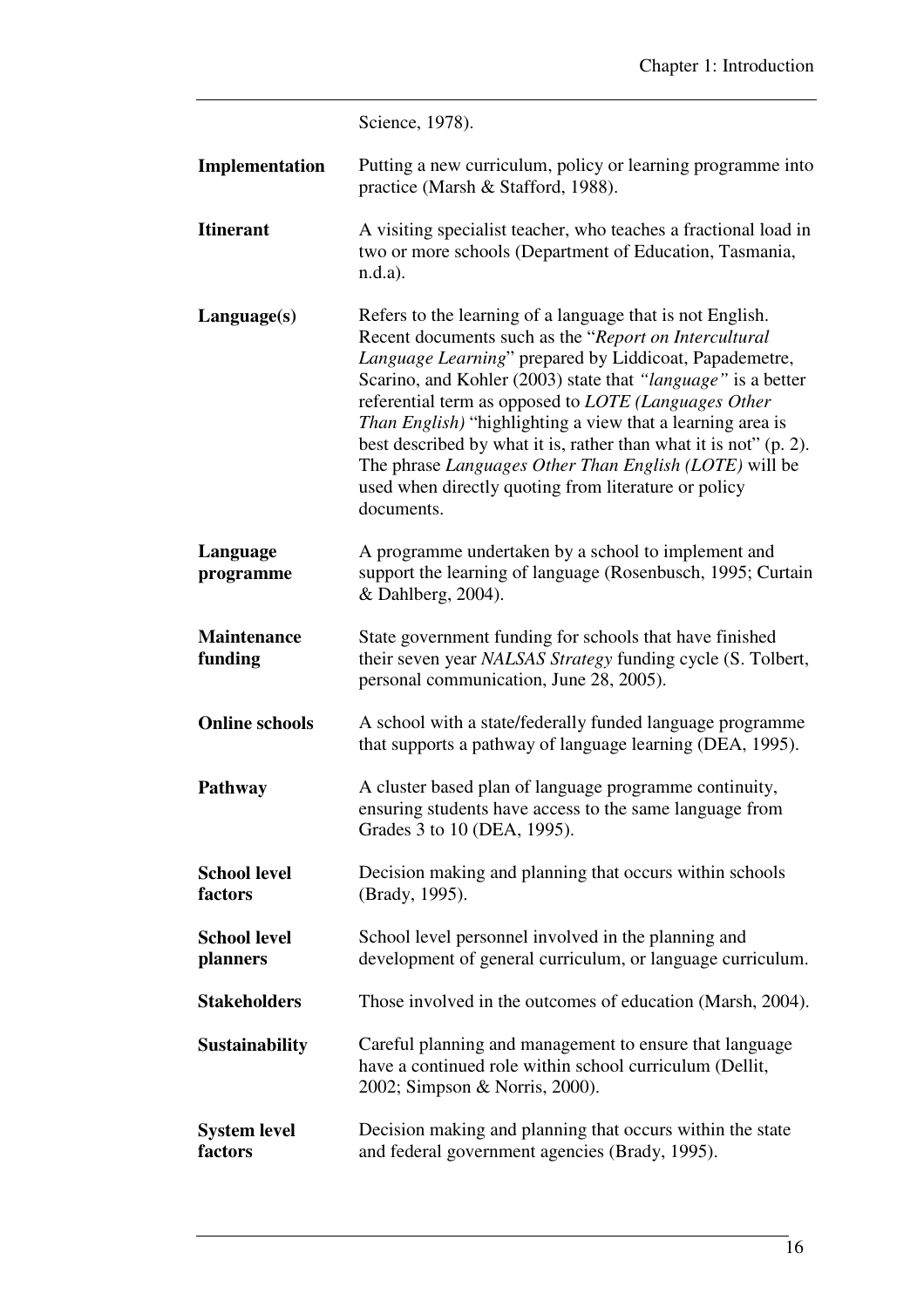| <b>System level</b>      | System level personnel involved in the planning and                                                                                                  |
|--------------------------|------------------------------------------------------------------------------------------------------------------------------------------------------|
| <b>planners</b>          | development of general curriculum, or language curriculum.                                                                                           |
| Wider<br>community level | Decision making that is influenced by factors in the wider<br>community such as parents, demographics, politics, and<br>government (Skilbeck, 1991). |

## **1.13 Chapter outlines**

Chapters in this study consist of:

### - **Chapter 1: Introduction**

Chapter 1 introduces the contextual background to the study. Policy documents that have influenced language programme implementation in Tasmania are outlined. The significance of the study is discussed. Research questions are introduced and limitations of the study are detailed. Key terms used within the study are defined.

#### - **Chapter 2: Literature review**

Chapter 2 provides a review of literature pertaining to the three research sub-questions that frame this study. The review of literature details system level factors, school level factors and wider community factors that affect the sustainability of primary school language programmes.

#### - **Chapter 3: Methodology**

Chapter 3 presents the research design and methodology used in this study. A timeline of the study is given. The choice of study participants is detailed. The procedures for gathering and analysing data are described.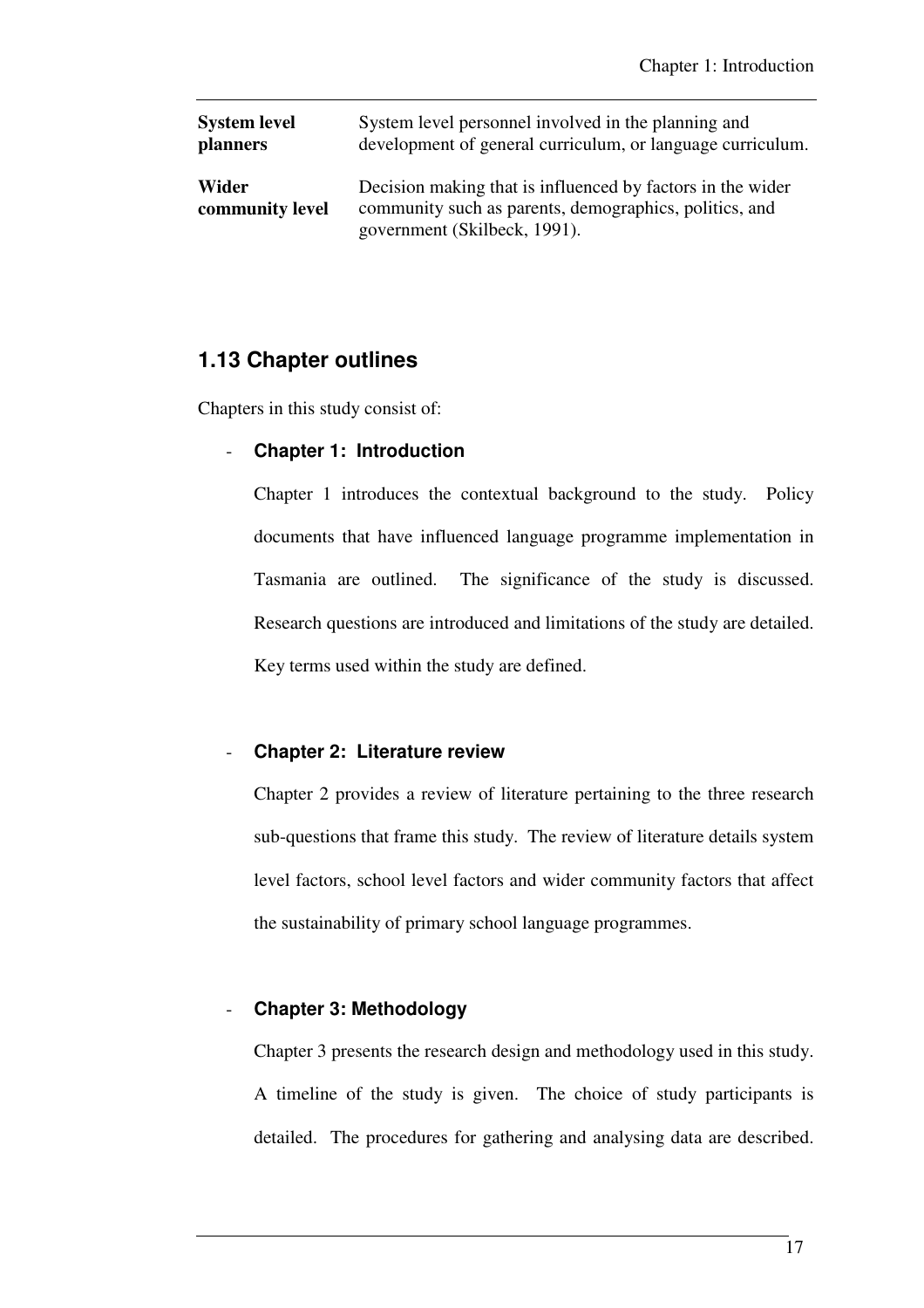Chapter 3 concludes with discussion of the descriptive validity, trustworthiness and credibility of the study.

### - **Chapter 4: Findings and discussion**

Chapter 4 presents the results of the data collection. Data are arranged according to the three sub-questions of this research. Discussion details how the results pertain to key factors identified in Chapter 2.

### - **Chapter 5: Conclusion**

Chapter 5 addresses the overarching research question. The chapter concludes by identifying recommendations of the study, and suggestions for further research.

## **1.14 Conclusion of Chapter 1**

This chapter has described the contextual background and significance of the study. The following chapter will present the review of literature, which synthesises relevant research about language programme sustainability. The review of literature pertains to the three research sub-questions of this study.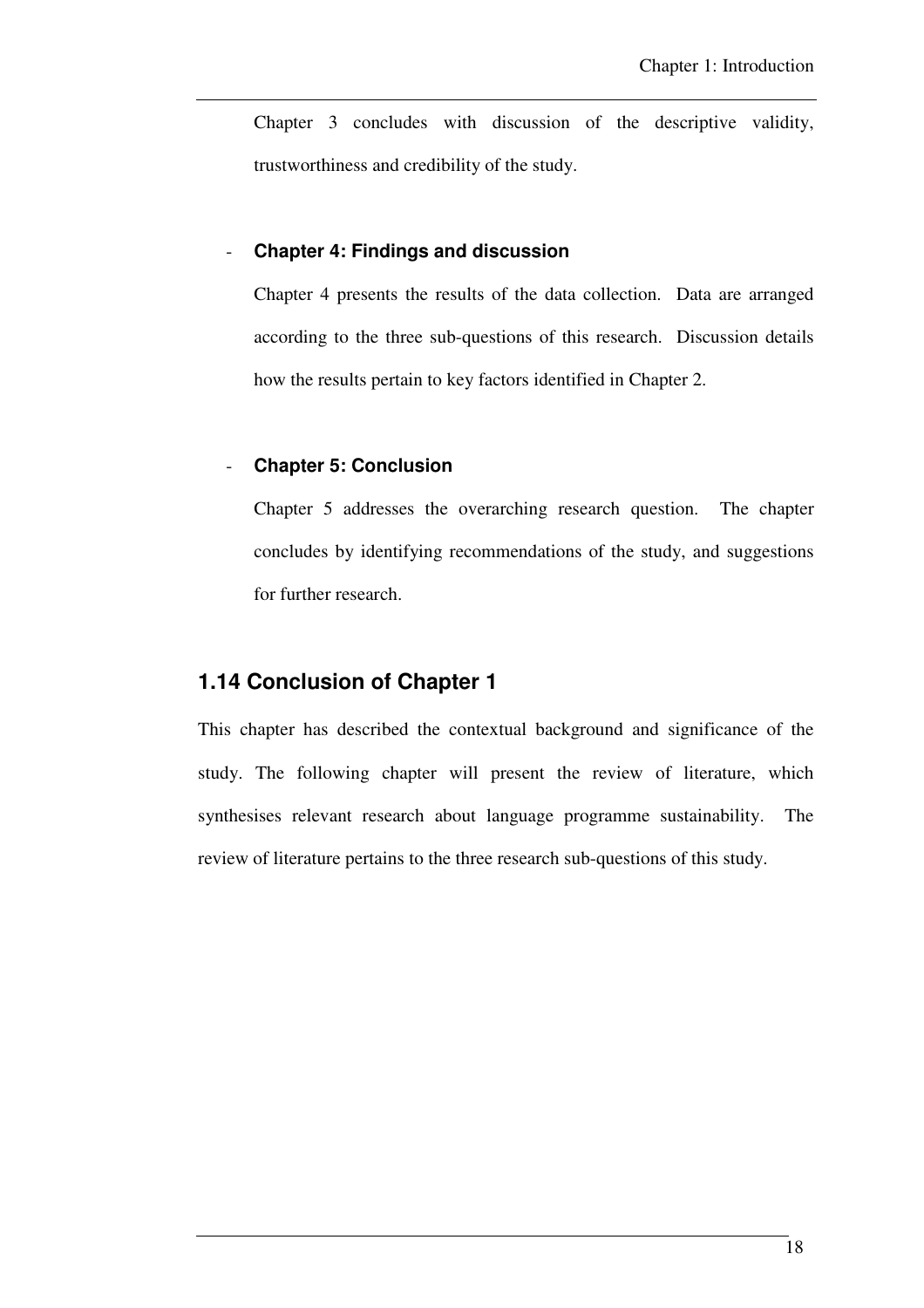# **Chapter 2: Literature Review**

## **2.1 Chapter overview**

Chapter 2 provides a review of literature relevant to this research into factors affecting the sustainability of Indonesian language programmes in Tasmanian primary schools. This chapter provides key points that will inform the discussion of research findings in Chapter 4.

The organisation of this chapter is reflective of the work of Cuban (1992) who suggests that any form of curriculum sustainability is open to internal and external influences. Cuban describes internal influences as factors that exist within the education community at system and school levels, while external influences include political and economic factors and powerful groups in society.

Accordingly, this review of the literature is organised under three major headings:

- **(2.2) System level decisions that affect the sustainability of language programmes.** 

This section discusses system level influences on primary school language programmes such as: language policy; models of language programme delivery; system level leadership; articulation between primary school and high school; language teacher supply and retention; and access to resources.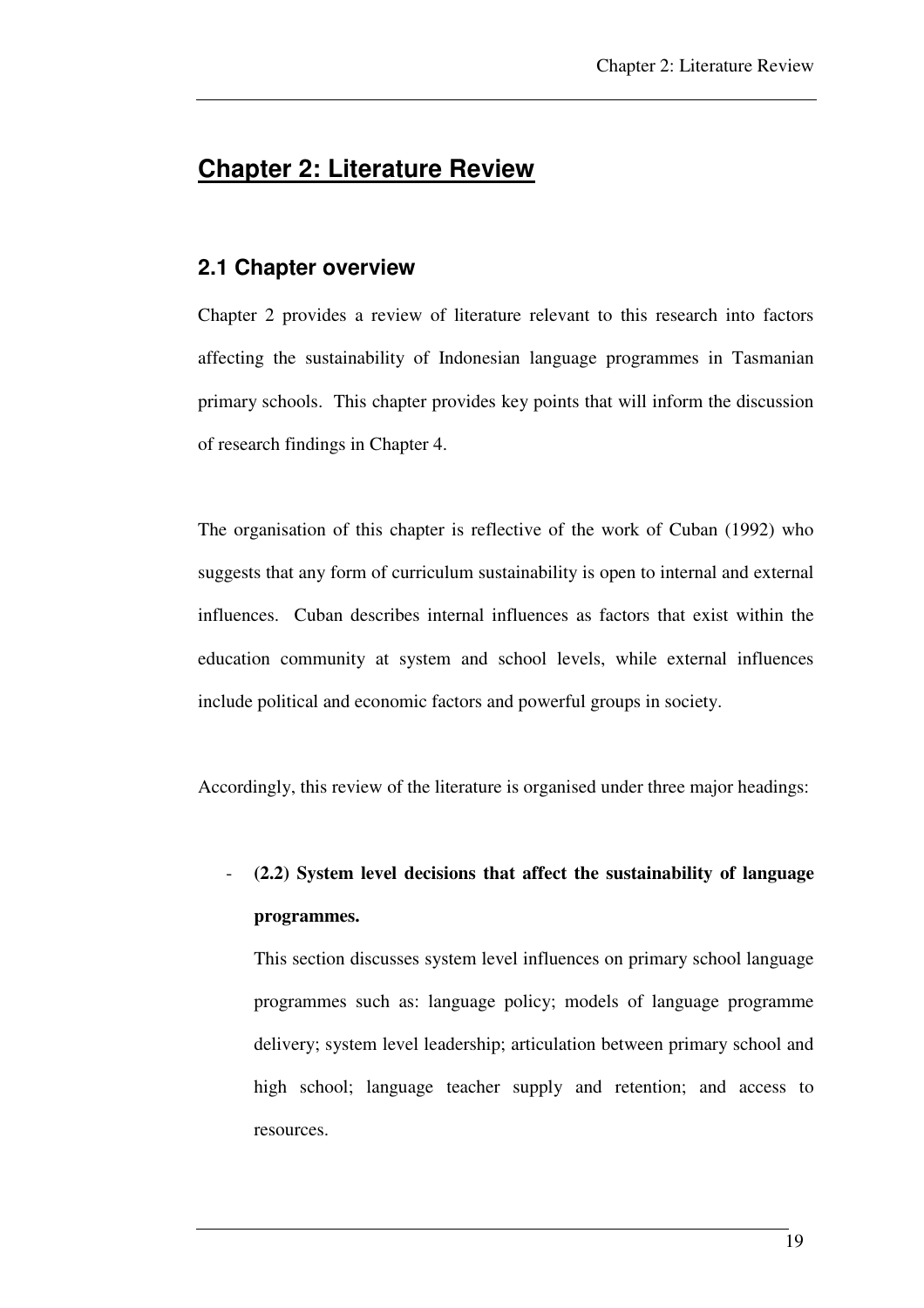- **(2.3) School level factors that affect the sustainability of primary school language programme.** 

This section addresses school level influences on primary school language programmes such as: active, engaged leadership; whole school approaches; a supportive working environment for the language teacher; the effective language teacher in the sustainable language programme; and language programme continuity in a primary school.

- **(2.4) Factors in the wider community that affect the sustainability of language programmes.** 

This section examines the influences that economics, politics, culture, society and parents have on language programmes.

The first section in this review of literature concerns the system level factors that influence language programme sustainability.

# **2.2 System level factors that affect the sustainability of**

## **language programmes**

This section will detail the system level factors that affect the sustainability of language programmes. The key points in this section have been synthesised from a variety of sources and are arranged according to the following notions:

- (2.2.1) Language policy and language education curriculum frameworks;
- (2.2.2) Models of language programme delivery;
- (2.2.3) System level leadership;
- (2.2.4) Articulation of a language programme between primary school and high school;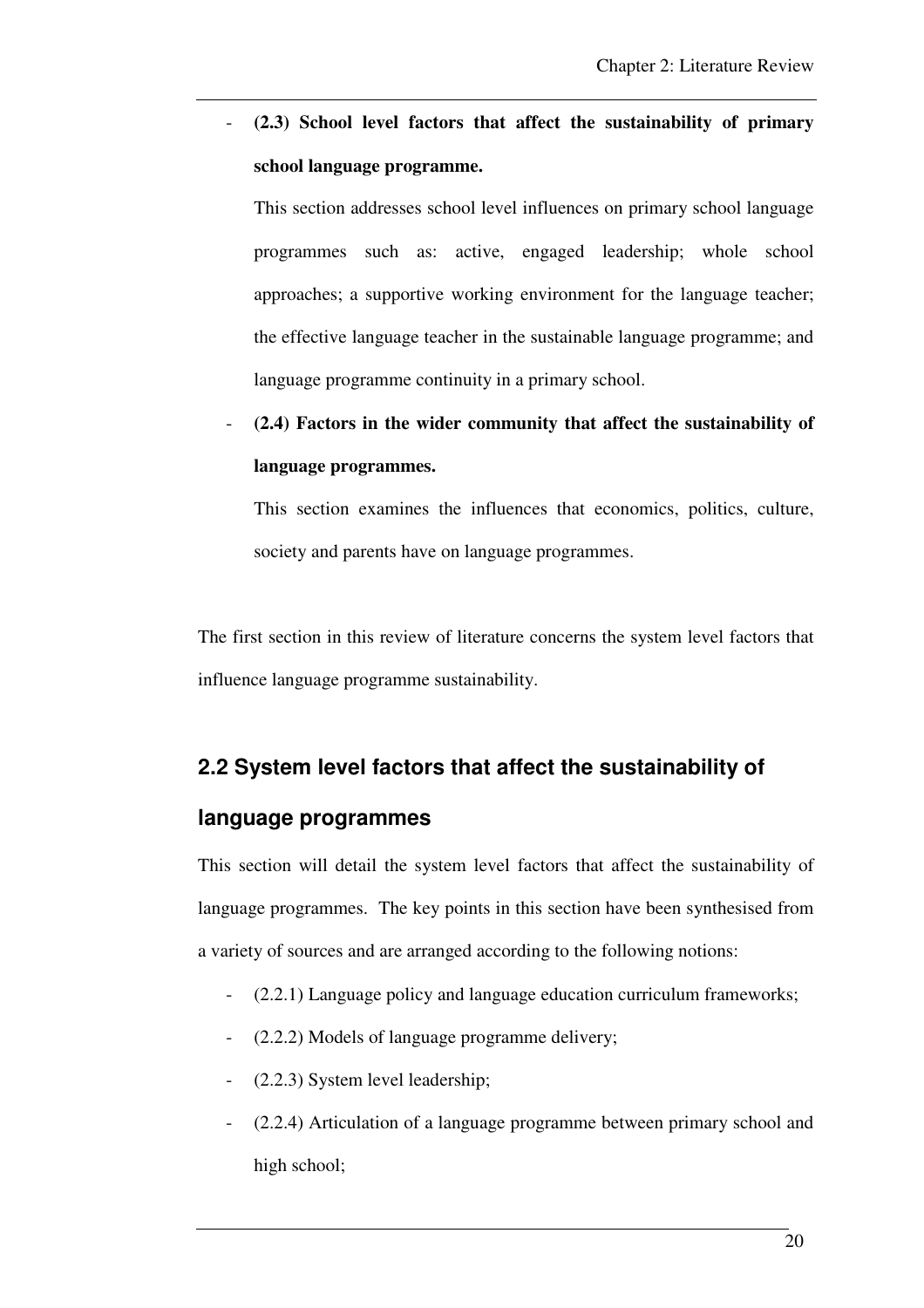- (2.2.5) Language teacher supply and retention; and
- $(2.2.6)$  Access to resources.

#### **2.2.1 Language policy and, language education and curriculum**

#### **frameworks**

This section will discuss:

- $(2.2.1.1)$  Language policy; and
- (2.2.1.2) Language education and curriculum frameworks.

#### **2.2.1.1 Language policy**

Chapter one of this study (see section 1.1) established that the importance of language education is recognised in policy documents at the national level within Australia. These policies include th*e Adelaide Declaration* (MCEETYA, 1999) and the *National Statement for Languages Education in Australian Schools: National Plan for Languages Education in Australian Schools 2005-2008*  (MCEETYA, 2005). It is within this broader national context that the Tasmanian Department of Education has recognised the importance of language study through the *Tasmanian LOTE Policy* (DEA, 1995) (see also 1.4). Harbon (2000) believes that the *Tasmanian LOTE Policy* (DEA, 1995) held some strengths including:

- strong leadership to guide language policy implementation in Tasmania;
- a well planned rationale on which to base the importance of language policy; in Tasmania;
- "incrementally" planned implementation;
- a detailed policy framework; and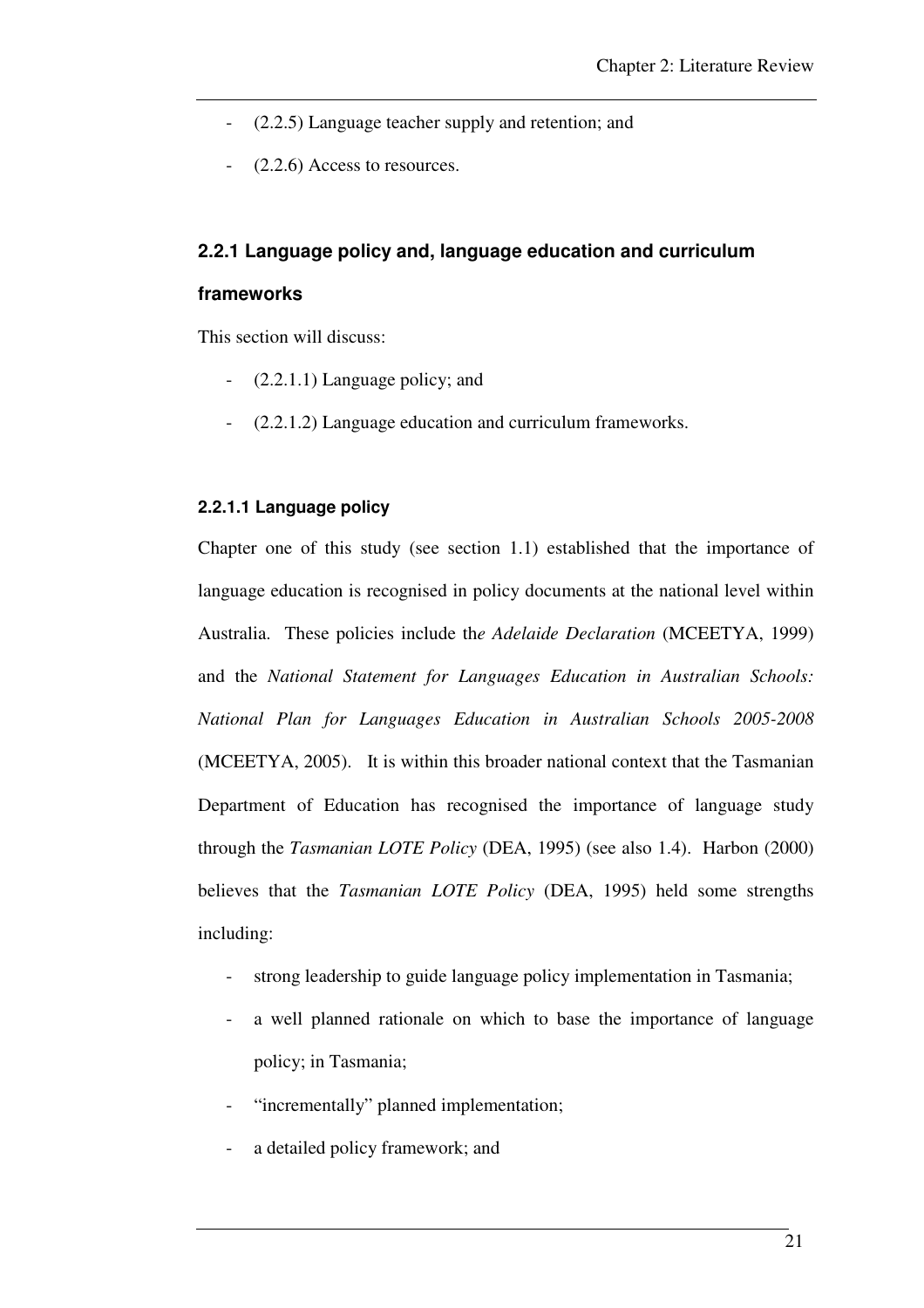- access to resources such as materials and trained personnel (paragraph 14).

Harbon (2000) suggests that the *Tasmanian LOTE Policy* (DEA, 1995) also failed to consider aspects of curriculum policy implementation such as:

- monitoring the policy over periods of time;
- the importance of teacher networking;
- the level of qualifications language teachers were required to have;
- models of language teaching methodology best used in the classroom; and
- support for language teachers to reflect on their language teaching beliefs and practices (paragraph 14).

In addition, Harbon (2000) believes that the *Tasmanian LOTE Policy* (DEA, 1995) was too focused on the goals that the Department of Education, Tasmania wished to achieve. This focus on specific targets meant that the Department of Education neglected to suggest to schools the best means of achieving their goals (Harbon, 2000). She (2000) suggests that schools needed information to guide implementation of the *Tasmanian LOTE Policy*, such as language teaching methodologies, appropriate qualifications for language teachers, and how to evaluate language teaching and learning (paragraph 15).

#### **2.2.1.2 Language education and curriculum frameworks**

In its information brochure, the *Essential Learnings and LOTE Learning Area*, the Tasmanian Department of Education (2004c) highlights connections between language education and the Tasmanian curriculum framework the *Essential Learnings Framework 2* (DoE, 2003). The *Essential Learnings Framework 2*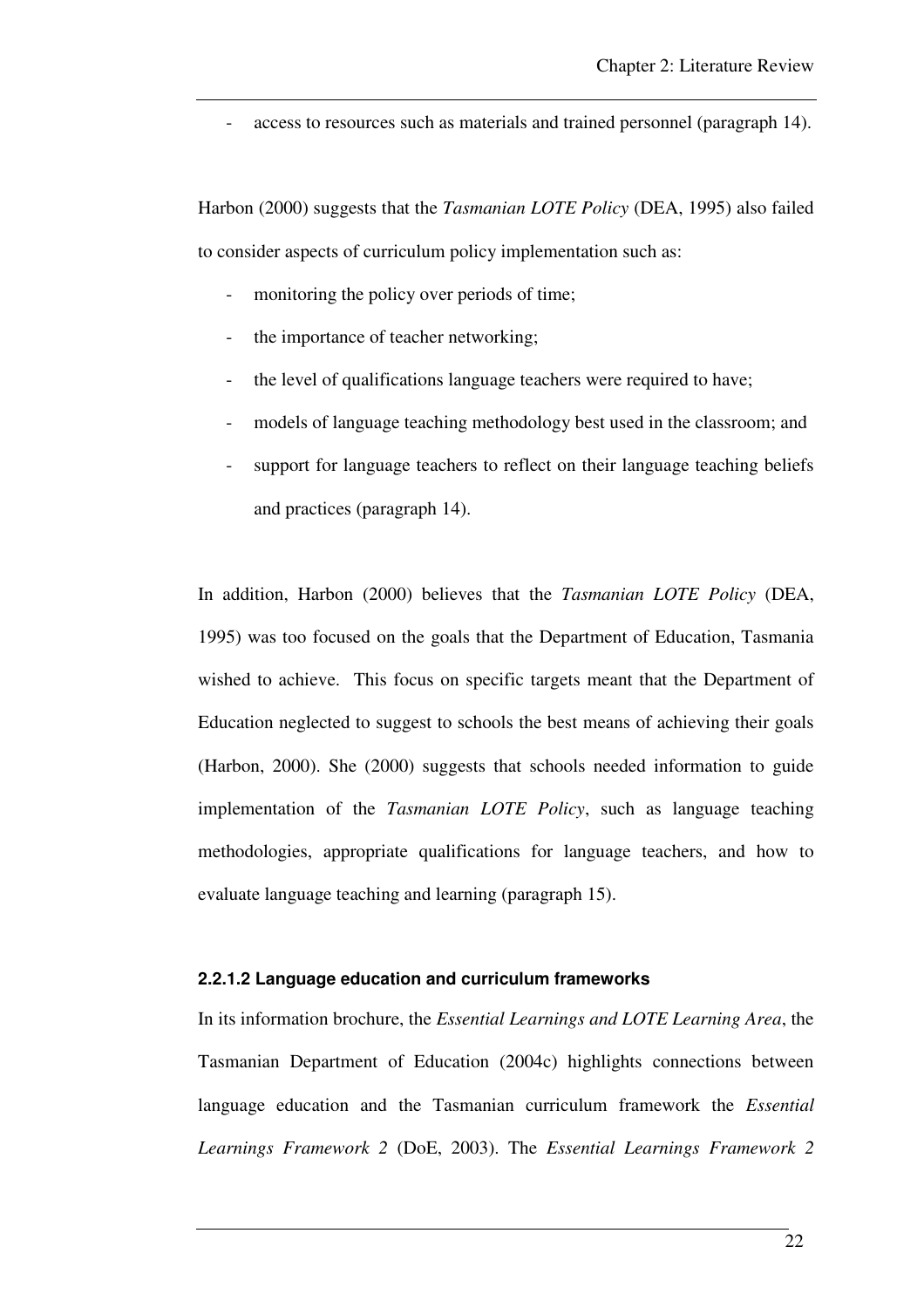(DoE, 2003) does not specifically dedicate a *"Key Element Outcome"* or "goal of learning" (DoE, 2003b, p.5) to language education. Instead, the *Essential Learnings Framework 2* opts to integrate language learning outcomes into Key Element Outcomes such as "Valuing diversity" and "Being literate".

The Key Element Outcome "Valuing diversity" states that:

Students who value diversity,

- acknowledge and celebrate diversity and difference in self and others;
- have the courage to promote difference when achieving personal and shared goals; and
- describe the complex ways in which people are similar and different (DoE, 2003, p. 25).

Language education complements the "Valuing diversity" Key Element Outcome through its emphasis on intercultural language learning. 'Culture', 'diversity' and 'difference' are central concepts of intercultural language learning (Asia Education Foundation, 2005, p. 11). "Valuing diversity" reflects the goals of intercultural language teaching and learning stated in the *Report on Intercultural Language Learning* (Liddicoat, Papademetre, Scarino & Kohler, 2003). The goals of intercultural language learning are:

- understanding and valuing all languages and cultures;
- understanding and valuing one's own language(s) and culture(s);
- understanding and valuing one's target language(s) and culture(s);
- understanding and valuing how to mediate among languages and cultures; and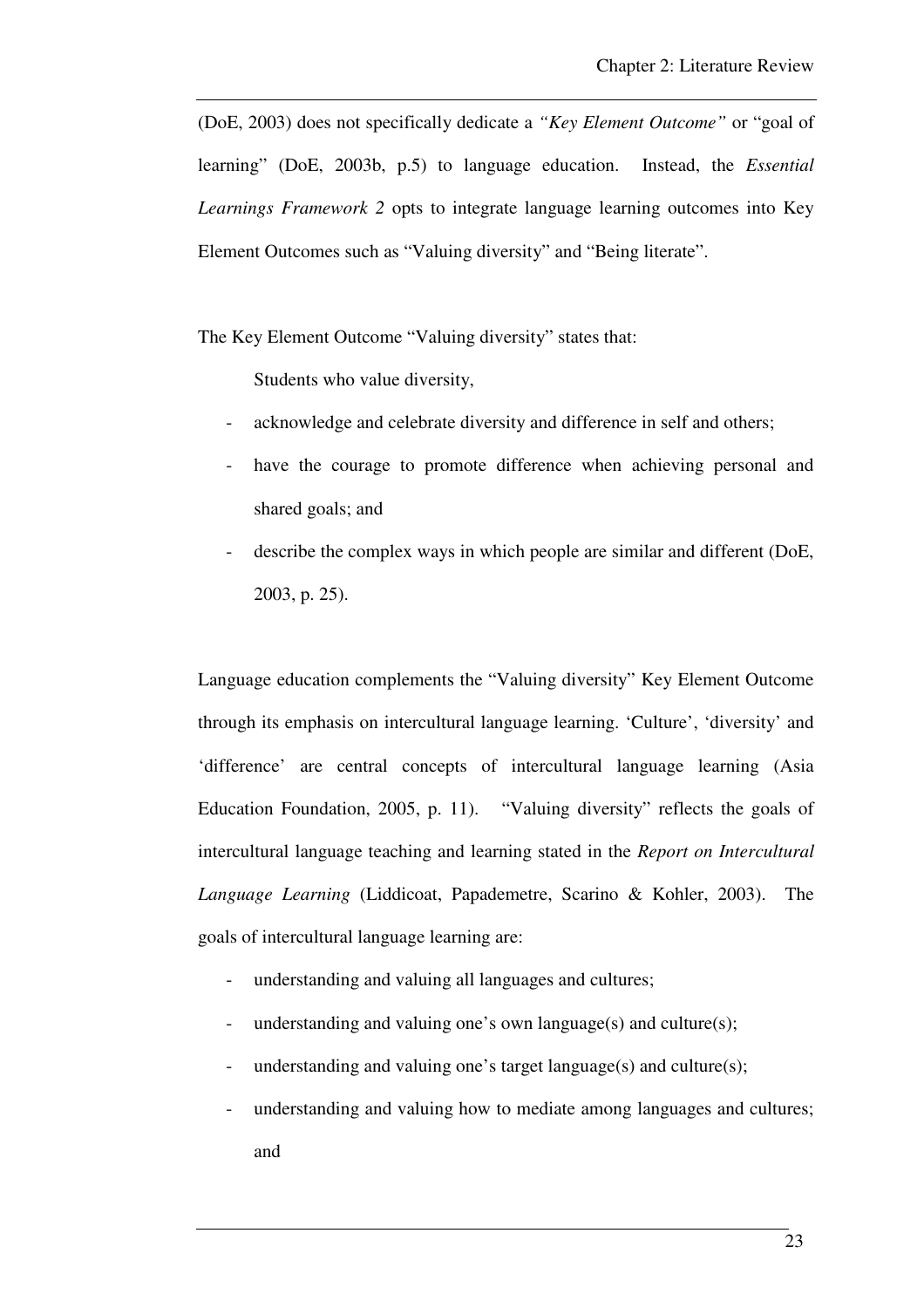developing intercultural sensitivity as an ongoing goal (Liddicoat et al., 2003. p. 49).

The *National Statement for Languages Education in Australian Schools* (MCEETYA, 2005) also promotes the connection between intercultural language learning and appreciation of diversity. The *National Statement* (MCEETYA, 2005) states that "intercultural language learning helps learners to know and understand the world around them" (p. 3). The *National Statement* promotes intercultural language learning as a way to increase the cultural, linguistic and social enrichment of students in Australia.

The Department of Education, Tasmania's (n.d.b) information brochure *Intercultural Language Learning,* confirms the importance of intercultural language learning with regard to the "Valuing diversity" Key Element Outcome. The brochure states that intercultural language learning leads to "an appreciation of language and culture diversity" (DoE, n.d.b, paragraph 5), which is also reflected in "Valuing diversity".

A connection to languages education is also embedded in the *Essential Learnings Framework 2* (DoE, 2003) "Being literate" Key Element Outcome. In that document a key statement about being 'Being literate' is that:

Literate students access the resources involved in being a competent communicator and use these resources in interconnected ways with the focus always on making meaning and communicating. The resources involve being able to: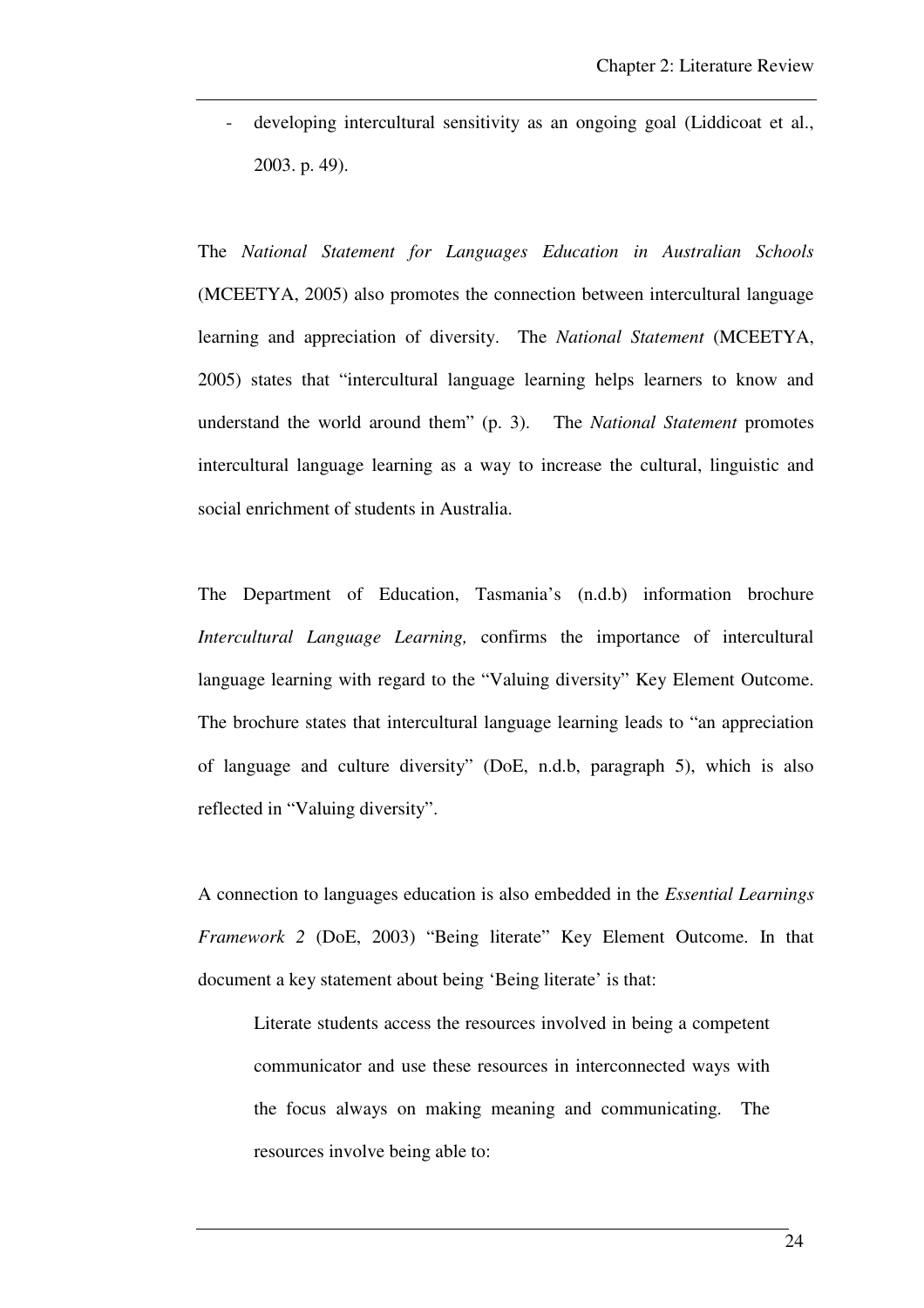- work with the codes in which texts are constructed;
- participate in making meaning of texts;
- use texts; and
- critically analyse and transform texts (DoE, 2003, p. 6).

The outcomes for "Being literate" are reflective of Freebody and Luke's "Four resources model" (1990, cited in McKay, 2000), which identifies the "four roles of a reader" (McKay, 2000, p. 11). Freebody and Luke (1990, cited in McKay, 2000) believe that a reader is:

- i) a code-breaker a text must be decoded by the reader;
- ii) a text-participant a text has topical and textual knowledge;
- iii) a text-user a text has a purpose, it can be used to respond and write; and
- iv) a text-analyst a text has an underlying purpose to persuade readers (McKay, 2000, p. 11).

McKay (2000) also suggests that language learning assists literacy development, especially when connected to Freebody and Luke's (1990, cited in McKay, 2000) "Four resources model". McKay (2000) claims that language development:

- assists "code-breaking" through metalinguistic awareness "fostering an understanding that language exists" (p. 11). Language also assists code breaking by fostering "a love of language learning" (p. 11);
- assists "text-participation" by developing learning strategies and a "realisation of difference…about other people and other ways of life…that language reflects such difference" (p. 11);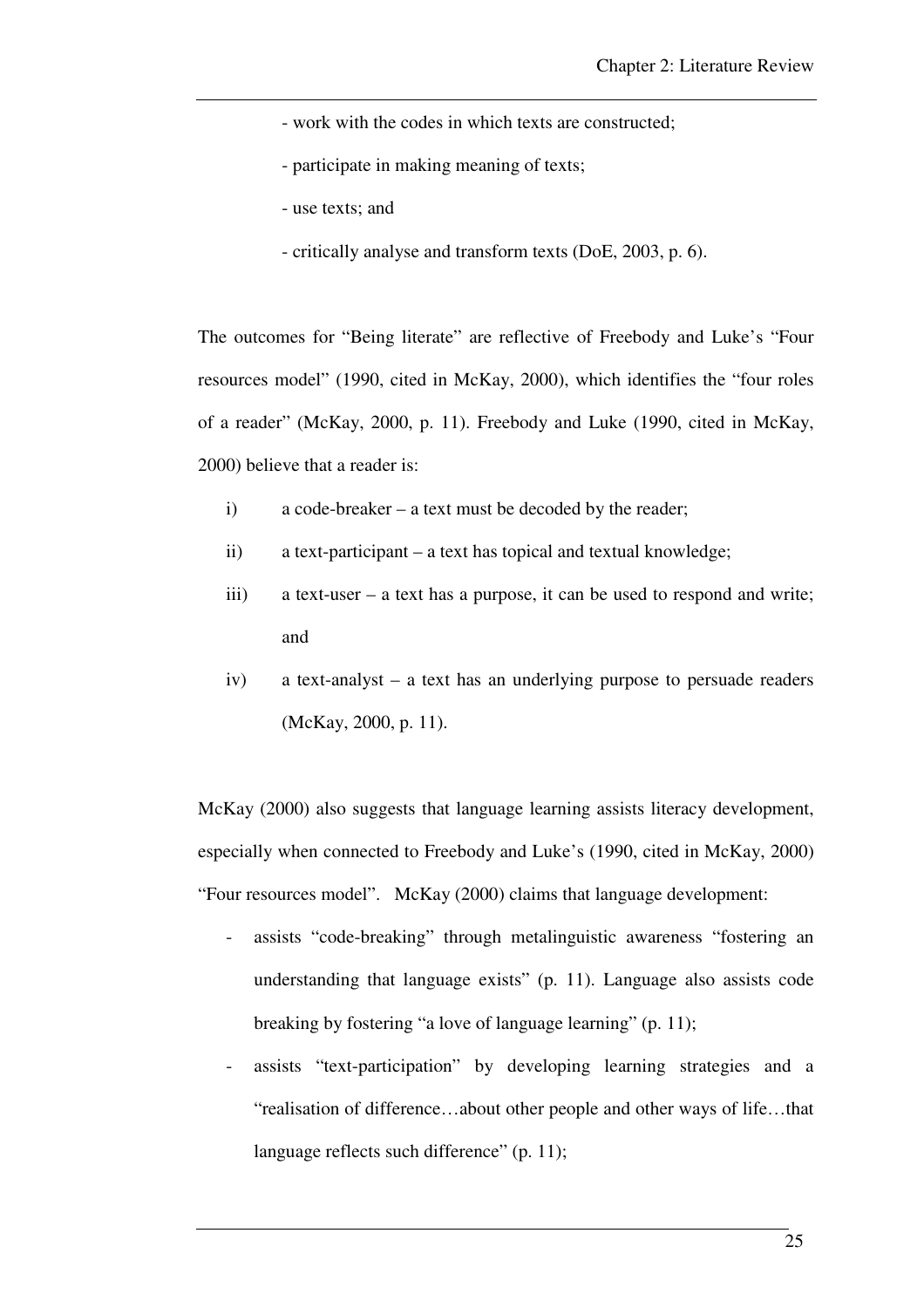- assists "text-use", or communication through the development of "resources for and knowledge about appropriate ways to respond and write"  $(p. 11)$ ; and
- assists "text-analysis" through "critical understanding of language and culture" (p. 11). This understanding leads to cultural and socio-cultural agendas in text. Text-analysis also perceives "how the text constructs the reader" (p. 11).

The Department of Education, Tasmania's information brochure "*Intercultural Language Learning*" (DoE, n.d.b) also emphasises the links between language education and English literacy development. The brochure states that language learning develops students' understanding of "their own and others' languages, thus extending their range of literacy skills, including skills in English literacy" (DoE, n.d.b, no page number). The brochure adds that language learning assists the development of critical and analytical thinking skills in students. Critical and analytical thinking skills are reflected in the Freebody and Luke's "Four resources model" (1990, cited in McKay, 2000).

Coherent and connected language policy is a contributing factor in successful language programme implementation. Clear links between language education and Australian and Tasmanian general curriculum policy documentation help to embed language education in the broader curriculum. National and state policy documents that highlight contributions that language education can make to curriculum content, help to sustain a language programme (Dellit, 2002; Curtain & Dahlberg, 2004).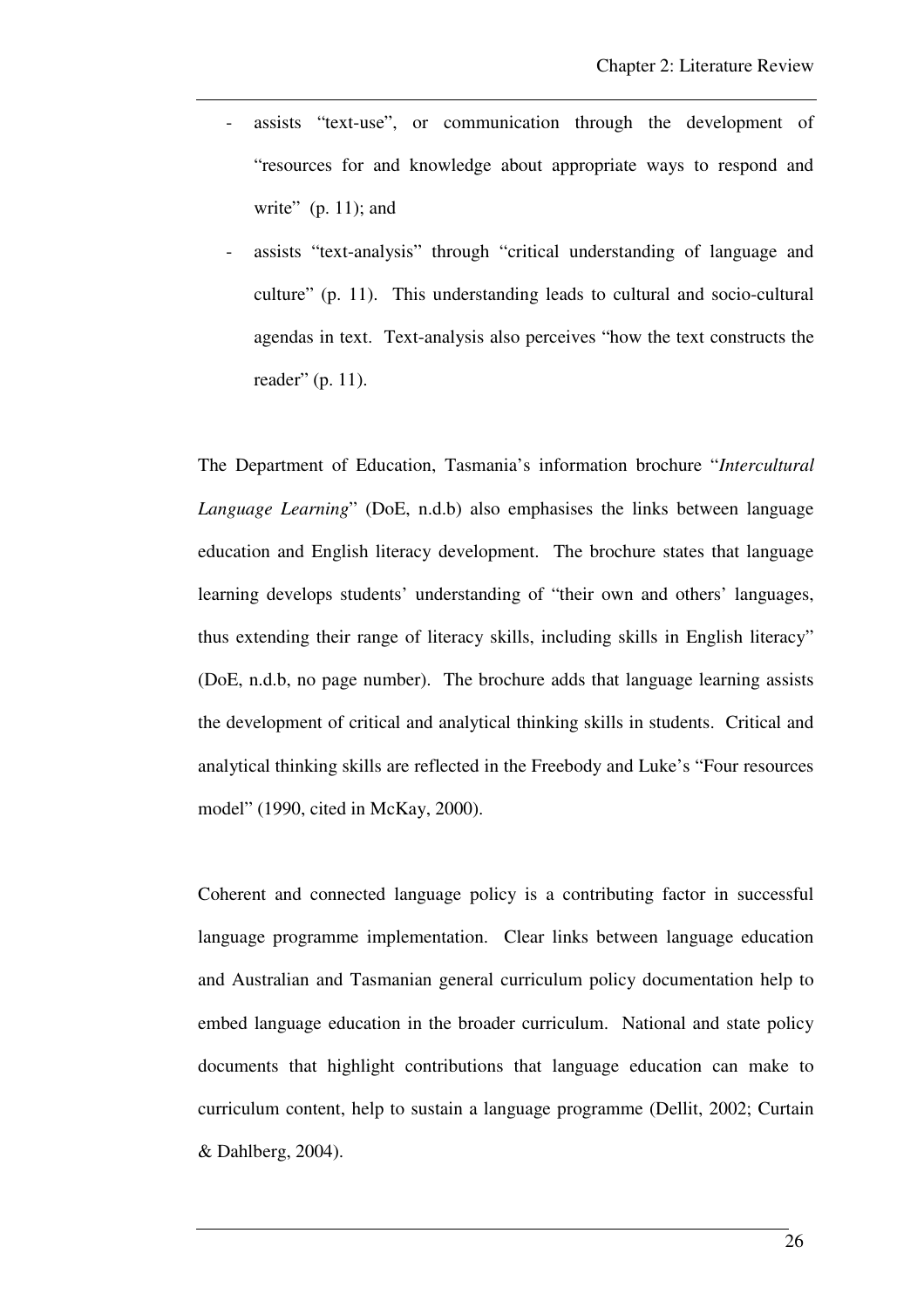#### **2.2.2 Models of language programme delivery**

Marsh (2004) explains that many past curriculum policies have failed because they were implemented "unintelligently" (p. 65). Likewise, Fullan (1997) and Brady (1995) contend that any curriculum policy that does not consider system level responsibilities and constraints such as staffing for curriculum programmes, leaves school level leadership to contend with a poorly planned and limited policy. Rosenbusch (1995) suggests that many language programmes in the United States of America have been discontinued because schools have been left to implement programmes that were "inadequate in design" (p. 2). Therefore, system level decision-makers must consider the models of language programme delivery that will support the implementation of curriculum policy in schools.

The importance of an appropriate model of language programme delivery is reflected in the notion of "coherent policy and operational framework" (Asia Education Foundation, 2004, p.191). A coherent operational framework accounts for organisational details such as staffing, student groupings, time allocation and resource support.

The Department of Education, Tasmania, (n.d.a), put forward twelve models of language programme delivery, suggesting that a language teacher could be someone who is on staff permanently, part-time, or itinerantly to deliver language teaching. Other suggestions from the Department of Education to manage the delivery of a language programme are: combining classes together; online delivery; or moving students from one school to another once or twice a week for language lessons.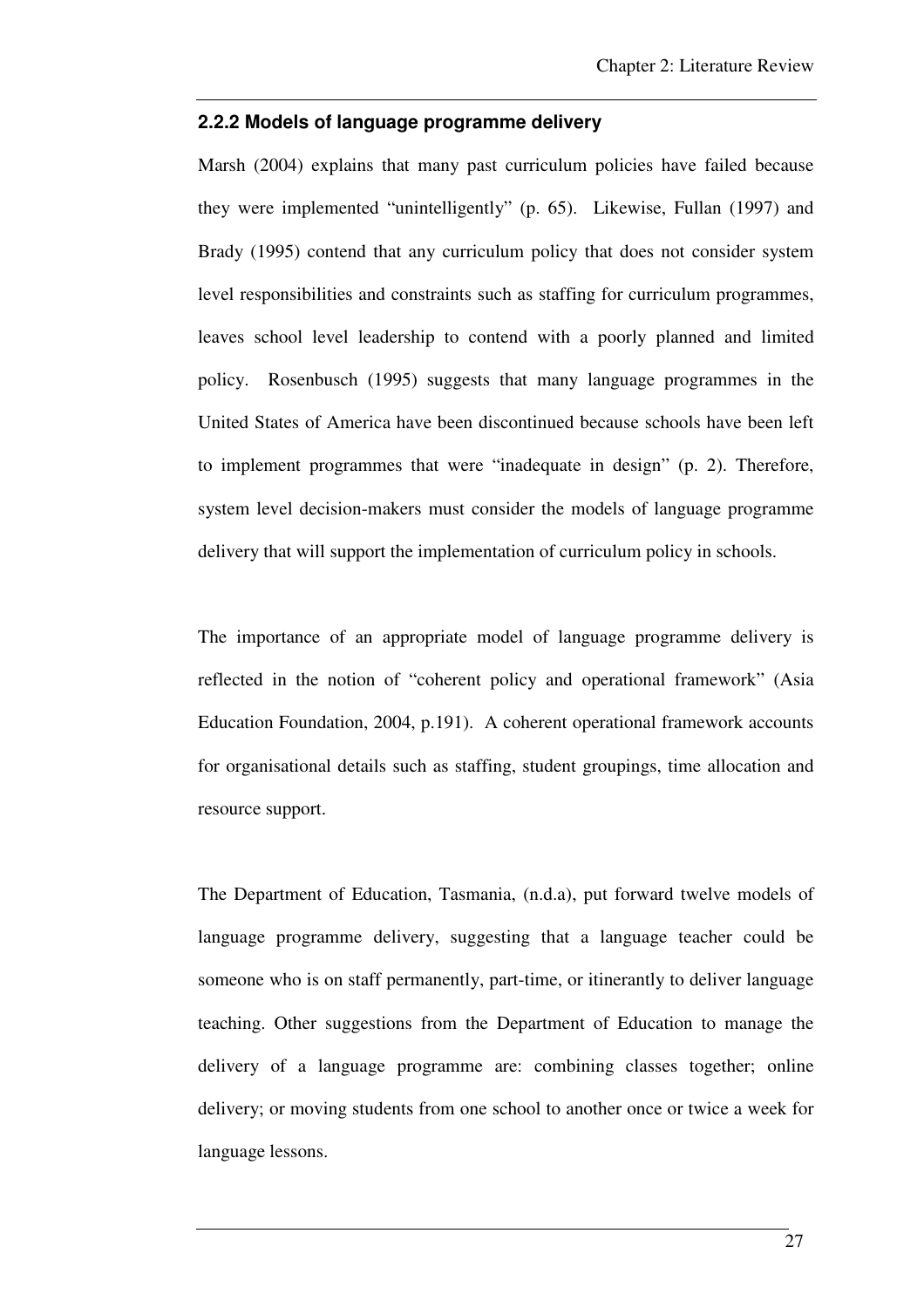The Department of Education (n.d.a), do not promote one preferred model of language programme implementation, opting instead to detail the most common method of language programme delivery in Tasmanian primary schools as a guide. From 1996 until 2002, the most common method of delivery is based on the standard implementation of the *National Asian Languages Studies in Australian Schools (NALSAS) Strategy*. This method of delivery involved a seven year cycle of centrally funded resources. Four of the seven years during this cycle provided schools with: a language teacher of 0.05 per cohort of 30 students; one thousand dollars worth of resources for each of the four years; and a computer with internet capabilities (see also 1.3;1.4).

The work of Dellit (2002) offers detailed models of delivery from a South Australian perspective. Dellit (2002) indicated that there is no "preferred model" (p. 4) of language programme delivery. Dellit (2002) suggests that education systems should provide schools with various models of delivery to choose from, so that school level leadership can determine the model that will best suit their school's contextual needs. This is supported in Rosenbusch (1995) who believes that primary schools should be able to consult with system level planners about the advantages and limitations of each programme model before implementing a language programme.

In terms of the operational factors affecting the sustainability of language programmes, Dellit (2002) stresses that system level planners should consider the sustainability of language teacher supply, ensuring that the proposed models of delivery are manageable. Dellit (2002) adds that system level planners must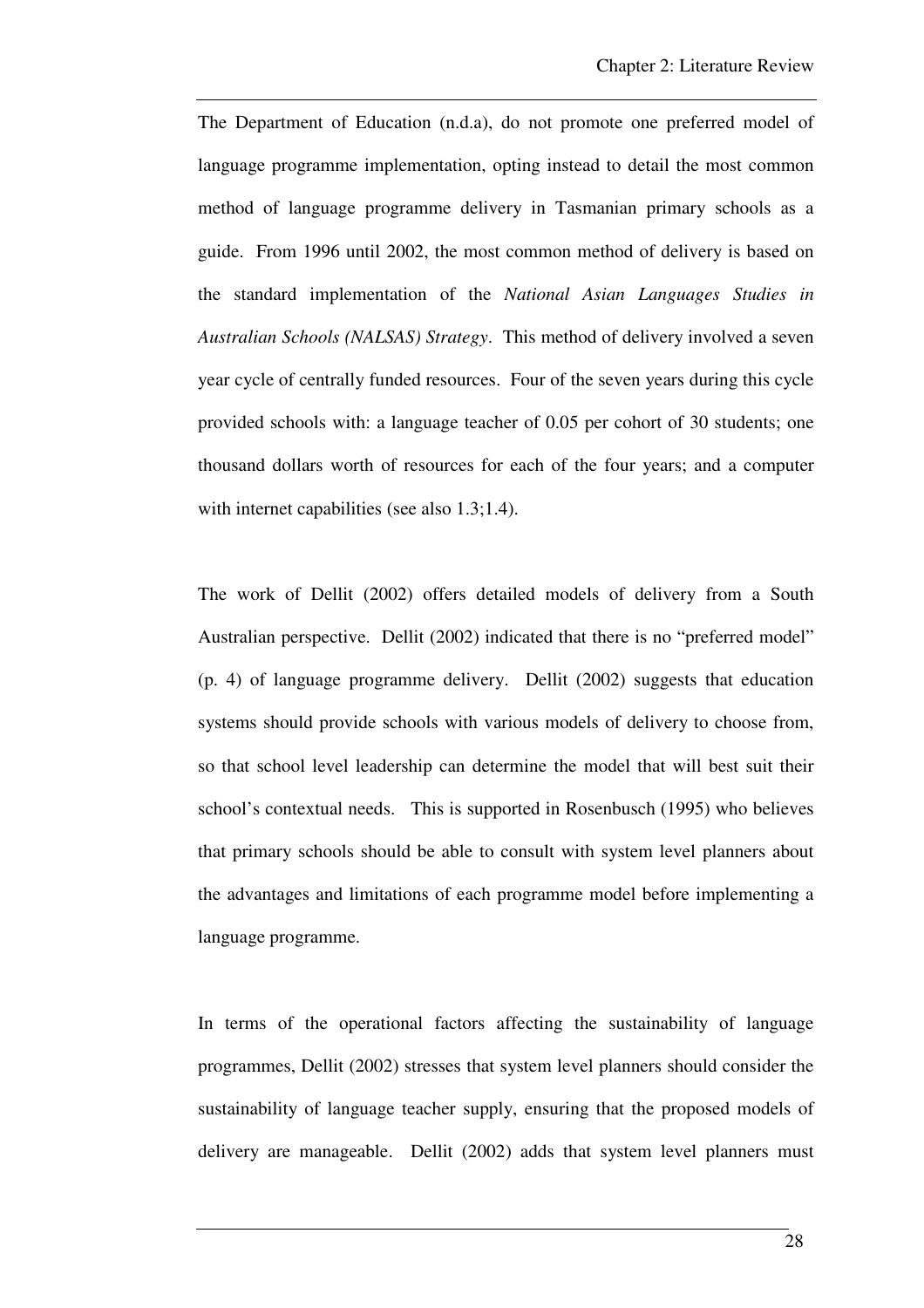consult with primary schools, secondary schools, academics, key advisory bodies, and members of the community with relevant language background, to ensure that models of language programme delivery are sustainable and relevant to school situations.

Dellit's (2002) and Rosenbusch's (1995) views establish that models of language programme delivery must not be overlooked by system level language policy planners. To assist language programme implementation, education system personnel must support schools by providing suggested models of language programme delivery.

#### **2.2.3 System level leadership**

Brady (1995) contends that curriculum implementation should include the provision of support to schools in terms of leadership. Strong support from dedicated system level personnel is needed to implement language policy in a sustainable manner. Simpson and Norris (2000) suggest that system level personnel who support schools in the implementation of a language programme should provide:

- information to schools about what a good language programme and effective language teaching will resemble;
- quality, relevant professional development; and
- access to funding for resources such as language teacher specialists, curriculum materials, and information technology.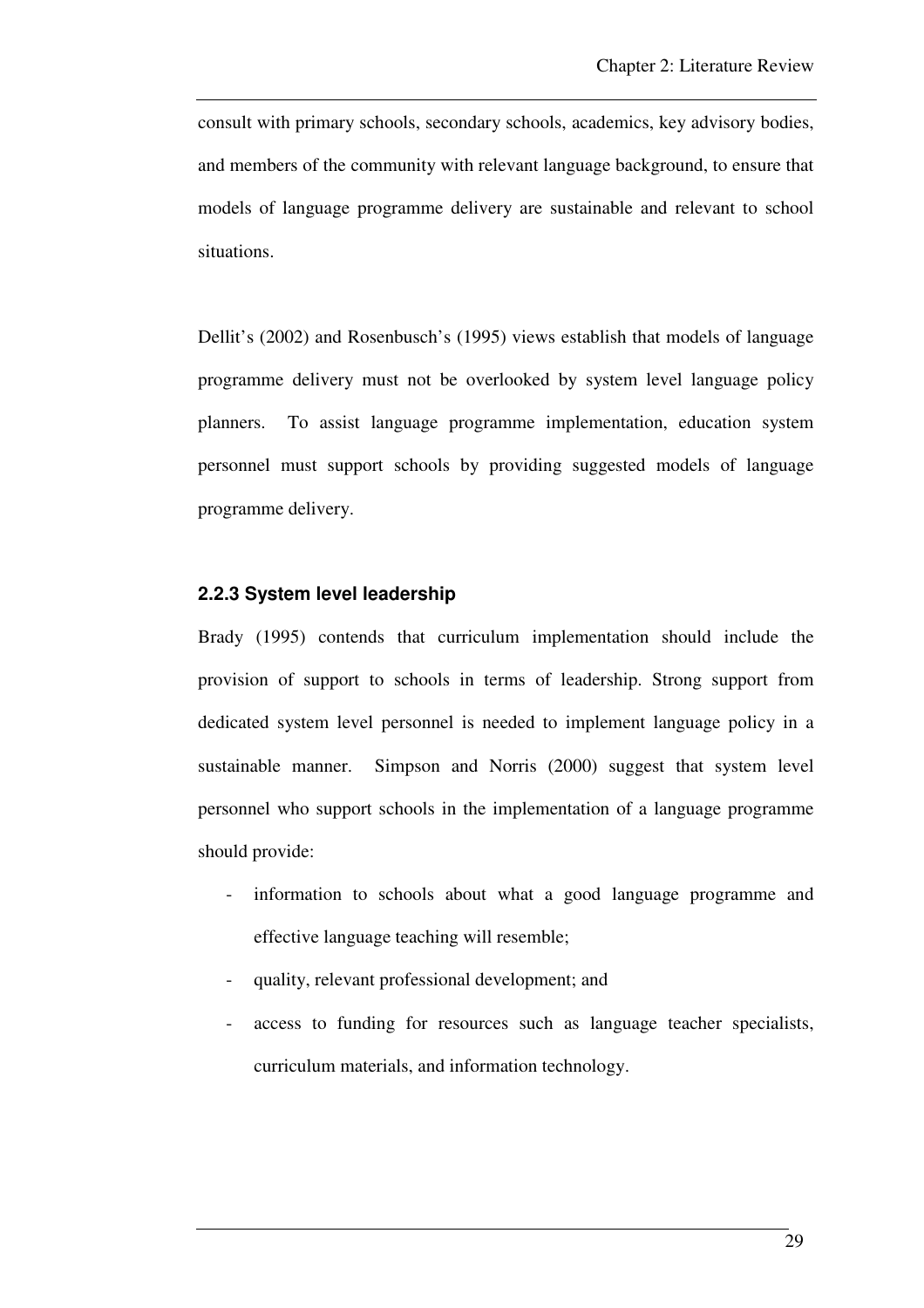Scarino, Vale, McKay and Clark (1988) believe there is need for system level personnel who are able to assist the process of implementation through guiding the networking of language teachers, clarifying answers to questions, and by working with schools to seek solutions to problems associated with the implementation of language programmes.

Without strong system level leadership, language programme implementation is difficult. System level leadership can guide schools implementing language programmes through the provision of professional development and resources. Strong leadership at the system level can also support long term continuity of a language programme by providing feedback and advice.

# **2.2.4 Articulation of language programmes between primary and secondary schools**

Language programme implementation should also be articulated across school sectors according to Curtain and Dahlberg (2000) and Rosenbusch (1995). Articulation ensures that students studying a language have a clear transition of language learning from primary school to secondary school. This transition process is especially important for secondary school students, as secondary schools often receive students from several primary schools with various language backgrounds and levels of linguistic capabilities. Rosenbusch (1995) adds that successful primary school to secondary school transition results in students with "higher levels of fluency in the language" (p. 2).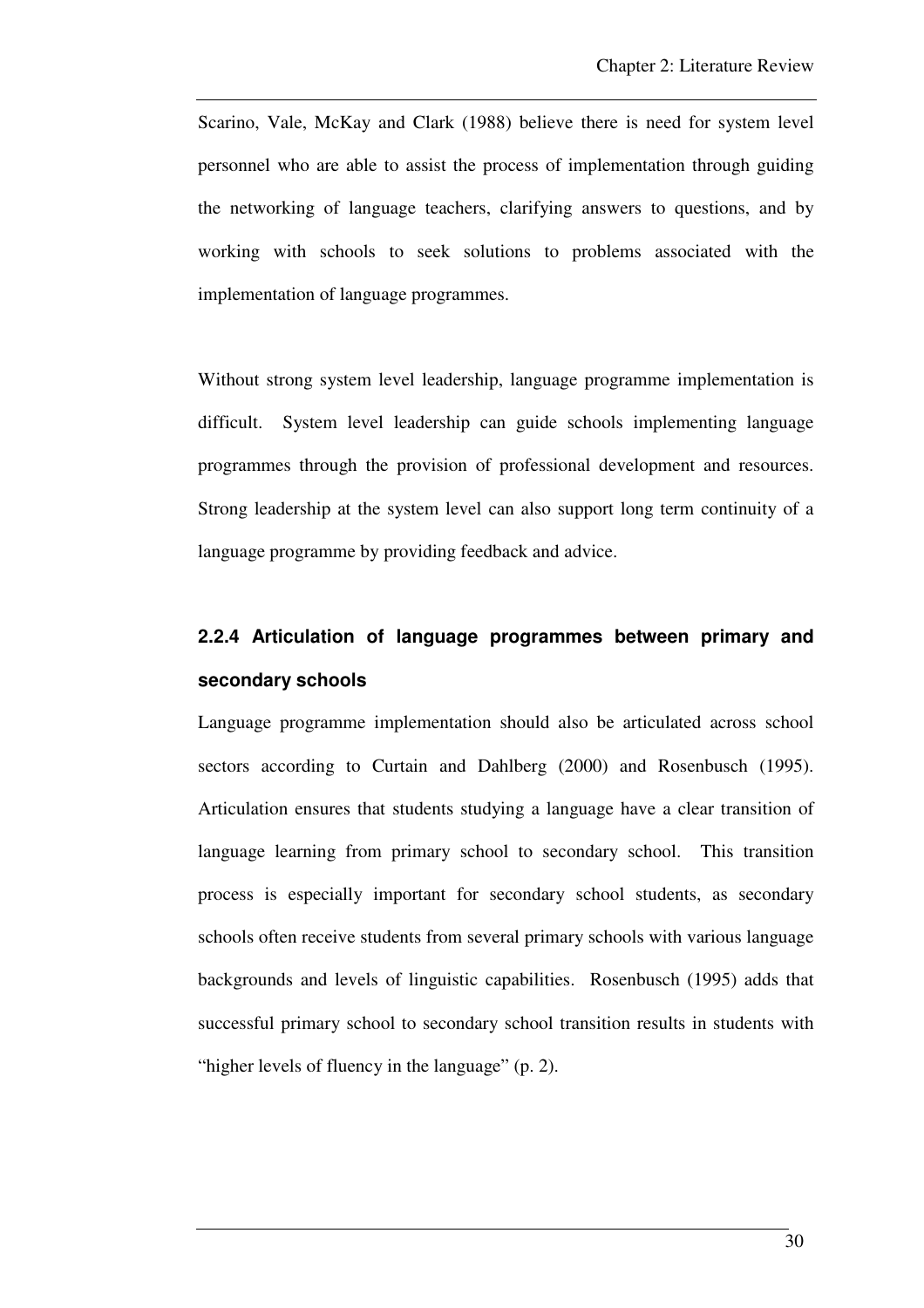Tolbert (2003) examines the Tasmanian experience of primary to secondary school transition in languages education, and finds that globally, features of successful transition are:

- (2.2.4.1) Communication between sectors;
- (2.2.4.2) Knowledge and understanding of styles, approach, teaching method, and levels attained in each sector;
- (2.2.4.3) Recognition of children's prior learning; and
- (2.2.5.3) Professional development of teachers (p. 27).

Each feature is discussed in the points to follow.

#### **2.2.4.1 Communication between sectors**

A study carried out by Steigler-Peters, Moran, Piccioli and Chesterton (2003) determines that "cooperation, communication, and support amongst partner schools" is a major factor that contributes to the sustainability of primary to secondary school transition in New South Wales. Similar emphasis on communication between sectors is found in Scarino (2003) who believes that communication provides language teachers with the chance to "negotiate, exchange ideas, present possible scenarios" (p. 7).

# **2.2.4.2 Knowledge and understanding of styles, approach, teaching method, and levels attained in each sector**

Students moving from primary school to high school will most likely be engaged in a new and different set of language learning experiences (Low, Brown, Johnstone, and Pirrie, 1995; Scarino, 2003). Successful primary school to high school transition requires teachers from both school sectors to discuss student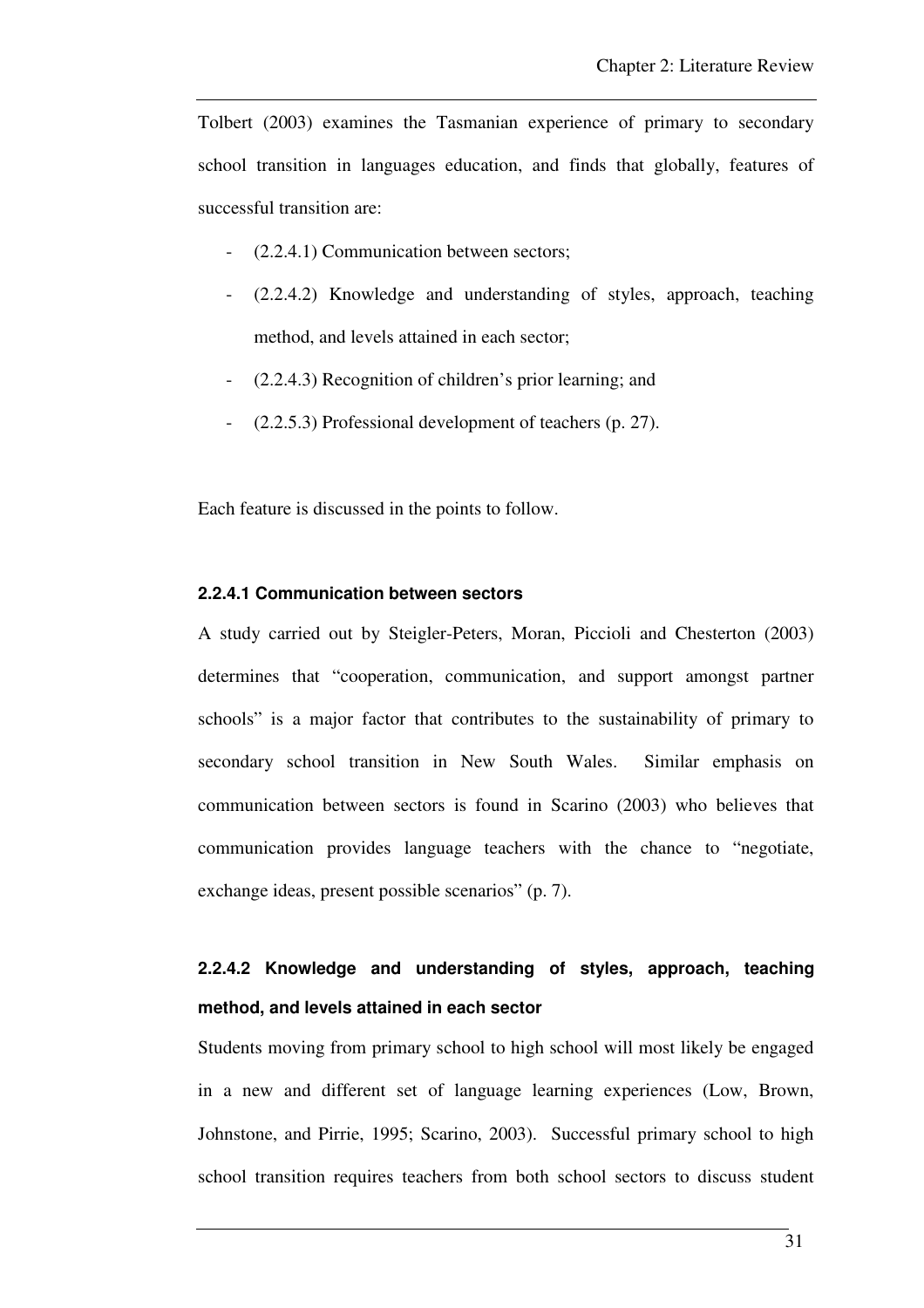learning interests and needs. Language teachers from primary school and high school sectors must also communicate their teaching styles, teaching approach, and teaching methods. This communication between sectors will establish how students have learnt language in the past, and how they will learn in the future (Scarino, 2003).

#### **2.2.4.3. Recognition of children's prior learning**

Low, Brown, Johnstone and Pirrie (1995) establish that primary to secondary school transition is important for maintaining students' interests in language education. From a Scottish perspective, Low et al. (1995) identify that repeated material and different language teaching techniques are the most common causes of frustration in primary to secondary school transition for Scottish students. Students stated that repeated material and an emphasis on grammatical and written language learning in secondary school made secondary school language studies boring.

#### **2.2.4.4 Professional development of teachers**

Steigler-Peters et al. (2003) find that teacher expertise is a factor that assists primary to high school transition. Professional development needs to be provided to develop "qualified, skilled, and committed teachers" (Steigler-Peters et al., 2003, p. 33) who are aware of transition issues and make informed decisions to enhance the process. Professional development to encourage communication between school sectors is also recommended by Steigler-Peters et al. (2003).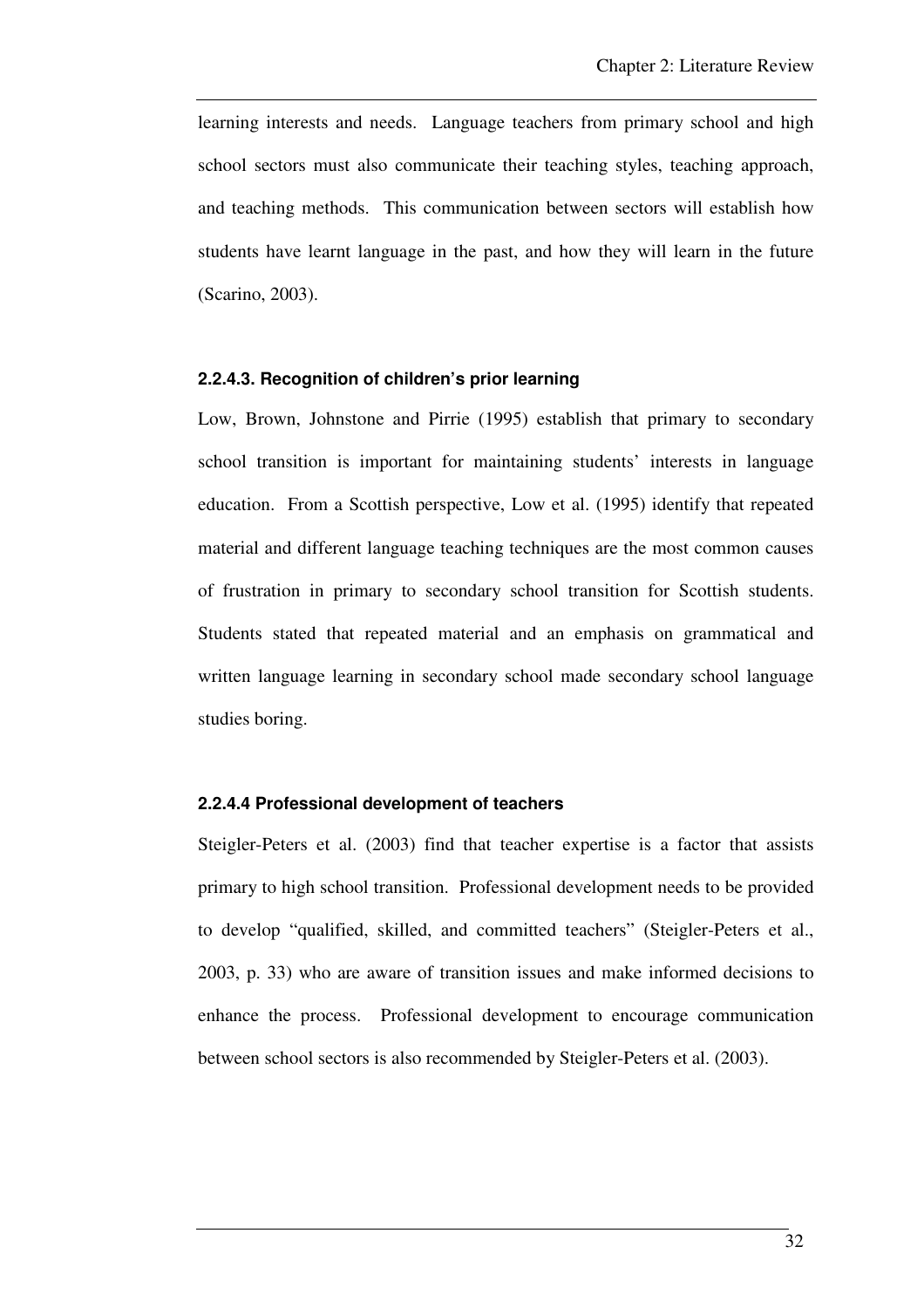The management of primary to secondary school transition is a system level factor that influences language programme sustainability. This transition is especially relevant to the Tasmanian LOTE Policy (DEA, 1995) which aims to promote "language learning pathways" between primary and secondary schooling.

#### **2.2.5 Language teacher supply and retention**

System level decision makers need to consider the supply and retention of language teachers. Brady (1995) states that for curriculum implementation to be successful, constraints such as teacher supply must be considered and rectified if a short fall occurs. Marsh (2004) reflects on the need for quality teachers that provide positive opportunity for high levels of student achievement. Similarly, the importance of training language teacher specialists is emphasised in the work of Rosenbusch (1995), Simpson and Norris (2000) and Curtain and Dahlberg (2000) as a factor affecting language programme sustainability.

Curtain and Dahlberg (2000) believe that a specialist language teacher should have adequate training in teaching foreign languages and be proficient in using the target language. The same authors suggest that a specialist language teacher should have sufficient skills to plan lessons that are developmentally appropriate, engaging and meaningful to students. Curtain and Dahlberg (2000) add that a native speaker of the language is not an effective language teacher without some training in language teaching pedagogy. Furthermore, Rosenbusch (1995) believes that many language programmes in the United States of America were discontinued during the 1950's and 1960's due to a lack of qualified language teachers with relevant skills.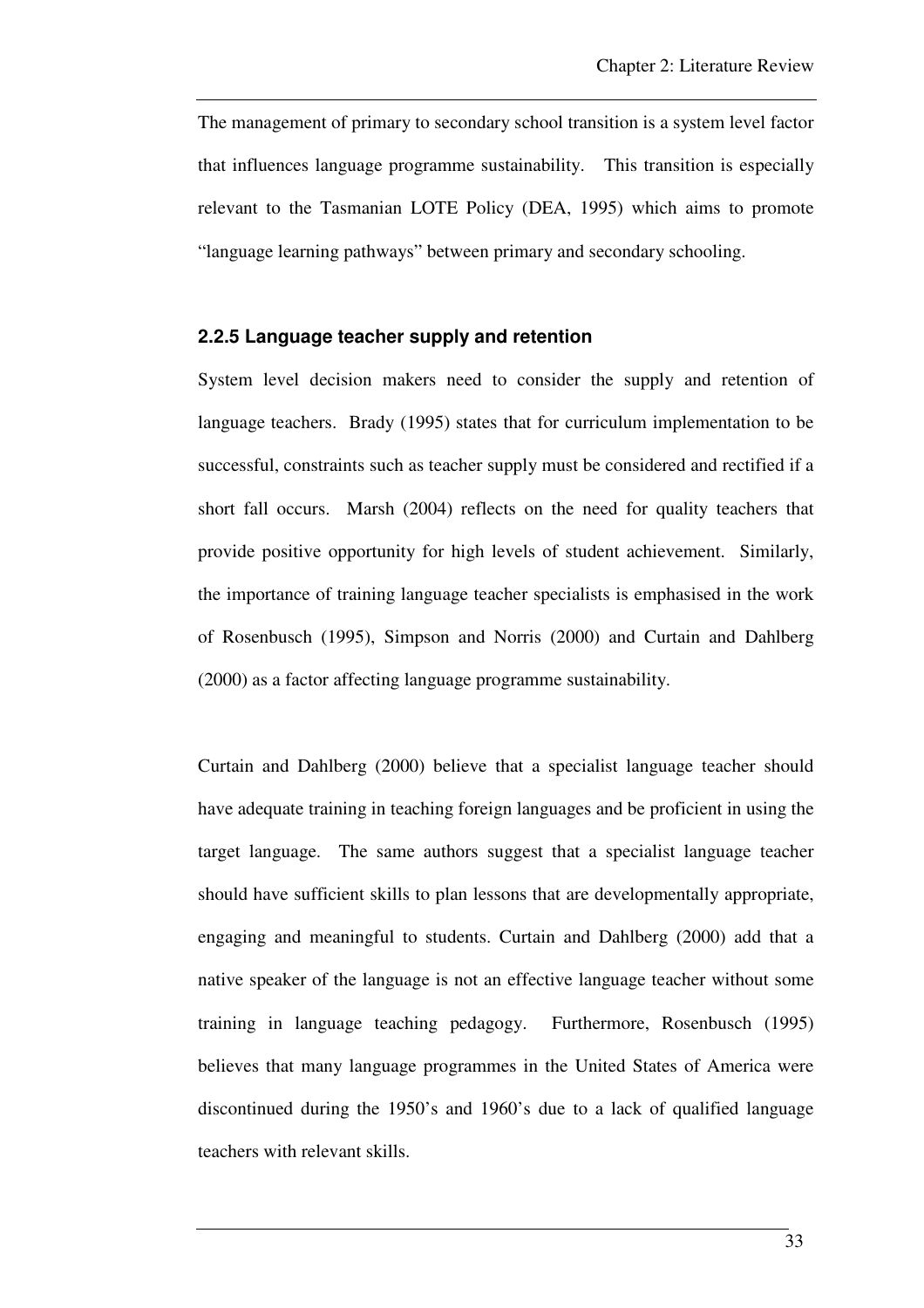From an Australian perspective, the training of language teachers is documented as a factor affecting language programme sustainability by the Australian Primary Principals Association (APPA) (2002) and the *Review of the Commonwealth Languages Other Than English Programme* (Erebus Consulting Partners, 2002). The *Review of Commonwealth Languages Other Than English Programme* states that teacher supply and retention is "probably the most significant issue affecting the provision of LOTE by almost all jurisdictions" (Erebus Consulting Partners, 2002, p. 64). The *National Statement for Languages Education in Australian Schools* (MCEETYA, 2005) acknowledges that access to qualified language teachers sustains language programmes. To sustain language programmes it is necessary for education systems to monitor and evaluate data relevant to the language teacher workforce, including teacher supply and retention (MCEETYA, 2005). The *National Statement* (MCEETYA, 2005) suggests that education systems develop incentives to supply and retain language teachers through scholarships, in-country study, permanent employment and tertiary training.

In Tasmania, the response from system level planners has been to offer teachers the opportunity to train, or upgrade qualifications as language teachers through participation in the *Graduate Certificate in Education (Primary LOTE Teaching)* and *Graduate Diploma of Education (LOTE Teaching)*. These certificates take approximately 18 months to complete, and are subsidised by the Department of Education, Tasmania for teachers in government schools. On completion of the certificate, teachers will have improved their foreign language in listening, speaking, reading and writing skills and have gained proficiency in language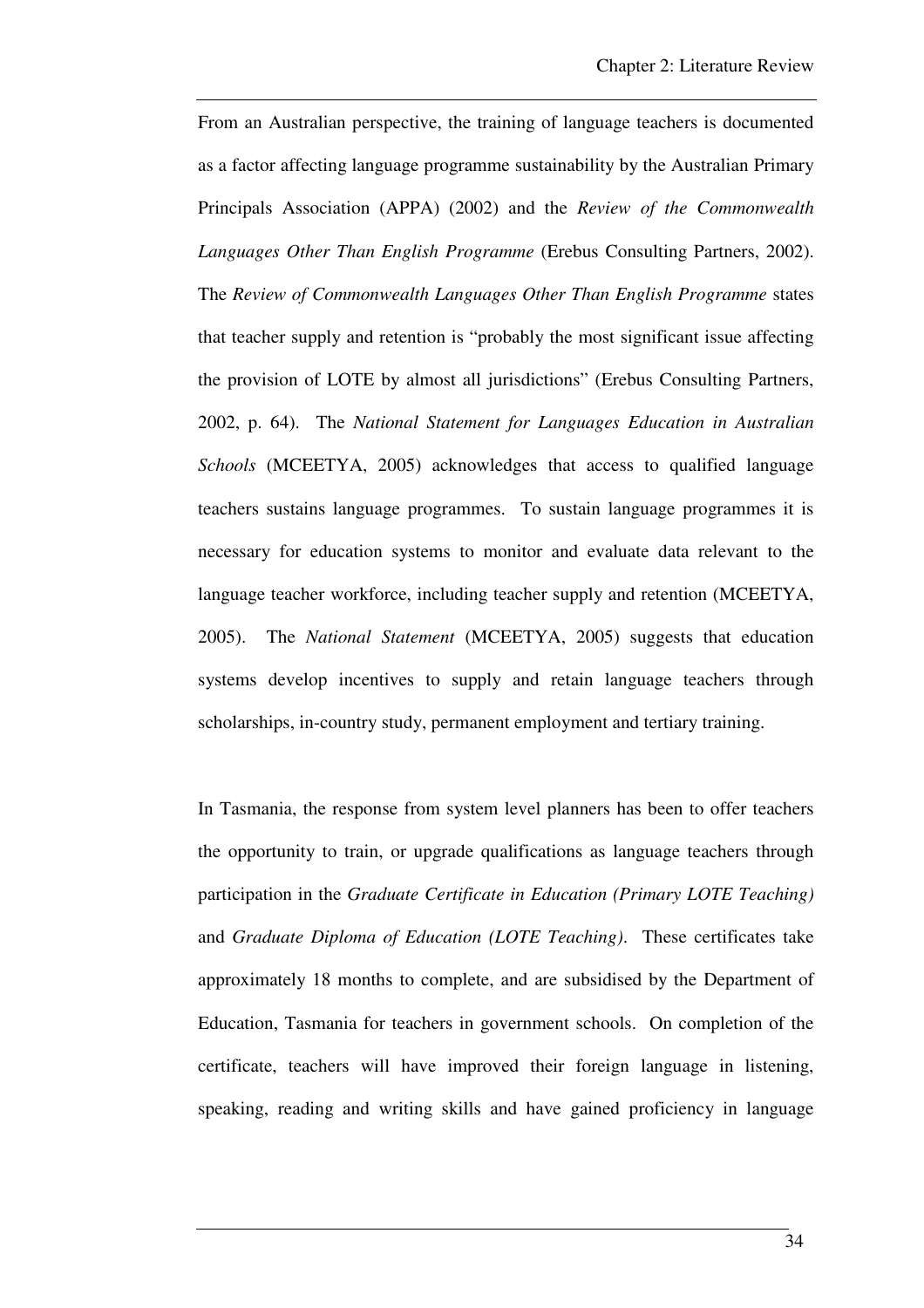teaching methodologies. As an incentive, both certificates can be credited towards a Master of Education degree at the University of Tasmania (DoE, 2005).

In addition to initial teacher training and retraining, another issue affecting the supply of language teachers is the retention of these teachers within the school system. Breen, Briguglio and Tognini (1996) report several factors affecting language teacher retention in the Australian setting. Factors that mitigate against the retention of language teachers include: a lack of training follow-up from system level curriculum personnel; feelings of professional teacher isolation; and the stresses of teaching situations in schools. Language teachers cite stresses such as moving from class to class and having limited time with students. Breen, Briguglio and Tognini (1996) found that many itinerant teachers have the additional stresses of travel to and from schools, and the lack of suitable support to make or purchase teaching resources. Itinerant language teachers report that they need greater system level and school level support (Breen, Briguglio & Tognini, 1996).

Nationally, the supply and retention of adequately qualified language teachers is an issue that affects the sustainability of language programmes (APPA, 2002). System level planners need to consider teacher supply and retention when implementing a language policy or programme. Supply and retention must take into account the training and professional development options available to teachers. System level support is also needed to maintain the supply and retention of language teachers in stressful teaching situations such as itinerant placements.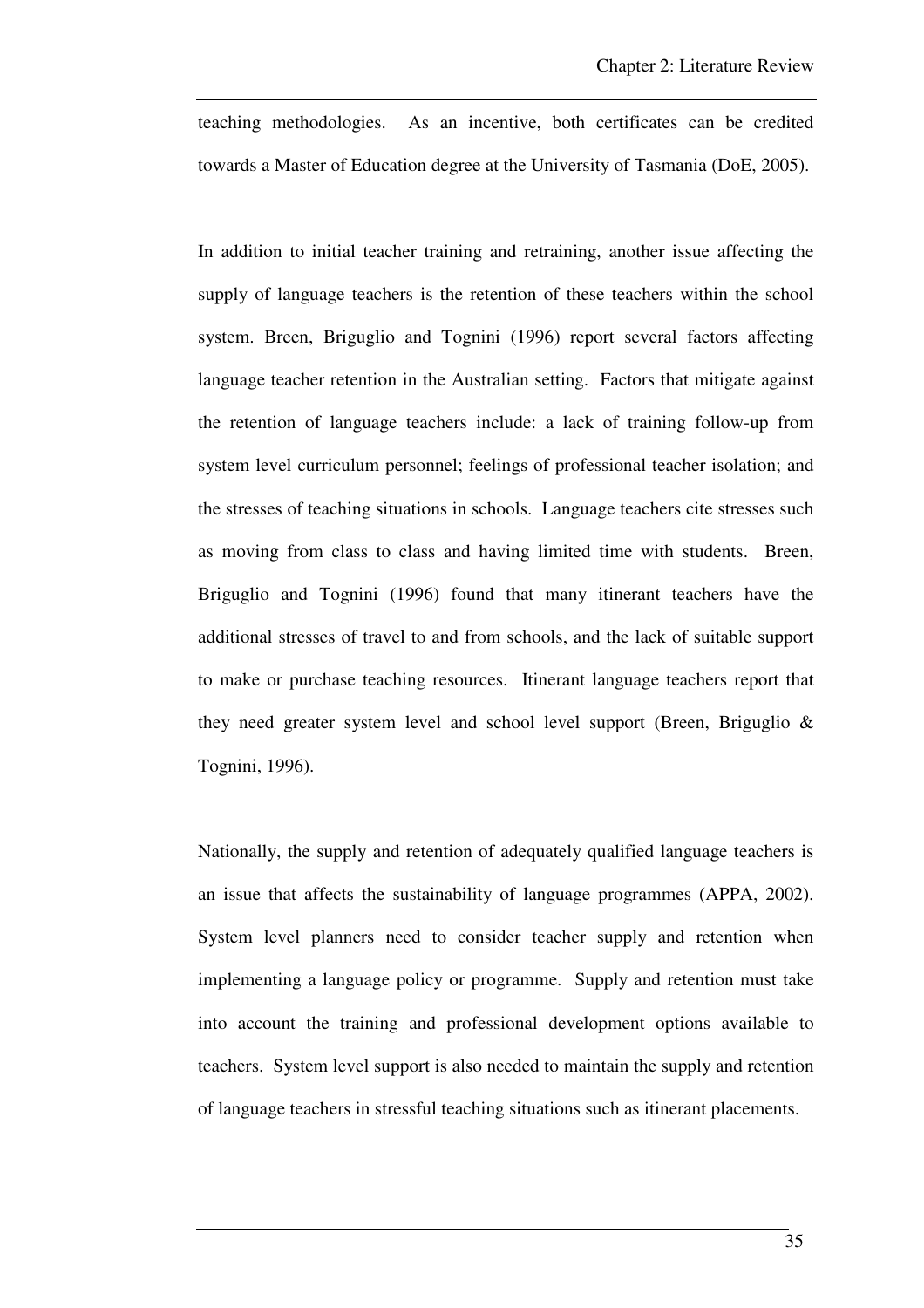#### **2.2.6 Access to resources**

The availability of suitable and sufficient educational resources is an influential factor in curriculum sustainability. Brady (1995) suggests that any plans to implement a curriculum should consider the resources made available to schools. Rosenbusch (1995) and Gilzow (2002) claim that adequate funding of resources greatly assists the implementation and maintenance of a language programme. The Australian Primary Principals Association (APPA) (2002) acknowledges the importance of resourcing to the sustainability of language programmes and suggests that in the past government levels of support for language education have been inadequate. A shortfall in funding at the system level leads to insufficient funding for resources in schools.

Resources that language programmes require include:

- $(2.2.6.1)$  Information communication technology;
- $(2.2.6.2)$  Time allocation; and
- (2.2.6.3) Curriculum materials.

Each resource is detailed below.

#### **2.2.6.1 Information communication technology resources**

Nationally, the National Board of Education and Training's (1996) commissioned report, *The Implications of Technology for Language Teaching*, recognised the potential benefits that access to information technology resources could give to language learning. The National Board's (1996) report recognises that information communication technology can positively impact language teaching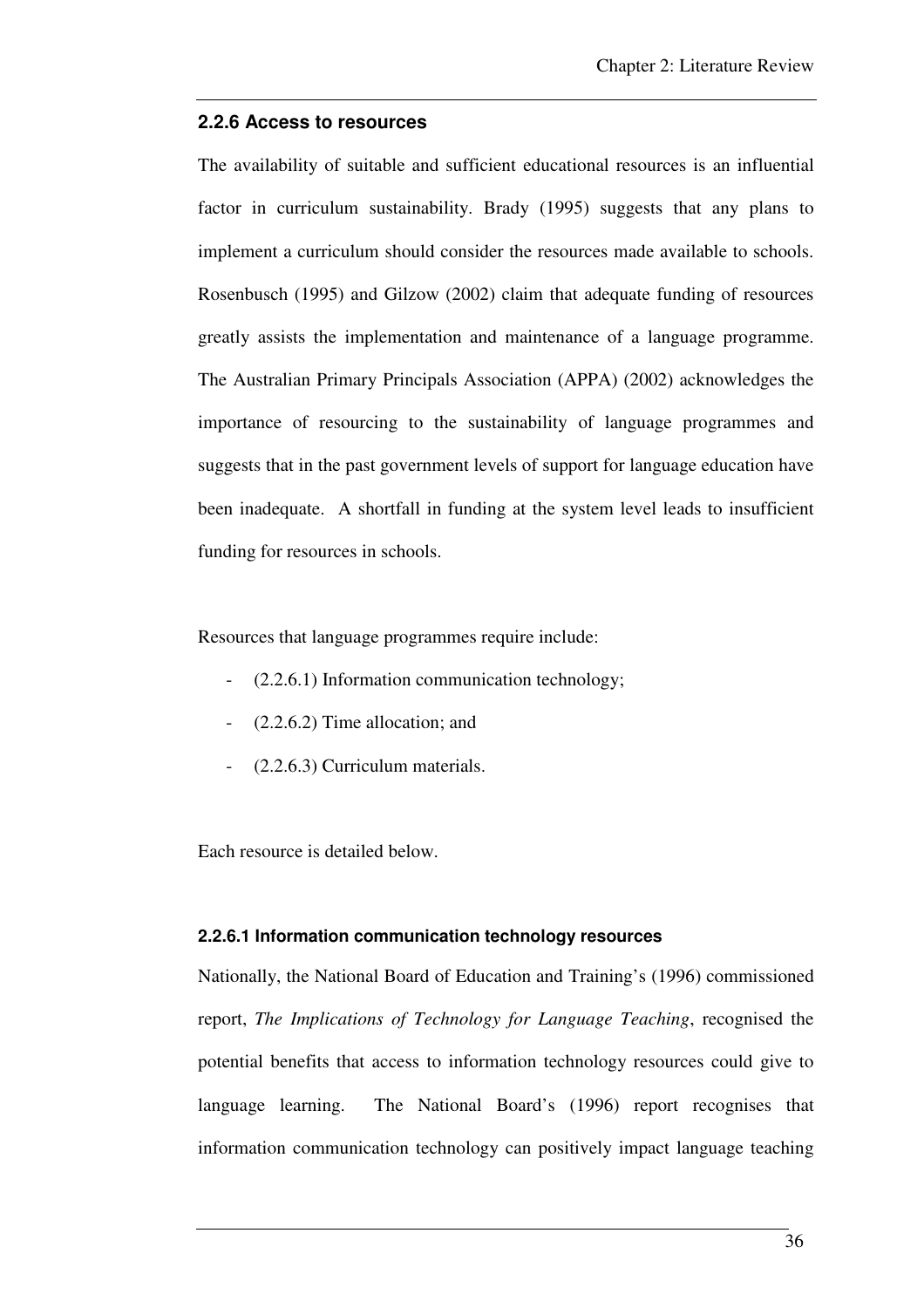and learning. The report encourages technology use in the language classroom to provide students with an "interactive environment for language learning" (National Board of Education and Training, 1996, p. 45). Technology can also provide rapid communication with other countries which allows "networks to be established amongst people who are distant in time and space" (National Board of Education & Training, 1996, p. 45).

Access to information technology resources is important to language learning, as it helps to broaden students' cultural understandings and their language capacity. Information technology resources provide students with the opportunity to communicate with other language users, including native speakers, using tools such as, chat, email, messaging, online meetings, discussion forums and video conferencing (Dellit, 2005; Tolbert & Browett, 2000). Internet research also gives students access to authentic texts and cultural resources (Dellit, 2005; National Board of Education & Training, 1996).

Dellit (2005) recommends the use of language based computer games and programs to assist student language learning, due to the simulated language environment that computer games can offer. Dellit (2005) notes that language based computer games empower students by providing them with the opportunity to choose the activities they wish to complete, and to self-assess their learning.

Puhfahl, Rhodes and Christian (2001) and Dellit (2005) agree that use of multimedia resources can assist language teaching and learning. Puhfahl, Rhodes and Christian (2001) also mention that videos, television shows, music and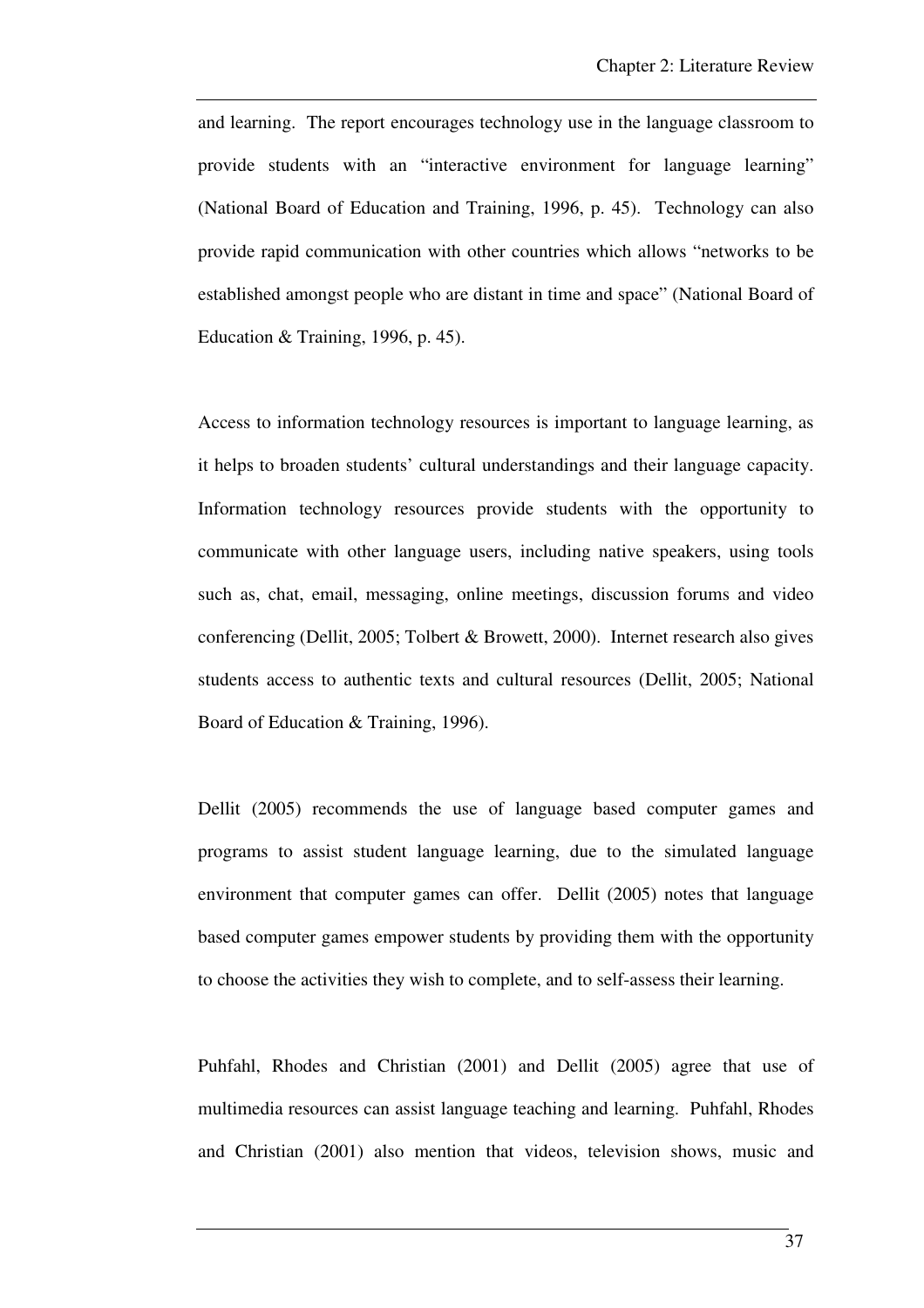movies can offer students a wealth of cultural and language learning opportunities.

In addition, Tolbert and Browett (2000) suggest that technology can assist teacher development. Videoconferencing software such as *ShareVision* which provides "audio, video, and data transfer between remote sites" (Tolbert & Browett, 2000 p. 27) has been used to assist student learning and teacher development throughout Tasmania. Tolbert and Browett (2000) mention that technology such as videoconferencing and email assists teacher professional development by providing collegial support to language teachers in remote areas.

The use of information technology resources provides additional purposes for language education, as learners make authentic connections beyond their school setting. Information technology also provides multimedia and independent learning opportunities that enhance learning for students. Additionally, information technology supports teacher development, collegial support and professional development through email and videoconferencing. The provision of such resources to schools, by education systems, supports the sustainability of language programmes.

#### **2.2.6.2 Time allocation**

Sufficient time should be dedicated to a language programme to optimise students' language learning. According to Curtain and Dahlberg (2004) and Rosenbusch (1995), this means ensuring that language lessons are not too infrequent. Curtain and Dahlberg (2004) suggest that the ideal language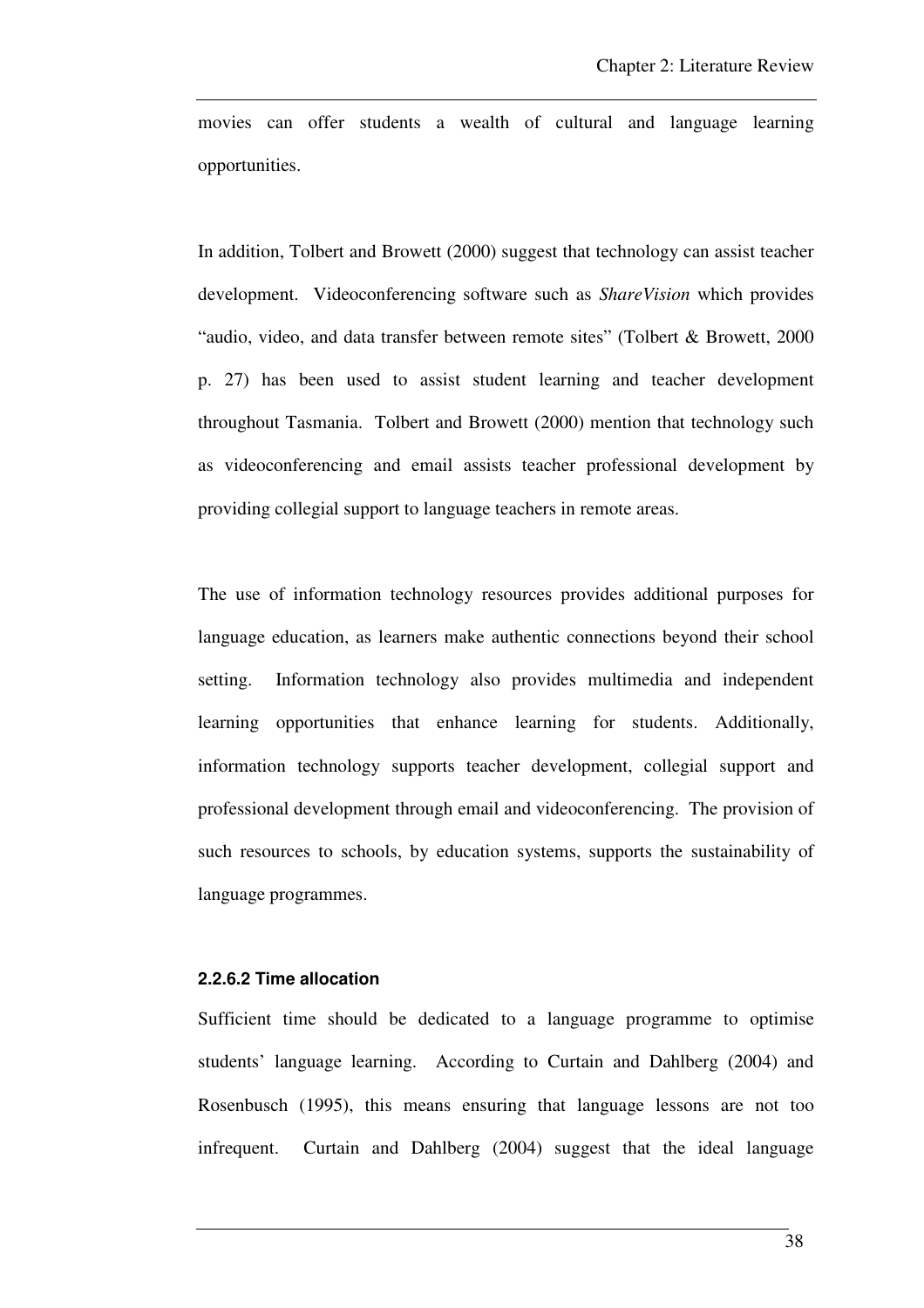programme would have daily language classes of 30 to 40 minutes duration, as this frequency is linked to higher levels of language acquisition.

The allocation of time to language programmes by system level planners has implications for the sustainability of language programmes. The amount of time dedicated to a language programme influences the results of student learning. When implementing language policy, system level planners must consider the frequency and duration of language lessons. System level planners must also consider how much time school level leadership is willing to contribute to language programmes. Such considerations will affect whether system level outcomes for students' language learning are achievable; a factor that impacts on the perceived success of the language programme.

#### **2.2.6.3 Curriculum materials**

System level funding for curriculum materials has been identified in Rosenbusch (1995), Simpson and Norris (2000), Dellit (2002) and the APPA (2002) as influencing language programme sustainability. A budget provided to the school for curriculum resources supports the purchase and development of materials, equipment and facilities needed for any school learning programme (Brady, 1995).

Curtain and Dahlberg (2004) stress that a language programme should have access to resources such as:

- a white board;
- stationery including paper, pens, glue, and scissors;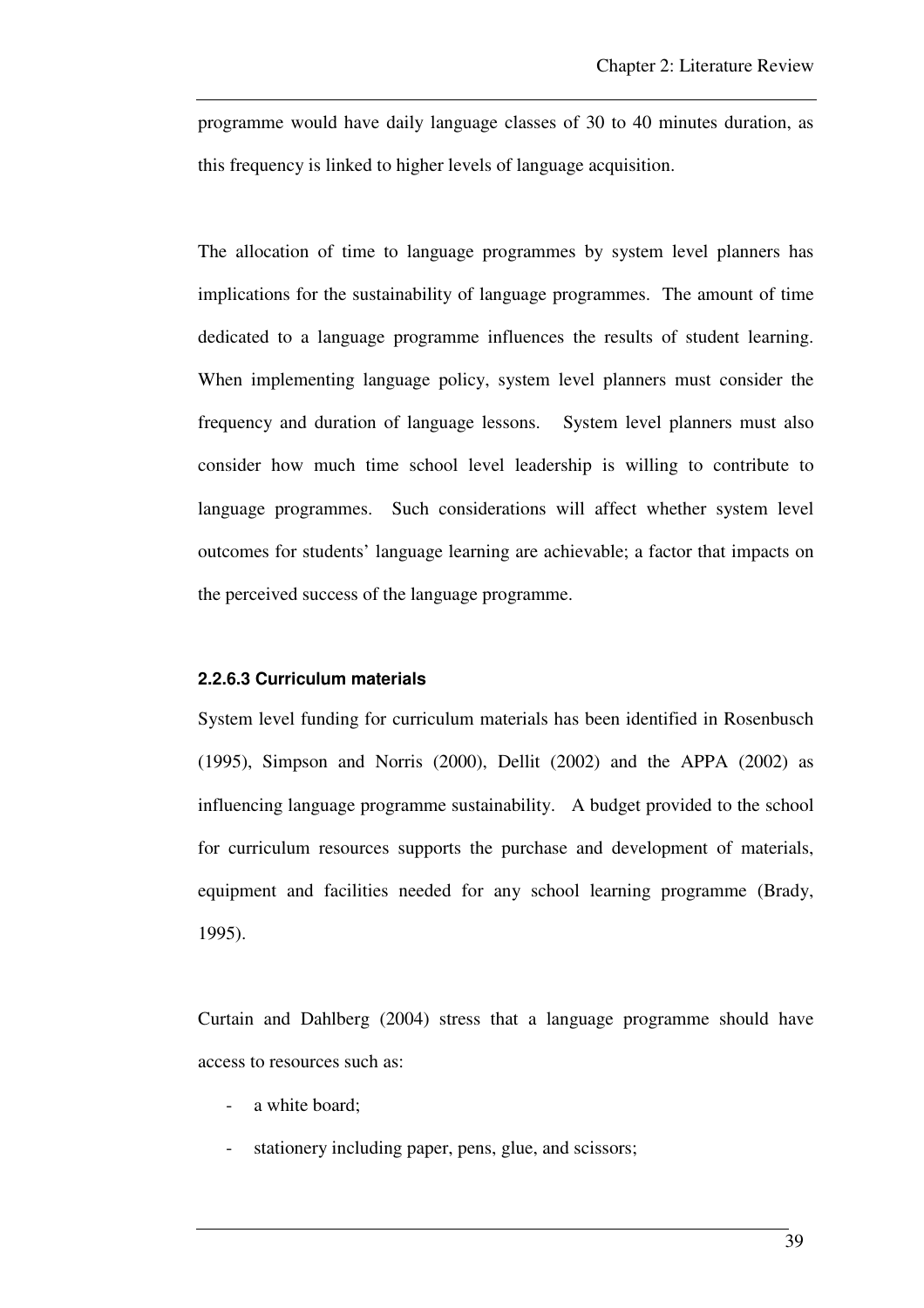- stickers and stamps for rewards;
- language learning games;
- flash cards, maps and posters that are written in target language, or represent the target culture;
- resource books with songs, activities and black-line masters;
- a CD/audiocassette player/recorder; and
- computers with internet access.

Breen, Briguglio, and Tognini (1996) mention that while schools in the past have been funded by the system level for language programmes, many teachers have felt that they were using a great deal of their own funds to create and to buy dayto-day teaching items such as flash cards, stickers, calendars and games.

Access to curriculum materials assists language programme sustainability. System level planners must consider the resources that are available to schools implementing language programmes. Additionally, system level planners should consider whether schools have sufficient funding to provide adequate resources, and may need to encourage schools to establish a school budget for language teaching and learning resources.

#### **2.2.7 Summary of Section 2.2**

This section has detailed the system level factors that affect language programme sustainability. It is evident that system level support for primary school language programme sustainability needs to consider a range of factors including: policy formation and implementation; the type of leadership provided to schools;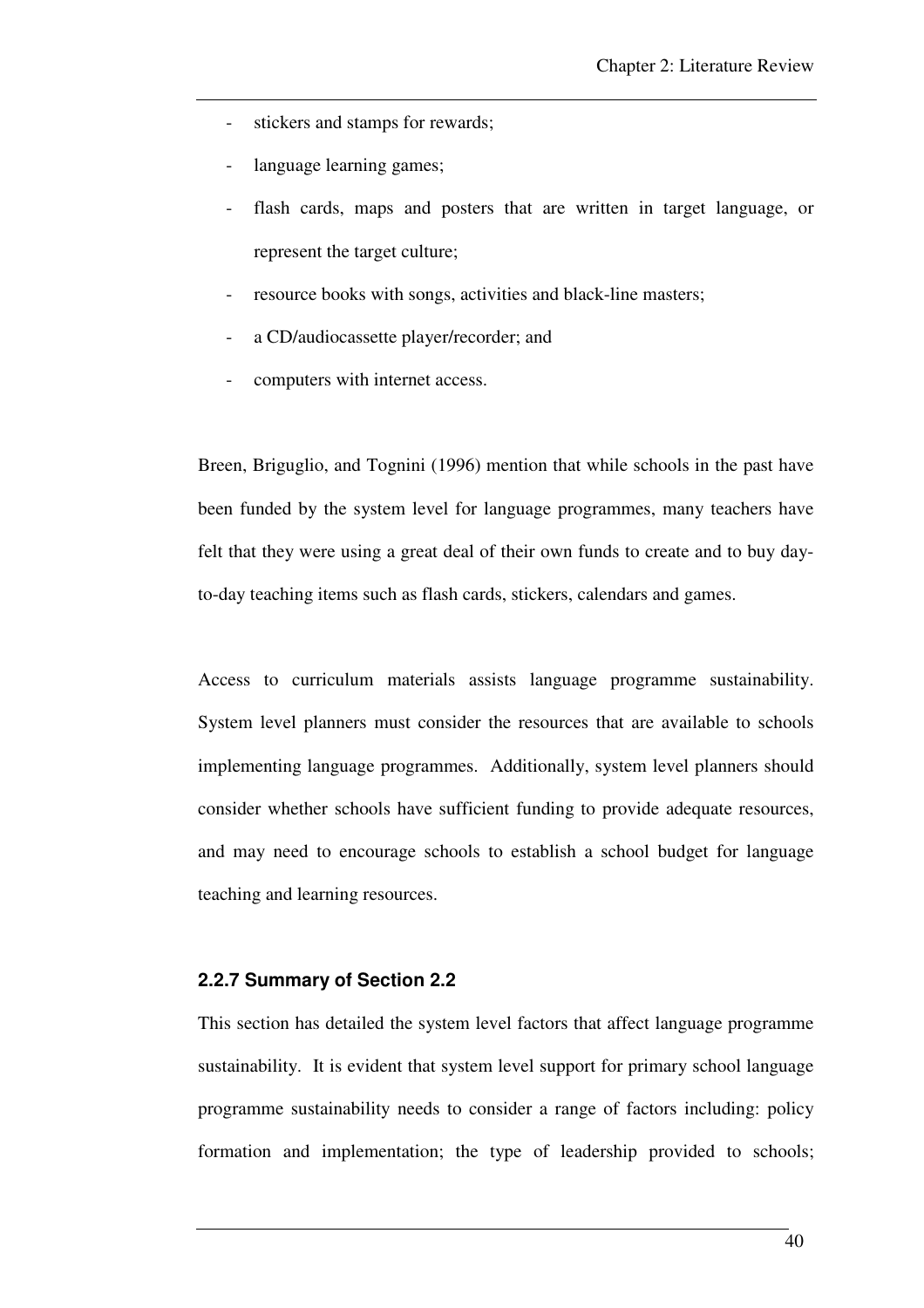articulation between primary and secondary sectors; teacher supply and retention; and access to resources.

The next section of this chapter will address school level factors that affect the sustainability of primary school language programmes.

# **2.3 School level factors that affect the sustainability of**

# **primary school language programmes**

To investigate the school level factors that affect the sustainability of primary school language programmes, the works of key authors in the field of language education will be synthesised. Where necessary, these notions will be supported with writing from the broader field of education, especially from the areas of school based management and school effectiveness. School level factors that influence language programme sustainability to be addressed in this section are:

- (2.3.1) Active, engaged leadership;
- $(2.3.2)$  Whole school approaches to language education;
- (2.3.3) A supportive working environment for the language teacher;
- (2.3.4) The effective language teacher in the sustainable language programme; and
- (2.3.5) Language programme continuity within a primary school.

#### **2.3.1 Active, engaged school based leadership**

Dellit (2002) emphasises the need for strong school level leadership to sustain a primary school language programme. The principal of a primary school is the most influential staff member with regard to sustaining a language programme.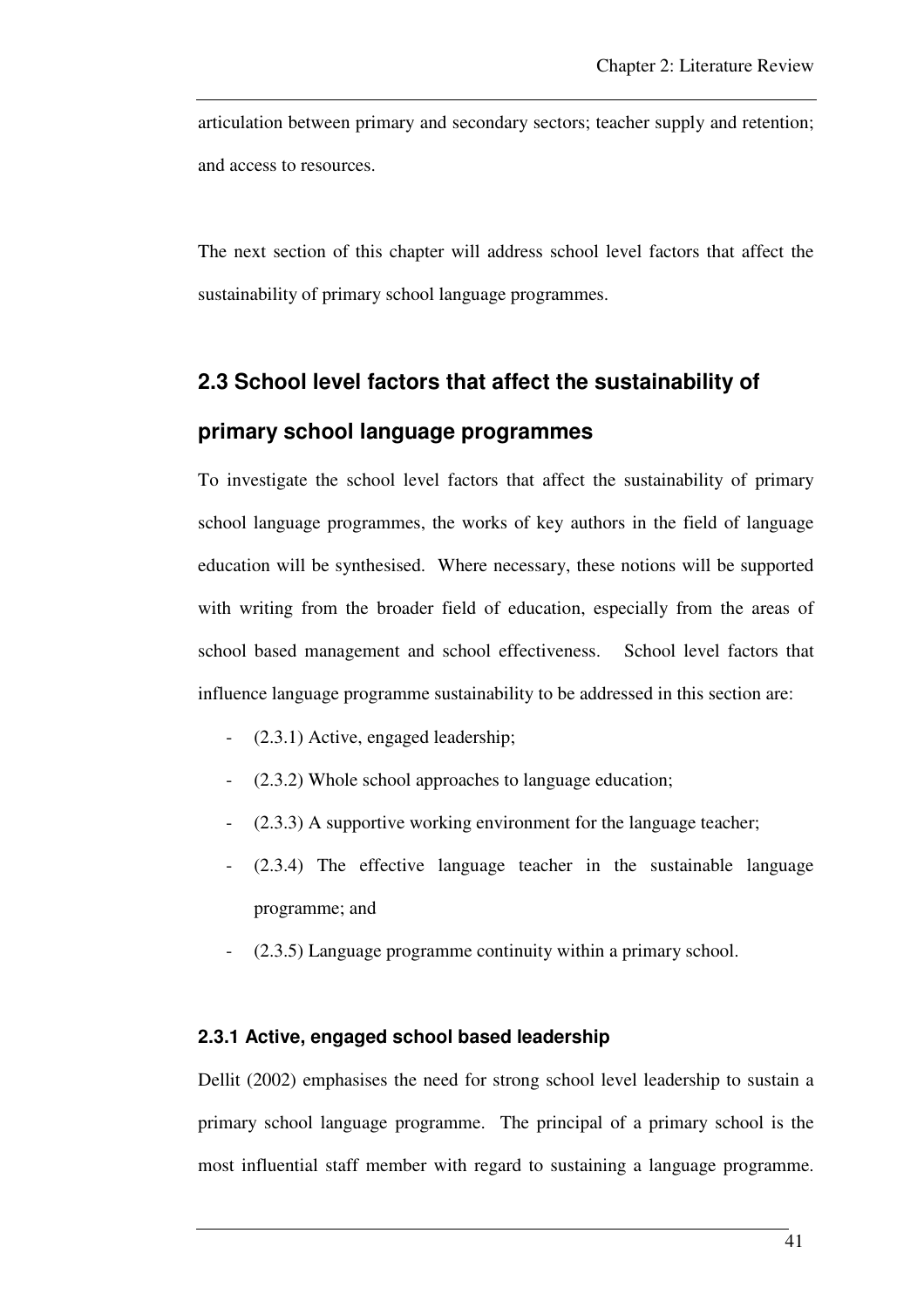From a school based management perspective, Wohlstetter (1997) and Fullan and Hargreaves (1991) support the notion that active, engaged leadership has a positive effect on the sustainability of curriculum change.

Active, engaged school based leadership creates a positive school culture around language education (Asia Education Foundation, 2004; Browett & Spencer, in press). A positive school culture builds a vision for language education and includes the language programme in school curriculum, in whole school planning and in operational provision (Asia Education Foundation, 2004; Browett & Spencer, in press). This means that a principal who does not see languages as a valued part of a curriculum may influence school level language programme sustainability in a negative manner.

School leadership needs to consider how operational support can assist a positive school focus on language education. Simpson and Norris (2000) and the Asian Education Foundation (2004) mention structural details for the language programme, such as staffing, time allocation, and class numbers, across the whole school. Browett and Spencer (in press) suggest that school leadership allocate:

- non-contact time for collective school discussion;
- access to teacher aide time;
- provision of time to visit schools with well sustained language programmes; and
- opportunities for professional development.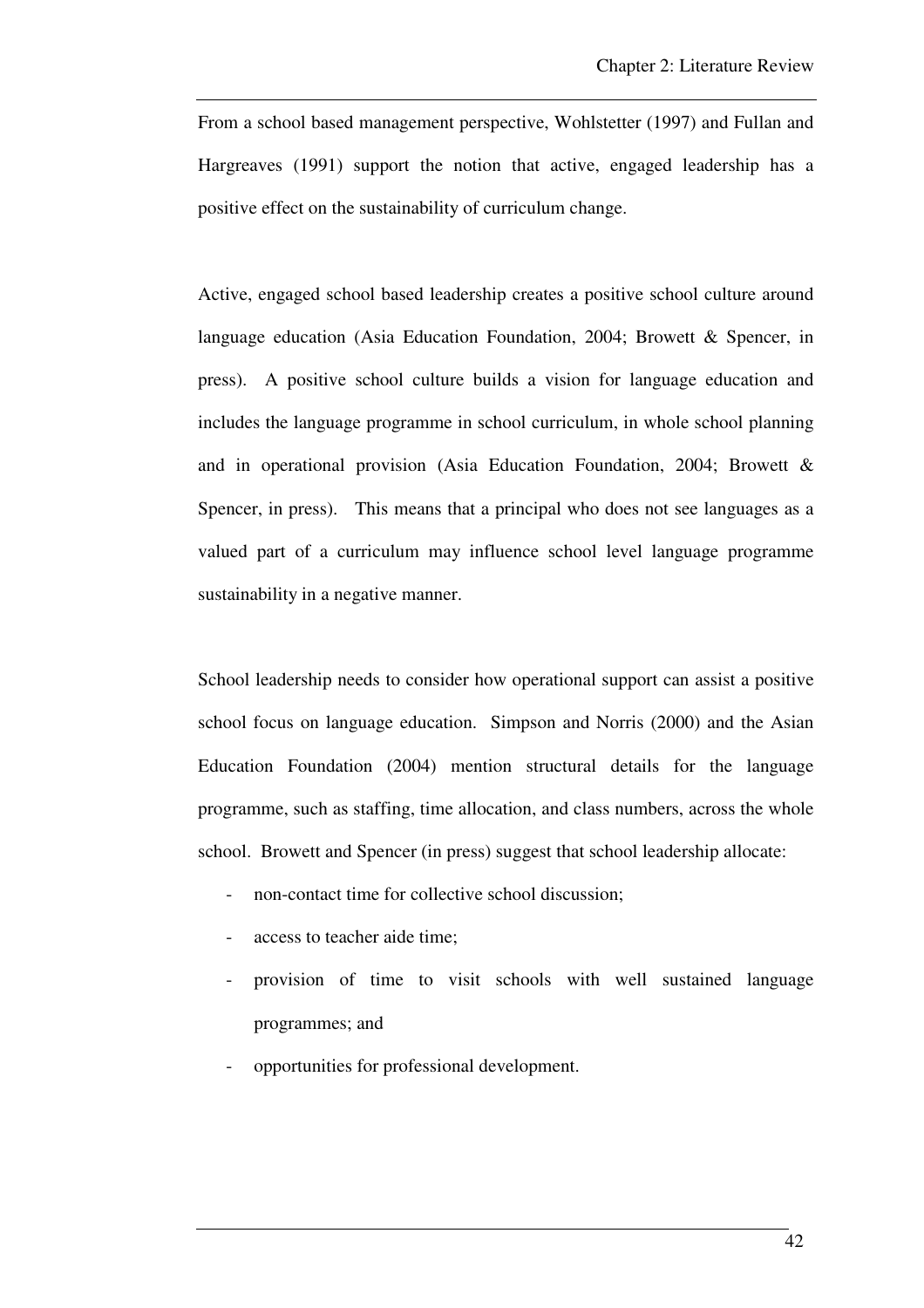Additionally, Browett and Spencer (in press) contend that operational support should provide access to resources. A school budget may be required to supply resources such as "multimedia, teacher support materials, language reading books and display materials" (Browett & Spencer, in press, no page number).

Active, engaged leadership also needs to advocate the language programme to relevant stakeholders. This advocacy should occur on three levels. Firstly, school leadership should consult with parent bodies when implementing and sustaining the language programme (Simpson & Norris, 2000). Secondly, school leadership should advocate school level requirements of funding, staffing, and professional development to system level personnel (Dellit, 2002). Thirdly, school leadership, through their professional association, could make university teacher education faculties aware of the need for graduates with training in language education (Curtain & Dahlberg, 2004).

A sustainable primary school language programme is assisted by having active, engaged leadership that offers practical and operational support. Language programme sustainability is also linked to active, engaged leadership that values and advocates languages within, and beyond the school community

#### **2.3.2 Whole school approach**

Puddu (2003) stresses that a whole school approach is needed to sustain a language programme. While the language teacher is an essential part of a language programme, the school community as a whole must come together to support a language programme. A whole school approach is characterised by a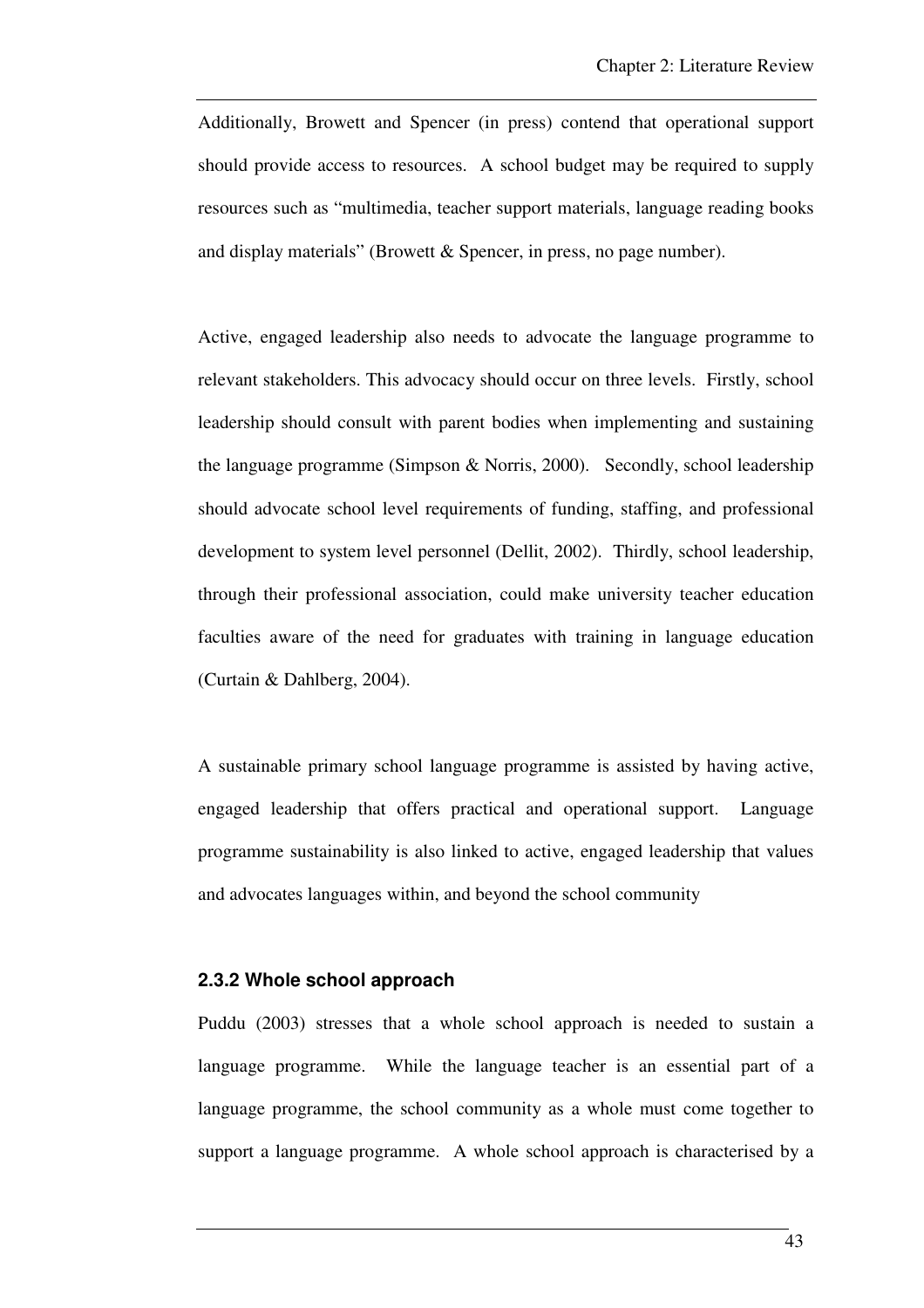strong rationale for language education, and a language programme connects to the school curriculum.

Any school implementing a language programme should ensure that the language programme rationale connects to the school's philosophies and practices (Rosenbusch, 1995). Dellit (2002) believes that a strong rationale is arrived at by consultation with stakeholders about the purpose of language education. A strong rationale is also communicated widely throughout the school community. Commitment to the language programme rationale is achieved through on-going professional development and the involvement of the whole school, including all staff, and parents, in decision making (Simpson & Norris, 2000).

A language programme connection to the school curriculum is carried out through teacher collaboration and trans-disciplinary learning. The *National Statement for Languages Education in Australian Schools* (MCEETYA, 2005) contends that teacher collaboration, particularly collaboration between the language teacher and generalist classroom teacher, increases the values placed on language learning within the general curriculum. Trans-disciplinary learning assists student language learning by allowing links to be made with other curriculum areas. Browett and Spencer (in press) stress that trans-disciplinary learning allows students "to build coherent and sophisticated understandings about interculturality through a range of conceptual links" (no page number). Trans-disciplinary learning is also dependent upon co-operation and communication between staff (Steigler-Peters, Moran, Piccioli, & Chesterton, 2003), and so the provision of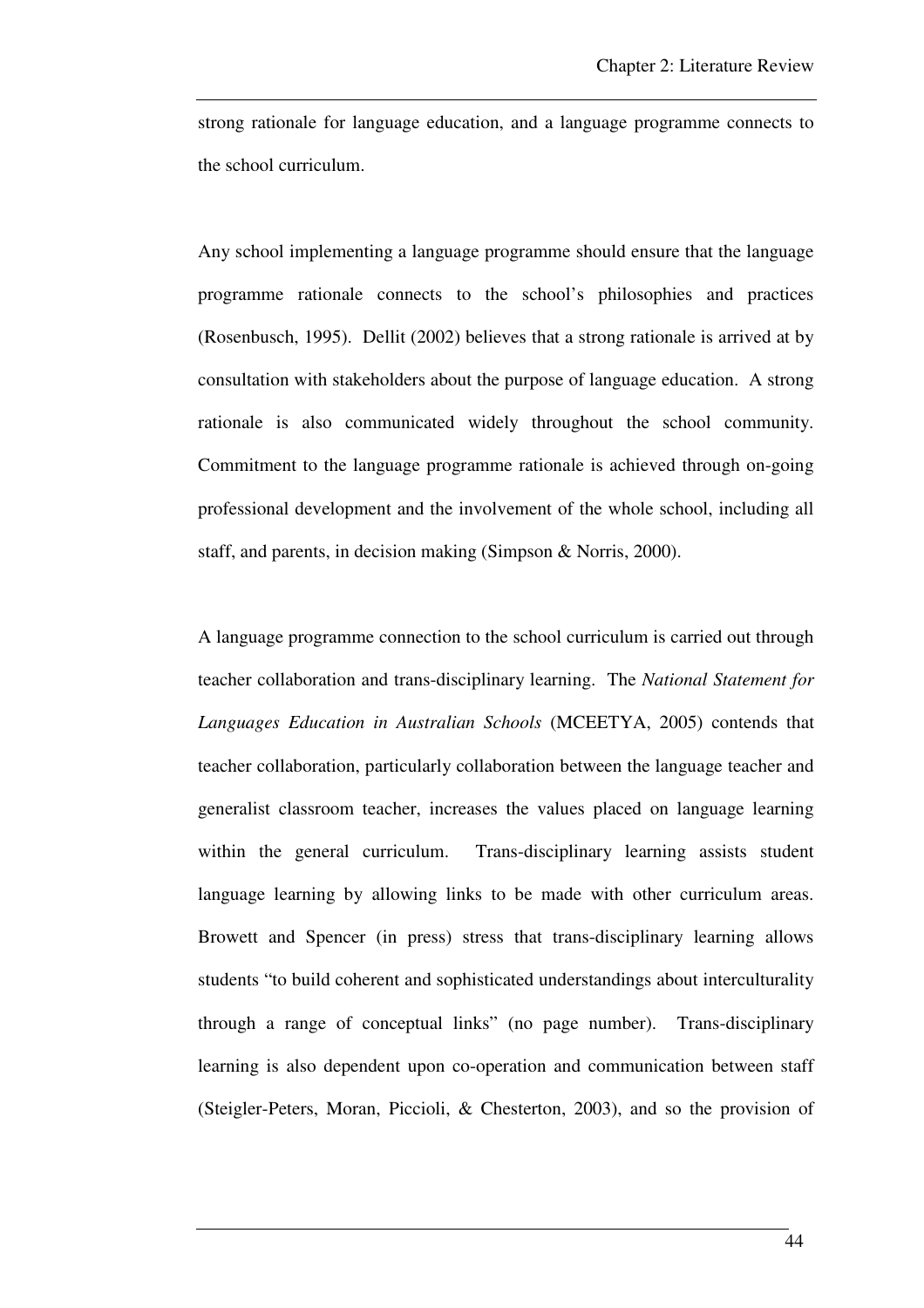time for collaborative planning between the language teacher and classroom teachers is important for a strong language programme.

A whole school approach to language education helps to sustain a language programme within a school. Without a whole school approach to language education, a language programme is more likely to be run in isolation from other school curriculum and school planning. Isolation of the language programme may lead to misunderstanding about the language programme's purpose and the benefits to the learner.

#### **2.3.3 A supportive working environment for the language teacher**

The provision of working conditions that assists the language teacher is influential to language programme sustainability (Breen, Briguglio & Tognini, 1996; Curtain & Dahlberg, 2004). Key writers in the field of language education believe that such support entails access to curriculum resources and reduction in professional isolation. Curtain and Dahlberg (2004) and Breen, Bruguglio and Tognini (1996) add that access to curriculum teaching resources, professional development and a positive school environment are all necessary to support the work of the language teacher.

In Western Australia, Breen, Briguglio and Tognini (1996) conducted a case study on language teacher conditions that reports a major source of frustration for language teachers is working in a school that does not value and support language learning. Breen, Briguglio and Tognini's (1996) results highlight that many such schools neglect to make language teaching resources available. This lack of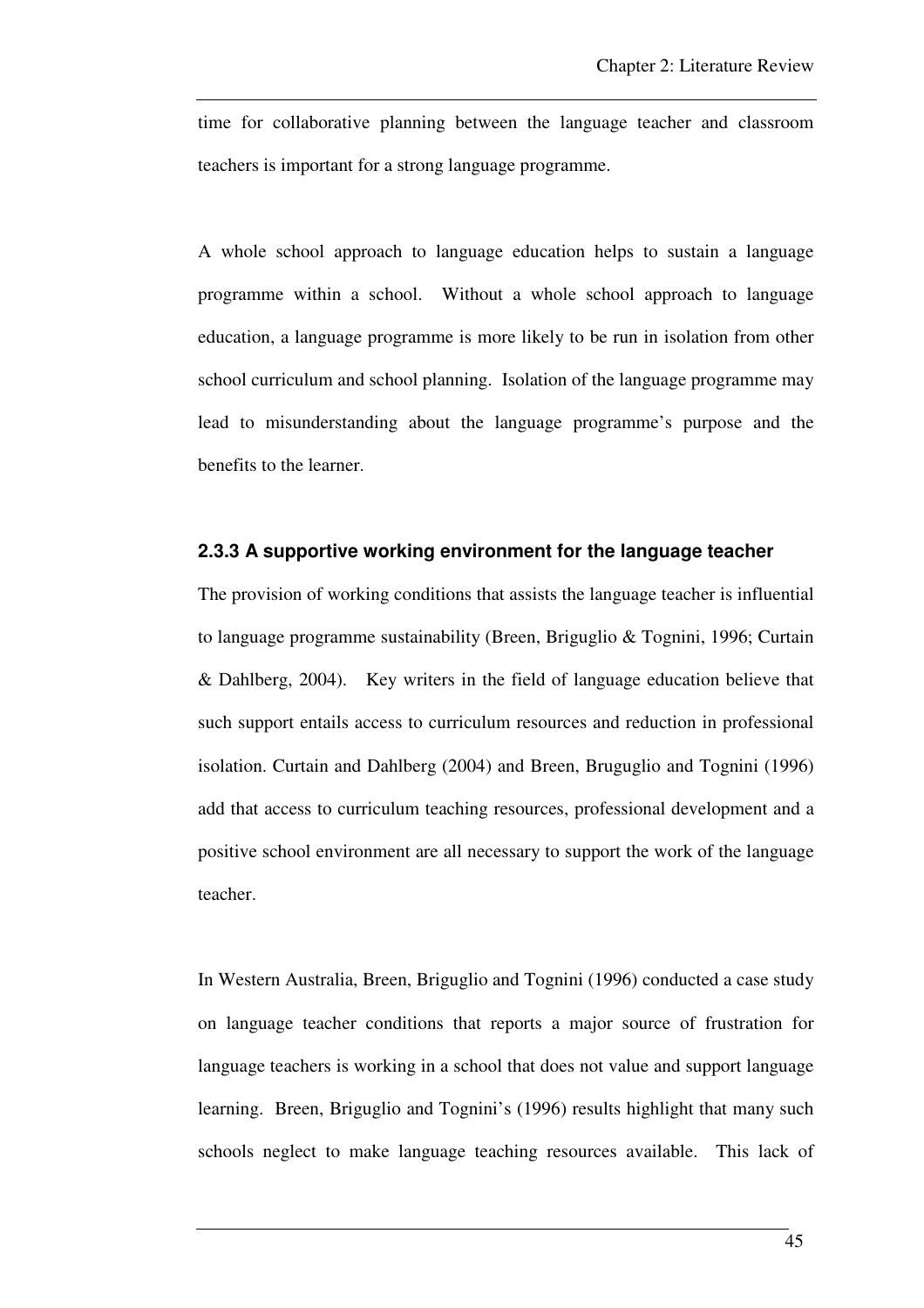whole school support for language programme resourcing made language teachers feel they were 'making ends meet' with the school's generic resources, or what they as a language teacher could provide themselves.

Another factor influencing the professional life of language teachers is the issue of teacher isolation. Breen, Briguglio and Tognini (1996) suggest that a language teacher should be "a contributory member of the school community" (p. 88). Language teacher isolation may be reduced through professional development, language teacher networks and associations, mentoring, and collaborative planning (Liddicoat et al., 2005, p. 34).

A supportive working environment for language teachers assists the language programme sustainability of a school language programme. However, Liddicoat et al. (2005) suggest that effective language teaching can only occur if the language teacher is provided with a working situation that optimises their ability to teach. Factors such as teacher isolation and a lack of school resources for the language programme hinder language programme sustainability.

# **2.3.4 The effective language teacher in the sustainable language programme**

The work of Fullan and Hargreaves (1992) on school management suggests that a characteristic of an effective school is effective teaching from dedicated and wellsupported staff. Similarly, the work of Rosenbusch (1995), Simpson and Norris (2000), Dellit (2002) and Curtain and Dahlberg (2004) asserts that effective teaching influences the sustainability of primary school language programmes.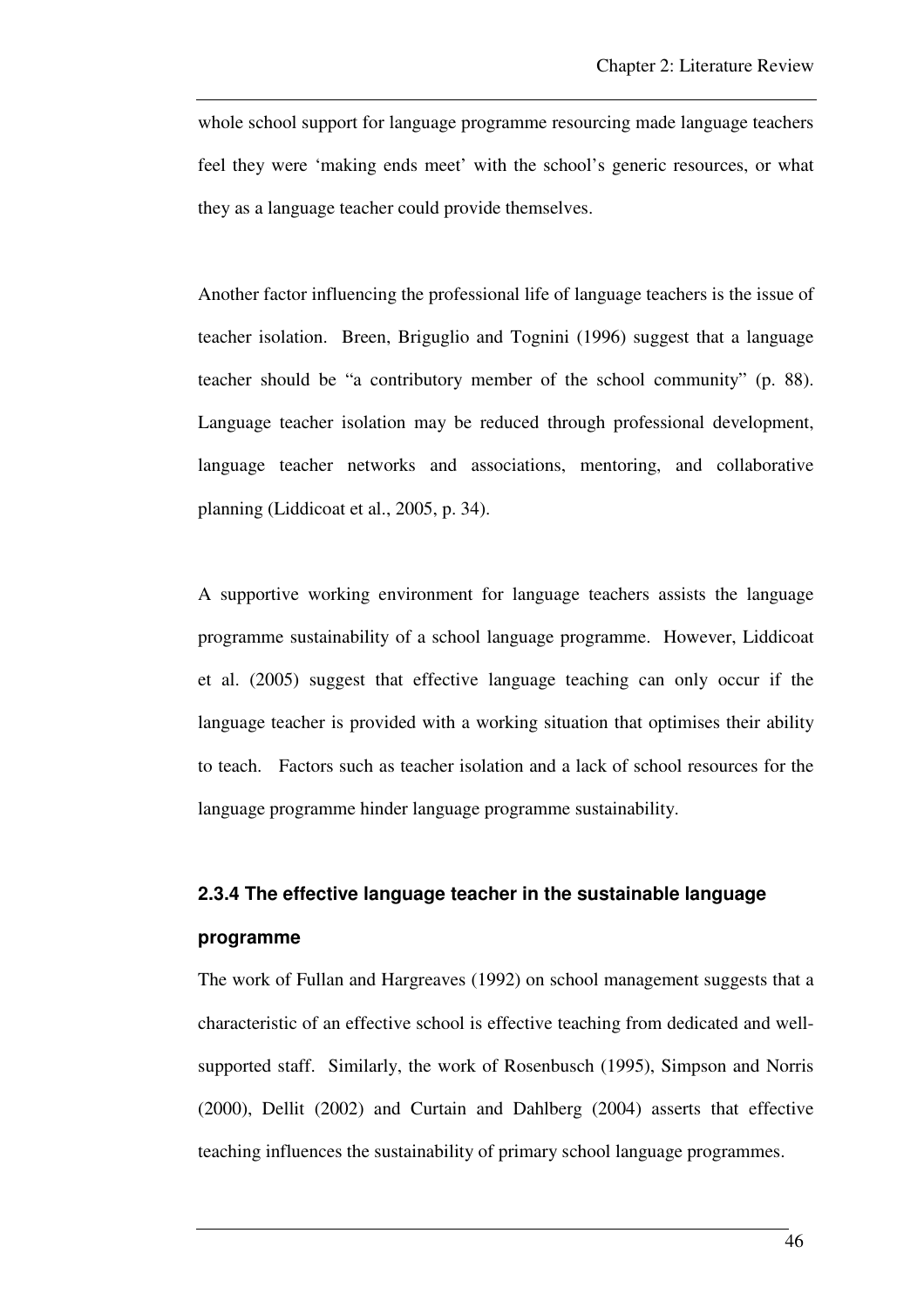The effective language teacher, according to Curtain and Dahlberg (2004), is a teacher that is competent in a number of aspects, including:

- knowledge of language acquisition;
- professional development and proficiency in the target language and culture; and
- an understanding of the primary school environment

A language teacher who has an understanding of first and second language acquisition assists language programme sustainability (Curtain & Dahlberg, 2004; Liddicoat et al., 2005). The American Council on the Teaching of Foreign Languages (1988, cited in Curtain & Dahlberg, 2004) believe that a language teacher who has an understanding of first and second language acquisition can deliver a language programme that is suited to students' linguistic development needs.

A sustainable language programme also needs a language teacher that is proficient in the target language and culture. Liddicoat et al. (2005) explain that language proficiency is shaped by the "ability to use language appropriately to achieve communicative goals" (p. 11). The ability to use language proficiently is also influenced by understandings of culture and how well an individual overcomes difference between cultures. According to Simpson and Norris (2000) and Curtain and Dahlberg (2004), a language teacher that is proficient in the target language and culture can provide an engaging and relevant learning situation, suited to students' developmental needs.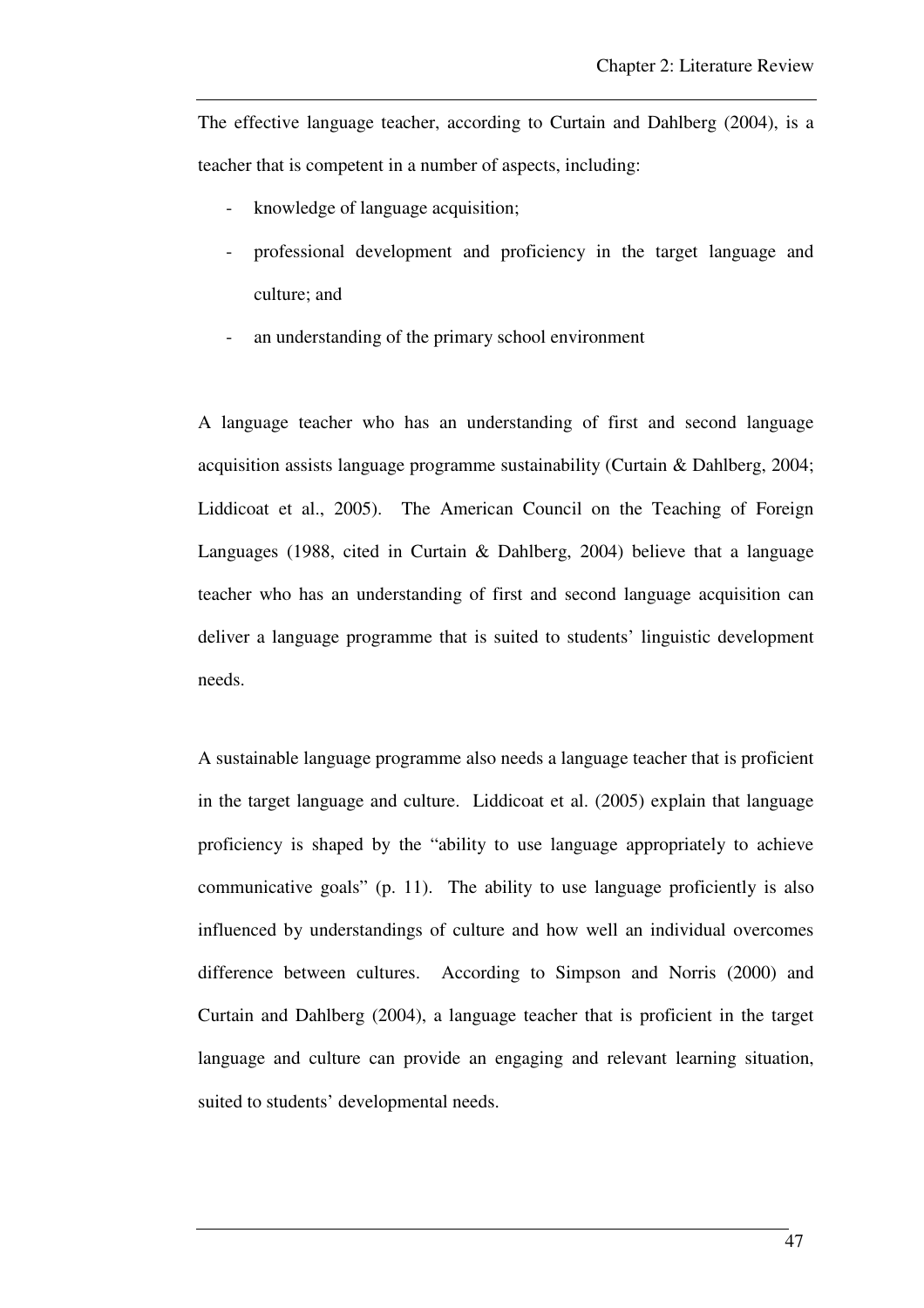Effective language teaching involves an understanding of the broader primary school curriculum and of the language curriculum operating in the primary school setting (Curtain & Dahlberg, 2004; Simpson & Norris, 2000). This understanding enables the language teacher to deliver lessons that are developmentally appropriate to students and relevant to the broader curriculum.

It is also important that a language teacher has an understanding of general classroom teaching pedagogy. Curtain and Dahlberg (2004) and Liddicoat et al. (2005) believe that a language teacher with generalist teacher training can teach languages more effectively due to their understanding of "generic teaching strategies" (Liddicoat et al., 2005, p.8). These generic teaching strategies include classroom management, lesson planning and encouraging student motivation.

An effective language teacher contributes significantly to language programme sustainability. Ensuring that a language teacher is proficient in language, culture, language teaching methodologies and general classroom practice, helps to create a language learning experience that is motivating and relevant to student learning.

#### **2.3.5 Language programme continuity within a primary school**

School level programme continuity is important to language programme sustainability. Politzer (1991, cited in Curtain & Dahlberg, 2004) emphasises that teachers should never repeat material that students have learned and mastered, thus ensuring that students are always motivated.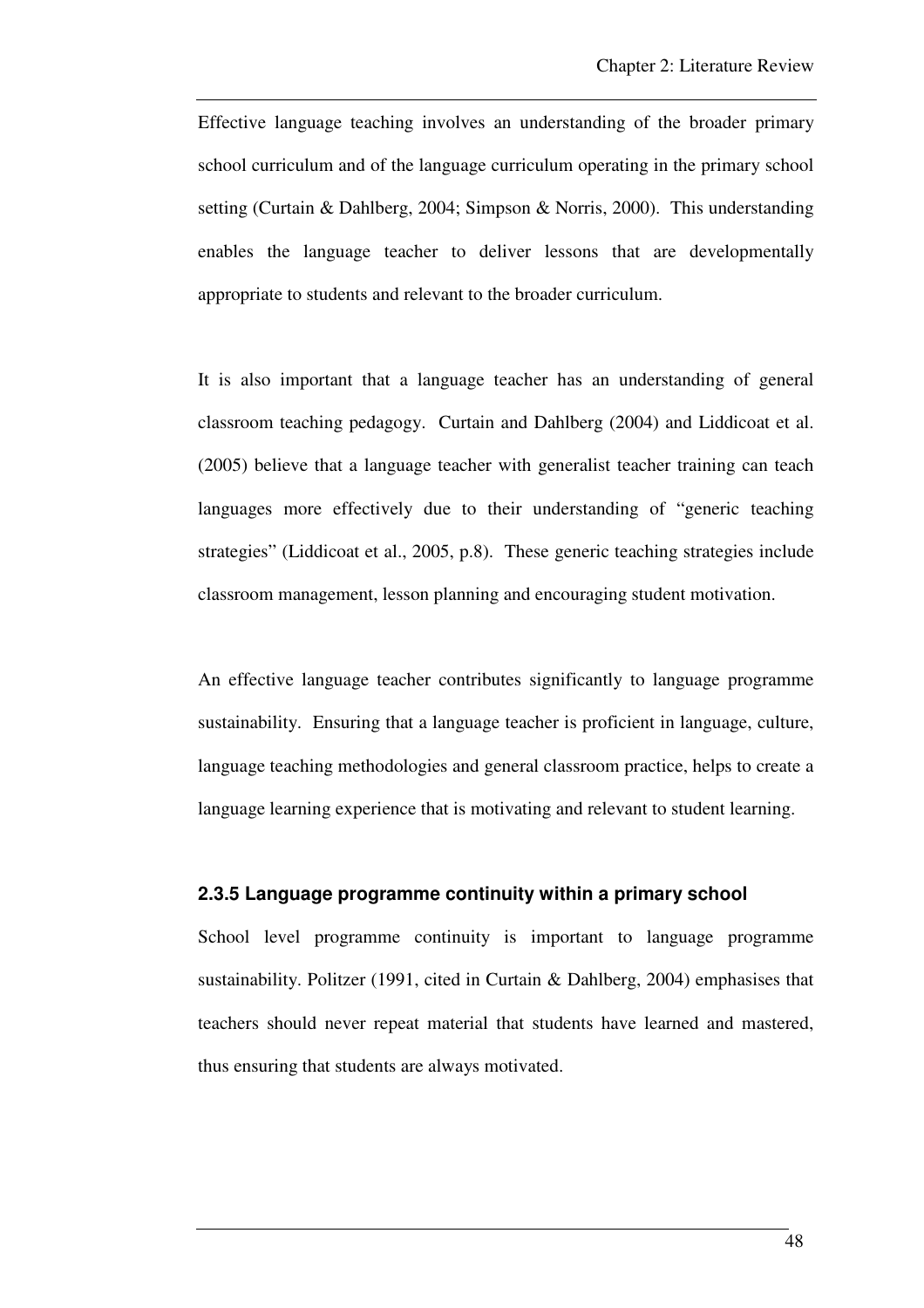Similar emphasis is found in Stohl (1992) and Simpson and Norris (2000) who believe that programme continuity should encompass programme evaluation, including the assessment of student work samples, and teacher observations of linguistic and cultural development. Careful tracking of student progress ensures that language learning is relevant to students' needs and to their development levels.

A sustainable language programme builds on students' prior learning in a coherent, carefully planned manner. To maintain student and staff interest in the language programme, school level programme continuity needs be ensured.

#### **2.3.6 Summary of section 2.3**

This section has identified the school level factors that influence language programme sustainability. Factors that influence primary school language programmes include: active, engaged leadership; whole school approaches towards the language programme, including access to resources and school budget allocations; a supportive working environment for the language teacher, effective language teaching in the sustainable language programme; and language programme continuity within the primary school.

The next section of this chapter will address factors in wider society that influence the sustainability of language programmes.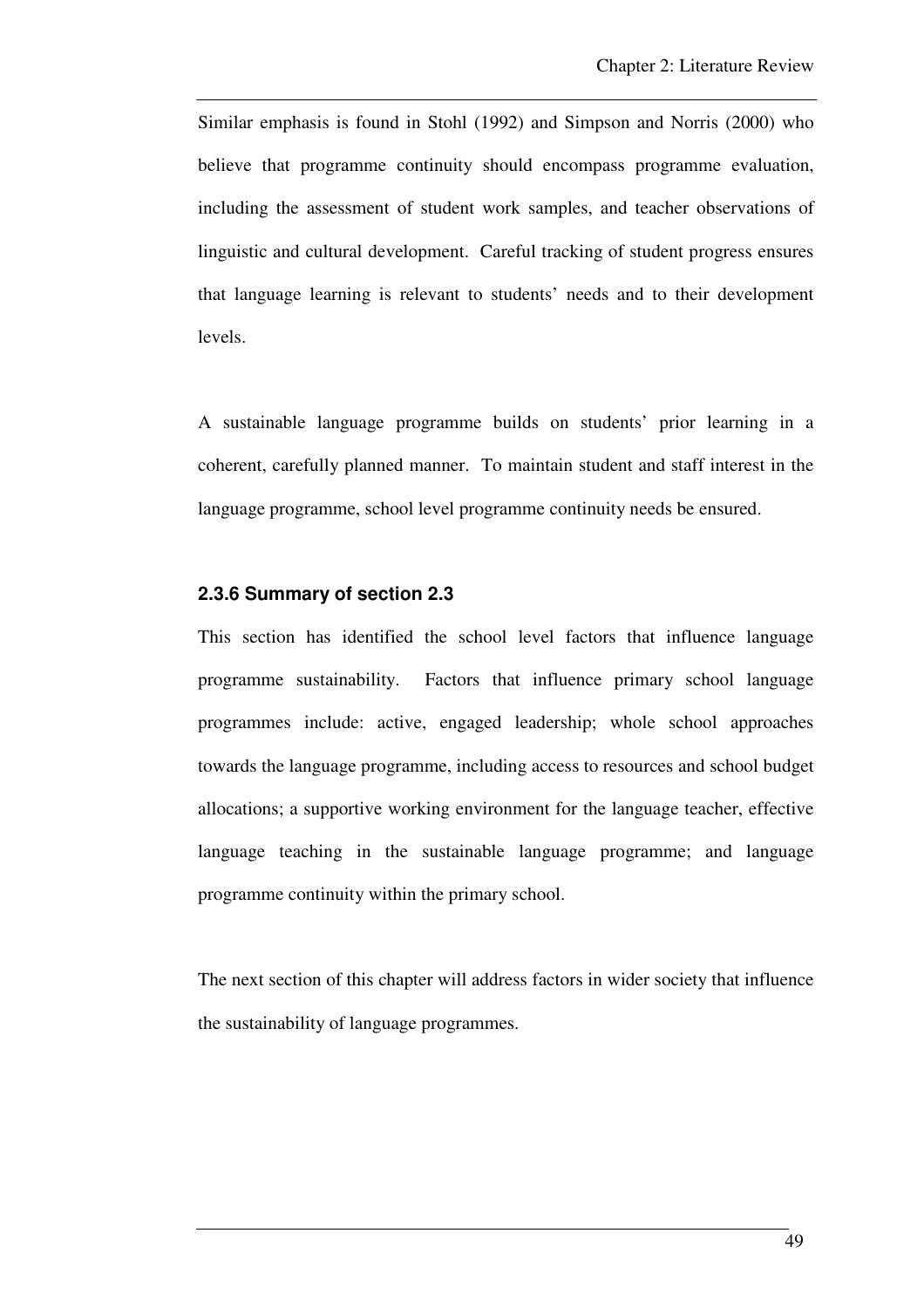# **2.4 Wider community level factors that affect the**

## **sustainability of language programmes**

This section will identify factors in the wider community that influence the sustainability of primary school language programmes. Brady (1995) believes that external influences are critical factors to consider in relation to curriculum sustainability, as external influences are often harder to change than factors at the school and system level.

This section also reflects Townsend's (1995) view that a school's community is made up of various people who have agendas that they wish to be met through schools. Townsend (1995) defines community as "the staff, students, parents and administrators directly involved with the school, but may also include members of the school's local community and the society as a whole" (p. 147).

Based on the work of relevant authors this section will address four key themes:

- $(2.4.1)$  Economic and political influences that influence language programmes;
- (2.4.2) Cultural influences that influence language programmes;
- (2.4.3) Societal influences that influence language programme sustainability; and
- (2.4.4) Parental influences that influence language programme sustainability.

Each theme will be considered in turn.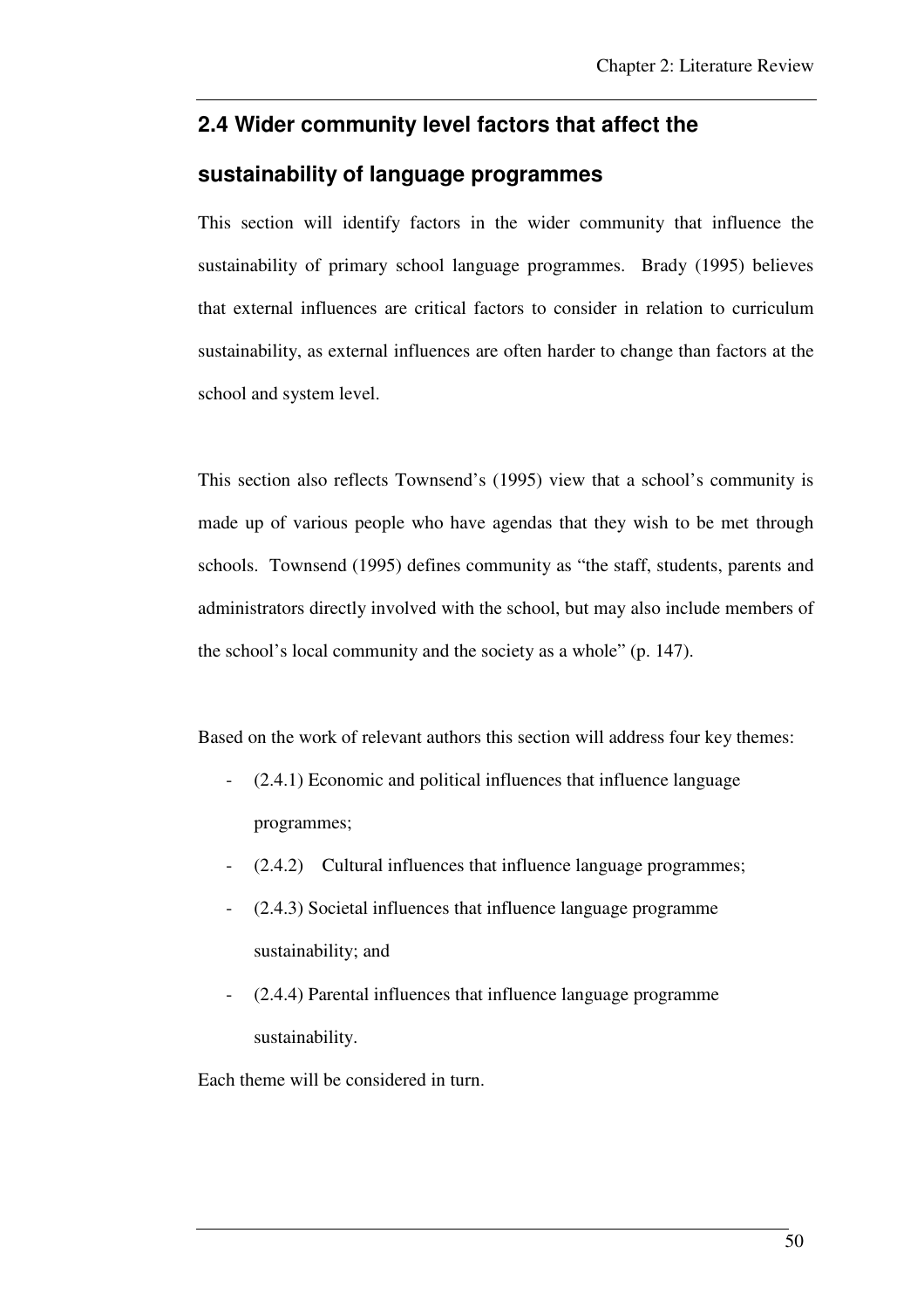#### **2.4.1 Economic and political influences that influence language**

#### **programmes**

Skilbeck (1991) supports the notion that economic and political trends influence the content of curriculum and elaborates that governments will use their influence on education and curriculum as a means of achieving a political or economic agenda. Skilbeck (1991) also notes that fluctuations in a nation's economic and demographic stability will determine the level of funding that a government will allocate to education.

The *National Statement for Languages Education in Australian Schools* (MCEETYA, 2005) outlines an agreed federal, state and territory government position on languages education until the year 2008. The *National Statement* (MCEETYA, 2005) proposes that at the national level language education will "contribute to our strategic, economic and international development" (p. 2). At the individual level, language education is seen to provide greater employment and career prospects for Australian students (MCEETYA, 2005).

Past language policy implementation in Australia has also been influenced by government political and economic agendas. Djitè (1994) mentions that from the 1980's, a shift in Australian government attitude recognised the use of "language as a resource" for possible economic and political ties with Asia (Djitè , 1994, p. 9). The same author contends that this recognition of languages as a resource led to "economic rationalism" (p. 9), or language education being used as an economic tool. Ingram (1992, cited in Djitè) describes "rationalism" as an "understanding of the issues involved" (p. 67) leading to the development of a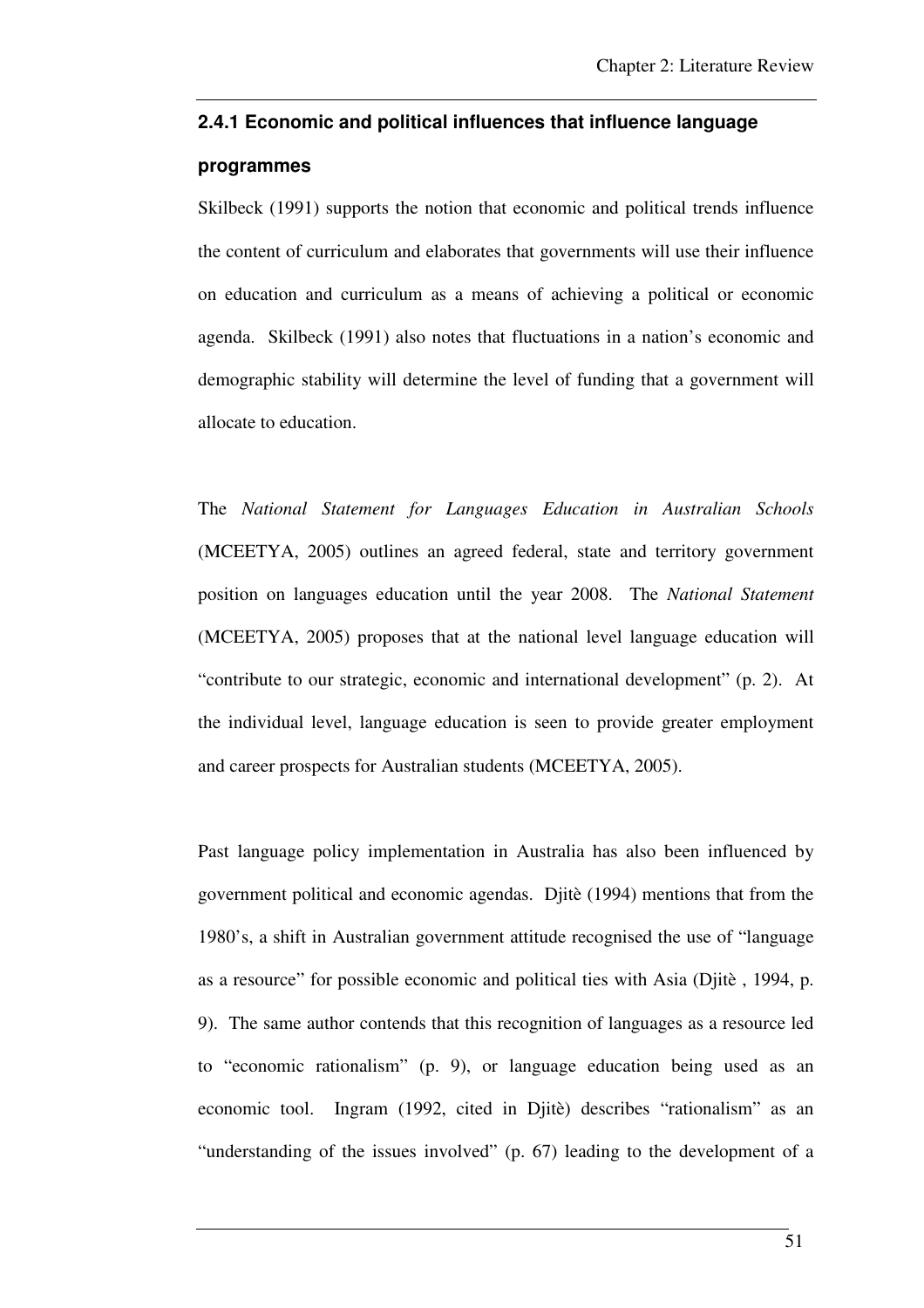theory to solve a set of problems. This "economic rationalism", or use of languages as an economic tool, emerged during the years 1988 to 1992, when a decline in Australia's economic prosperity led to a push from the Asia Studies Council for trade with Asia (Djitè, 1994).

From the mid 1990's, many school language programmes in Australia were implemented through, and influenced by, the *National Asian Languages Studies in Australian Schools (NALSAS) Strategy* (Council of Australian Governments (COAG), 1994, cited in Lo Bianco, 2001) (see also section 1.1). Rudd (1995) emphasises that the *NALSAS Strategy* was implemented due to a government economic agenda to increase trade with Asia. Rudd (1995) states that:

…the proposition which we need to therefore examine is whether a comprehensive approach to Asian languages and cultures education in Australian schools will enhance the capacity of the next generations of Australians to engage more effectively in regional economic opportunities… (p. 24).

As a result the *NALSAS Strategy* aimed to fund the provision of four Asian languages deemed to be most important to Australian trade: Korean; Chinese; Japanese; and Indonesian. In the period of 1996 to 2005, Indonesian became the most prevalent language taught in Tasmanian primary schools, followed by French and Japanese.

The *NALSAS Strategy* intended to offer financial support for the provision of Asian languages in Australian schools until the year 2006. *The Review of the Commonwealth Languages Other than English Programme* (Erebus Consulting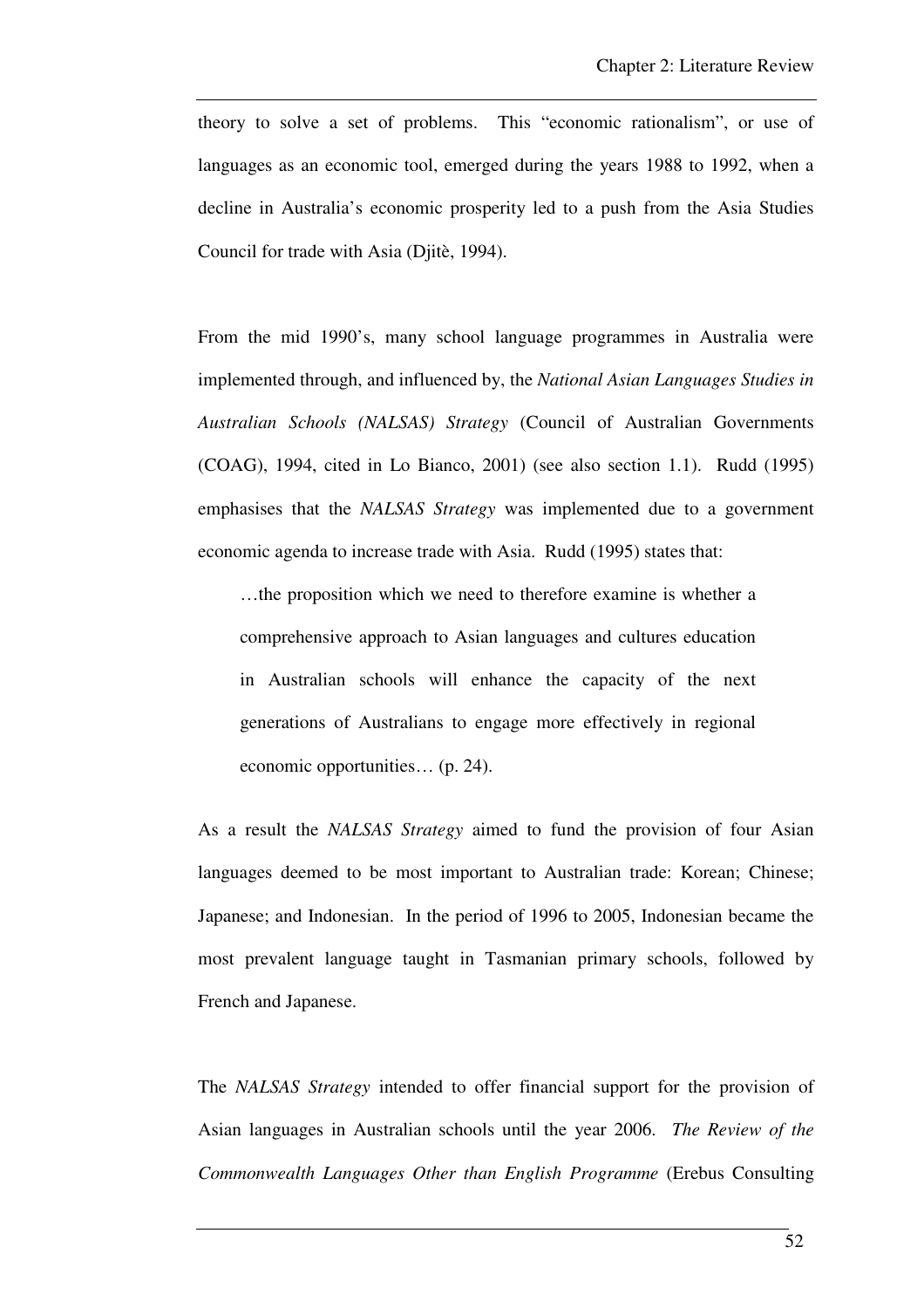Partners, 2002) reports that funding for the *NALSAS Strategy* ceased in the year 2000, after debate about whether continued funding would see the programme completed or would be "throwing good money after bad" (p. 49).

The Australian Government Department of Education, Science and Training website (2003) does not mention the discontinued funding of the *NALSAS Strategy* as it applies to language education programmes in schools. The Australian Government Department of Education, Science and Training (2003) instead states that the Australian government committed \$208 million to *NALSAS Strategy* from 1994 to 2002, and continues to annually fund the Asia Education Foundation with a core grant of \$1.2 million. The Australian Government Department of Education, Science and Training website (2003) further mentions that this core grant is to promote the study of Asia across all curriculum areas.

Federal economic and political interests have influenced the implementation and sustainability of language programmes in Australia. A particularly dominant influence has been government trade agendas. Changes in federal government interests have varied the amount of funding provided for Asian language programme implementation in Australia.

#### **2.4.2 Cultural influences that influence language programmes**

Skilbeck (1991) and Brady (1995) believe that cultural influences impact upon general curriculum implementation. Brady (1995) mentions that an increase in migrant intake, particularly migrants from Non-English Speaking Backgrounds, has influenced the content of curriculum in Australia.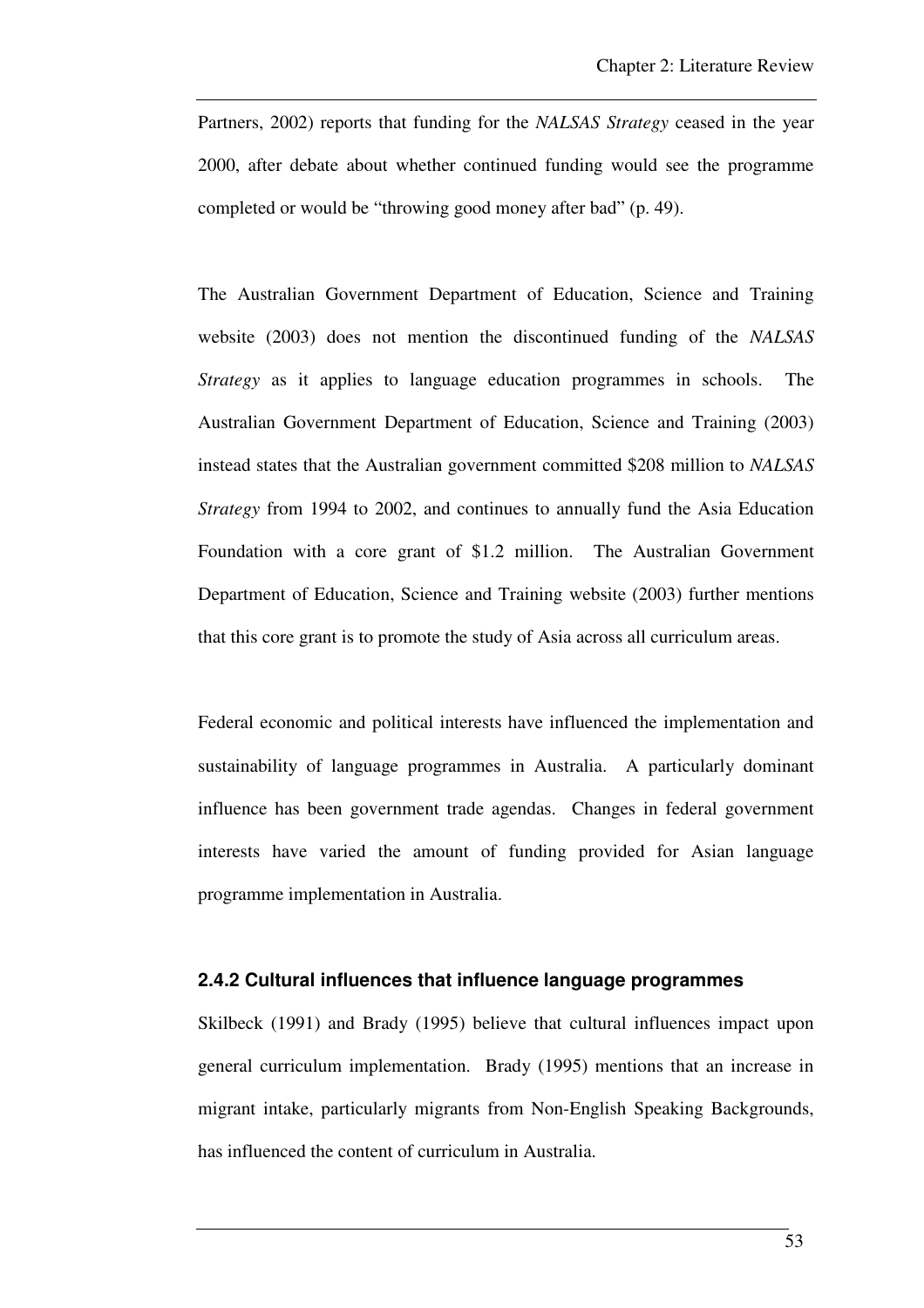Djitè (1994) suggests that a great deal of Australian language policy development and implementation has stemmed from shifts in Australian multicultural policy in the 1970's. According to Djitè (1994), abandoning of the *White Australia Policy* in the 1970's brought about a shift in Australian language policy, with more migrants demanding the right to learn languages in schools.

Decades later, multiculturalism is still a relevant issue in Australian society. This is evident in the work of the National Multicultural Council (1999, cited in Lo Bianco, Liddicoat & Crozet, 1999) that stresses that multiculturalism should reach all Australians "whether born here or overseas and whether of English – or non English speaking origin" (p. 3). Lo Bianco, Liddicoat and Crozet (1999) suggest that one way of involving all Australians in multiculturalism is through language education.

The *National Statement on Languages Education in Australian Schools* (MCEETYA, 2005) reflects upon the need for students to be able to interact in multilingual and multicultural settings. The *National Statement* (MCEETYA, 2005) declares that language learning will enable "learners to communicate across cultures" (p. 2). The *National Statement* (MCEETYA, 2005) also states that language education will benefit multiculturalism in Australian by "further developing the existing linguistic and cultural resources in our community" (p. 2).

Cultural shifts in Australian society have influenced the recognition given to language education in Australian schools. From the 1970's, an increased migrant intake in Australia has contributed to a growing focus on multiculturalism in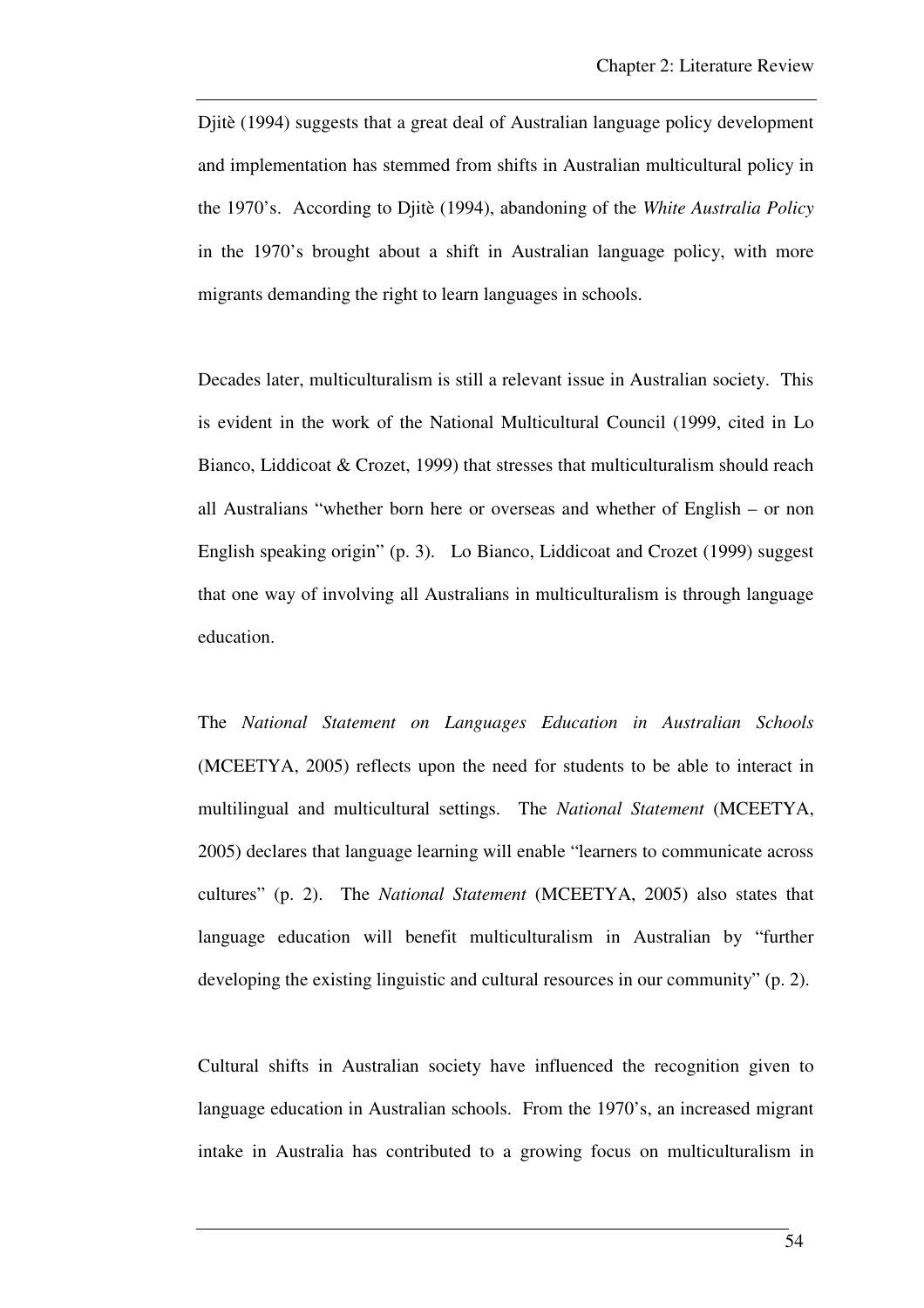Australian society and increased the demand for language education in Australian schools.

## **2.4.3 Societal influences that influence language programme**

#### **sustainability**

Skilbeck (1991) and Hargreaves (1997) indicate two key influences in society that impact upon curriculum implementation and sustainability. These societal influences are demographic change and shifts in the values held by society. Demographic influences that have impacted on language education in Australian society are largely related to the cultural composition of the Australian population. The influences have come about from increased migrant intake (see 2.4.2). This section will focus on how a shift in societal values has influenced language education in Australia.

Saunders (2005) contends that from the beginning of formal secondary education until the 1970's, Australian society valued language education as "an essential part of a well-rounded education" (p. 4). Saunders (2005) also mentions that until the 1970's Australian society regarded language education an important part of pre-tertiary study, as many tertiary institutions used languages as a pre-requisite for entry. Most tertiary institutions abandoned this practice in 1970's, meaning that in the 1980's languages were only studied by students deemed to be 'academic' (Saunders, 2005). It was not until the 1990's that language education was again recognised as part of a "well-rounded" education. Saunders (2005) indicates this new focus on languages is for all students, across all grades.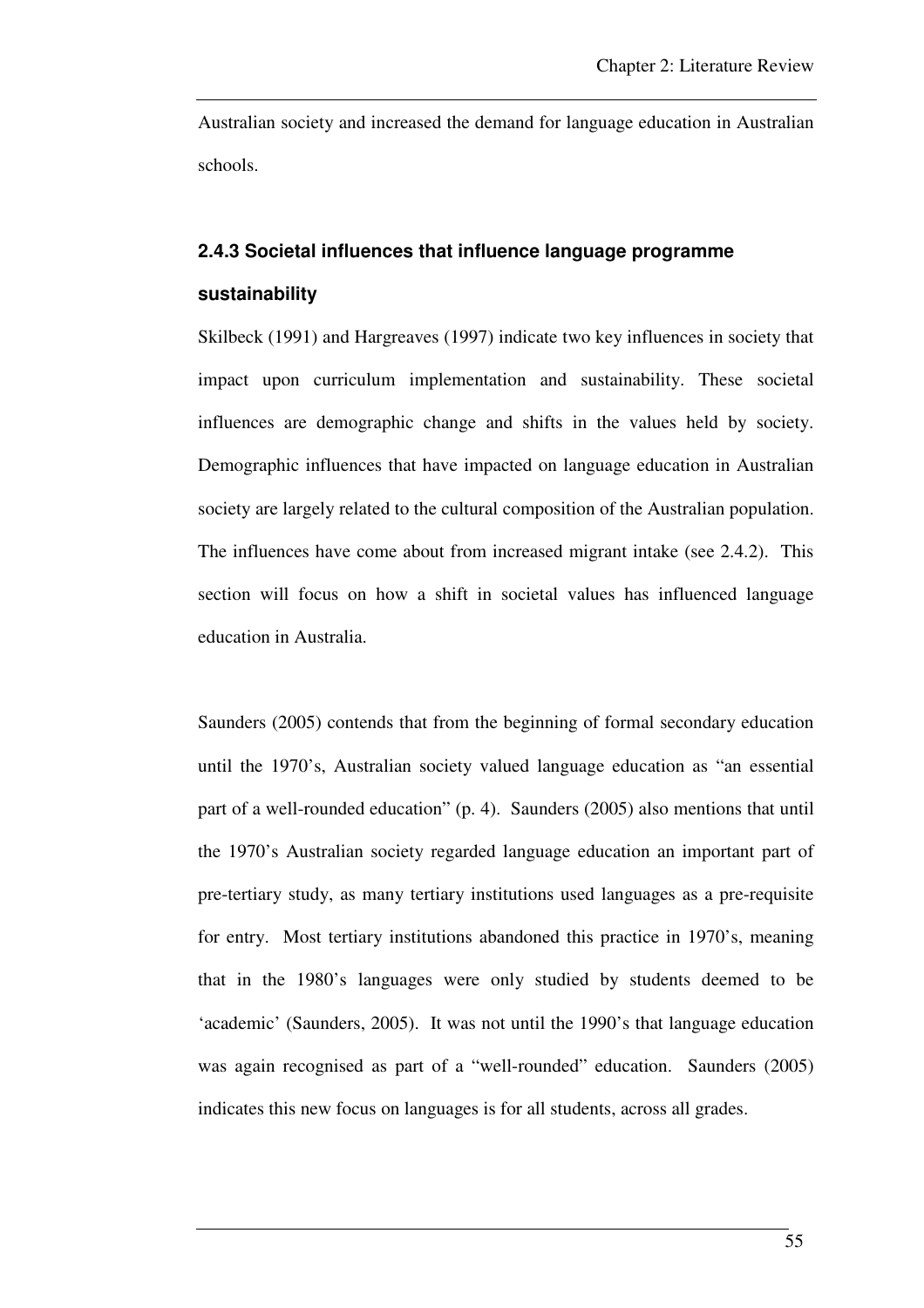Australian society's regard for language education is more recently reflected in the *National Statement on Languages Education in Australian Schools* (MCEETYA, 2005). The *National Statement* (MCEETYA, 2005) identifies that language education in Australian society will build "social cohesiveness through better communication and understanding" (p. 2).

Hargreaves (1997) mentions that societal values influence the way in which people view schooling. Societal values also influence the way in which people view language education. Until the 1970s, languages were considered a necessary part of schooling. It has not been until the 1990s that society has once again recognised the value of language learning.

#### **2.4.4 Parental influences**

Parents are an important influence on all aspects of education, including language education. Marsh (2004) contends that parental support can be a positive factor in curriculum implementation. Similarly, Epstein (1997) highlights the benefits of partnerships between school, family and community in terms of curriculum sustainability.

Scarino and Papadametre (2001) suggest that past language policy and curriculum development in Australia has failed to give adequate consideration to parental attitude. These authors argue that multicultural education and language policy have been imposed on parents. Parents have not been given the opportunity to engage in informed debate or to contribute to the formation of language policy.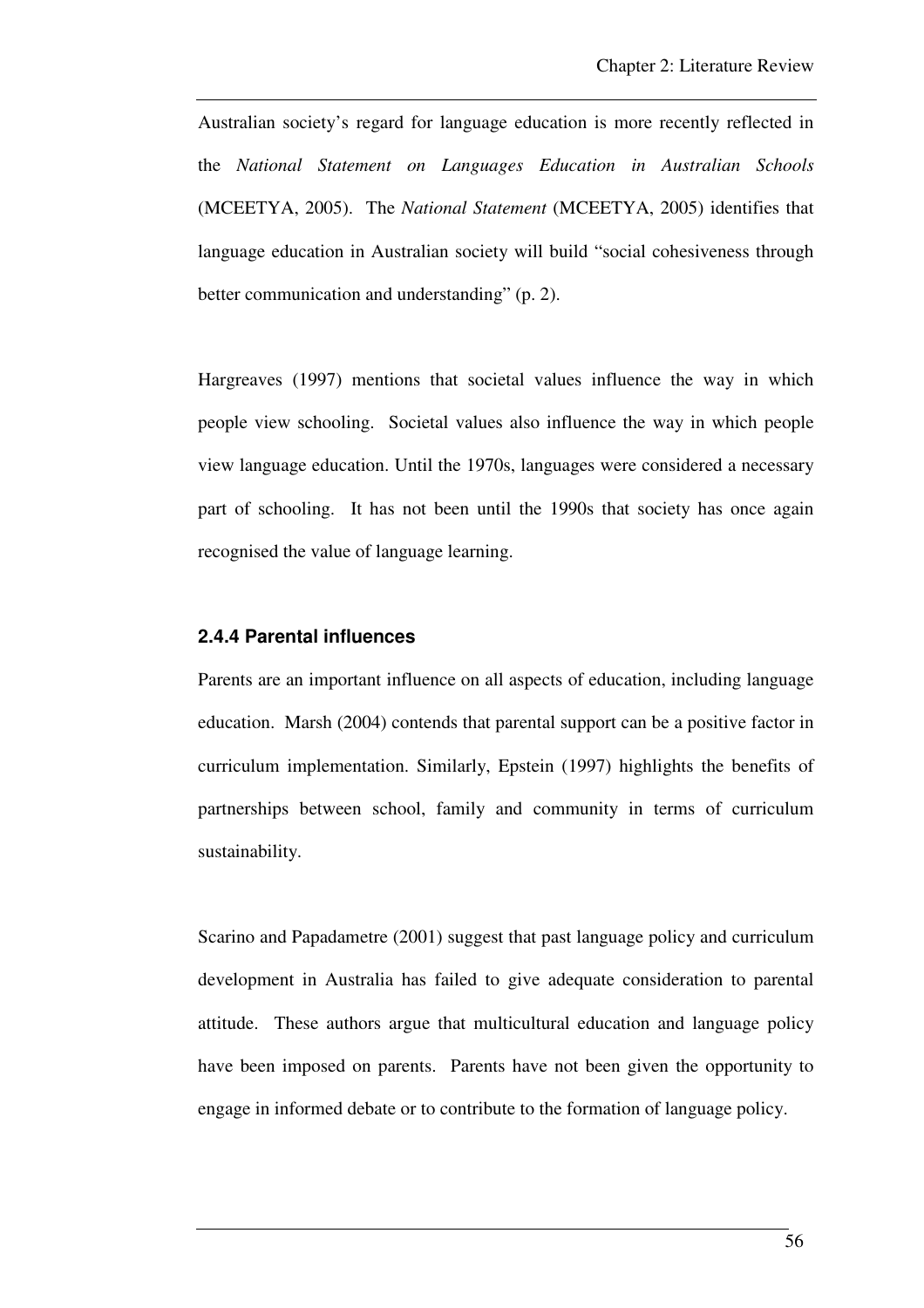Simpson and Norris (2000) contend that parents should be involved in other language programme decision making processes, especially at the school level. Parents can express their expectations of the language programme and provide useful input about their children's language background and learning needs.

Providing parents with the opportunity to participate in informed language programme decision making will increase their awareness of the teaching and learning being offered to students, and of the value of language education.

#### **2.4.5 Summary of section 2.4**

This section has outlined factors in the wider community that influence the sustainability and implementation of language programmes. Particular attention has been given to the influences on primary school language programmes from: economic and political forces; Australia's cultural profile; the manner in which society views language education; and parental sense of ownership of school language programmes. Each of these influences impact on the broader issue of language policy and on the implementation and sustainability of language programmes.

#### **2.5 Conclusion of Chapter 2**

This chapter has identified factors from the system level, the school level and the wider community that may influence the sustainability of primary school Indonesian language programmes. Cuban (1992) particularly believes that these factors are most influential on curriculum sustainability. This synthesis of factors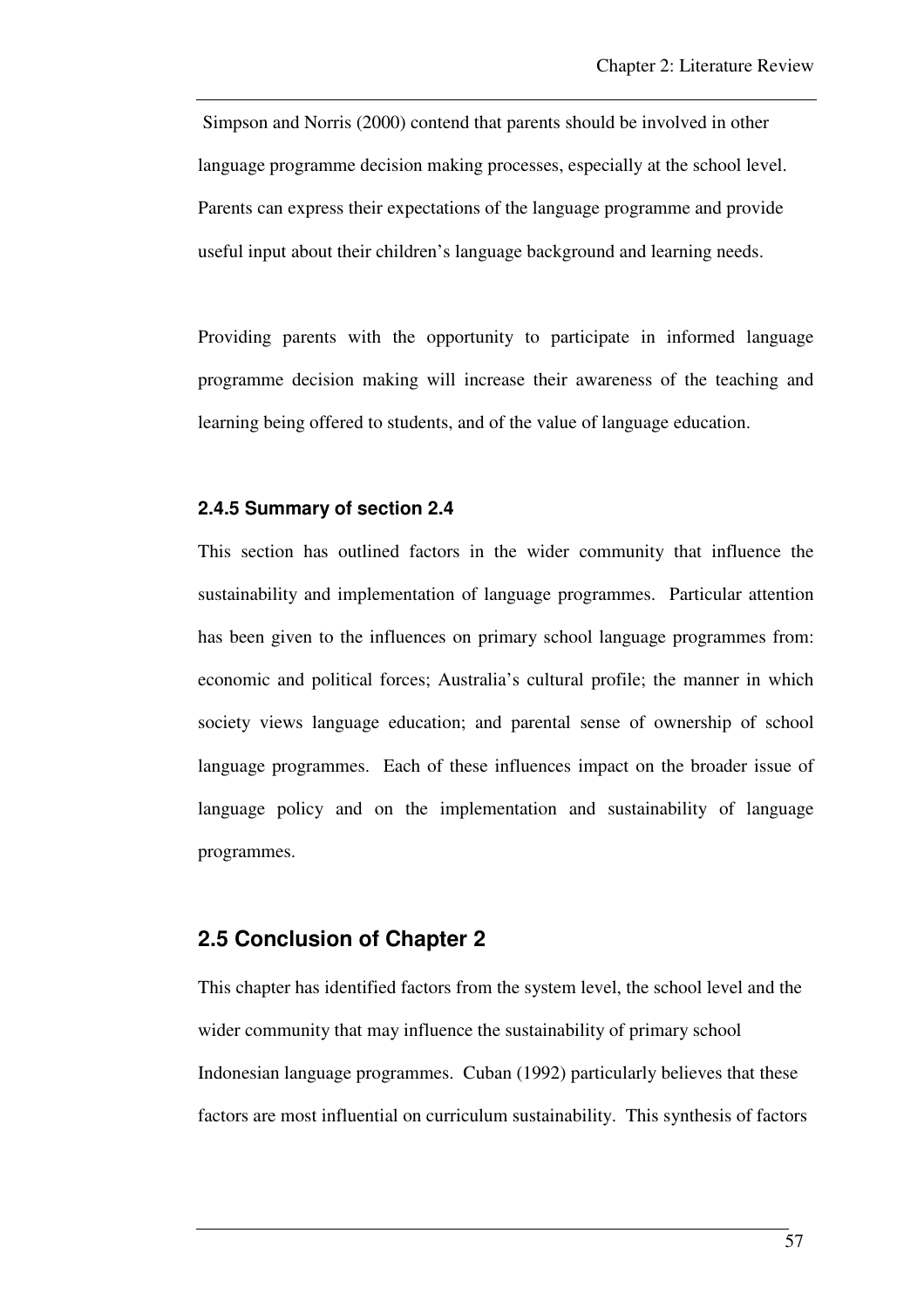will be used in Chapter 4 to discuss the factors that influenced the sustainability of the two primary school language programmes featured in this study.

The following chapter in this study will present the research methodology.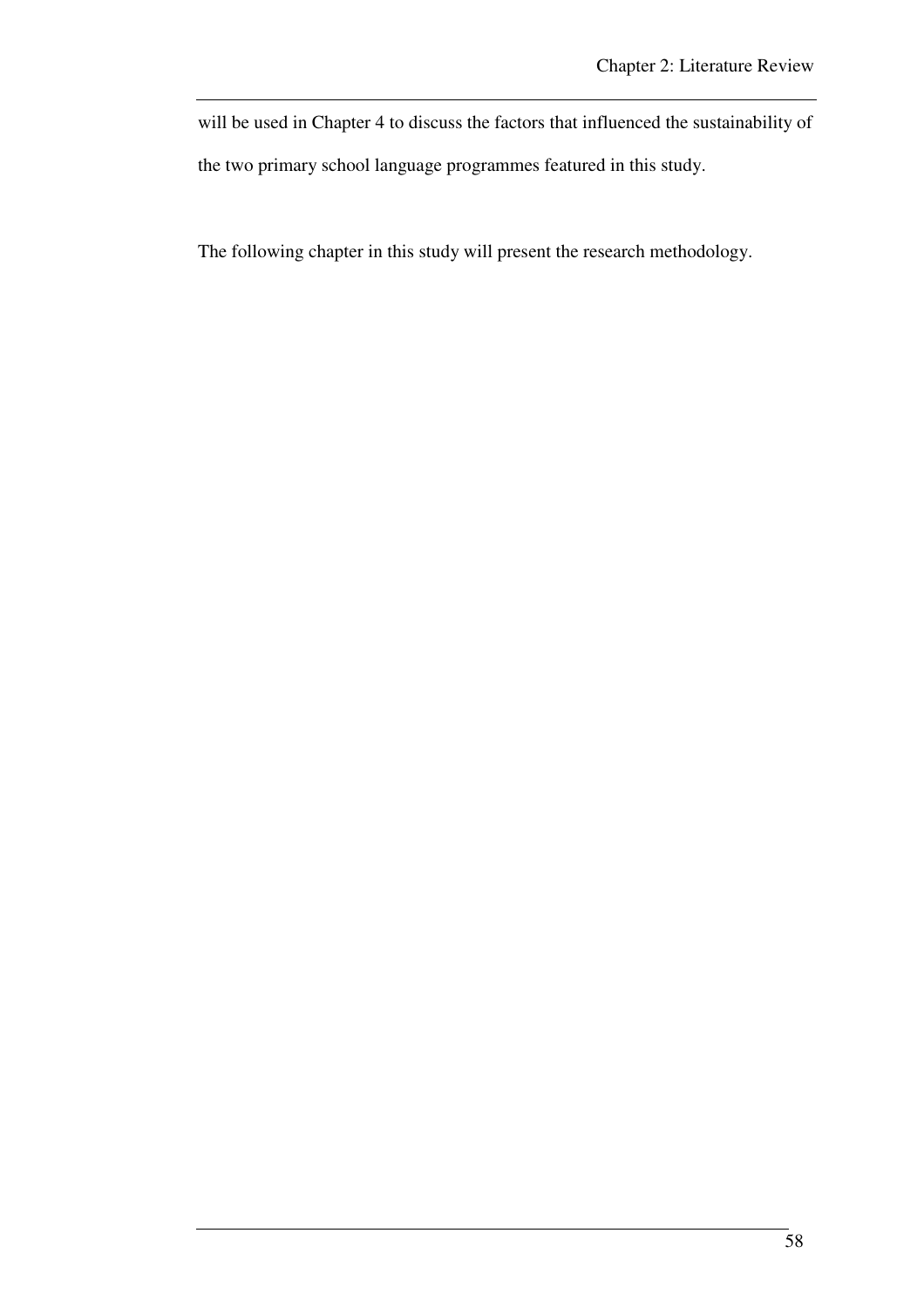# **Chapter 3: Methodology**

# **3.1 Overview**

This chapter will outline the methodology used to implement this study on language programme sustainability, and will discuss research procedures, concentrating on:

- (3.2) A re-statement of the research questions;
- (3.3) An overview of the study;
- (3.4) Selection of participants;
- (3.5) An overview of data collection and data analysis;
- (3.6) Procedures for data collection and analysis; and
- (3.7) Descriptive analysis, trustworthiness and credibility.

# **3.2 Re-statement of the research questions**

The overarching research question is as presented below:

What factors affected the sustainability of language programmes in two Tasmanian primary schools?

In order to investigate the overarching question, three sub-questions were used to guide the research. These questions are:

- 1. What system level factors affected the sustainability of language programmes in two Tasmanian primary schools?
- 2. What school level factors affected the decision to continue or discontinue language programmes in two Tasmanian primary schools?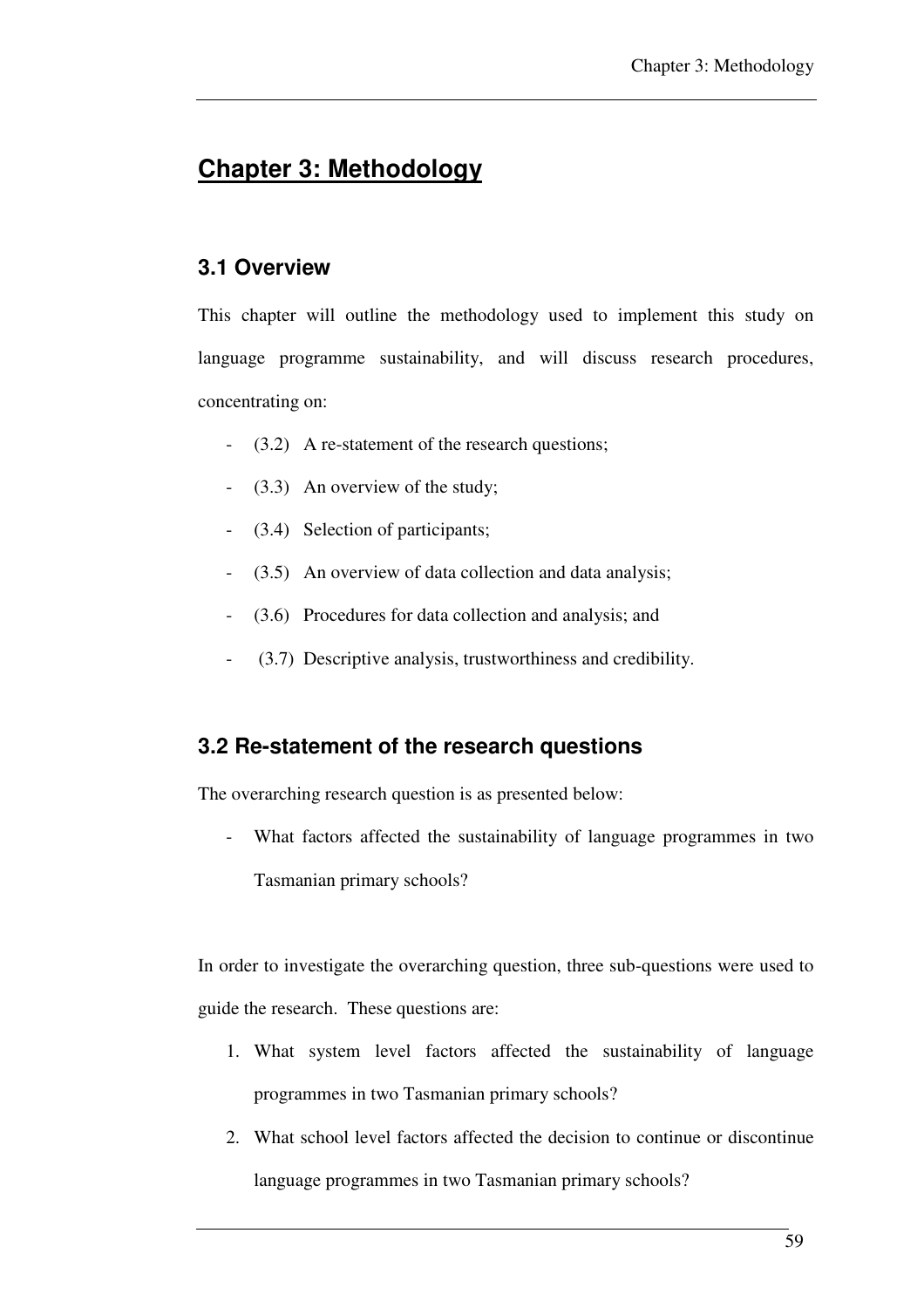3. What factors in the wider community affected the sustainability of the language programmes in two Tasmanian primary schools?

### **3.3 Overview of the study**

Case study methodology is selected as the primary means of conducting this research. Stake (1995) asserts, that a case study is "the study of the particularity and complexity of a single case, coming to understand its activity within important circumstances" (xi). In this study, the case is the particular experiences of two schools within the same Education District, one school with a continuing Indonesian language programme, the other school with a discontinued Indonesian language programme. Within this case study framework the experiences of teachers, school level leadership and Department of Education personnel are examined.

Stake (1995) also reflects that case study methods are not useful for generalisation that is, producing results that will be replicable in all circumstances. Instead, this case study uses the researcher's interpretation to present the perspectives of six key participants in a manner that is "patient, reflective and willing to see another view" (Stake, 1995, p. 12). This approach uses what Stake (1995) identifies as multiple realities, ensuring that the individual views of each participant are "preserved" (p. 12). The end result of this research is a case study that provides insight into the views of the participants involved.

Stenhouse (1984, cited in Bassey, 1999) further divides the nature of case study according to the intention of the research. Stenhouse's (1984, cited in Bassey,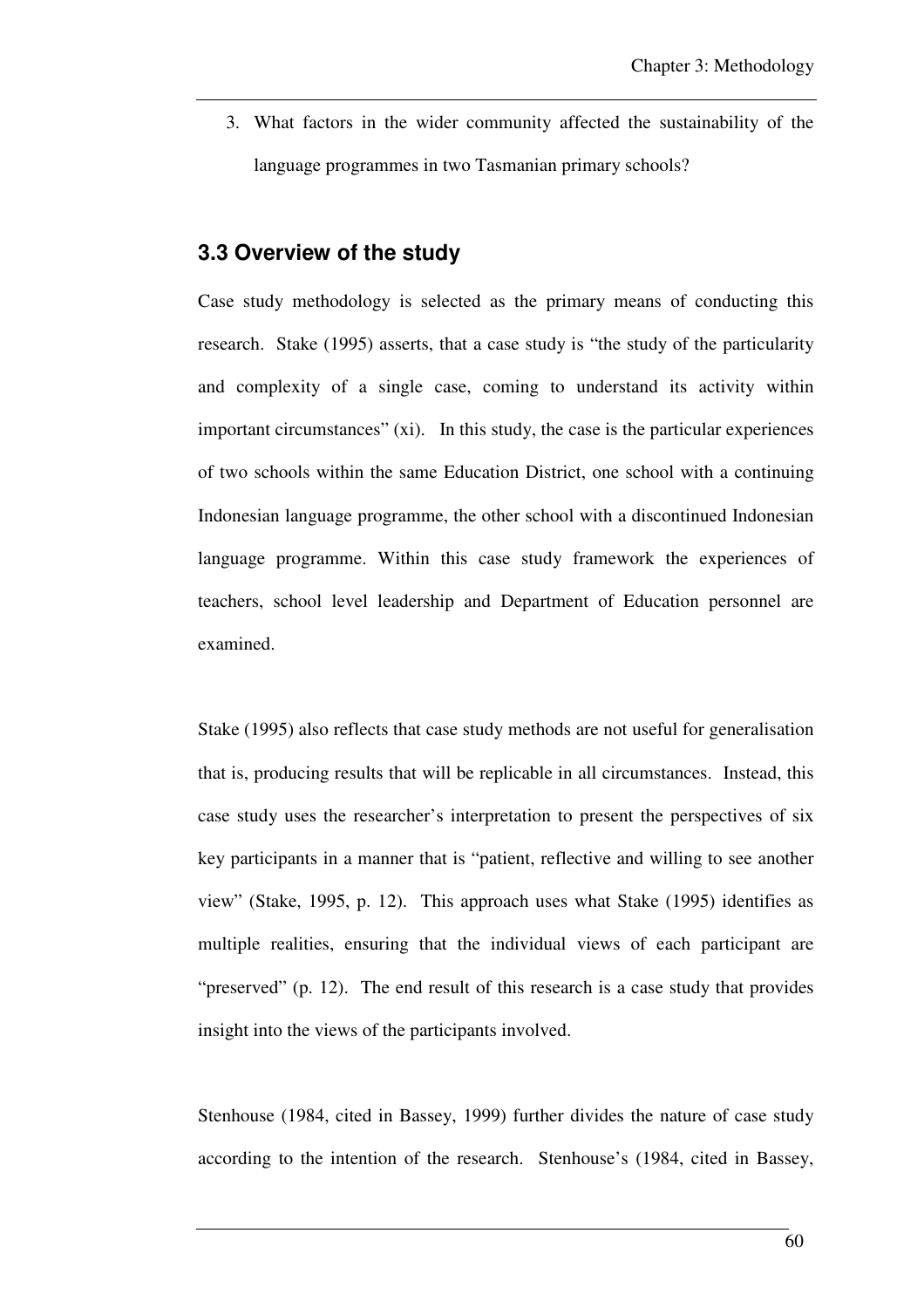1999) description of "evaluative case studies" reflects the goal of this study, which is to provide "educational actors or decision makers with information that will help them judge the merit of and worth of policies, programmes or institutions" (p. 28). Stenhouse's (1984, cited in Bassey, 1999) explanation of evaluative case study also indicates that this study will not provide a generalisation that is applicable to all primary schools. This study will instead inform stakeholders about possible causes of language programme continuation or discontinuation.

Due to the nature of a case study and the requirement for detailed information, qualitative research methods were used in this study. The particular qualitative methods used will be detailed later in this chapter.

## **3.4 Selection of participants**

The research aimed to document and analyse the complexities of running a language programme within two different primary schools: one school with a language programme, and one school with a discontinued language programme.

To document and analyse the cases of each school, six participants were selected to contribute data to this study. These six participants were:

- two Department of Education personnel who had responsibility for supporting the implementation of language programmes at a district level;
- a language teacher and a senior staff member from the school with a discontinued language programme; and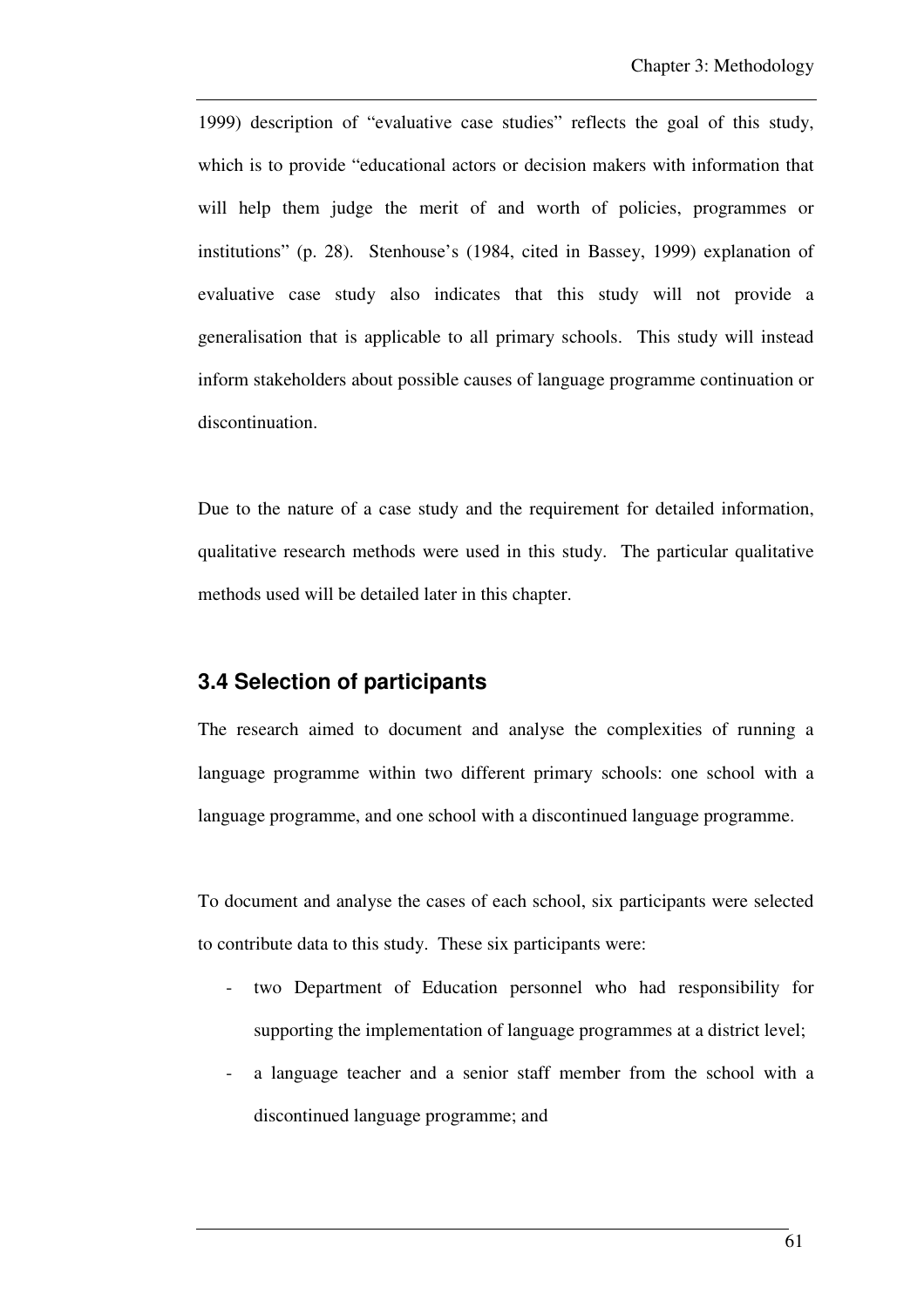a language teacher and a senior staff member from the school with a continuing language programme.

The criteria for inclusion in the study were that the participants needed to have been involved with a primary school language programme that taught Indonesian, and had around five years of experience in their position. Ensuring that participants had approximately five years experience at teaching or directing language programme implementation meant that interview questions could be answered with insight. Details of schools and of Department of Education personnel were found using the "LOTE" section on the Department of Education's website. Potential participants were approached according to ethical procedures, detailed in section 3.6.2.

#### **3.5 Overview of data collection and data analysis**

The use of semi-structured interviews allowed the experiences of study participants to be captured in detail. Typological analysis is used to analyse data from semi-structured interviews. Hatch (2002) explains that typological data analysis involves "dividing the overall data set into categories or groups based on predetermined typologies" (p. 152). These categories are identified through "theory, common sense, and/or research objectives" (Hatch, 2002, p. 152). Further details of the data collection and analysis process are given in section 3.6.5 of this chapter.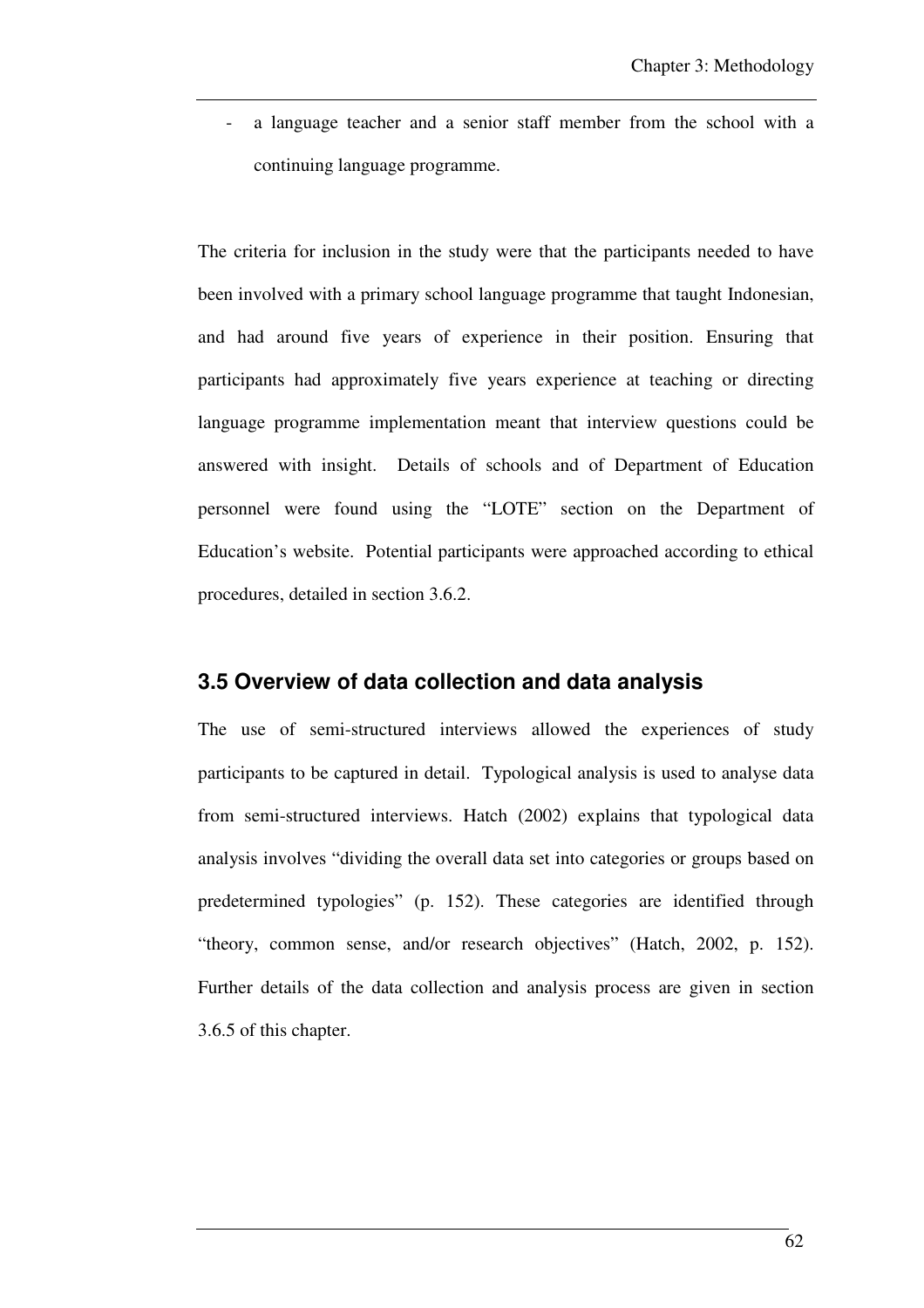# **3.6 Procedures for data collection and analysis**

Procedures for data collection and analysis occurred as a series of five phases.

Each phase is addressed in the table (Table 3.1) that follows:

| Table 3.1: Phases of data collection |  |
|--------------------------------------|--|
|--------------------------------------|--|

| Phases of data collection                                                         |                       |                                                                                                                                                                                       |
|-----------------------------------------------------------------------------------|-----------------------|---------------------------------------------------------------------------------------------------------------------------------------------------------------------------------------|
| <b>Phase</b>                                                                      | <b>Months</b>         | <b>Tasks</b>                                                                                                                                                                          |
| $\mathbf{1}$<br>Construction<br>of the study                                      | February<br>- March   | Conduct background reading<br>Devise a suitable methodology<br>Write research proposal<br>Conduct review of relevant literature<br>Construct semi-structured interview<br>questions   |
| $\overline{2}$<br>Presentation<br>of study to<br>relevant<br>ethics<br>committees | $March -$<br>May      | Finalise research proposal, complete with<br>semi-structured interview schedules, and<br>information for participants<br>Approach relevant ethics committee with<br>research proposal |
| 3<br>Pilot study                                                                  | May                   | Pilot semi-structured interview questions<br>Alter aspects of research procedures and<br>interview questions                                                                          |
| 4<br>Data<br>collection                                                           | $June -$<br>August    | Approach potential participants<br>Conduct semi-structured interviews and<br>member checking                                                                                          |
| 5<br>Data<br>analysis                                                             | $August -$<br>October | Analyse data and draw conclusions                                                                                                                                                     |

The procedures for each phase will now be detailed in the sub-sections to follow.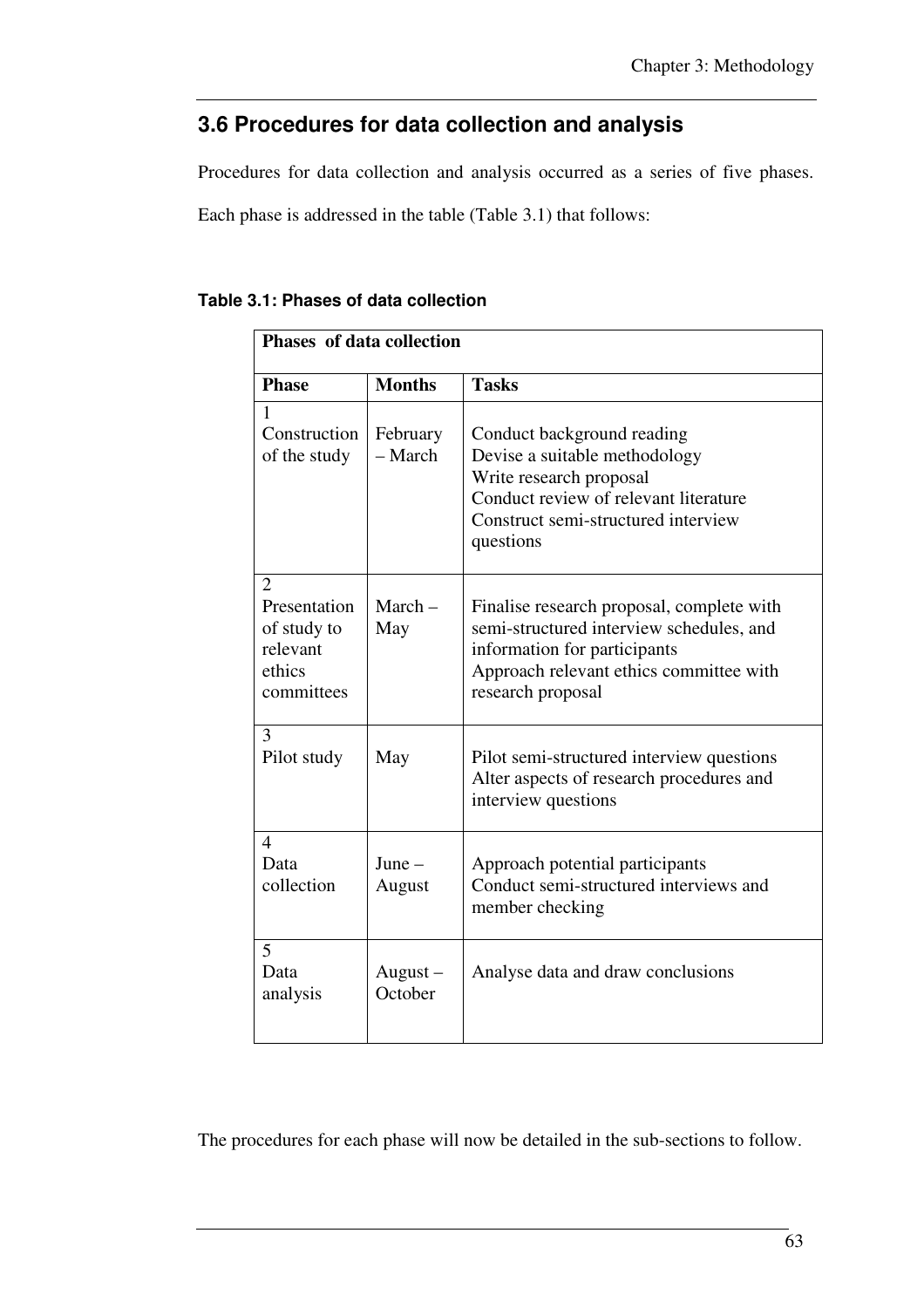### **3.6.1 Phase 1: Construction of the study**

Phase 1 consisted of the preparation of the written documentation and background reading needed to implement this case study. A review of relevant literature formed an important beginning to data collection in this study as it synthesised recent relevant literature and created a framework for devising interview questions (Yin, 1994).

### **3.6.2 Phase 2: Presentation of study to relevant ethics committees**

All research in this study was carried out with full approval from the relevant University and Department of Education ethics committees. The research methodology was constructed with consideration of the small population size of the language education community of Tasmania. Mackey and Gass (2005) emphasise the importance of researchers minimising the risks, stresses and discomfort to participants when carrying out research. The same authors also stress that the researcher should take steps to ensure participant anonymity by not revealing participant identity, and by storing data in a secure location.

This research project ensured participant comfort and anonymity by taking the following measures:

- not naming participants in the research:
- storing all data in a secure location at the University of Tasmania for a period of five years, after which the data will be destroyed;
- providing participants with a consent form that both the researcher and participant would sign (Appendix A), explaining how data from the semistructured interview would be used;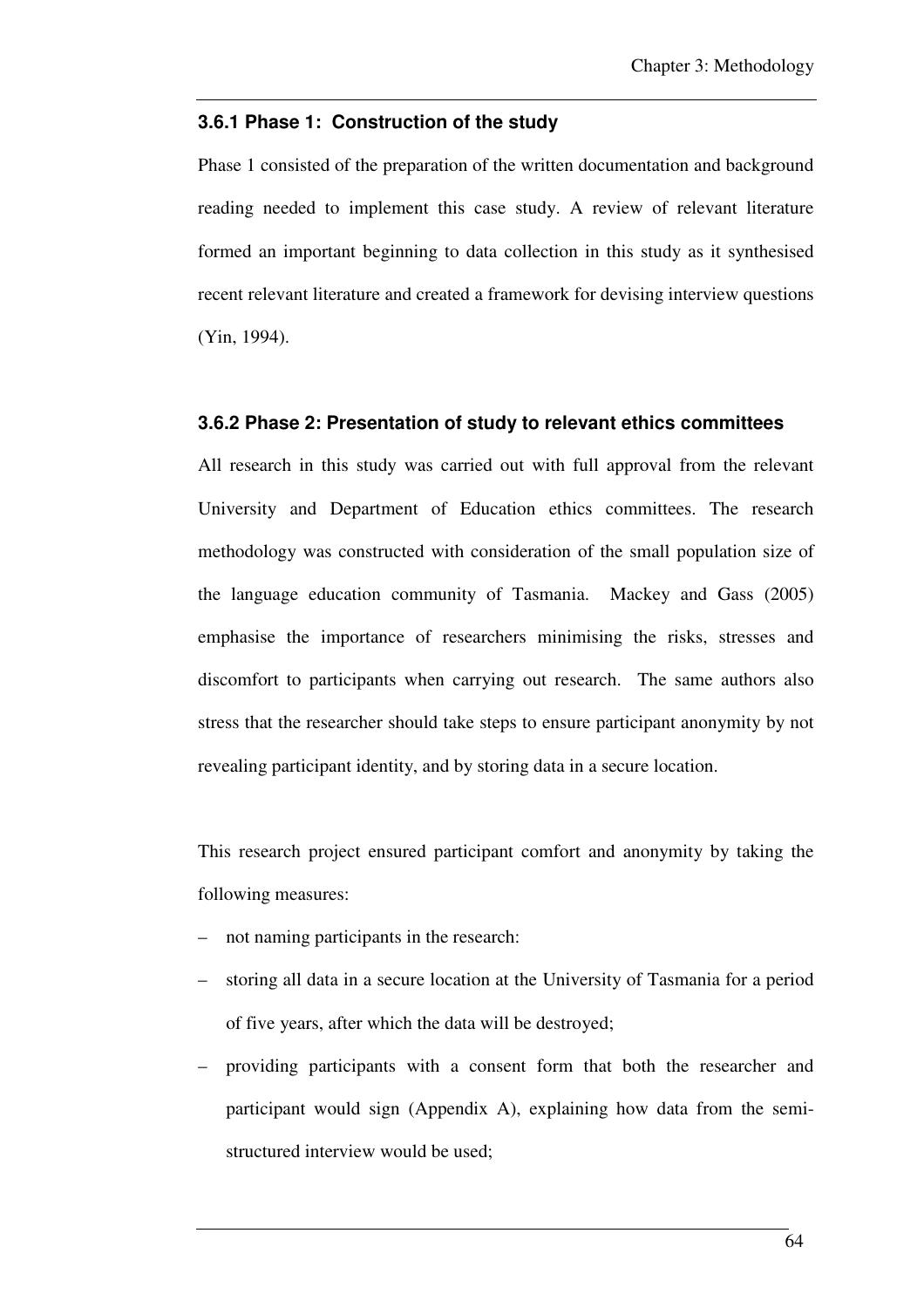- reminding participants in the opening preamble of the interview that they were under no obligation to answer anything that made them feel uncomfortable; and
- informing participants that they may request the tape recording be paused at any time or to strike anything from the record if they wished.

These steps were outlined in the research proposal presented to the relevant ethics committees. Ethics approval was granted following minor adjustments to the wording of participant information sheets and consent forms.

### **3.6.3 Phase 3: Pilot study**

Janesick (1994) emphasises the importance of commencing a pilot study prior to data collection in order to reflect on the suitability of questions and the interview format. Stake (1995) believes that a pilot study prepares the researcher with a "mental rehearsal" (p. 65). In this study, a pilot study was conducted before the commencement of the six main semi-structured interviews.

The pilot study trialled the semi-structured interview questions on a consenting individual at the University of Tasmania who had significant experience as a language teacher, a senior staff member, and as a Department of Education LOTE Officer. The pilot study provided an opportunity to evaluate the preparation and implementation of the interview process. Denscombe (1998) suggests that a researcher should consider: the appropriateness and relevance of the interview questions; the interview procedures to be used; the duration of the interview; and the means of recording the interview.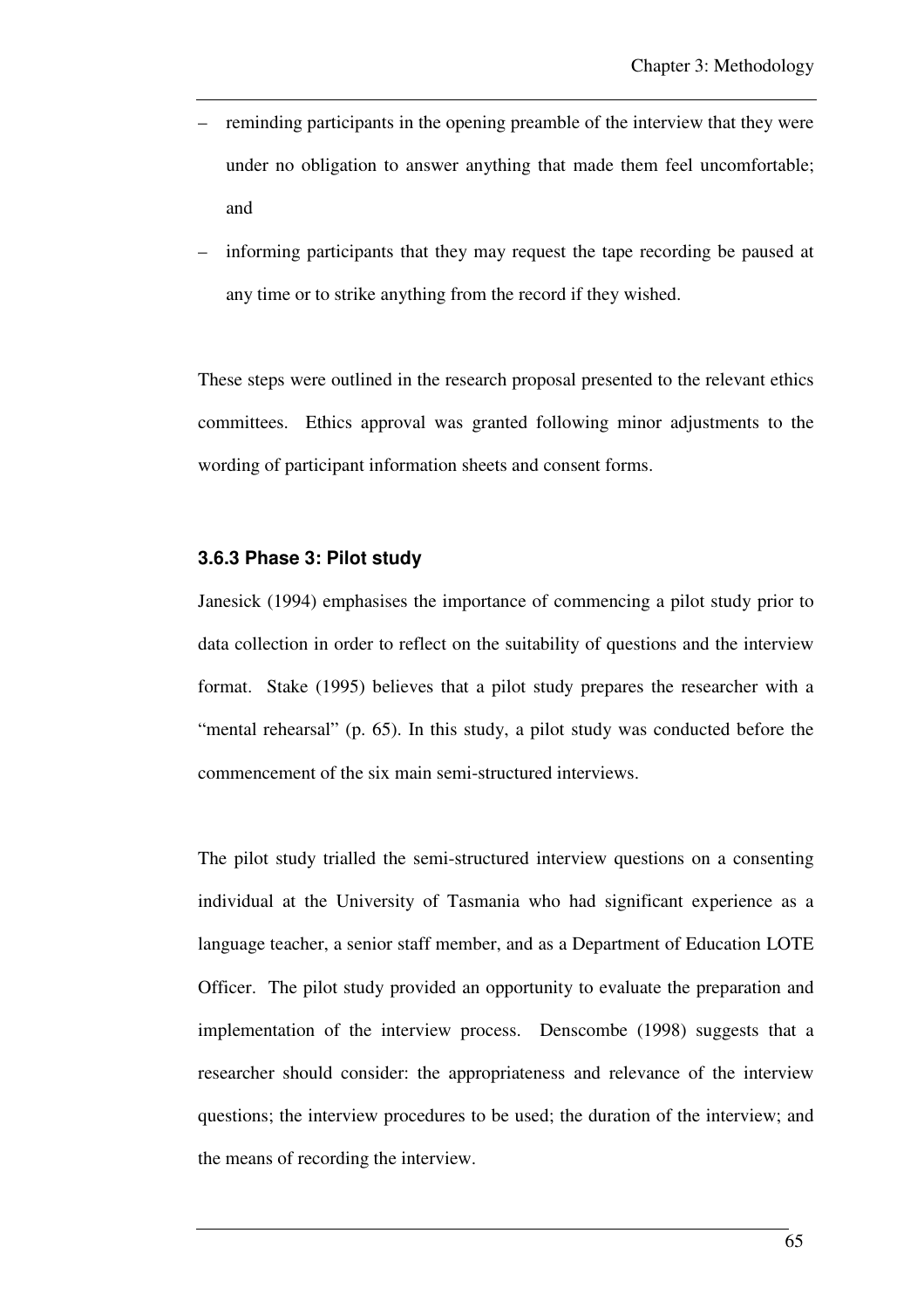The pilot study participant found the semi-structured interview structure appropriate, so no alterations were made to questions or the interview duration. However, adjustments were made to the seating arrangements, ensuring that the interviewer was not sitting directly opposite the participant and that the tape recorder microphone was unobtrusively positioned in the direction of the participant. Following the aforementioned suggestions made by Denscombe (1998) adjustments were also made to the interview procedures. Future interviews incorporated: verbal prompts to encourage participant response; the use of probing questions to delve into emerging topics; and checks to correctly interpret participant response (Denscombe 1998).

The pilot study allowed the interview process to be rehearsed before carrying out further semi-structured interviews. Amendments to interview procedures enhanced the quality of the data gathered. The pilot study also provided a set of data to use for the procedures of initial analysis, and for analysis of the larger data set (see 3.6.5).

### **3.6.4 Phase 4: Data collection**

Data collection in Phase 4 considered the following factors:

- (3.6.4.1) Recruitment of participants
- (3.6.4.2) Semi-structured interviews
- $(3.6.4.3)$  Interview questions
- (3.6.4.4) Interview procedures

Each factor is detailed in the following sections.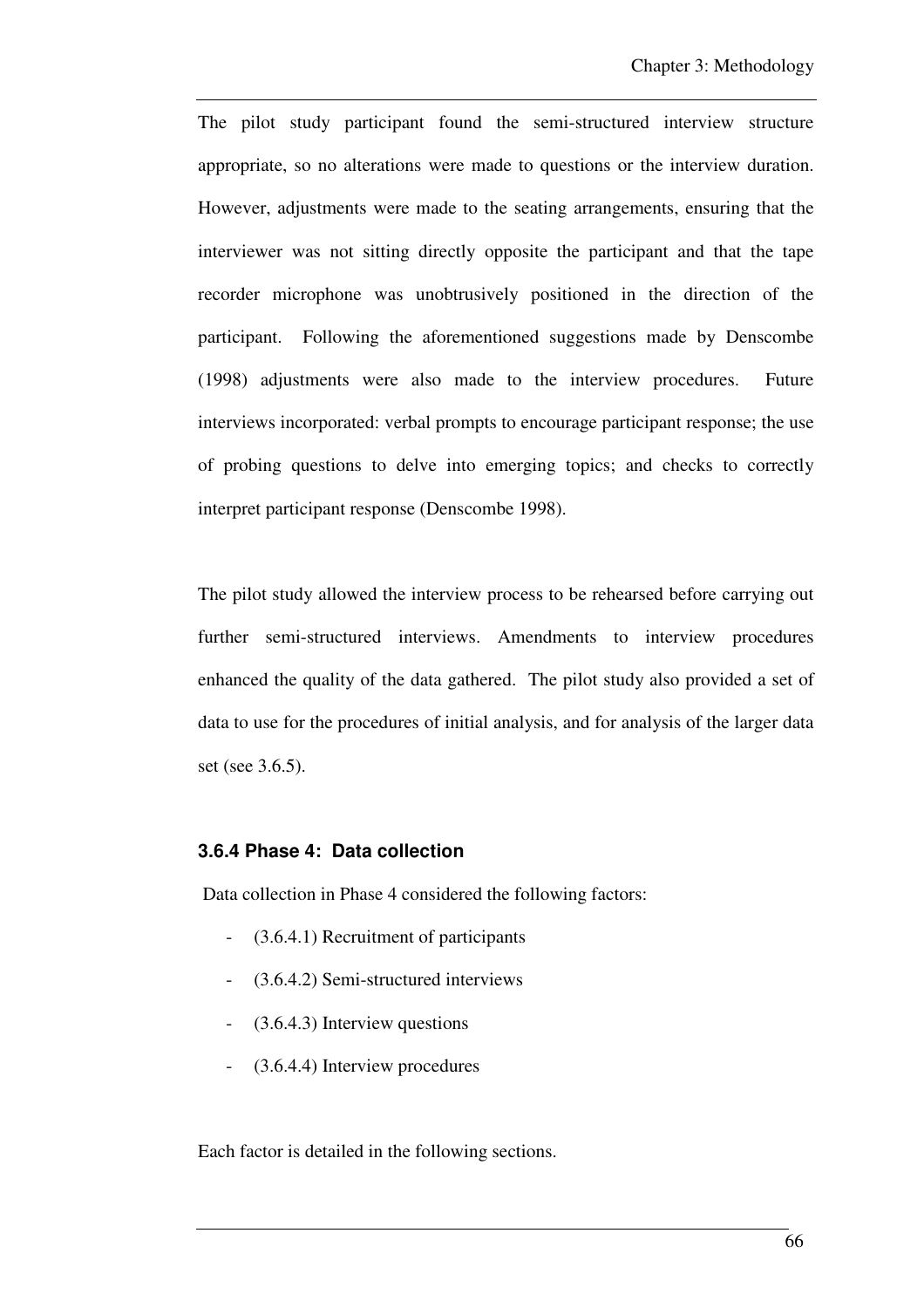#### **3.6.4.1 Recruitment of participants**

The first stage of Phase 4 involved the recruitment of participants. As detailed in section 3.4, six informants each participated in one semi-structured interview for this study. The participants included:

- two Department of Education personnel who supported language programmes at a district level;
- a senior staff member and language teacher from a school with a continuing language programme; and
- a senior staff member and language teacher from a school with a discontinued language programme.

The process for participant recruitment was "purposeful sample selection" (Merriam, 1998, p. 61). Purposeful sample selection allows the researcher to select participants "from which the most can be learned" (Merrian, 1998, p. 61). To obtain a sample that could provide the most information to this study, participants were recruited from the education system level, school leadership level and school teaching level.

Potential participants, identified through a Department of Education website, were sent letters of invitation to participate in the study (see Appendix B). Potential participants were also sent information sheets to inform them of the research process (see Appendix C).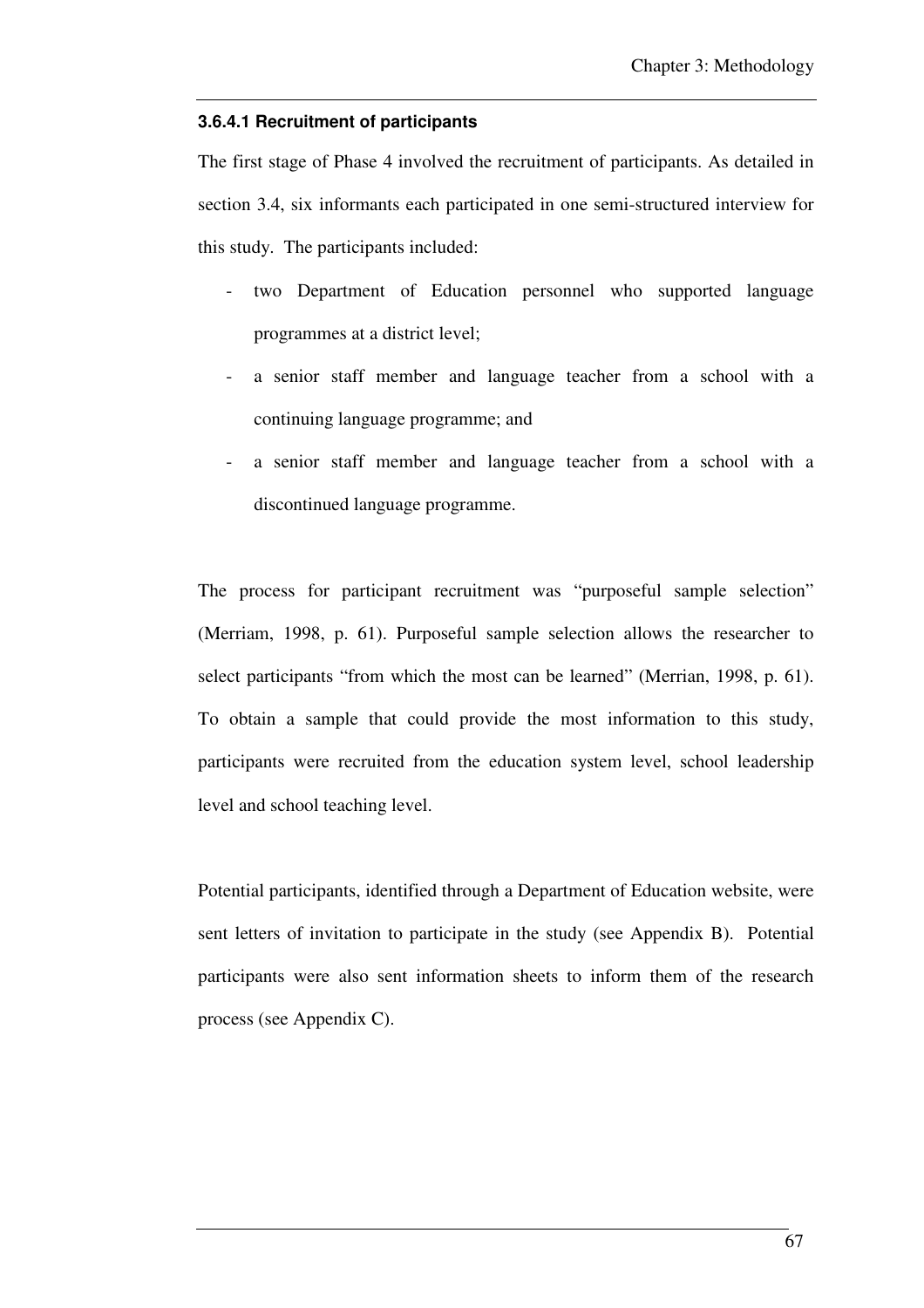#### **3.6.4.2 Semi-structured interviews**

Mackey and Gass (2005) define the semi-structured interview as "an interview in which researchers use written lists of questions as a guide, but can digress and probe for more information" (p. 365). The work of Denscombe (1998) justifies the selection of a semi-structured interview approach for this study, by suggesting that it is ideal for collecting detailed and privileged information, giving the informant time to develop ideas and to reflect on issues. Burns (2000) adds that semi-structured interviews allow participants to offer information that is free from the imposition of the researcher's view, and using language that is natural to the participant. The use of semi-structured interview also ensured that participants were able to add data that they considered to be necessary about language education in Tasmanian primary schools.

### **3.6.4.3 Interview questions**

Merriam (1998) stresses that when constructing interview questions the researcher should avoid asking multiple questions at the same time, or leading questions that reveal bias. A 'closed' yes or no response question is similarly unhelpful for eliciting rich interview data (Merriam, 1998). In this study all questions were reviewed to remove multiple, leading or closed questions. As a result, the interview questions used in this study are open questions, which allowed participants to determine the information that they wished to provide.

In this study the semi-structured interview questions were informed by the literature review. Questions were specifically designed to investigate what led to each school's experience of implementing a language programme. The overall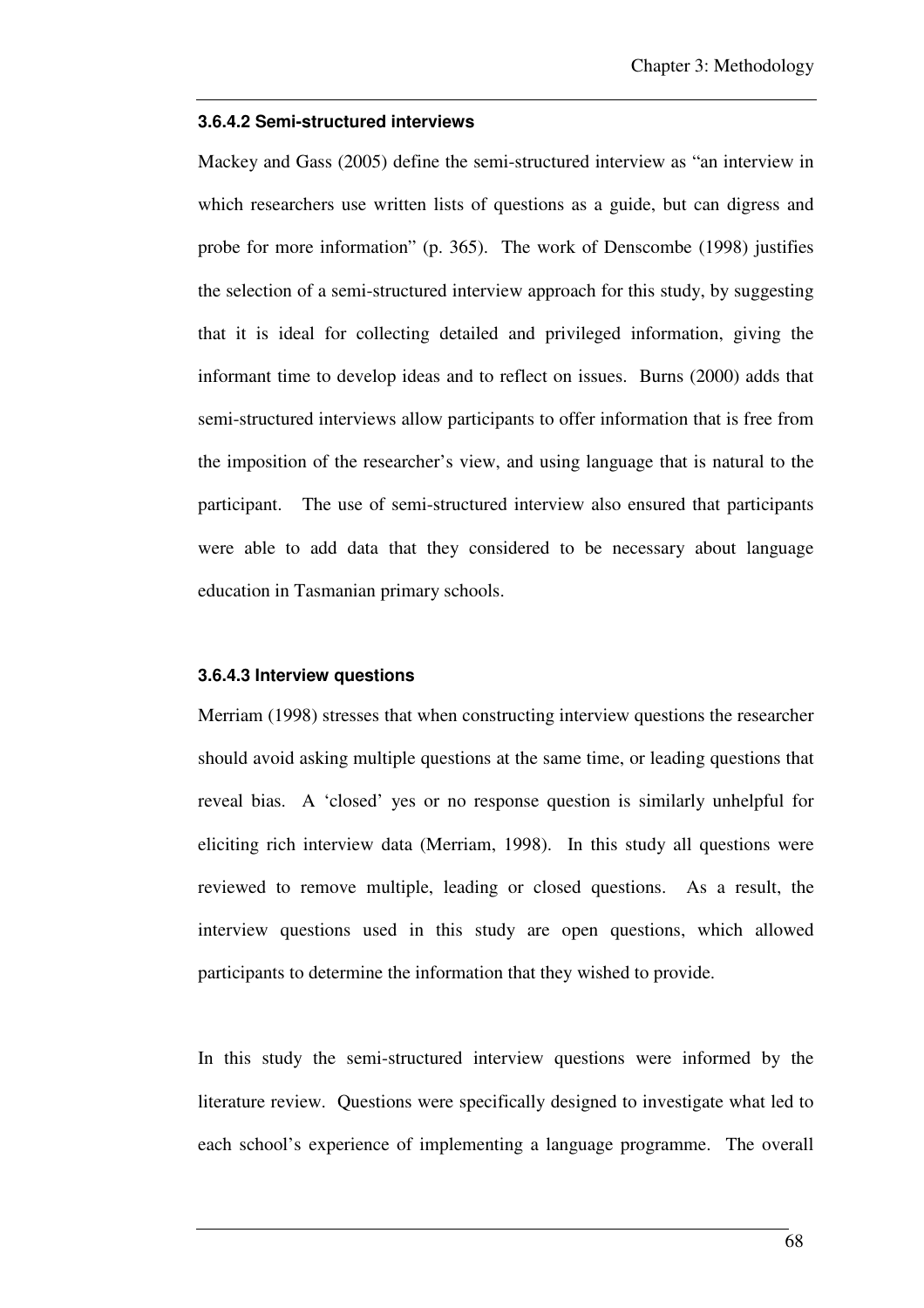content of the semi-structured interview questions reflect the research subquestions of this study. The following table gives examples of semi-structured interview questions that participants were asked, and the research sub-questions to which they pertain.

|  |  | Table 3.2: Samples of interview questions |  |
|--|--|-------------------------------------------|--|
|--|--|-------------------------------------------|--|

| <b>Research questions</b>                                                                                                                                               | <b>Sample interview questions</b>                                                                                                                                                                                                                                                                                         |
|-------------------------------------------------------------------------------------------------------------------------------------------------------------------------|---------------------------------------------------------------------------------------------------------------------------------------------------------------------------------------------------------------------------------------------------------------------------------------------------------------------------|
| <b>Research</b><br>sub-question 1:<br>What system level factors<br>affected the sustainability of<br>language programmes in two<br>Tasmanian primary schools?           | During 1995, the <i>Tasmanian LOTE Policy</i> emerged. What<br>sort of goals did the Department have for primary language<br>studies in Tasmania?<br>In what ways has the district / DOE continued to support<br>primary language programmes?                                                                             |
| <b>Research</b><br>sub-question 2:<br>What school level factors<br>affected the sustainability of<br>language programmes in two<br>Tasmanian primary schools?           | Please tell me about the decision making processes that<br>surrounded the introduction of the programme.<br>What curriculum structures underpinned the programme?                                                                                                                                                         |
| <b>Research sub-question 3:</b><br>What factors in the wider<br>community affected the<br>sustainability of language<br>programmes in two Tasmanian<br>primary schools? | What factors in society and at the political level impact on<br>Indonesian language study in schools?<br>In an ever increasingly crowded curriculum, some people<br>would suggest that language studies, especially Indonesian is<br>of little relevance to students today. What is your opinion<br>about that statement? |
| <b>Overarching research</b><br>question:<br>What factors affected the<br>sustainability of language<br>programmes in two Tasmanian<br>primary schools?                  | What factors do you think led to the<br>discontinuation/continuation of your school's language<br>programme?                                                                                                                                                                                                              |

The semi-structured interview questions were prepared with additional questioning prompts. Prompts were used in instances where the participant could not think of a response to an interview question, and when the researcher needed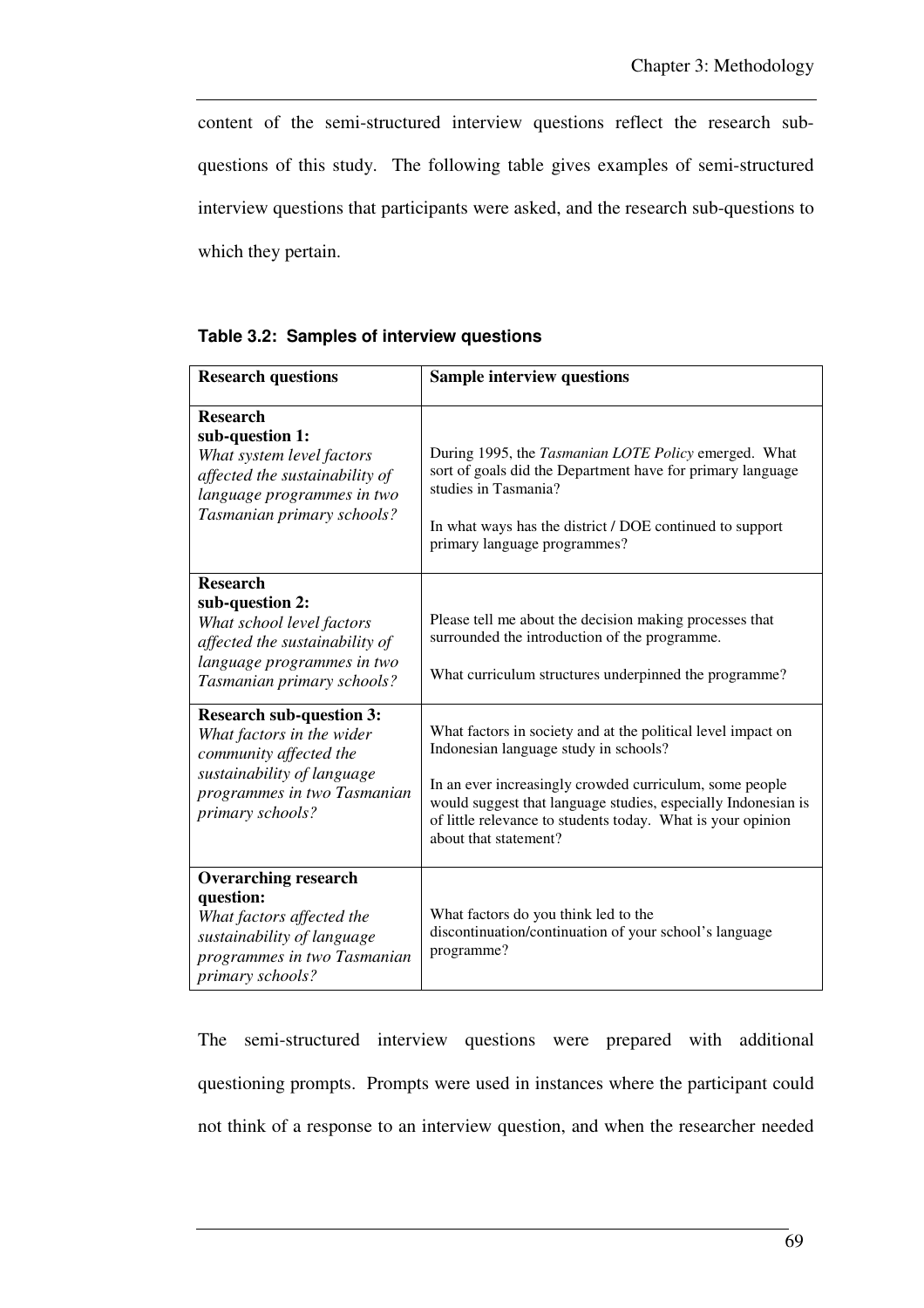further detail from participants. Full interview schedules, with prompting questions, are included as Appendix D of this study.

### **3.6.4.4 Interview procedures**

Each interview was held at a date, time and location negotiated between the participant and the researcher. Locations for the interviews were at the participants' homes, the researcher's home, or at the participant's place of employment. Times for interviews were after 3pm, as most participants were free from teaching and work commitments after this time.

A week before the date of the semi-structured interview, participants were sent a copy of the researcher's interview schedule (see Appendix D). This schedule provided an overview of the questions that would be asked in the semi-structured interview. This action enabled participants to reflect on information they possibly wished to give and whether there were any questions they felt uncomfortable answering. Each interview lasted approximately forty-five minutes, depending on the depth of answers given by participants, and whether there were any additional issues that they wished to raise.

After each interview was recorded, a transcript of all conversation was made. Janesick (1994) suggests that interview transcripts should be member checked by an outsider or individual to verify information is valid and reliable. As records of transcripts were to be kept confidential in this study, all interview schedules were sent back to each individual participant to member check data. During this stage participants could alter or withdraw any information they wished from the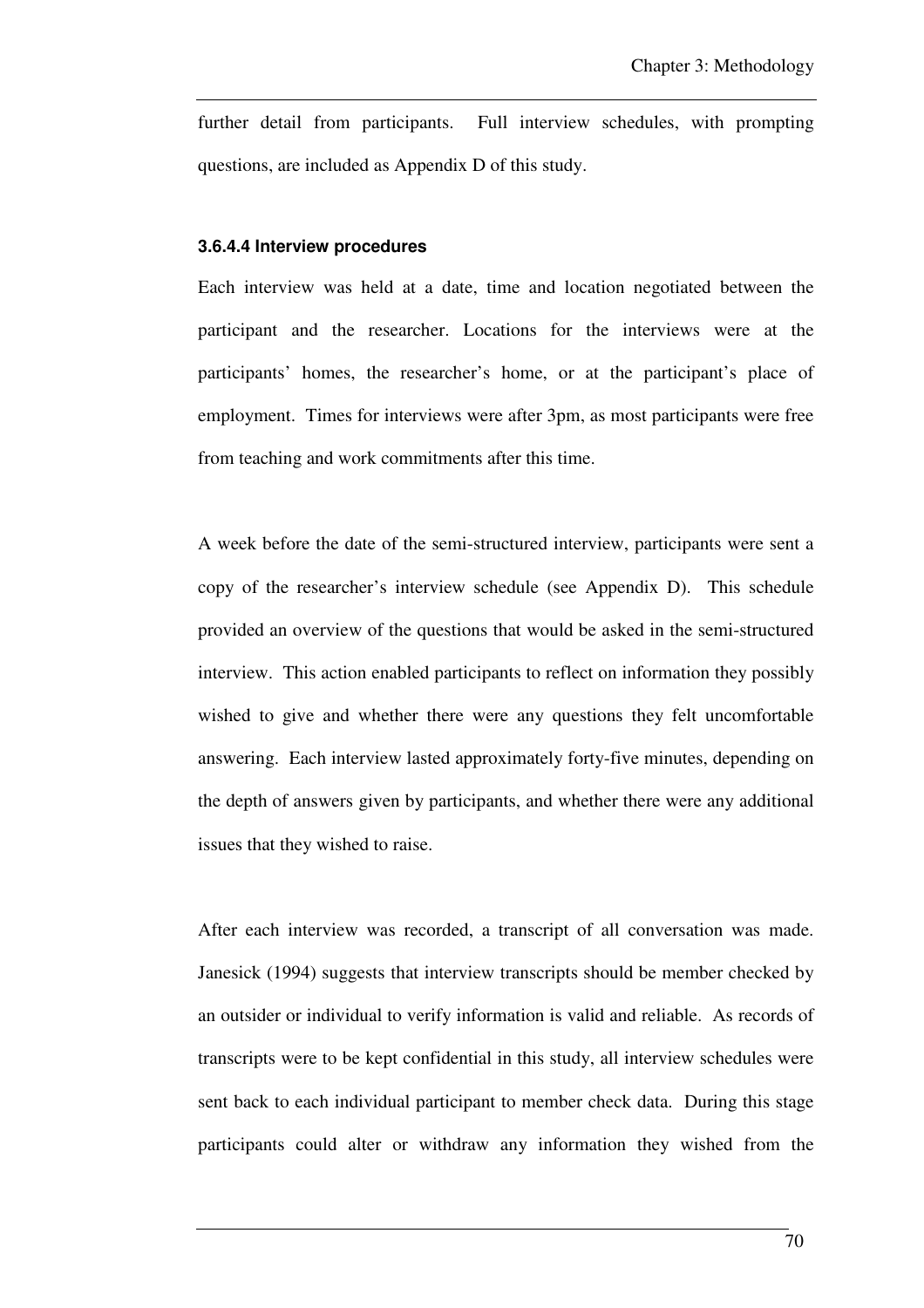transcript. When participants were finished member checking the transcripts they were sent back to the researcher to be included as data in the study.

### **3.6.5 Phase 5: Data analysis**

This study analyses data using typological analysis, that is, analysing data according to set themes (Hatch, 2002). Hatch (2002) suggests that typological analysis is conducted by following nine steps. These steps are:

- 1. identify the typologies to be analysed;
- 2. read the data and mark entries related to the typologies;
- 3. read the entries by typology, recording the main themes in a summary sheet;
- 4. look for patterns, relationships, themes that emerge within the typologies;
- 5. read the data and code entries according to patterns identified;
- 6. decide if the data supports the patterns;
- 7. look for relationships between the patterns;
- 8. construct sentences to generalise the patterns; and
	- 9. select data samples to support the generalisations (Hatch, 2002,
		- p. 153).

Typological analysis was selected for this research as it provided an opportunity to synthesise the views of participants according to the themes identified in the review of literature. The typologies for data analysis in this research were identified using the review of literature (see Chapter 2). These typologies were themes that were reported to affect language programme sustainability. These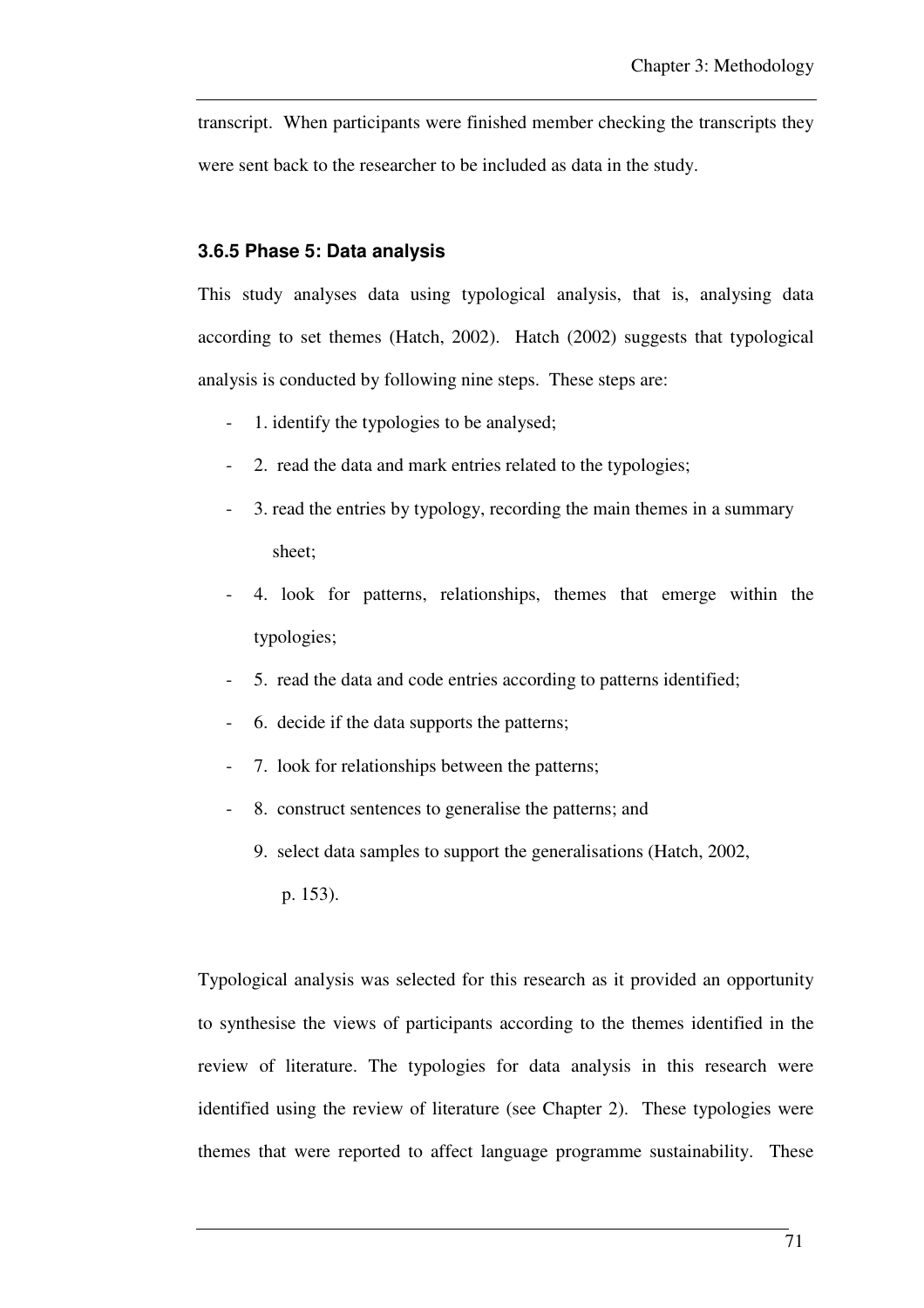typologies were then used to code participants' interview transcripts and to devise a data analysis summary sheet. The data analysis summary sheet was arranged according to the research sub-questions, and addressed all the pre-determined typologies within this study. The use of the data analysis summary sheet enabled all relevant data to be recorded against the participants' comments. The data analysis summary sheet had four columns containing:

- a code number to be marked on the interview transcripts;
- an element of language programme sustainability addressed in the review of literature (which corresponded to the code number);
- any comments made by the informant regarding the element of language programme sustainability; and
- a general positive, neutral, negative code (marked P, Neu or Neg) to indicate whether the participant had a positive, neutral or negative experience with each element of language sustainability.

Space was left at the end of each table to note any other significant and new typologies that had emerged in participant semi-structured interviews.

A sample section of the data analysis summary sheet is shown in Figure 3.1 on the following page.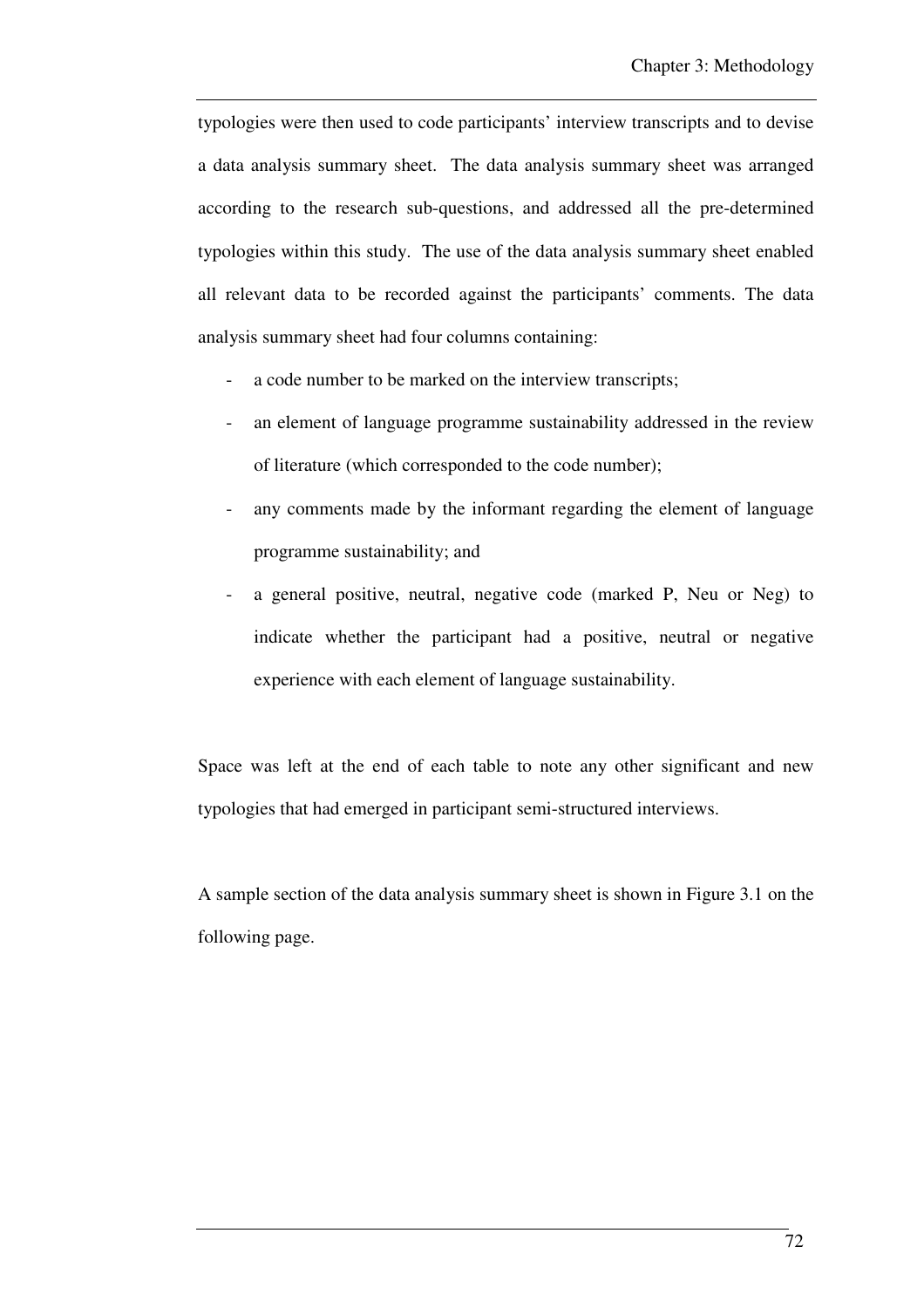### **DATA ANALYSIS SUMMARY SHEET**

\_\_\_\_\_\_\_\_\_\_\_\_\_\_\_\_\_\_\_\_\_\_\_\_\_\_\_\_\_\_\_\_\_\_\_\_\_\_\_\_\_\_\_\_\_\_\_\_\_\_\_\_\_\_\_\_\_\_\_\_\_\_\_\_\_

*Research sub-question 1: How did system level decisions affect the sustainability of language programmes in two Tasmanian primary schools?* 

| Code<br>No. | Language<br>programme<br>sustainability<br>element                | Comments made | Seen in a<br>positive,<br>negative, or<br>neutral<br>light? |
|-------------|-------------------------------------------------------------------|---------------|-------------------------------------------------------------|
| 1.1         | Articulated<br>framework in<br>district                           |               |                                                             |
| 1.2         | Teacher<br>education and<br>development<br>provided               |               |                                                             |
| 1.3         | Strong policy/<br>rationale to<br>stakeholders<br>from the system |               |                                                             |
|             |                                                                   |               |                                                             |

### **Figure 3.1: Data analysis summary sheet**

The use of the data analysis summary sheet enabled the data to be analysed for patterns and themes, while also recording themes that pertained to each research sub-question. In this way, the main ideas that emerged from the data, patterns in the data and supporting data entries were all available in the one accessible format.

The completed summary sheet allowed data to be organised according to key points, and cross referenced to participants. The summary sheet also allowed participant opinion to be compared. Factors that influenced each school's language programme sustainability could be identified, and relevant data to support the findings of this study were easily obtained.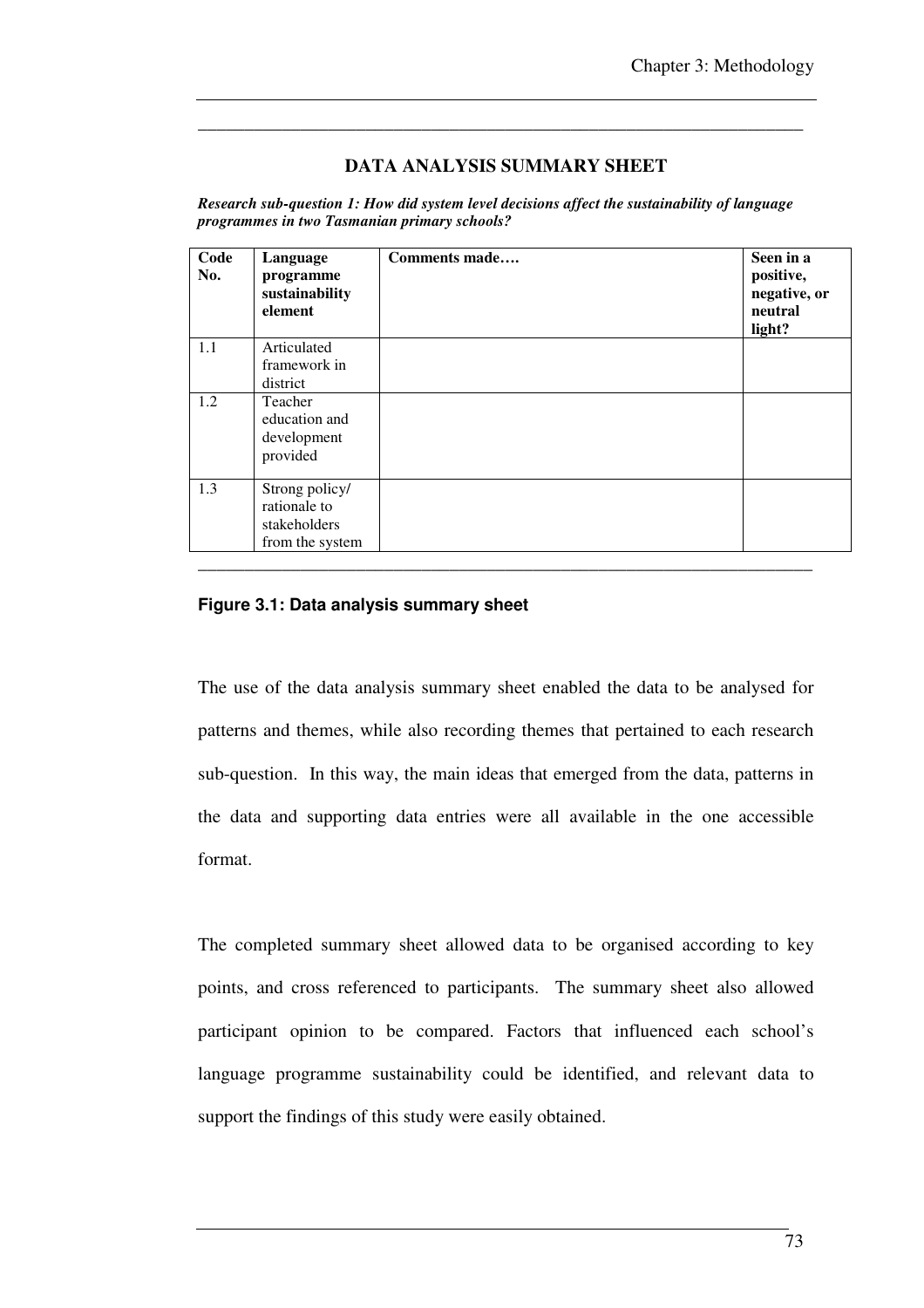When conducting this research, attention was also given to aspects of credibility and trustworthiness, these issues will be detailed in the next section.

# **3.7 Descriptive validity, trustworthiness and credibility**

The research elements of trustworthiness and credibility were the most relevant means of maintaining the integrity in this qualitative case study. Both trustworthiness and credibility link to what Smith and Deemer (2002) describe as descriptive validity. Descriptive validity ensures that descriptive accounts within qualitative research are not misconstrued by the researcher (Smith and Deemer, 2002). The same authors contend that the researcher must check the "factual accuracy of an account" (Smith & Deemer, 2002, p. 882). Member checks and cross referencing the responses of participants have been used in this research to maintain factual accuracy.

### **3.7.1 Trustworthiness**

Stake (1995) highlights the need for trustworthiness in case study research to prevent researcher bias. Stake (1995) suggests that one way of ensuring trustworthiness is to use multiple perspectives to obtain data within a study. This means that the data in the study may not lead to one correct and final view. Yin (1994) believes that the researcher must synthesise and analyse all sources of information together, in order to "converge information from different sources" (p. 91).

Trustworthiness was obtained through six key perspectives; two Department of Education personnel; two senior staff members; and two language teachers. The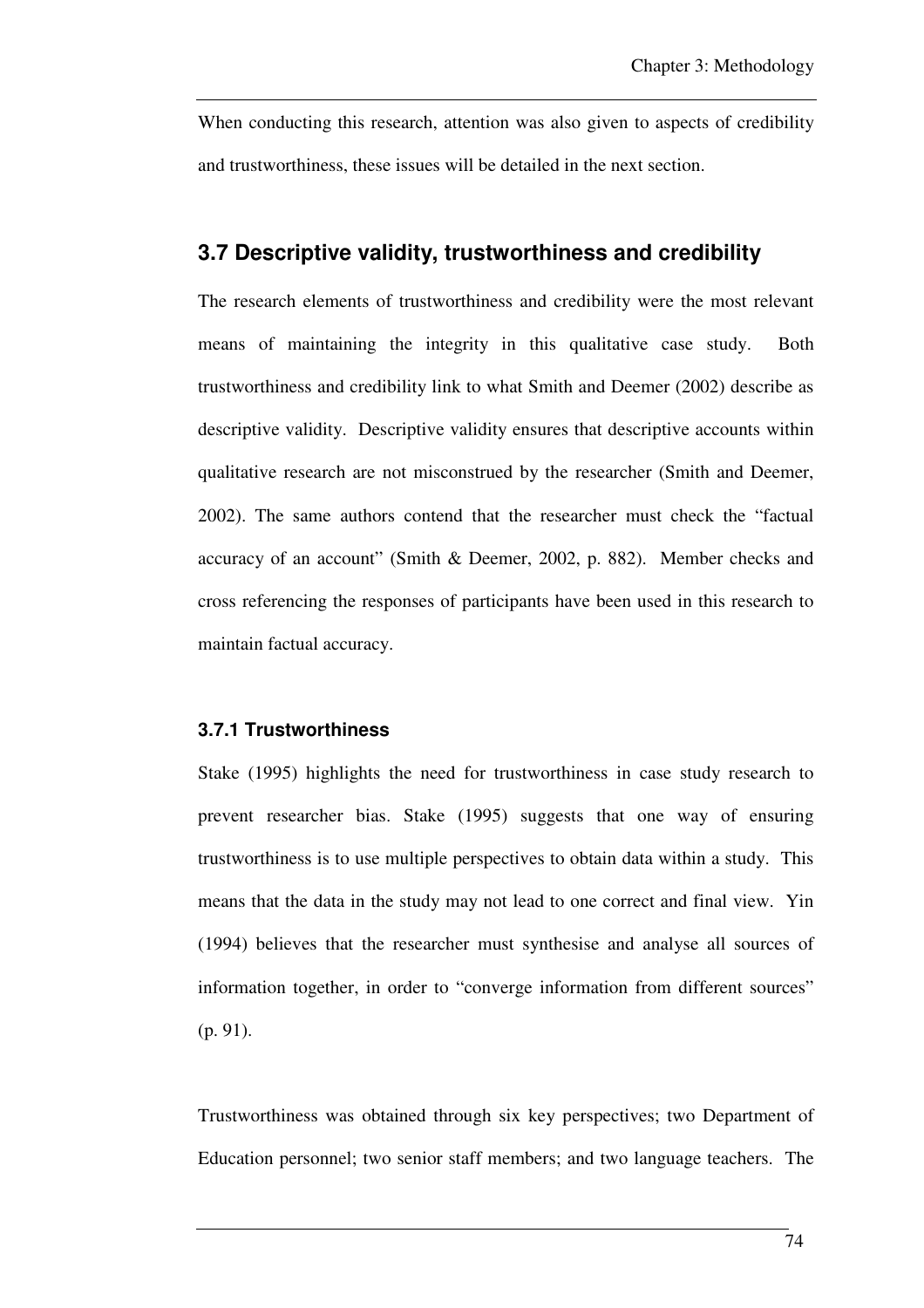inclusion of six participants ensured that the study had a balanced view of participants' experiences (Patton, 2002). To ensure further trustworthiness, and that data transcribed in the semi-structured interviews were not misinterpreted by the researcher, each transcript was member checked by the participant (Janesick, 1994).

### **3.7.2 Credibility**

Every effort has been made in this research to present the data in a way that is believable and creates a credible account of the situation. Patton (2002) contends that credibility is reflective of "fairness and balance" (p. 576), which has been an identified goal of this study. He believes that credibility is a contentious issue, and is subject to what the researcher is trying to achieve. To maintain fairness, balance and credibility, this study gathers data from multiple participants. Patton (2002) also implies that the underlying philosophy of credibility is to present data in a truthful manner. These two points from Patton's (2002) work were relevant to this case study, to guard against the risk that the researcher would become unduly influenced by the study participants. Two cautions were exercised to avoid this possibility.

Firstly, Patton (2002) suggests that the methods used to obtain data within a study should be "rigorous" (p. 566). This rigor involves analysing all perspectives, using trustworthiness, and "keeping data in context" (p. 566). To keep data within its context, the use of multiple perspectives allowed greater trustworthiness, and multiple viewpoints to be incorporated into this study, thus increasing credibility. The data analysis summary sheet (see 3.6.5) also allowed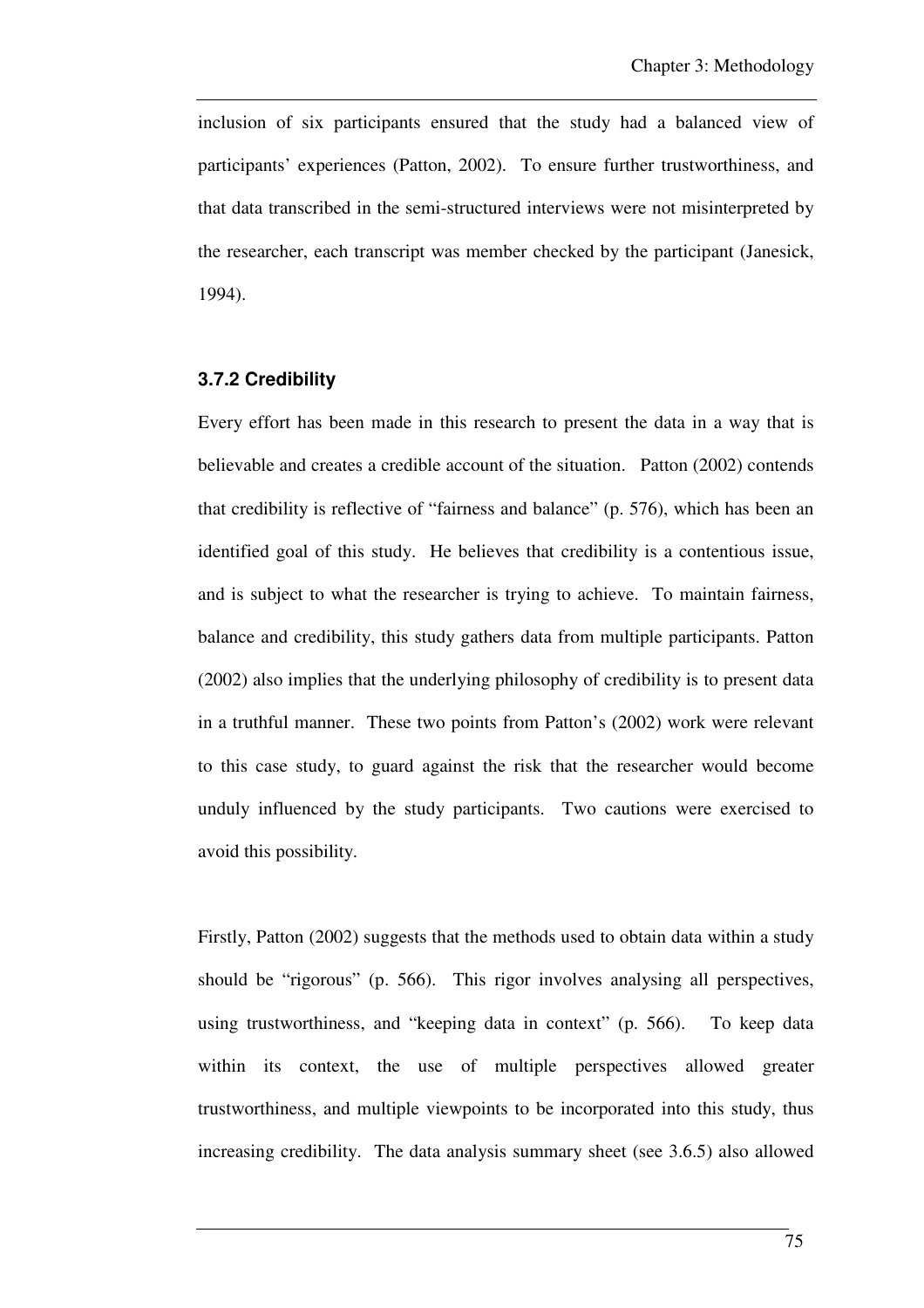data to be kept in context according to the typology and particular research subquestions.

Secondly, Patton (2002) believes that the researcher can influence the nature of the qualitative data obtained from participants. In this study interview questions were open-ended, so that the researcher's background and bias were unobtrusive. Similarly, the way a researcher approaches participants and the affect the researcher has on participants in situations such as interviews, is recognised as potentially hazardous to research credibility (Patton, 2002). The recruitment of participants was detailed in section 3.6.4.1 of this study, and emphasises the voluntary nature of selection.

This section has examined factors of trustworthiness and credibility within descriptive validity, and how these considerations have influenced the construction of this study. This section has established that the researcher must endeavour to present the truth of a situation, but must also accept that multiple truths will emerge, and that these may be at variance with authoritative views.

# **3.8 Conclusion**

This chapter has provided an overview of the methods used in this case study, with particular focus on the procedures for data collection and analysis. Data collection and analysis for this study has been based on qualitative research, using semi-structured interview and typological analysis. Data obtained from the semistructured interviews were analysed on a data analysis summary sheet, which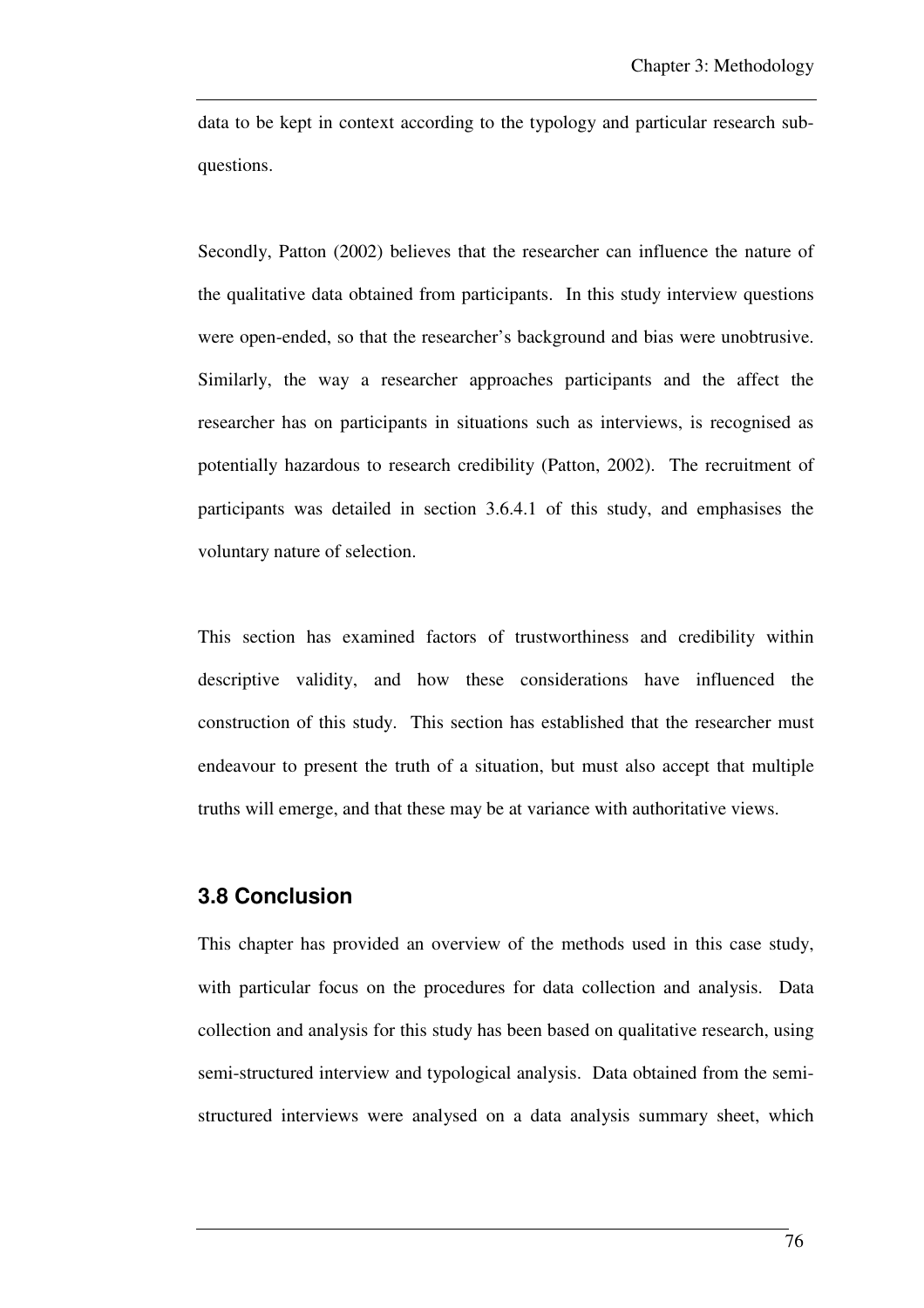arranged participant's responses according to the research sub-questions of this study.

The following chapter, Chapter Four: Findings and Discussion, will present the findings of this study, with discussion and reference of the review of literature given in Chapter 2.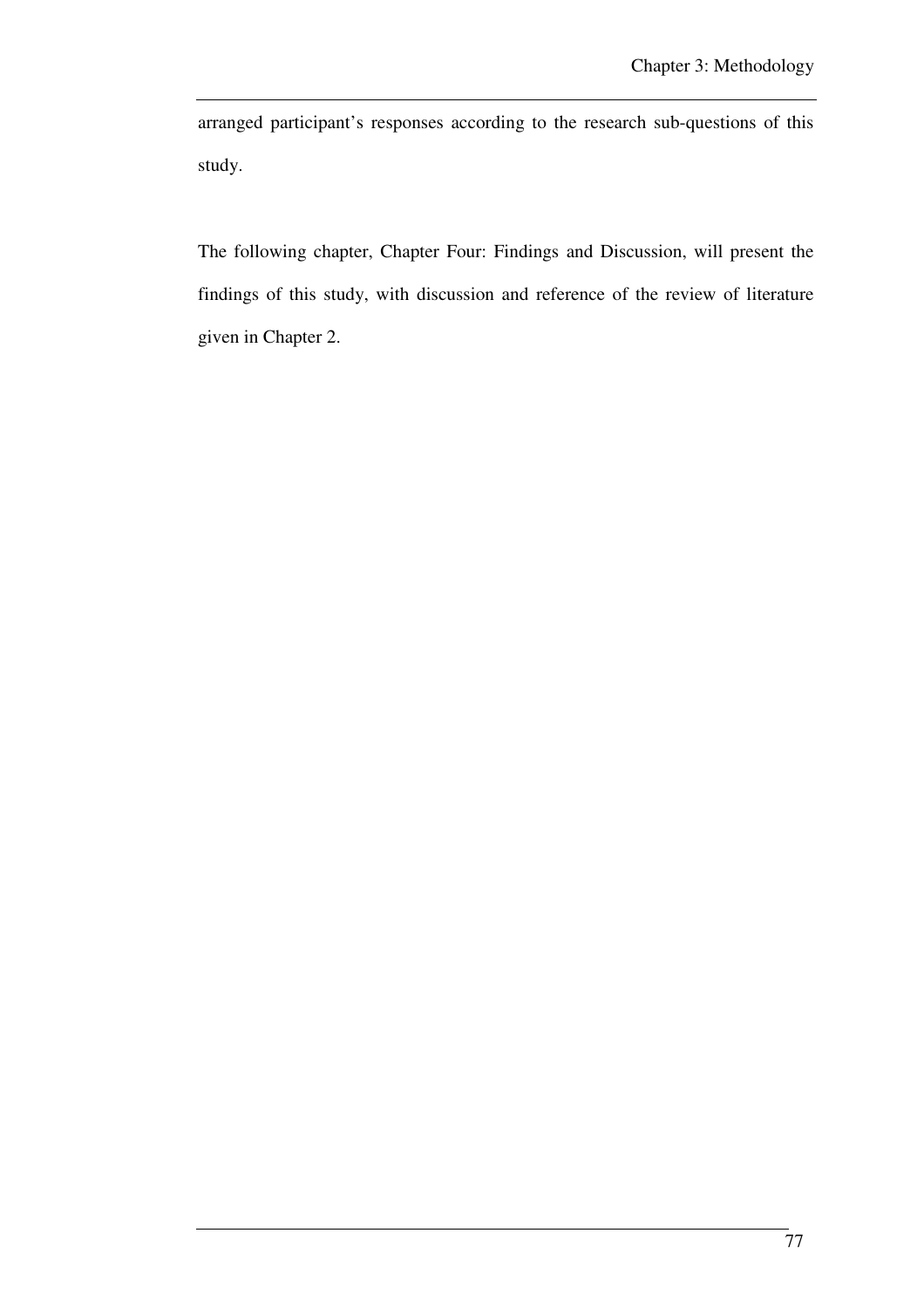# **Chapter 4: Findings and Discussion**

# **4.1 Overview**

This chapter will present findings and subsequent discussion regarding the three research sub-questions of this case study on primary school Indonesian language programme sustainability. The three research sub-questions, and the overarching research question, are re-stated in the figure below:





This chapter is arranged according to:

- (4.2) Participant background;
- (4.3) Findings and discussion pertaining to research sub-question 1;
- (4.4) Findings and discussion pertaining to research sub-question 2; and
- (4.5) Findings and discussion pertaining to research sub-question 3.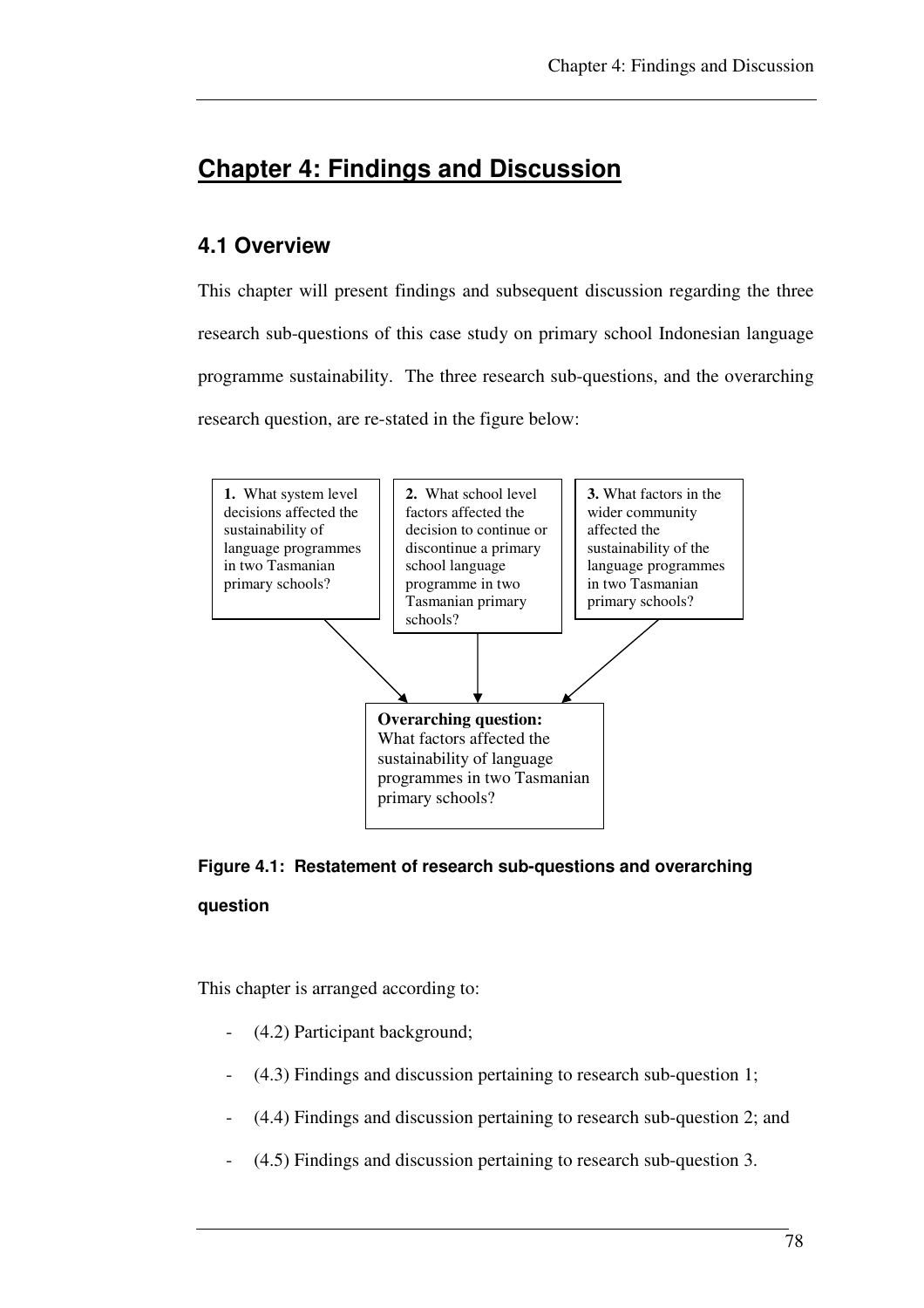A table summarising the salient findings of the three research questions is found on the final page of this chapter (see Table 4.4).

Firstly, this chapter will provide relevant details of the two schools and of the participants taking part in the study.

# **4.2 Participant background**

This section clarifies the role that each study participant had in the language programme implementation in the two schools involved in this case study. Details of participants and of the two schools' involvement are included in the three tables  $(4.1; 4.2 \& 4.3)$  to follow:

| Table 4.1: Background of Department of Education participants |  |
|---------------------------------------------------------------|--|
|---------------------------------------------------------------|--|

| <b>Department of Education Personnel,</b> both participants are/were involved |                                                                                        |
|-------------------------------------------------------------------------------|----------------------------------------------------------------------------------------|
| in District, Cluster and School level language programme implementation.      |                                                                                        |
| DoE Participant A                                                             | A former District LOTE Co-ordinator, and primary                                       |
|                                                                               | school teacher of Indonesian.                                                          |
| DoE Participant B                                                             | A former District LOTE Co-ordinator, and current<br>high school teacher of Indonesian. |

### **Table 4.2: Background of participants from School A**

| <b>Staff from School A, a school with a discontinued language programme.</b> |                                                     |  |
|------------------------------------------------------------------------------|-----------------------------------------------------|--|
| School A came online under the NALSAS Strategy in 1996 and discontinued      |                                                     |  |
| language studies at the end of 2004.                                         |                                                     |  |
| Language Teacher                                                             | A former primary school itinerant teacher of        |  |
| Participant A                                                                | Indonesian and a current teacher of high school     |  |
|                                                                              | Indonesian. Language Teacher Participant A came     |  |
|                                                                              | to School A three years after the language          |  |
|                                                                              | programme had commenced. Language Teacher A         |  |
|                                                                              | worked as a language teacher in School A and at the |  |
|                                                                              | cluster feeder high school.                         |  |
| Senior Staff                                                                 | The current principal of School A. Senior Staff     |  |
| Participant A                                                                | Participant A came to School A after the language   |  |
|                                                                              | programme implementation had commenced.             |  |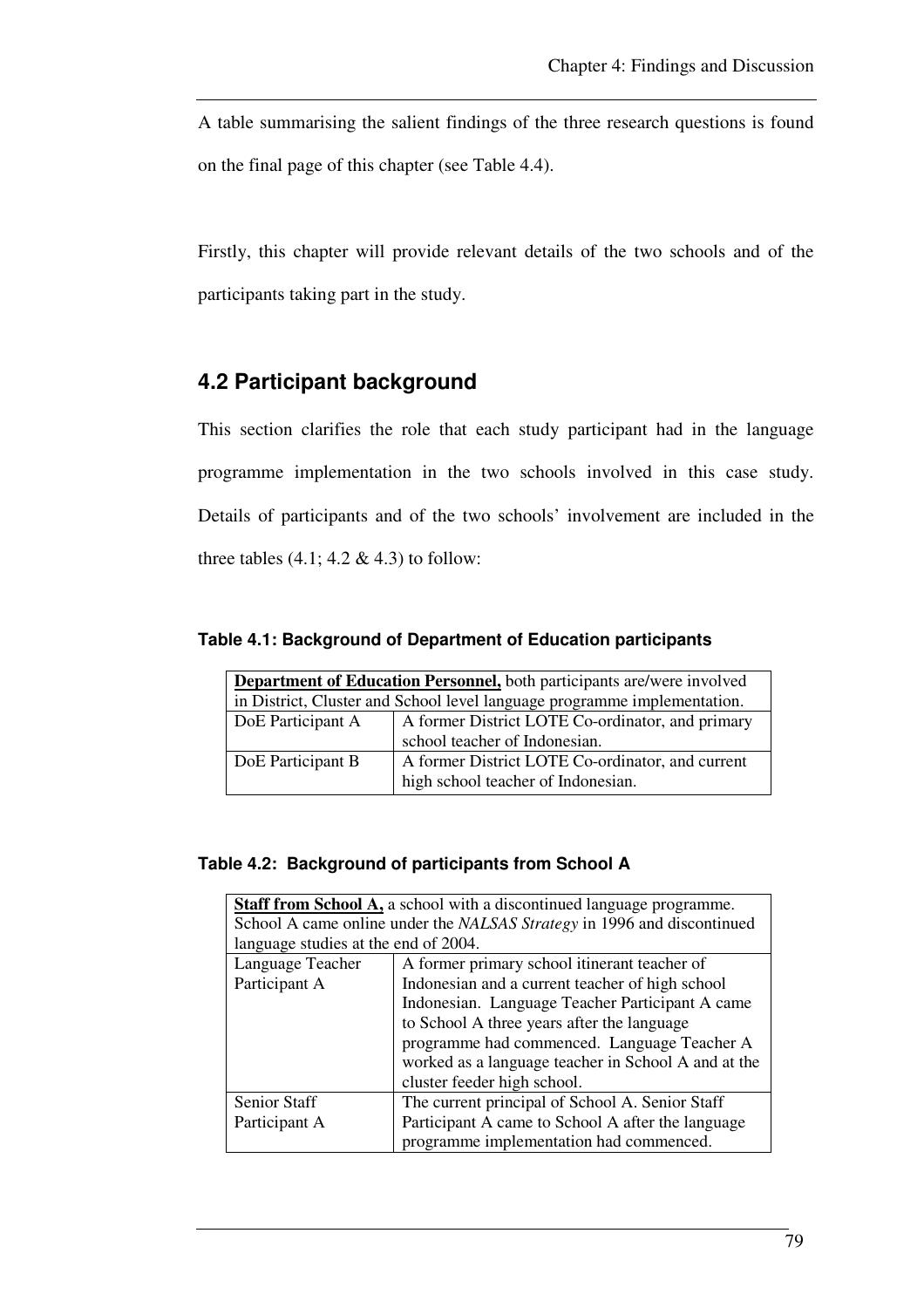| <b>Staff from School B,</b> a school with a continuing language programme that |                                                     |  |
|--------------------------------------------------------------------------------|-----------------------------------------------------|--|
| was school funded for two years prior to coming online under the NALSAS        |                                                     |  |
| Strategy in 1996.                                                              |                                                     |  |
| Language Teacher                                                               | A fulltime member of staff at School B. Language    |  |
| Participant B                                                                  | Teacher Participant B has teaching roles other than |  |
|                                                                                | Indonesian in the school.                           |  |
| <b>Senior Staff</b>                                                            | The Advanced Skills Teacher 3 of School B. Senior   |  |
| Participant B                                                                  | Staff Participant B has an Indonesian language      |  |
|                                                                                | learning background. Senior Staff Participant B     |  |
|                                                                                | came into School B when the language programme      |  |
|                                                                                | had already been established. Senior Staff          |  |
|                                                                                | Participant B has had experience in small, isolated |  |
|                                                                                | primary schools.                                    |  |

### **Table 4.3: Background of participants from School B**

Each participant individually took part in a semi-structured interview that addressed a number of factors relevant to the research sub-questions. Details of the semi-structured interview process are found in Chapter 3 (see 3.6.4.2).

This chapter will now synthesise the findings and discussion of the three research sub-questions in turn. Section 4.3 details the system level factors that affected the sustainability of two Tasmanian primary school language programmes.

# **4.3 Findings and discussion pertaining to sub-question 1:**

# **What system level factors affected the sustainability of language programmes in two Tasmanian primary schools?**

The responses of all participants indicated four major factors that affected the sustainability of the two primary school language programmes involved in this case study. System level strengths that emerged are:

- (4.3.1) Strong leadership from District Languages Co-ordinators; and
- (4.3.2) Evidence of language pathways.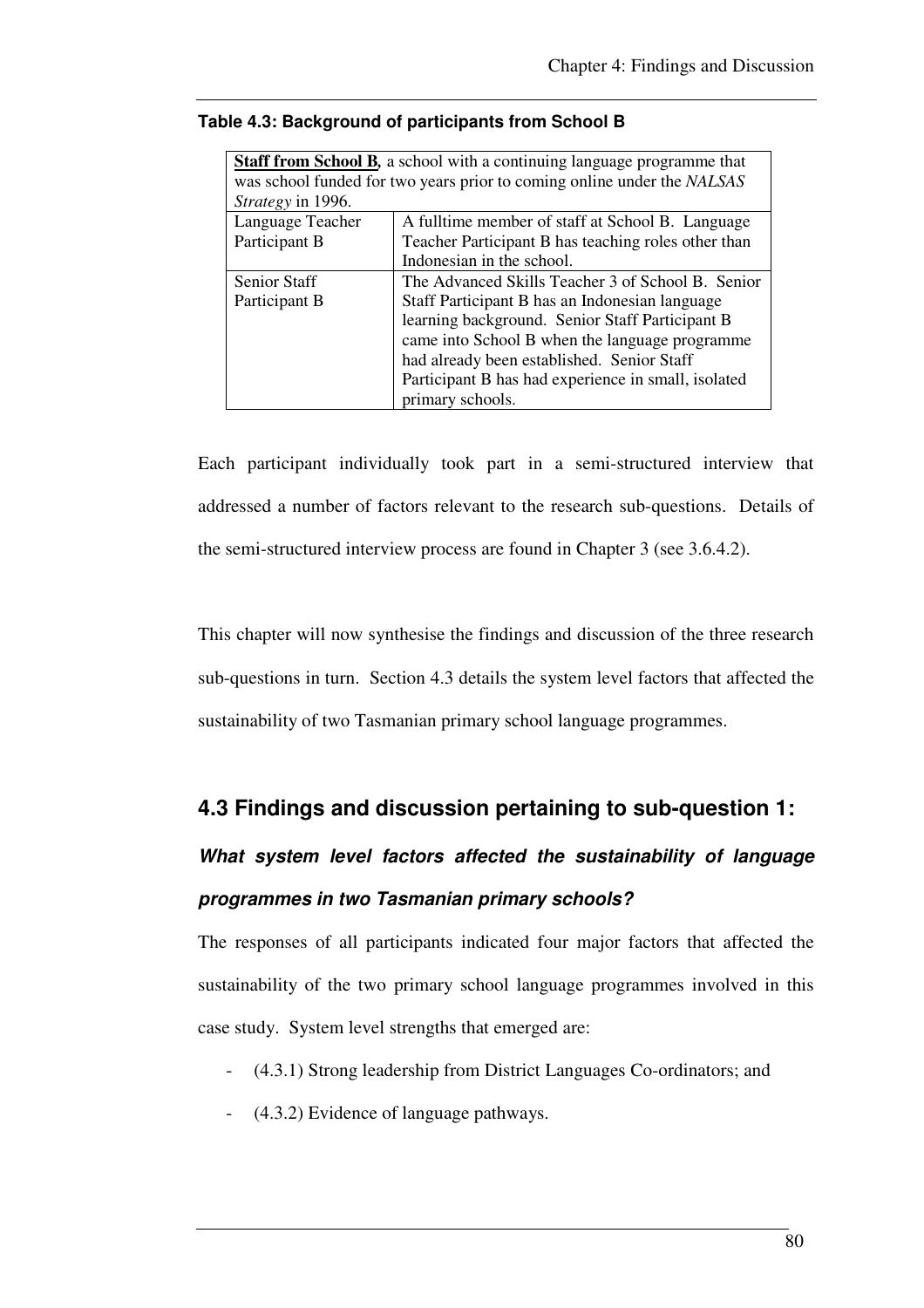Participants also identified two system level factors that negatively impact on language programme sustainability. These factors are:

- (4.3.3) Access to funding resources; and
- (4.3.4) Access / flexibility to hire qualified language teachers.

Findings and discussion resulting from these key themes are detailed in the following sections.

#### **4.3.1 Leadership from District Language Co-ordinators**

Strong leadership from District LOTE Co-ordinators is a factor that was mentioned in all participants' responses. Department of Education (DoE) Participants A and B both reflected on their leadership roles in implementing primary school language programmes and the continued support that was offered to all schools within their language education district. DoE Participants A and B mentioned that schools were able to contact them for language programme support, for access to district newsletters and information about professional learning. DoE Participant A stated that in Tasmania "there is always (language programme) support offered. Whether it's taken up or not, is another story" (15/07/2005).

School level participants had no criticism of the system level leadership available to them. Senior Staff Participant A acknowledged that District LOTE Coordinators had provided networking opportunities for language teachers. Structures that District LOTE Co-ordinators provided included regular professional development sessions during which language teachers engaged in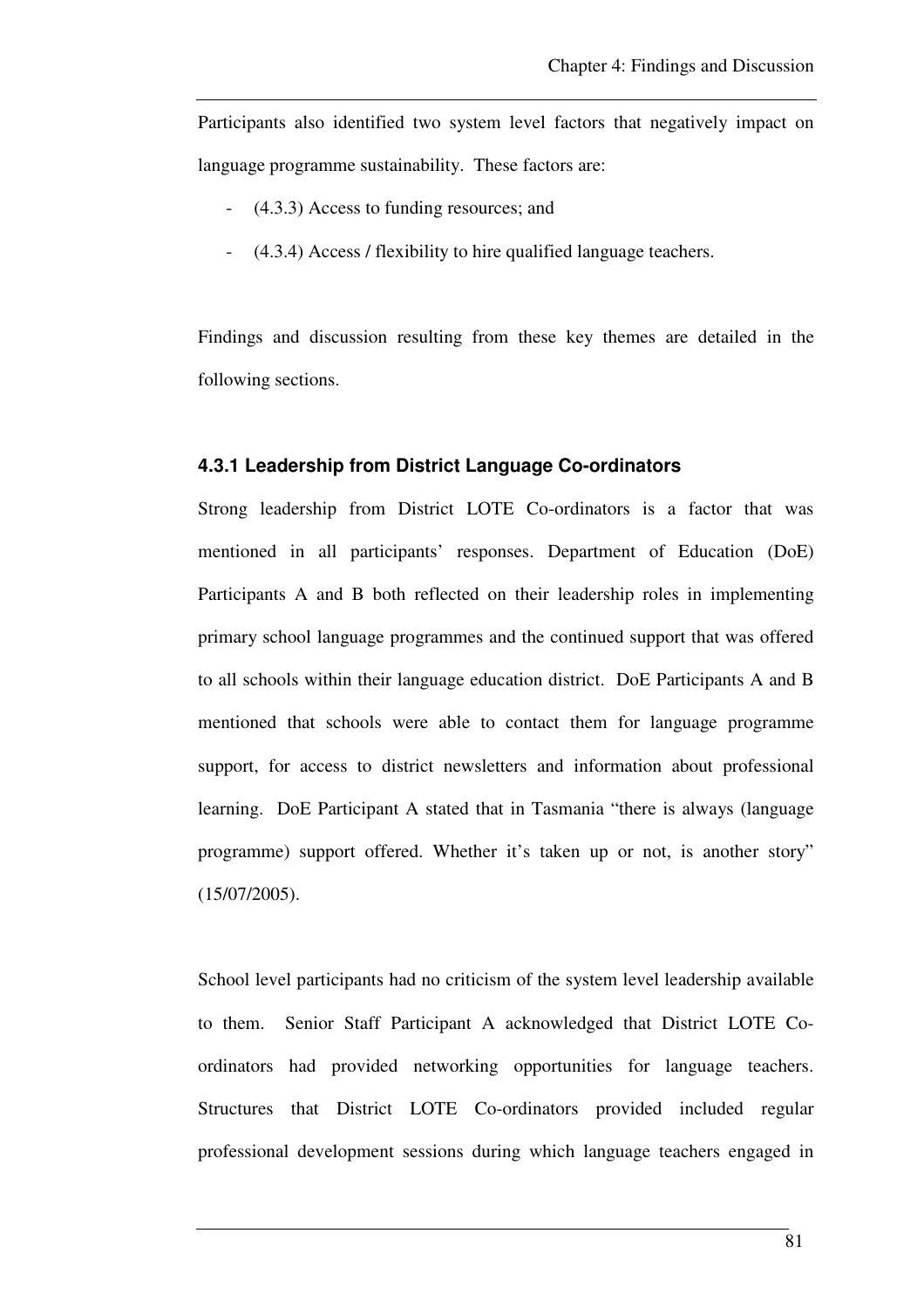learning and shared information, both formally and informally. A system level language newsletter *LOTE NET* also provided a forum for language teachers to find out about professional learning and to communicate ideas for language teaching.

System level leaders provided the information about effective language programmes, and access to professional development that Simpson and Norris (2000) see as necessary to support language programmes. These findings support Harbon (2000) who believes that language programme implementation in Tasmania has been supported by strong system level leadership.

### **4.3.2 Evidence of language pathways**

All school level study participants indicated that the language programmes in their respective schools were implemented under the provisions of the *National Asian Languages and Studies in Australian Schools (NALSAS) Strategy* (COAG, 1994, cited in, DoE, 2002b). This ensured that the language programmes at School A and School B had links to a feeder high school.

Language Teacher Participant A was the Indonesian teacher at not only School A, but also at the feeder high school. This enabled Language Teacher Participant A to provide a primary school language programme that had a smooth transition to the feeder high school. Language Teacher Participant A reflected that primary school to high school transition "was really good because having seen the kids from Grade 3… I knew them really well, and I knew where they had been at" (25/07/2005).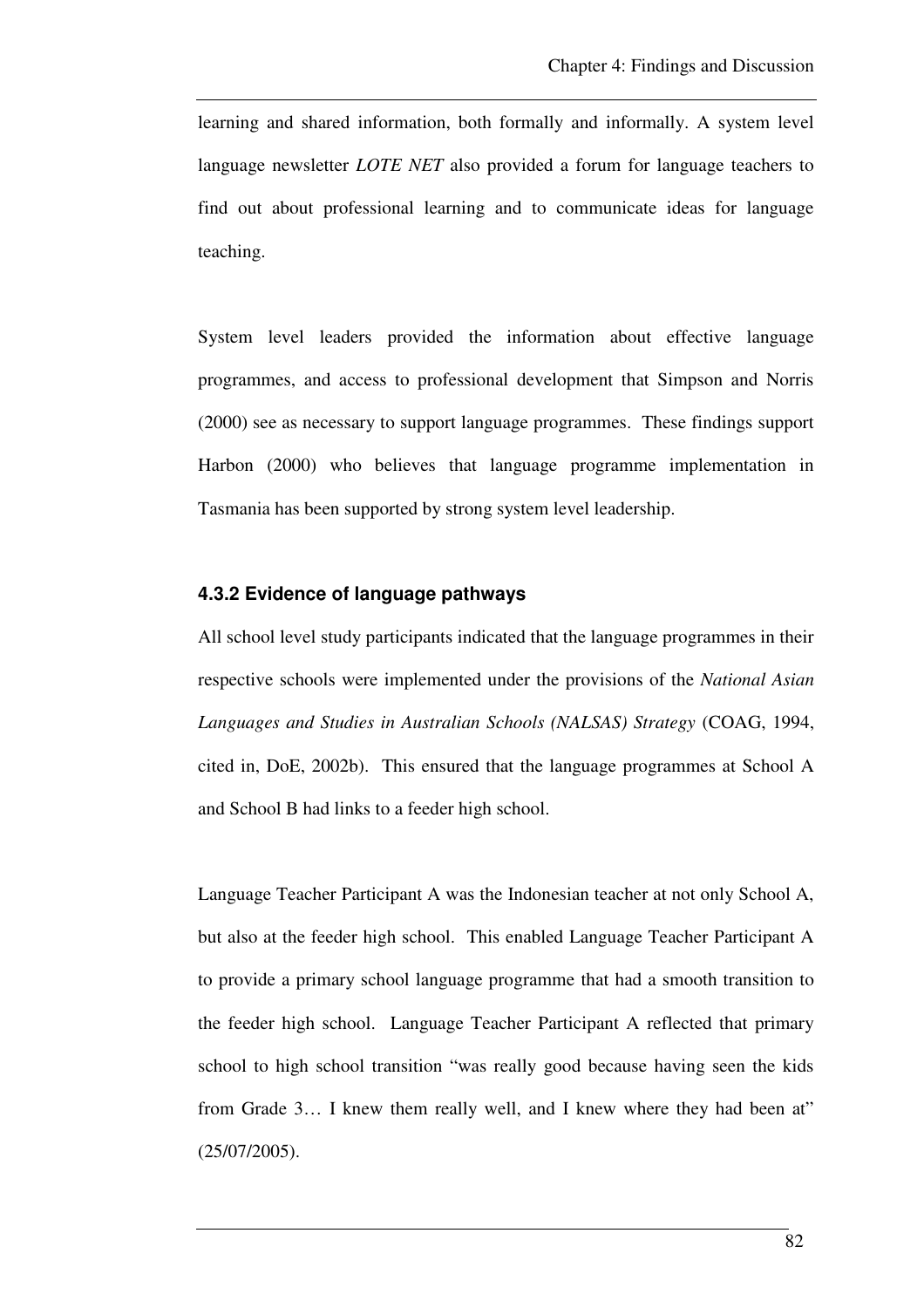Language Teacher Participant B also endeavoured to provide a continuous language learning pathway for students at School B. Language Teacher Participant B had regular contact with the Indonesian language teacher at the cluster feeder high school. Language Teacher Participant B also provided written information to the feeder high school about the material her students had covered.

The language programmes at School A and School B have both demonstrated that a coherent language pathway exists for their students. The language teachers place emphasis on the recognition of students' prior learning, and communication between primary school and high school sectors. Chapter 2 of this study noted that successful primary school to high school transition incorporated clear communication between schools, language teacher knowledge about teaching styles employed in each sector, and the recognition of prior learning by students (Tolbert, 2003).

### **4.3.3 Resources and funding**

All participants emphasised the benefits of Federal Government funding from the *National Asian Languages and Studies in Australian Schools (NALSAS) Strategy*. The *NALSAS Strategy* provided access to: a computer with *ShareVision* software and internet capabilities; a thousand dollars worth of resources for the first four years of the *NALSAS Strategy* funding cycle; and salary for a language teacher that did not come from the school's budget for the first four years of the cycle. According to all school level personnel involved in this study, the discontinuation of *NALSAS Strategy* funding is a factor strongly influencing the sustainability of primary school language programmes in Tasmania.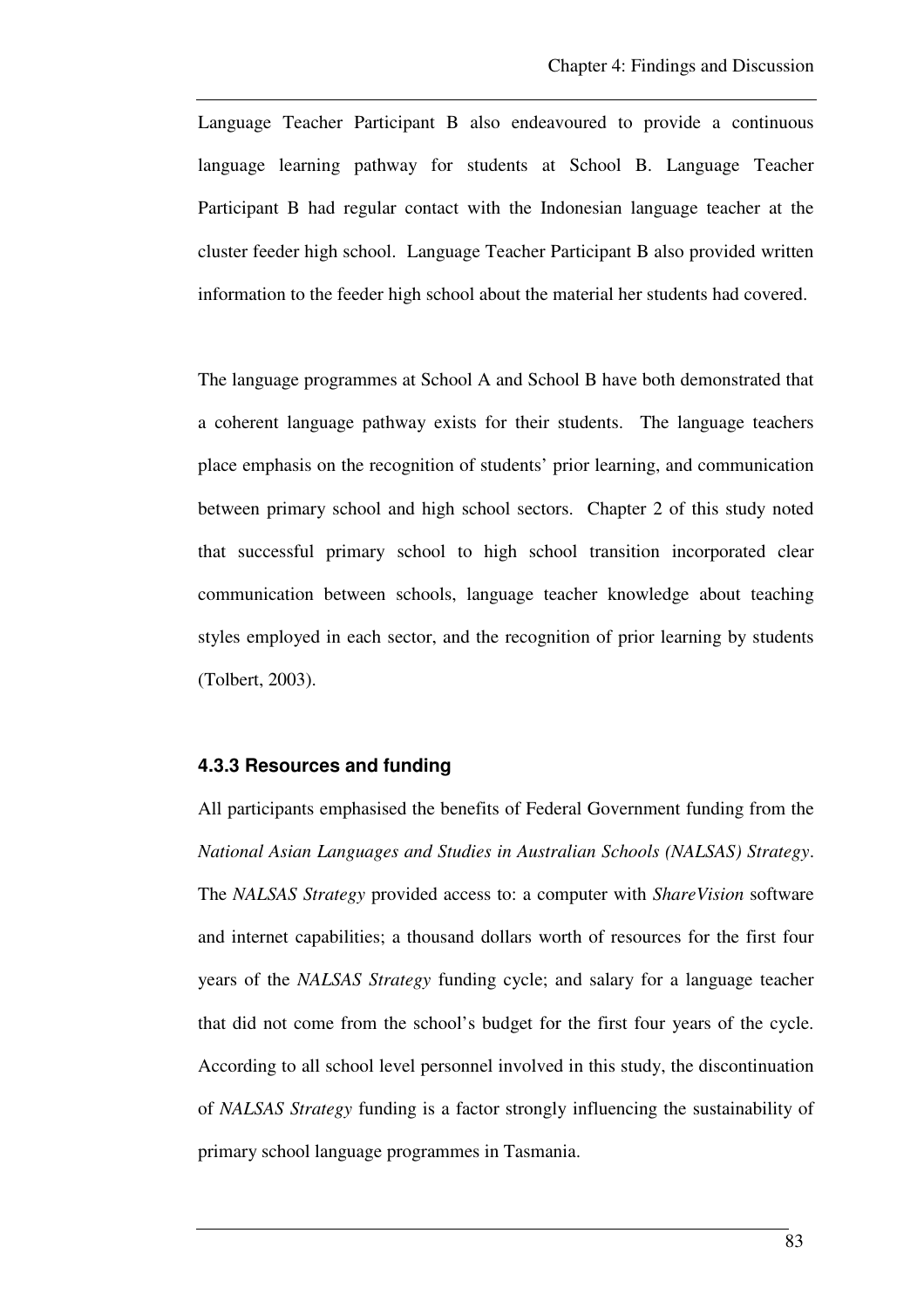DoE Participants A and B acknowledged that there has been a significant reduction in the amount of resources provided to schools, but maintained that it is a schools' responsibility to sustain a solid language programme. Both DoE Participants A and B, the District LOTE Co-ordinators, suggested that as *NALSAS*  funding provided resources to schools in the initial stages of language programme implementation, schools were not used to dedicating a proportion of the school budget to the language programme. DoE Participant A stressed that:

The impact has been from principals who believe the press they've been given (about the discontinuation of the *NALSAS Strategy* seven year funding cycle being the end of school language programme funding), and so some have used that as an excuse to say "no money - can't do it" (DoE Participant A, 15/07/2005).

Senior Staff Participant A emphasised that diminishing resources, particularly outside funding, led to the language programme at School A being discontinued. In the initial establishment of School A's language programme, Language Teacher Participant A mentioned that the programme had been set up "fantastically", with Indonesian wayang shadow puppets, a shadow puppet screen, and Indonesian clothing. Language Teacher Participant A further suggested that during her time as language teacher at School A she only needed to "top up" resources. Funding also covered two forty-five minute language lessons a week.

The end of the *NALSAS Strategy* funding cycle discouraged Senior Staff Participant A from continuing the language programme at School A. He commented on this situation by stating that the *NALSAS Strategy* was: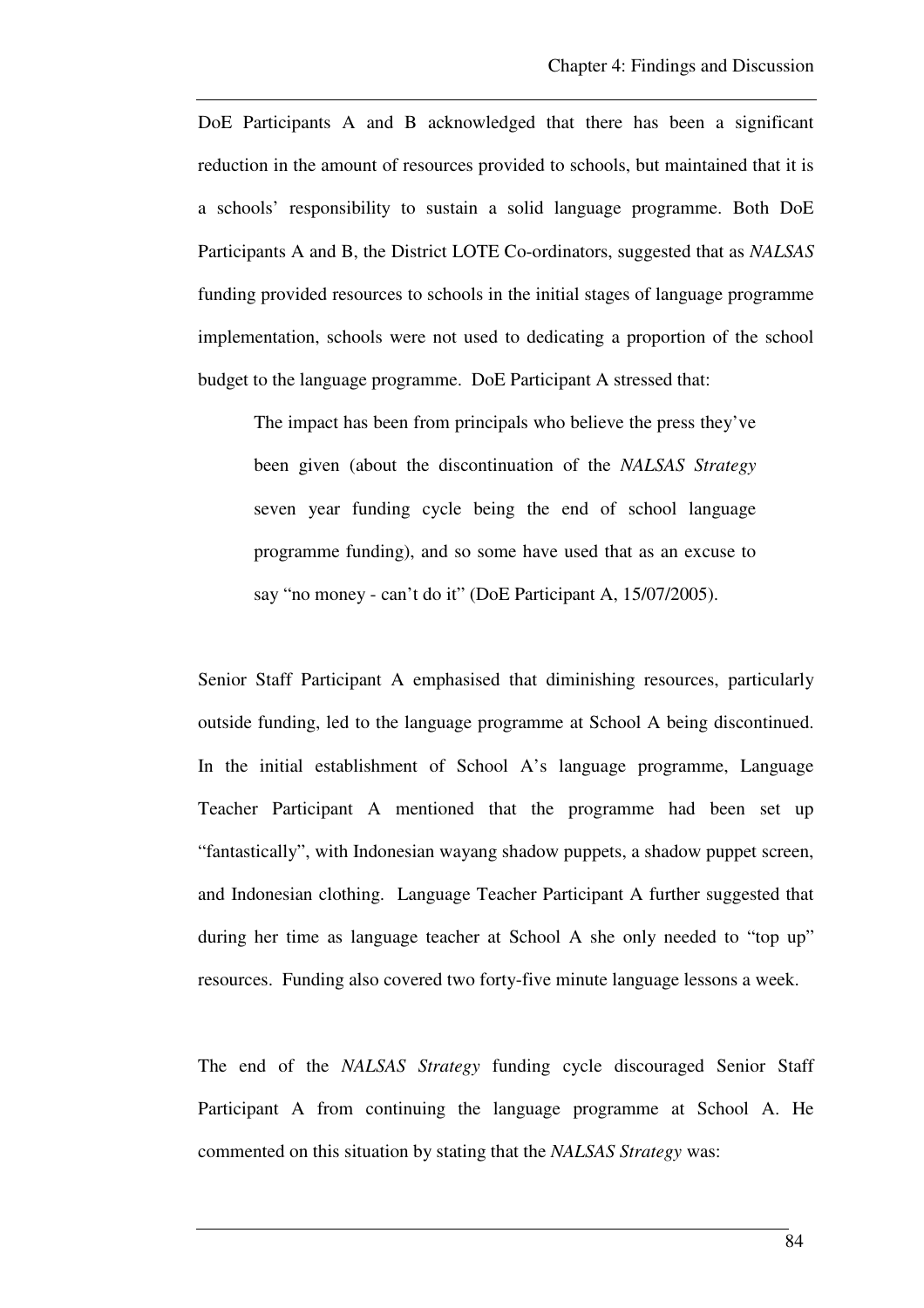Predicated on the assumption that we would see the value of languages to the point where would just pick up the resourcing…at that point in time, that was politically naïve… It (the *NALSAS Strategy*) wasn't built in a sound, sustainable way to grow LOTE. (Senior Staff Participant A, 19/07/2005).

Senior Staff Participant A explained that in an attempt to keep the programme running, the school had taken steps along the way to assist funding. Language Teacher Participant A and Senior Staff Participant A both mentioned that language classes were cut back to Grade 6 when *NALSAS Strategy* funding discontinued. When the Tasmanian State Government then provided maintenance funding, School A provided language lessons for Grades 5 and 6.

At the end of 2004, Language Teacher Participant A decided it was time for her to leave the school. At this time, Senior Staff Participant A decided to discontinue the school's language programme. According to Language Teacher Participant A:

The primary factor that affected our school was financial. The school didn't want to go into the school's budget to fund LOTE. They wanted outside sourcing (Language Teacher Participant A, 25/07/2005).

In contrast, School B's language programme was self funded for two years prior to coming online as a *NALSAS Strategy* funded school. The language programme at School B was initiated after the school community recognised that language education was about to become an emphasised curriculum area.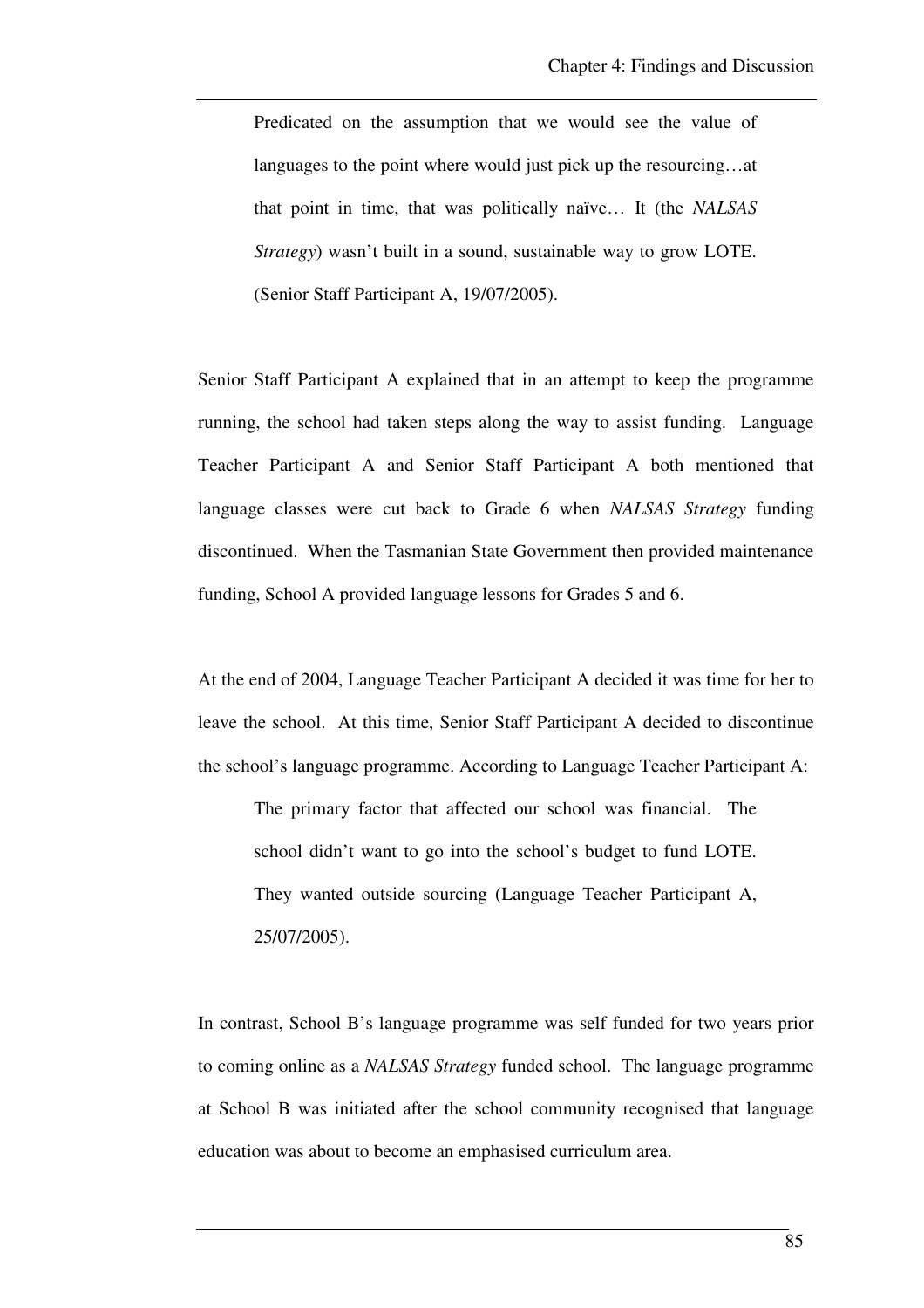Language Teacher Participant B believed that the *NALSAS Strategy* funding and resources helped to strengthen School B's language programme. Language Teacher Participant B noted that with the *NALSAS Strategy* funding the school was able to provide two 45 minute Indonesian lessons to students per week, with the generalist class teacher staying in the classroom, offering support. This has now been reduced to one 45 minute lesson per week, with the classroom teacher using the lesson as non-contact time.

Senior Staff Participant B also emphasised the benefits of government funding. Senior Staff Participant B's experiences in School B and a number of smaller, remote schools made her believe that:

Funding has a huge impact. If you had to ask me how much, I would say it has a 9 out of 10 value if funding is given to have a LOTE teacher there in the school…Principals don't have access to resources to keep buying in LOTE teachers. It's one of the first things to be dropped (Senior Staff Participant B, 16/08/2005).

The funding issues identified by staff at both School A and School B are not uncommon system level factors affecting the sustainability of language programmes in Australian primary schools. As detailed in Chapter 2, between the years 1996 to 2002 the *National Asian Languages and Studies in Australian Schools (NALSAS) Strategy* implemented a seven year cycle of language learning in Australian schools. In Tasmania during this seven year cycle, the *NALSAS Strategy* provided schools with four years of funding for a language teacher. During the last three years of the cycle, funding given to schools by the *NALSAS*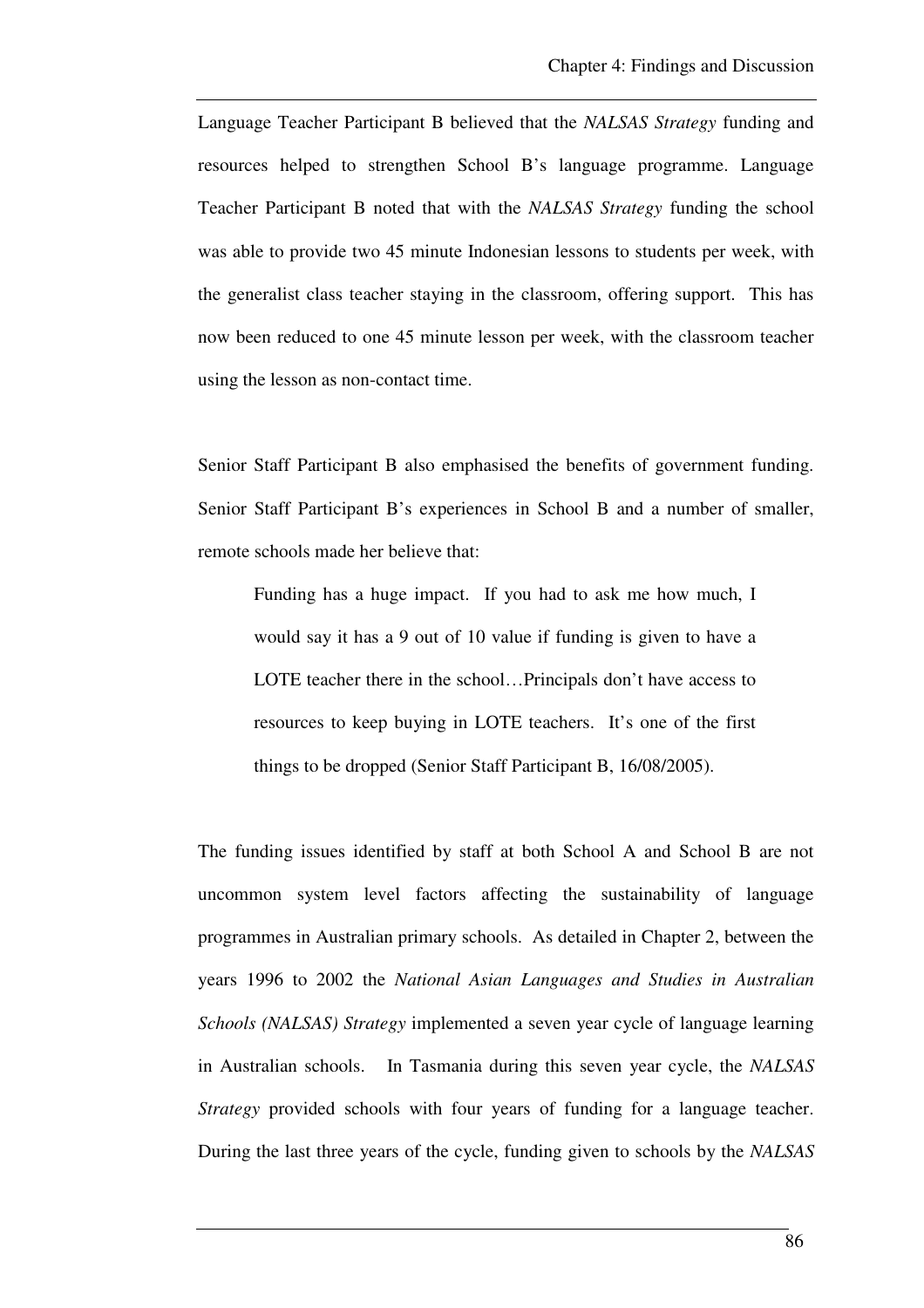*Strategy* was reduced. This action was taken in order to prepare schools for taking responsibility for their own language programme (Department of Education, Tasmania (DoE) 2002b). The seven year funding provided to schools through the *NALSAS Strategy* was discontinued in 2002.

Once *NALSAS Strategy* funding was phased out, the Tasmanian state government continued to support language through maintenance funding. DoE Participant A explained that maintenance funding was for schools that had finished their seven year *NALSAS Strategy* funding cycle. With maintenance funding, the Department of Education would support one grade of students within a school, as long as the school made equal contributions to another grade. According to DoE Participant A, in 2004 the Department of Education would support the provision of language to Grade 6 students, as long as the school contributed by supporting the language studies of Grade 5 students. DoE Participant A mentioned that in 2005, the Department of Education would support both Grades 5 and 6, if schools provided equal funding for Grade 4 students.

The staff at both School A and School B acknowledged the maintenance funding offered by the Tasmanian government to support language programmes. However, maintenance funding still requires schools to make a contribution equal to the funding provided. The details given by staff at School B indicate that maintenance funding and a school level budget are currently sustaining their language programme. Senior Staff Participant A reported investigating maintenance funding to continue the language programme at School A, but not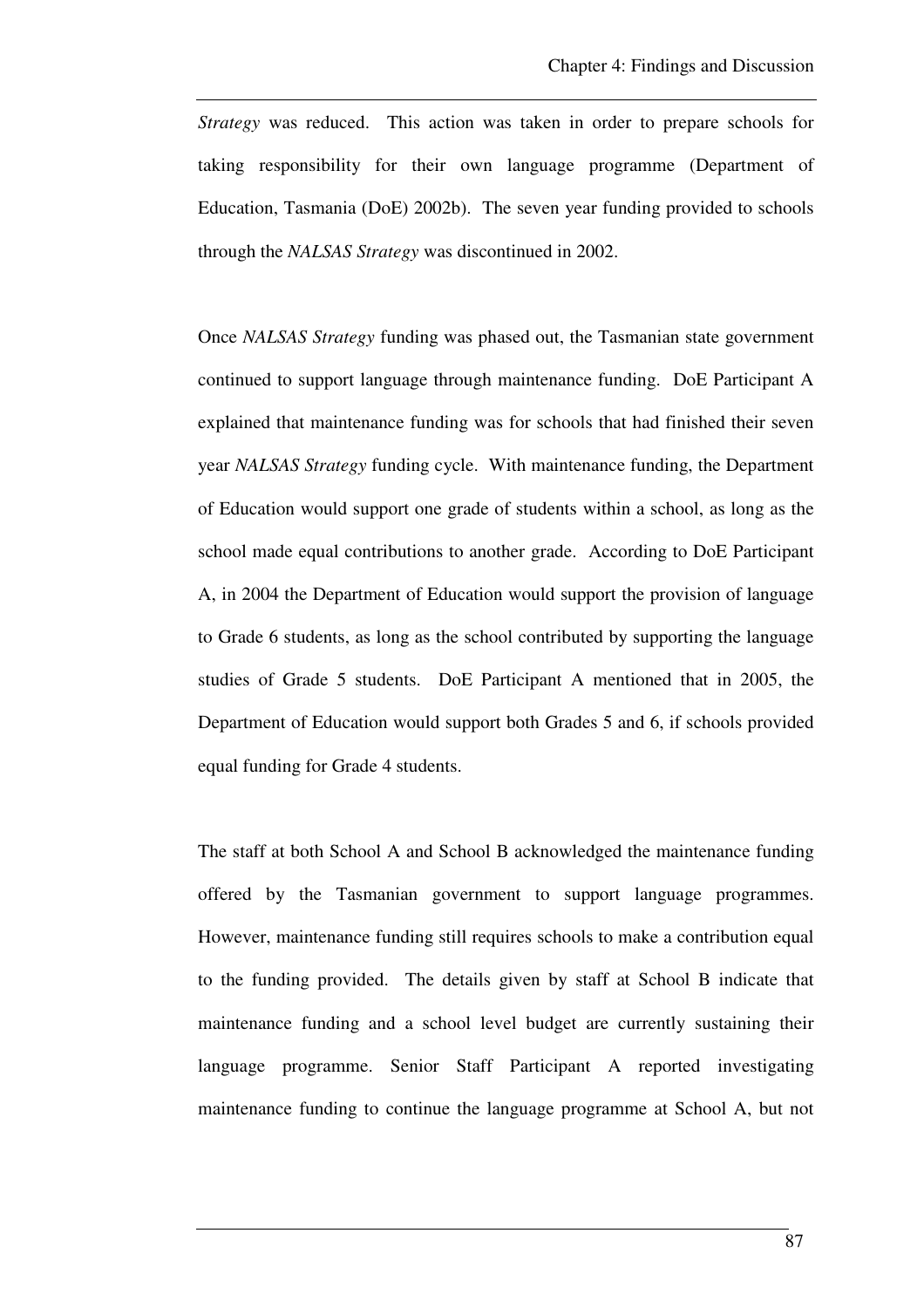wanting to use the school's budget for language education, decided to discontinue the language programme.

The Australian Primary Principals Association (APPA) (2002) stress that funding support is a factor that is nationally influencing the sustainability of primary school language programmes. Their report states that resourcing is "essential for the success of LOTE and current levels are inadequate" (APPA, 2002, p. 7).

### **4.3.4 Access / flexibility to hire qualified staff**

Staffing was an influential factor acknowledged by all participants. Both DoE Participant A and DoE Participant B noted that there was a current struggle in the Department of Education to access qualified language teachers, that is a teacher with training in a language, language teaching methodologies, and knowledge of general teaching and curriculum areas (Curtain & Dahlberg, 2004; Liddicoat et al., 2005) (see also 2.3.3).

The school community at School A had access to Language Teacher Participant A, who was an itinerant language teacher and taught language at the cluster feeder high school. In this case, there was not a problem with a lack of a qualified language teacher. There were, however, budgetary factors concerning the staffing of various specialist teaching positions within the school.

Senior Staff Participant A explained that from a staffing perspective, it is hard to keep a language teacher on staff, as there are staffing quotas to be filled, with "permanent staff that must have a place". Senior Staff Participant A had made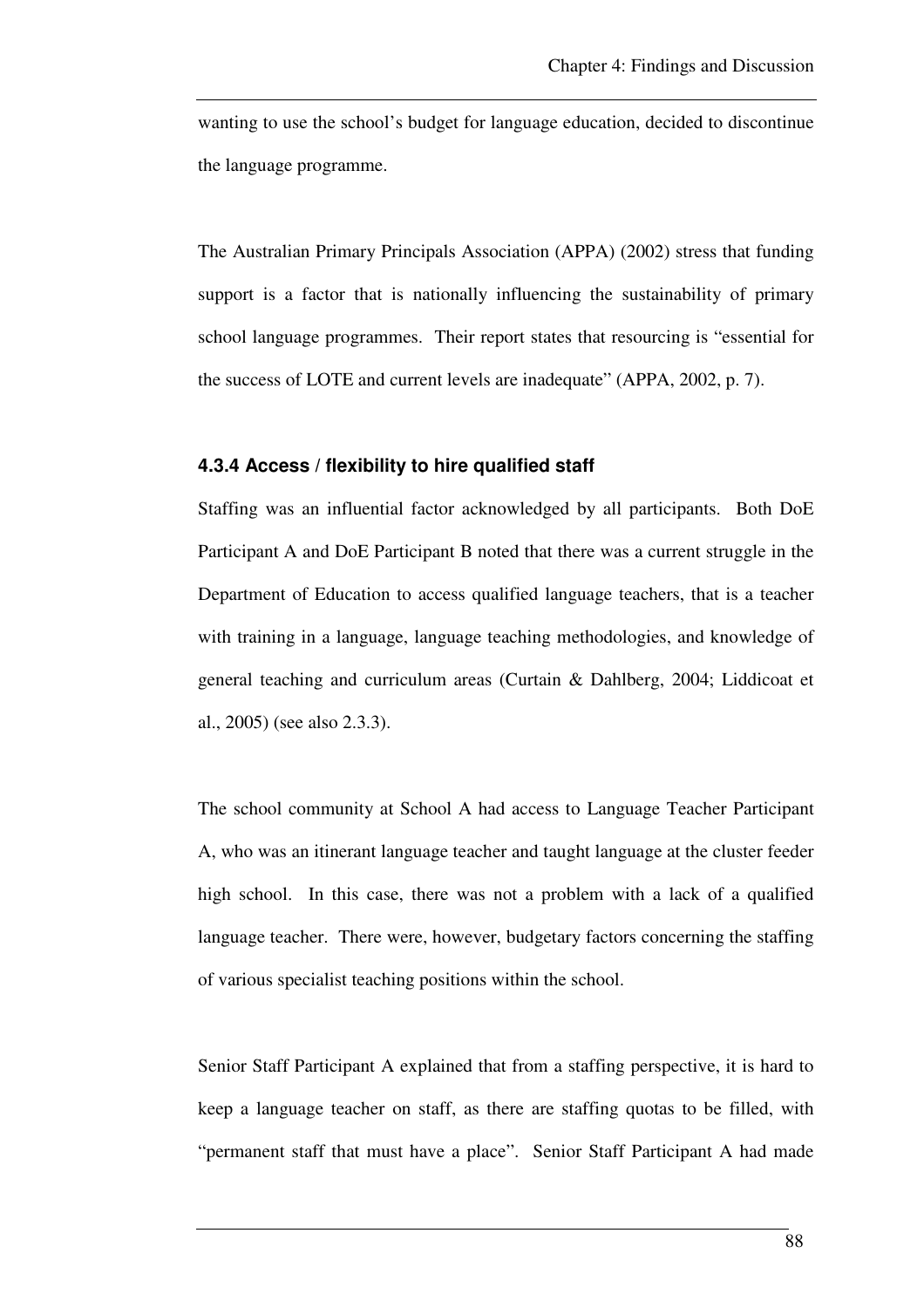other staffing commitments within School A to employ a full time librarian, and teachers for physical education and music programmes. Senior Staff Participant A explained the decision to discontinue language by commenting that:

It's not until you sit down and try and staff a school with the staffing that you've got and look at and assess the competing demands, that you really appreciate in the end you make decisions you might not necessarily be happy with … It's regrettable. I suppose LOTE was a casualty in that process (Senior Staff Participant A, 19/07/2005).

Senior Staff Participant A's reflection attends to a theme that was not identified in the review of literature, but does arise from this study: the flexibility to hire language teachers. While access to a language teacher in School A's district was highly probable, Senior Staff Participant A felt that there was not the flexibility within staffing quotas to hire a language teacher. Pressure from competing curriculum commitments meant that language would be the 'specialist' subject no longer on offer. This indicates a view that language was seen as a 'specialist' subject, and not as part of the core curriculum.

The language programme at School B has a full time member of staff available to teach Indonesian. Both Language Teacher Participant B and Senior Staff Participant B felt that this factor contributed to language programme sustainability in School B. Language Teacher Participant B had been involved in School B's language programme since implementation, meaning that the language programme has been strengthened as part of School B's core curriculum. Senior Staff Participant B commented on School B's situation: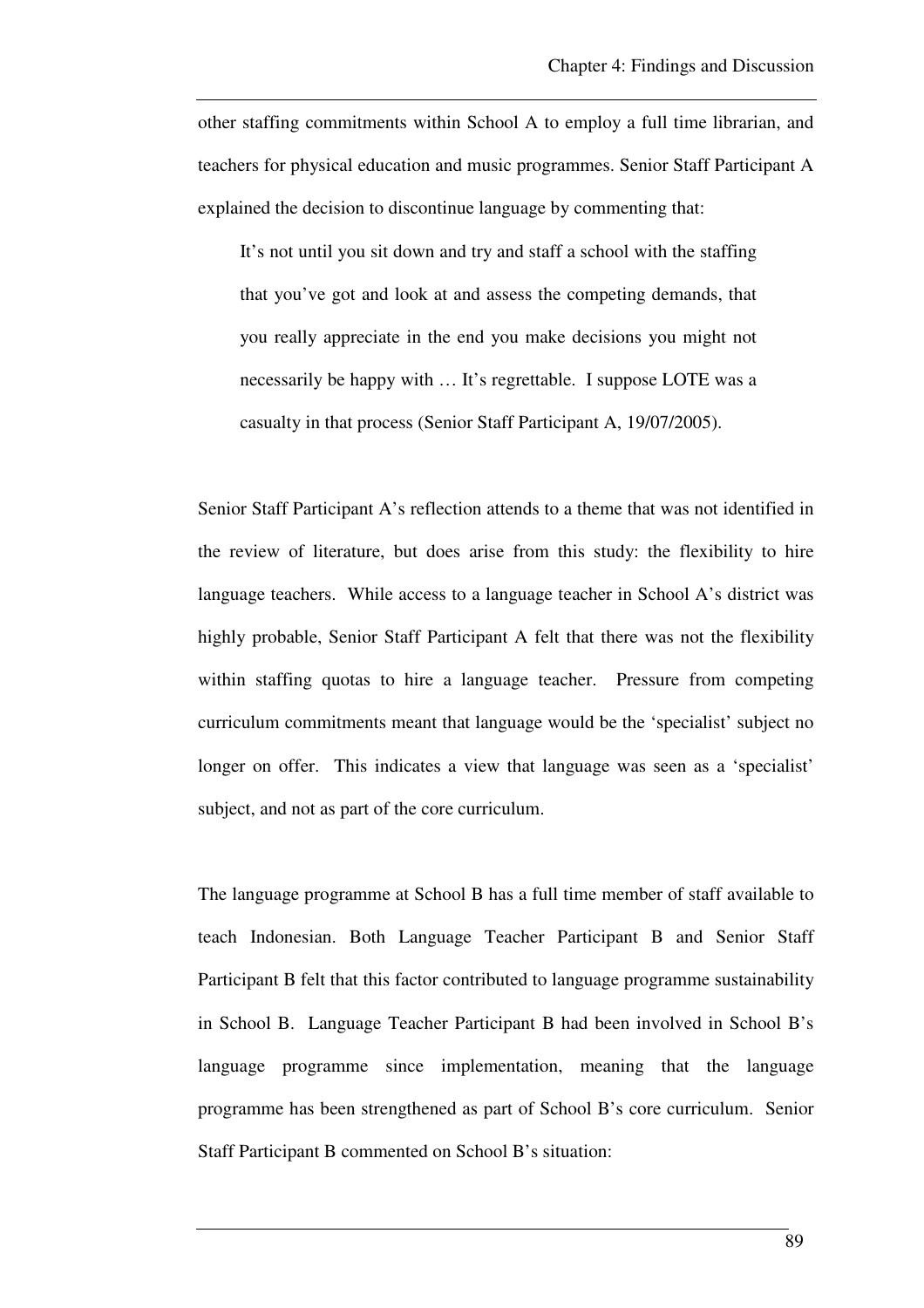It helps to have a LOTE teacher who is on staff, full time. It is a more attractive package to principals to pick up somebody who has a LOTE and is flexible to take a number of classes (Senior Staff Participant B, 16/08/2005).

Senior Staff Participant B also mentioned that she knew of other schools that had no access to a language teacher of any sort, emphasising that the availability of a qualified language teacher is a key factor in language programme sustainability.

The responses provided by all participants indicate that the availability of suitable teachers influences language programme sustainability in Tasmania. DoE Participants A and B mentioned that there was currently difficulty within the Department of Education to provide qualified language teachers. Similar difficulties are reflected in documents authored by the APPA (2002) and Erebus Consulting Partners (2002) that highlight access to qualified language teachers as an issue affecting language programme sustainability throughout Australia. Research conducted by the APPA, found that of 119 schools with discontinued language programmes surveyed, 43.5% reported that this was due to a lack or loss of a language teacher specialist. Erebus Consulting Partners (2002) reported that during the years 2000 and 2001, eight students were to graduate from the University of Tasmania's Bachelor of Teaching programme with a *NALSAS Strategy* language. Sixteen students were expected to graduate with a proficiency in broader range of languages during the same years.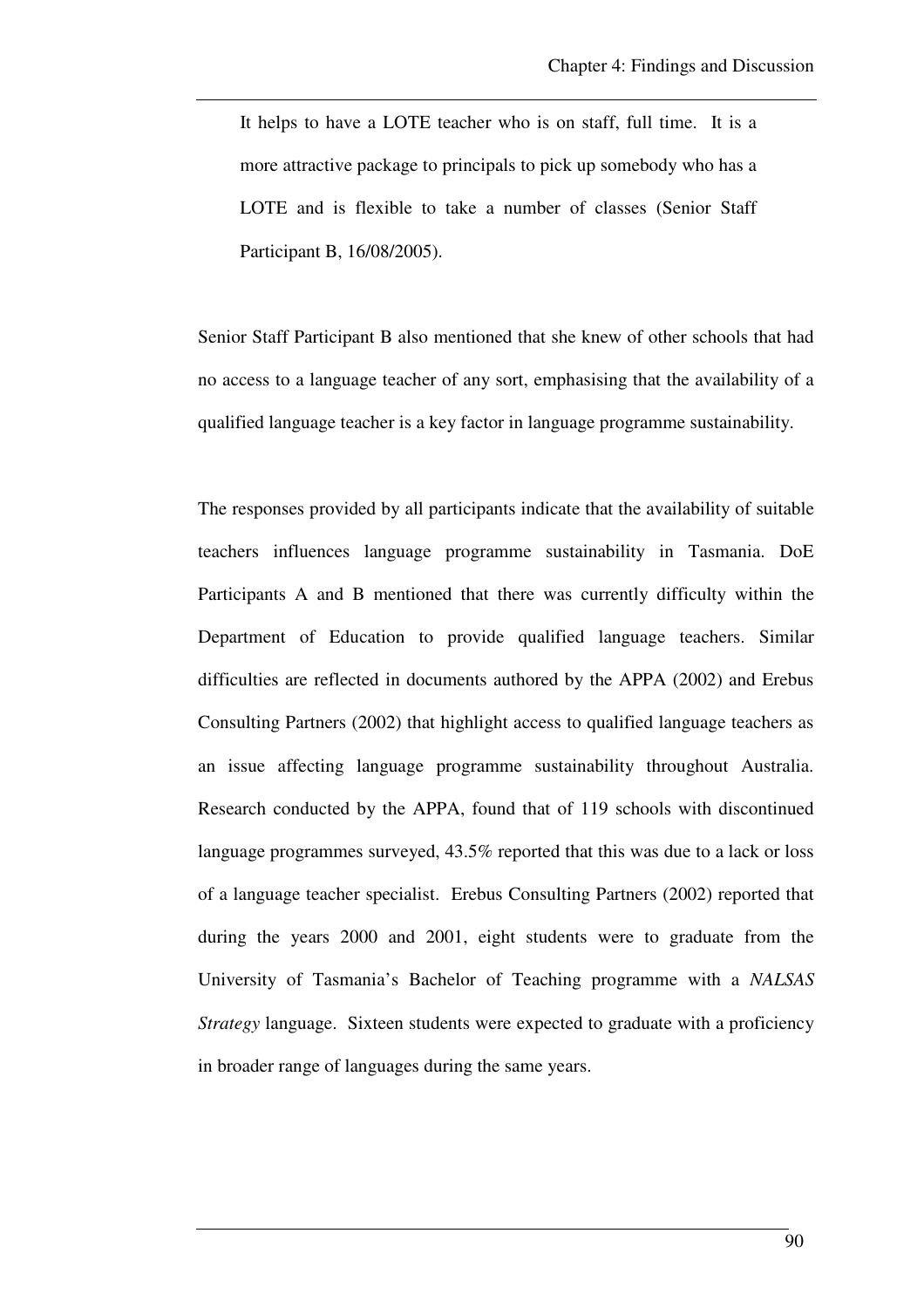Furthermore, the experiences of the participants from School A and School B indicate that budgetary flexibility for staffing is a factor that has influenced language programme sustainability. Senior Staff Participant A felt that competing curriculum commitments prevented the school from having the financial flexibility to hire a language teacher. Senior Staff Participant B highlighted the advantages of having a language teacher who was a full time member of staff, but suggested that many schools did not have the flexibility with staffing quotas to allow this. Senior Staff Participant B believed this was because there were not enough generalist teachers leaving university that were proficient in a language and had understandings of language teaching methodology.

This section indicates that access to qualified language teachers has contributed to the sustainability of language programmes at School A and School B. This section has also established that a school's capacity to employ a suitably qualified language teacher is influenced by the provision of system level funding.

### **4.3.5 Summary of research sub-question 1**

Research sub-question 1 has investigated the system level factors that affected the sustainability of two Tasmanian primary school language programmes. Findings are that the provision of effective system level leadership and the management of primary school to high school transition have had positive influences on the language programmes operating in both School A and School B. As shown in Table 4.4 (see page 115) findings from research sub-question 1 have also identified two system level factors that have the potential to have a detrimental effect on language programmes in School A and School B, these factors being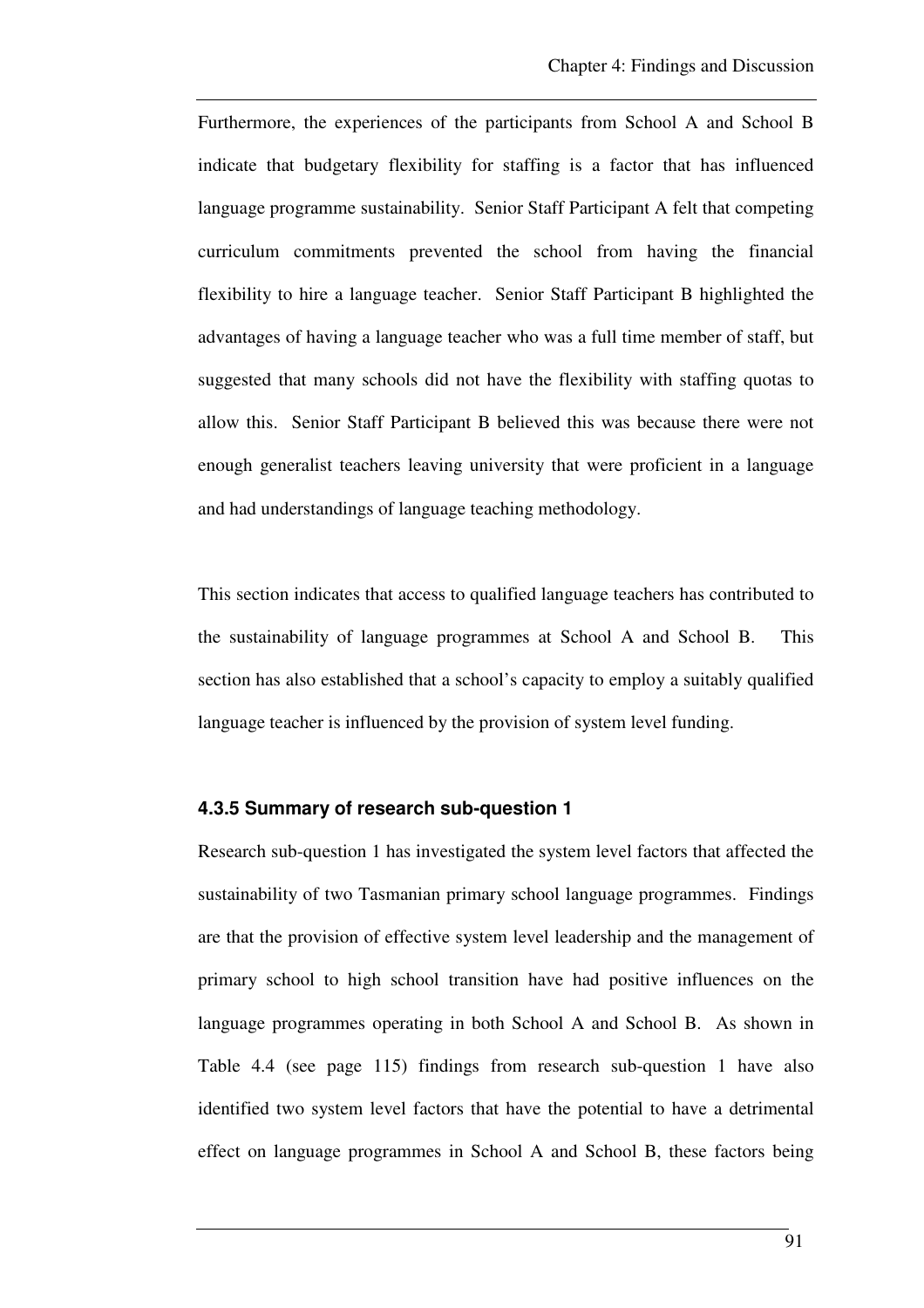access to sufficient funding, and the flexibility of schools to use staffing allocations.

The next section of this chapter will identify and discuss findings about school level factors that influenced the sustainability of language programmes in two Tasmanian primary schools.

## **4.4 Findings and discussion pertaining to sub-question 2:**

**What school level factors affected the decision to continue or discontinue a primary school language programme in two Tasmanian primary schools?** 

The responses of all participants indicated that school level decisions affect the sustainability of primary school Indonesian language programmes. DoE Participant A highlighted the importance of school level factors by explaining that it is decisions made in schools that ultimately decide whether a primary school language programme will continue or discontinue. Factors that influenced the sustainability of language programmes in School A and School B include:

- (4.4.1) Leadership within the school;
- (4.4.2) Whole school approach to language programmes;
- (4.4.3) Links to other curriculum areas;
- (4.4.4) The language teacher within the school; and
- (4.4.5) Links made to the target language and culture beyond the school.

The findings of these key themes are analysed and discussed in the sections to follow.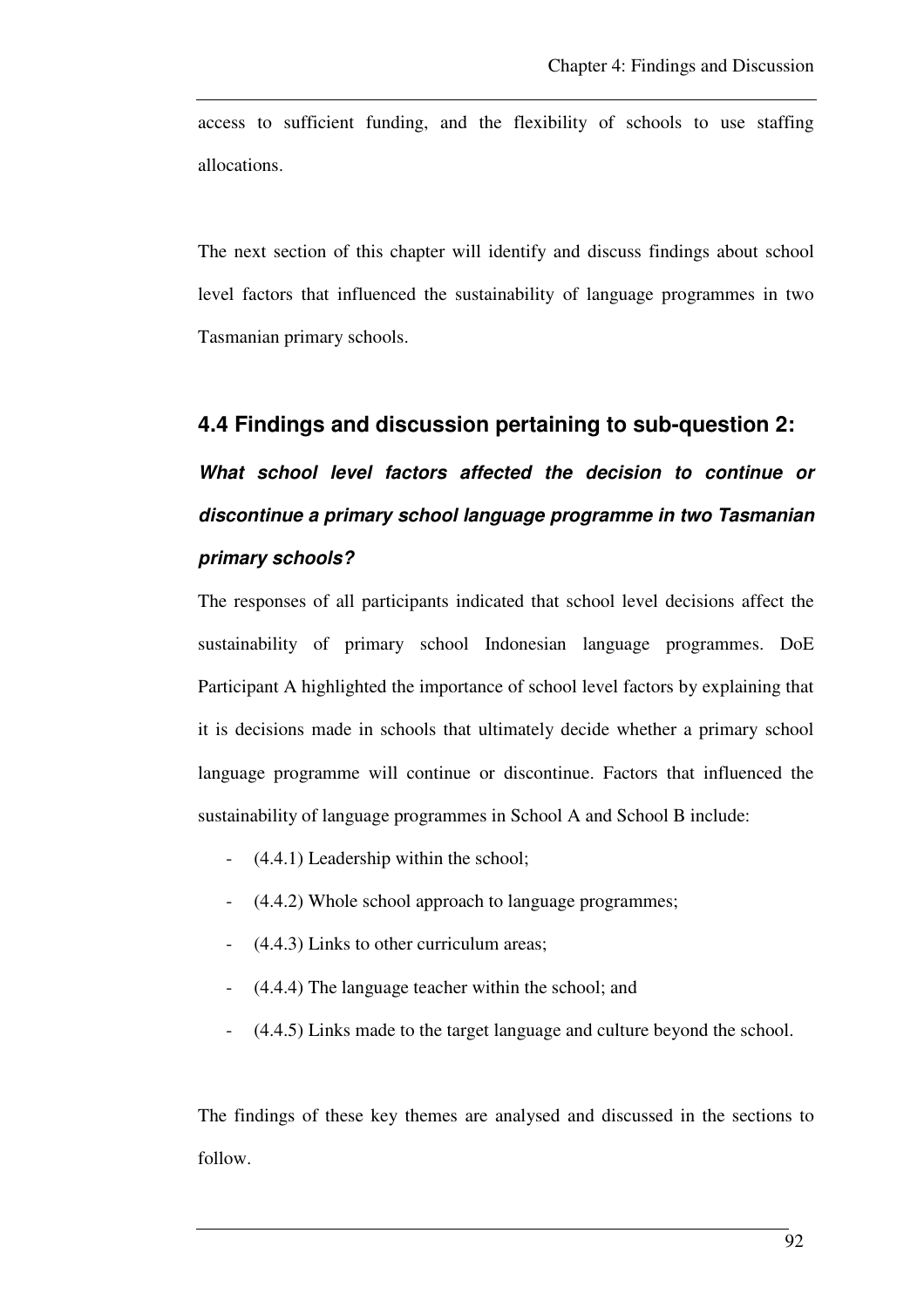#### **4.4.1 Leadership within the school**

DoE Participant A and DoE Participant B explained that a quality language programme should be valued by the senior staff within a school. Both DoE Participants A and B believed that having school leadership that values language education is a necessary condition for language programme sustainability.

According to Language Teacher Participant A, the discontinuation of the language programme at School A was decided solely by the school leadership. Language Teacher Participant A noted the difference in value placed on the language programme when it was fully funded by the *NALSAS Strategy*. Language Teacher A reflected that school leadership "was more than prepared to back it (language), and they did back it really well when there was outside money coming in" (25/07/2005).

Senior Staff Participant A acknowledged the benefits that language education could offer students, especially through connections with the *Essential Learnings* as:

…there is an orientation with the new curriculum – I think, towards preparing children for the future. And that future for Australia… includes Australia and Asia… and you can see a natural place for it, for those people who speak more than one language (Senior Staff Participant A, 19/07/2005).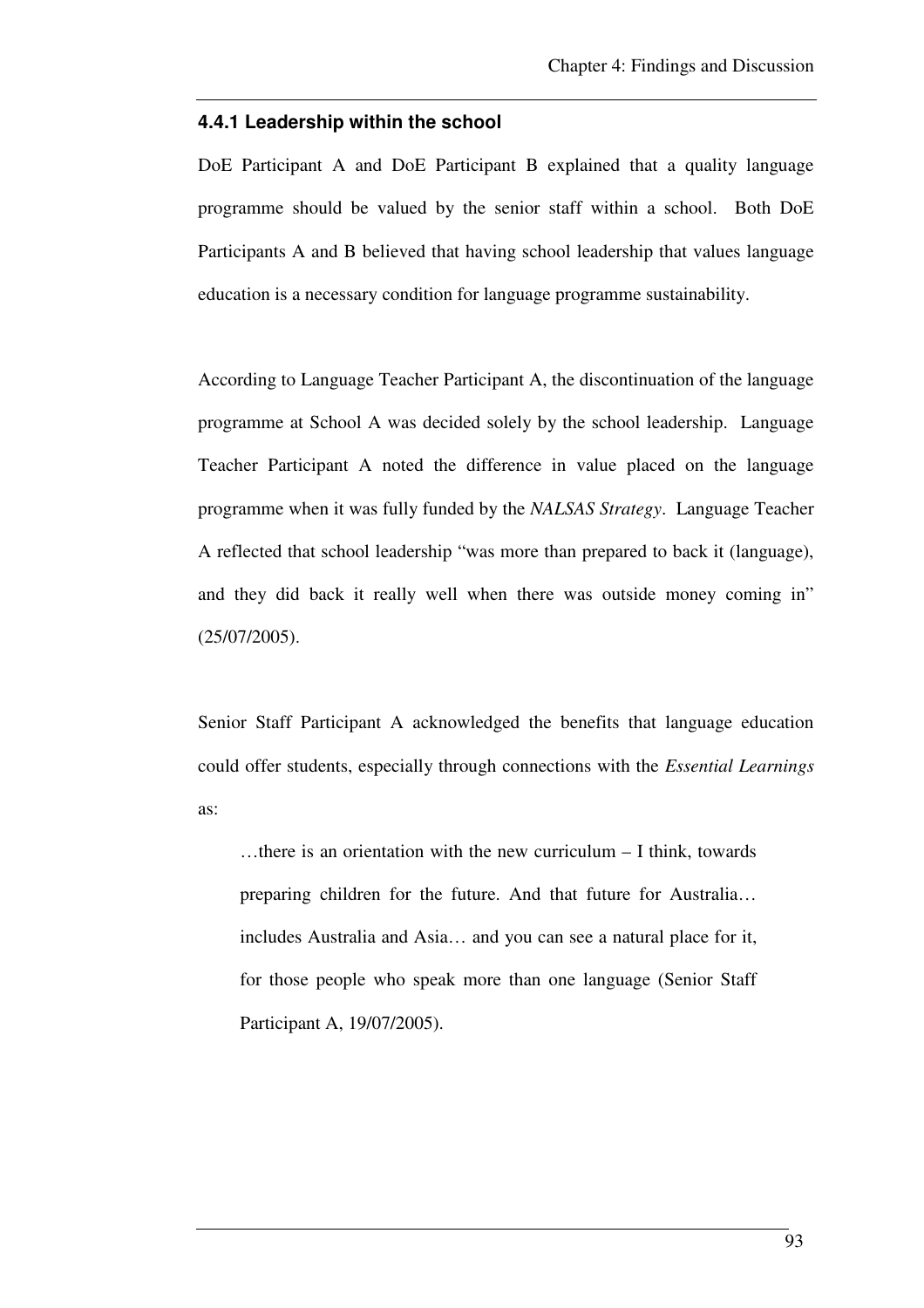However, Senior Staff Participant A justified the decision to discontinue the language programme at School A because of other commitments to curriculum areas that needed staffing. He stressed that if:

LOTE funding had diminished at the same time as some of those other funding sources (for the library, physical education programme and music programme) were freed up as well, you might have had a very different discussion" (Senior Staff Participant A, 19/07/2005).

Senior Staff Participant A also mentioned that the "door was still open" (19/07/2005) for language studies at School A, but the difficulty was in "finding an appropriate place and way to deliver (language), particularly in the primary (school) environment" (19/07/2005).

Senior Staff Participant A mentioned that "the school did have choices" (2005), but felt that competing demands for staffing and curriculum needs within the school were a pressure that primary schools face these days. He commented that in his position:

You feel like you've got such a tiny amount of resource to juggle around…I don't think we've got enough flexibility to ride out some of the little rough patches" (Senior Staff Participant A, 19/07/2005).

Senior Staff Participant A also reflected that from the years 2001 to 2004, the language programme was run by the language teacher, rather than the staff as a whole, stressing that he was, "not at all critical of our staff because at that time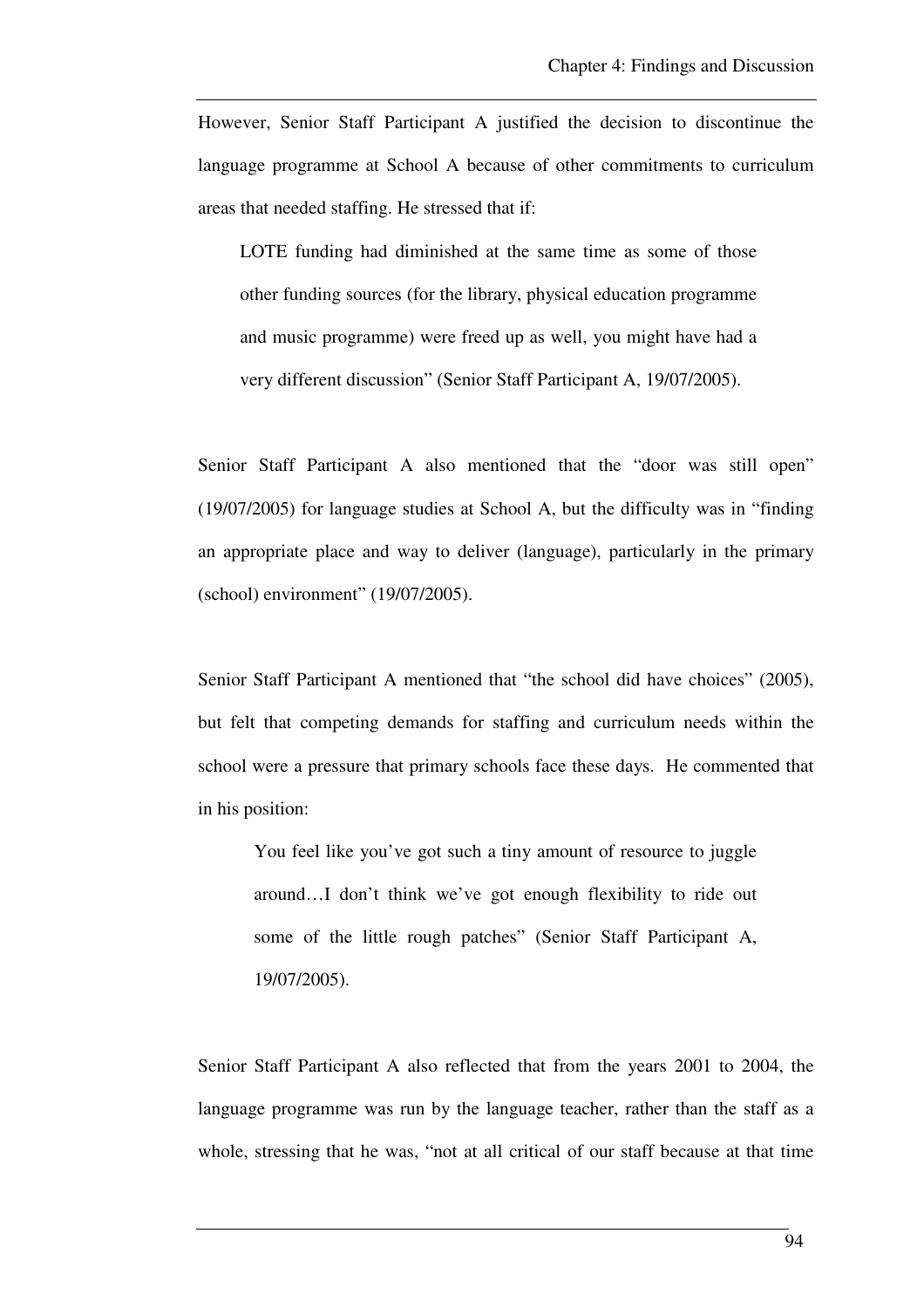you've got the *Essential Learnings* coming on, you've got information technology skills coming on…" (19/07/2005).

The language programme at School B has been led by strong school leadership. Senior Staff Participant B stressed the importance of language in School B's curriculum, in particular that "LOTE is a part of the curriculum, and it's expected we teach LOTE" (16/08/2005). Senior Staff Participant B mentioned that as she had learnt Indonesian herself, she was able to support the LOTE programme in her general classes, stating "I can embellish the programme of the LOTE teacher here, and add to it. So it (LOTE) is not a once a week 45 minute session" (16/08/2005).

The actions of leadership have a strong effect on the amount of value that is placed on a language programme within a primary school. Active, engaged leadership is important to language programme sustainability, especially when the role that language education is to have within the school community and curriculum is being established (Asia Education Foundation, 2004).

The Senior Staff Participants at School A and School B both expressed the positive value that they place on language education within the general curriculum. In School A the value placed on other curriculum areas by school leadership was greater than that assigned to the language programme, as shown in choices made about specialist teaching commitments. In contrast, in School B the language programme continues to be led by strong school leadership who actively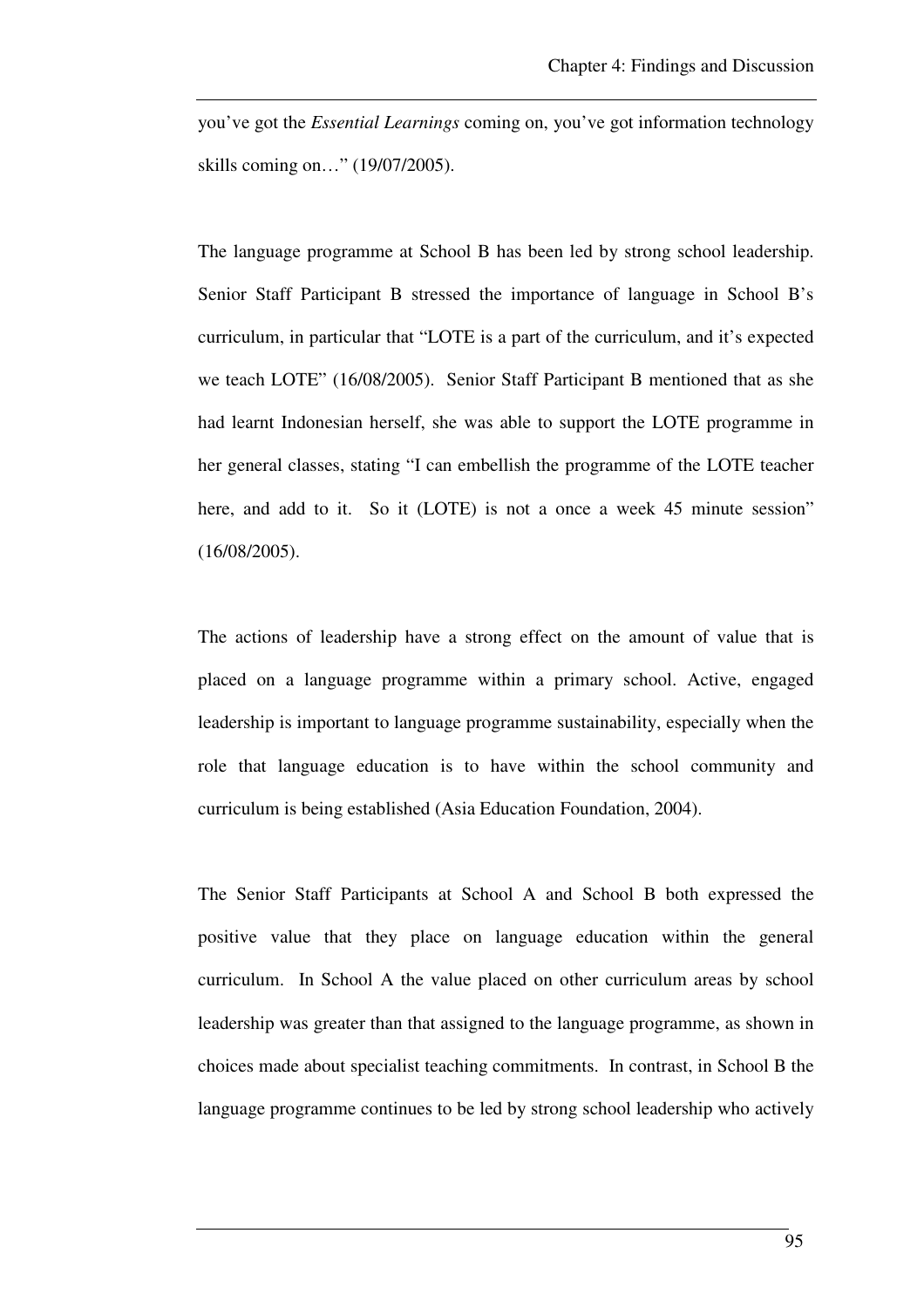promote the importance of language education and express an expectation that the school teaches language.

Findings in this section indicate that a sustainable language programme needs school leadership that not only values language, but explicitly prioritises language within the curriculum. This prioritisation of curriculum commitments is also closely linked to funding and staffing available to schools, in terms of the programmes that schools feel they can offer. Findings from this study reinforce the Asia Education Foundation (2004) and Browett and Spencer's (in press) claim that advocacy of the language programme by the school leadership helps to ensure that language has a valued place in the school curriculum.

### **4.4.2 Whole school approach to language programmes**

Study participants' responses indicated that broad support from within the school for the language programme also determines sustainability. DoE Participant A and DoE Participant B both stressed that a "quality" language programme is one that is supported by the whole school.

Senior Staff Participant A explained that while the language programme was running at School A there were always some staff who were more enthusiastic about language than others. However, Senior Staff Participant A suggested that the majority of the Grade 3 to Grade 6 teachers would have done anything to help the language programme "when asked…but more often or not the driver was the LOTE teacher" (19/07/2005). Networking with other schools and Department of Education personnel mostly occurred through Language Teacher Participant A.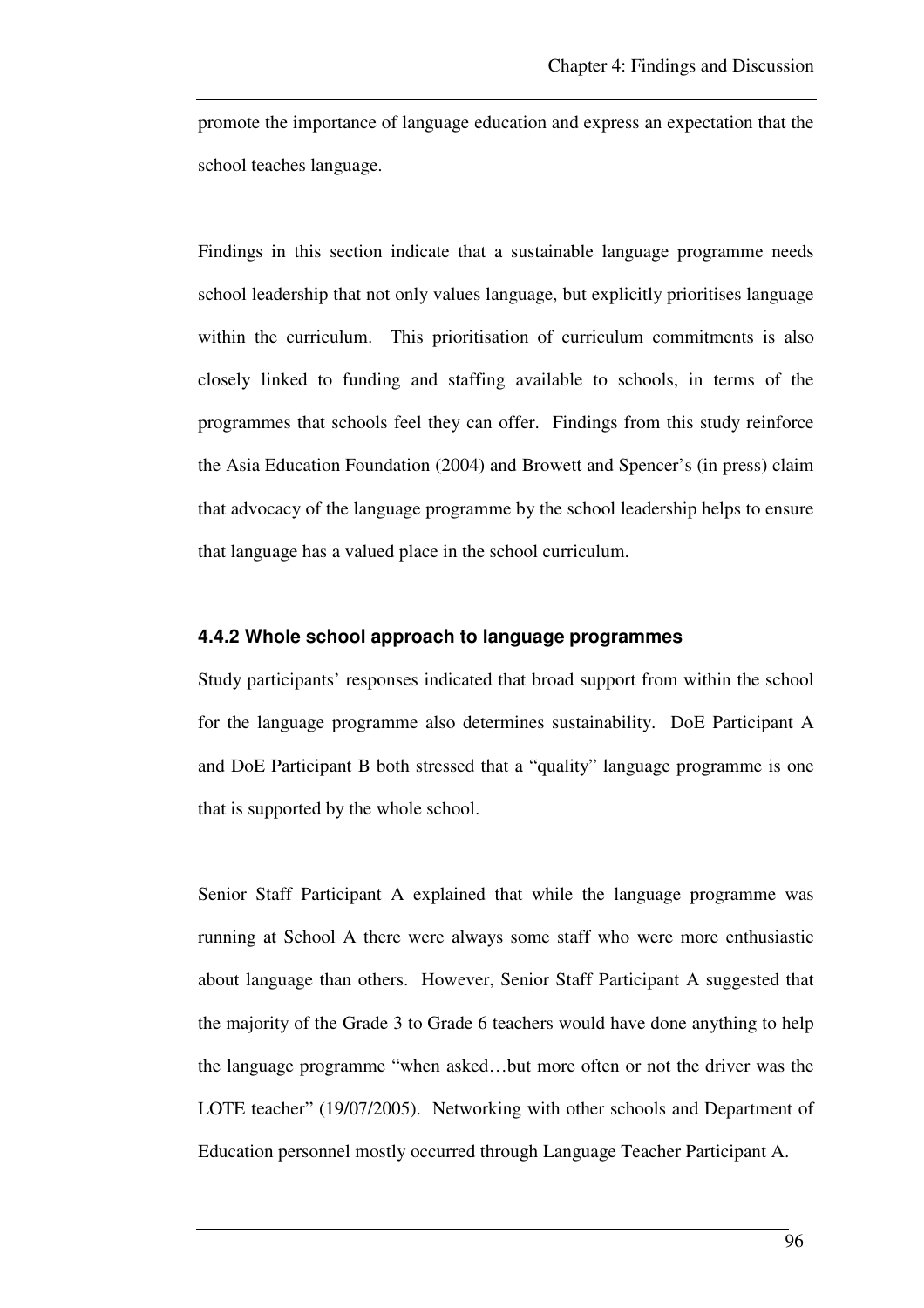Senior Staff Participant A also reflected on the language teaching that occurred within the school, in particular that the language teacher had done "a terrific job in doing things that stayed on as part of the classroom programme" (19/07/2005). Senior Staff Participant A noted that displays, activities and greetings in Indonesian were evident in the school. In these ways the language programme had a continuing presence in School A, through the initiative of the language teacher.

Indonesian was also included on student reports, as a modified "tick-a-box" (Language Teacher Participant A, 25/05/2005) style report that was briefer than reports for other curriculum areas. This modified report was designed to assist Language Teacher Participant A, who saw 500 students per week. Language Teacher Participant A commented on the report situation as being set up for her "really easily…so I didn't have to write comments - if I had to write comments it would have been nervous break down time" (25/07/2005).

The language programme at School B also had a strong presence in the school through displays, activities, assembly items organised by the language teacher. However, Language Teacher Participant B mentioned that most staff were supportive of the language programme's presence in the school and tried to "follow up with completing (Indonesian lesson) work" (19/08/2005).

Language Teacher Participant B organised connections for School B with other schools, which included participation in cluster based cultural activities days. The school community at School B hosted some of these activities days. In addition,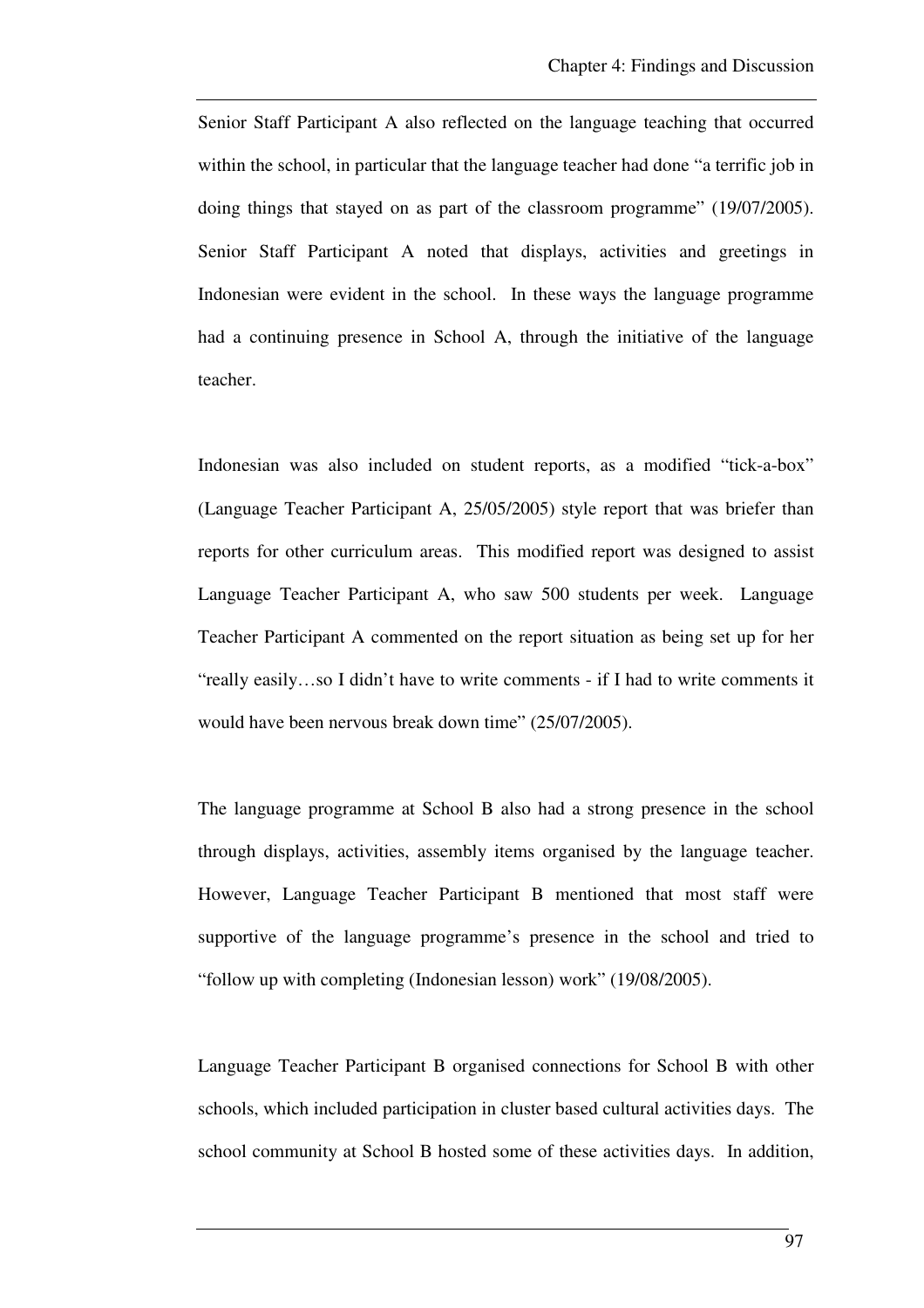the language programme at School B showcased language learning to parents through Indonesian performances they could watch at the cluster feeder high school.

Assessment and evaluation were also important to the language programme at School B. Each student's school report included an assessment of Indonesian learning. Senior Staff Participant B believed that parents of students at School B "probably don't have a second language themselves and maybe don't have a huge understanding of why, but they do appreciate the efforts we make" (16/08/2005). Including Indonesian as a part of student reports reiterates the expectation at School B that language is part of the curriculum they offer to students.

Additionally, Language Teacher Participant B mentioned that the staff at School B conduct a yearly evaluation of specialist teaching within the school. Language Teacher B explained this evaluation as:

At the end of the year we have a staff meeting where we value everything and depending on budget constraints, we look at whether we are continuing with specialist teachers, whether we will continue with Music, P.E., LOTE, etc (Language Teacher Participant B, 19/08/2005).

Language Teacher Participant B suggested that these yearly evaluation sessions helped to establish the curriculum content that is valued in School B. The continuation of the language programme at School B indicates that the language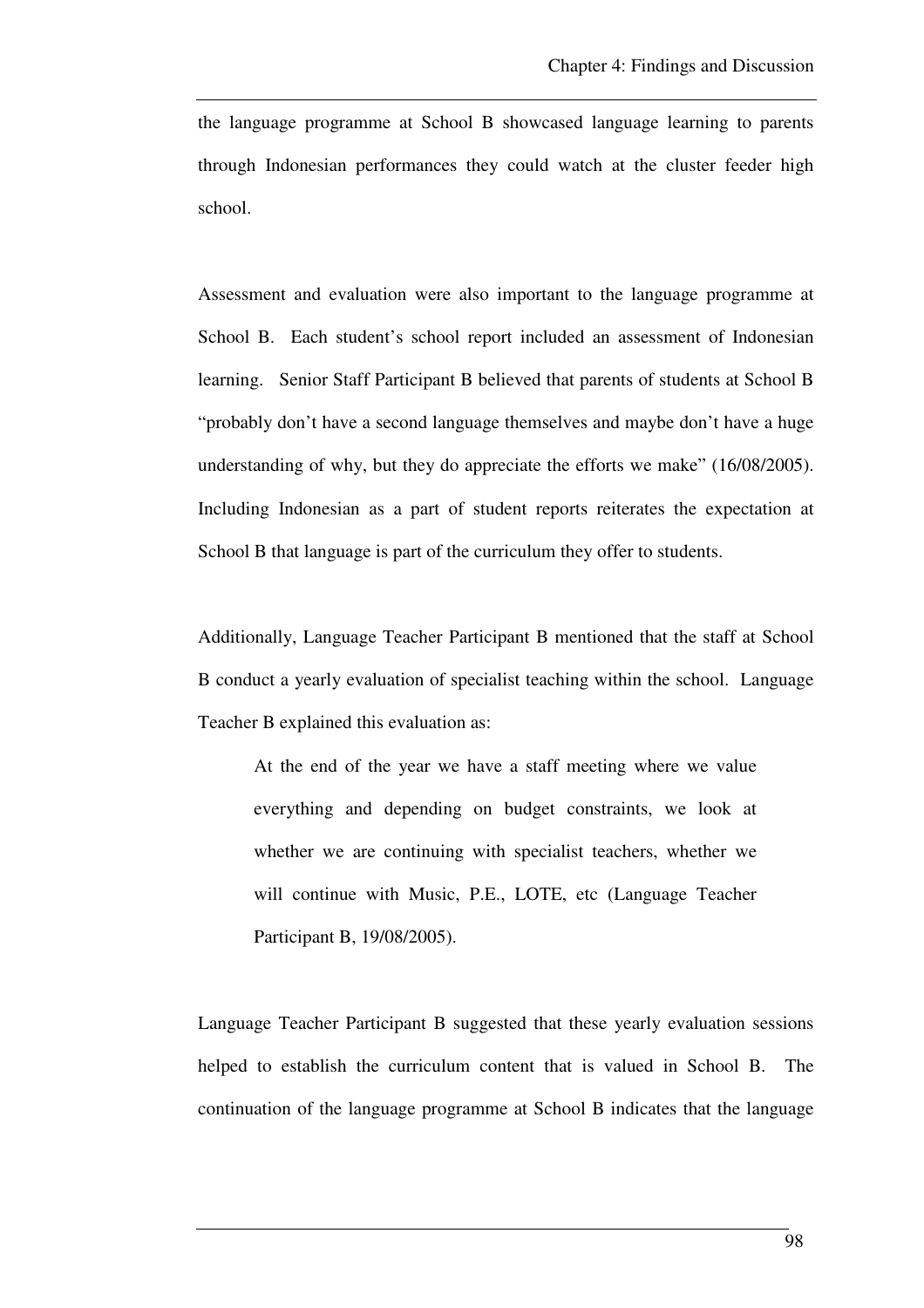programme is valued by staff. Language has continued to be offered as a part of School B's curriculum content for eleven years.

Senior Staff Participant B and Language Teacher Participant B noted that since the *NALSAS Strategy* funding cycle had finished at School B, State Government maintenance funding and school budgets were sustaining the language programme. The school budget annually dedicates one thousand dollars to the language programme for guest performers, books and CDs. This was seen by participants at School B as an indication of whole school support.

Puddu (2003) stresses the importance of a "whole school approach" in order to sustain a language programme. A whole school approach ensures that the whole school community comes together to support the language programme. Comparison of the language programme experiences of School A and School B indicate that a "whole school approach" (Puddu, 2003) has a positive influence on language programme sustainability.

Senior Staff Participant A reflected that the "driver" of the language programme at School A was Language Teacher Participant A. This statement suggests that a whole school approach was missing in the language programme at School A. The work of Simpson and Norris (2000) suggests that a whole school approach involves all school staff in decision making regarding the language programme. According to Language Teacher Participant A, the teachers at School A were not consulted when Senior Staff Participant A decided to discontinue the language programme.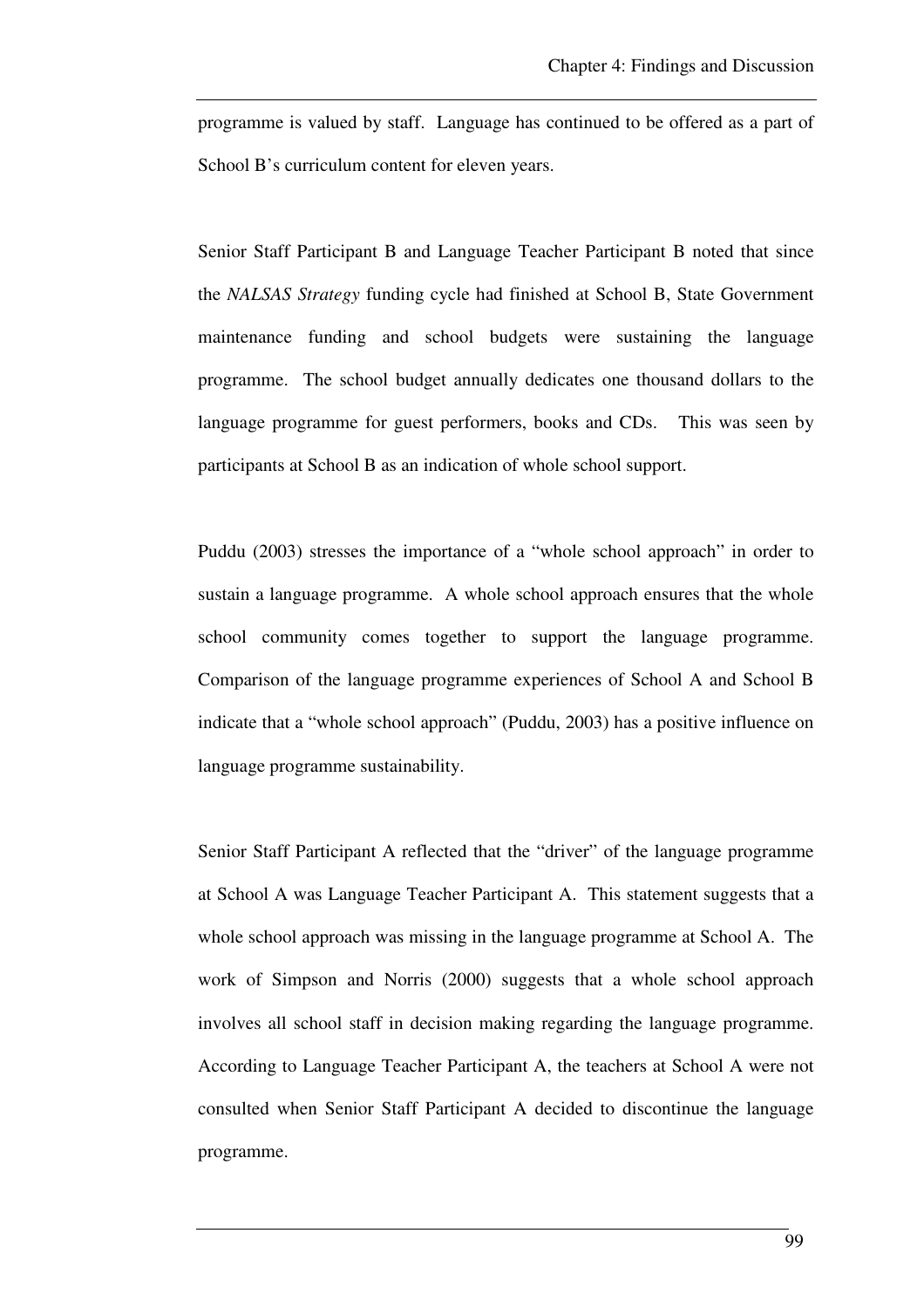Senior Staff Participant B and Language Teacher Participant B both reflected on whole school involvement in the language programme at School B through assembly performances, cluster based activities, and school budget allocations to the language programme. A whole school approach to language in School B is strongly evidenced by Language Teacher Participant B's description of the school-wide yearly evaluation that is carried out, especially as this evaluation involves all staff.

This section has identified a clear distinction between the approaches to the language programme at School A and School B. The language programme at School A was largely led by the language teacher, with limited involvement from other staff. The language programme at School B has involved all staff in decision making surrounding the language programme, thus integrating language as part of the culture of the whole school.

#### **4.4.3 Links to other curriculum areas**

DoE Participant A mentioned that a sustainable school language programme should make cross curricular links. DoE Participant A explained that the Department of Education had run professional development on the links that could be made between language education and the general curriculum.

Language Teacher A explained that at times she tried to make cross curricular links, so that language classes reflected what was being taught in the general classroom. As an itinerant teacher, Language Teacher A found that content covered in class regularly changed, and it was hard for her to prepare lessons. At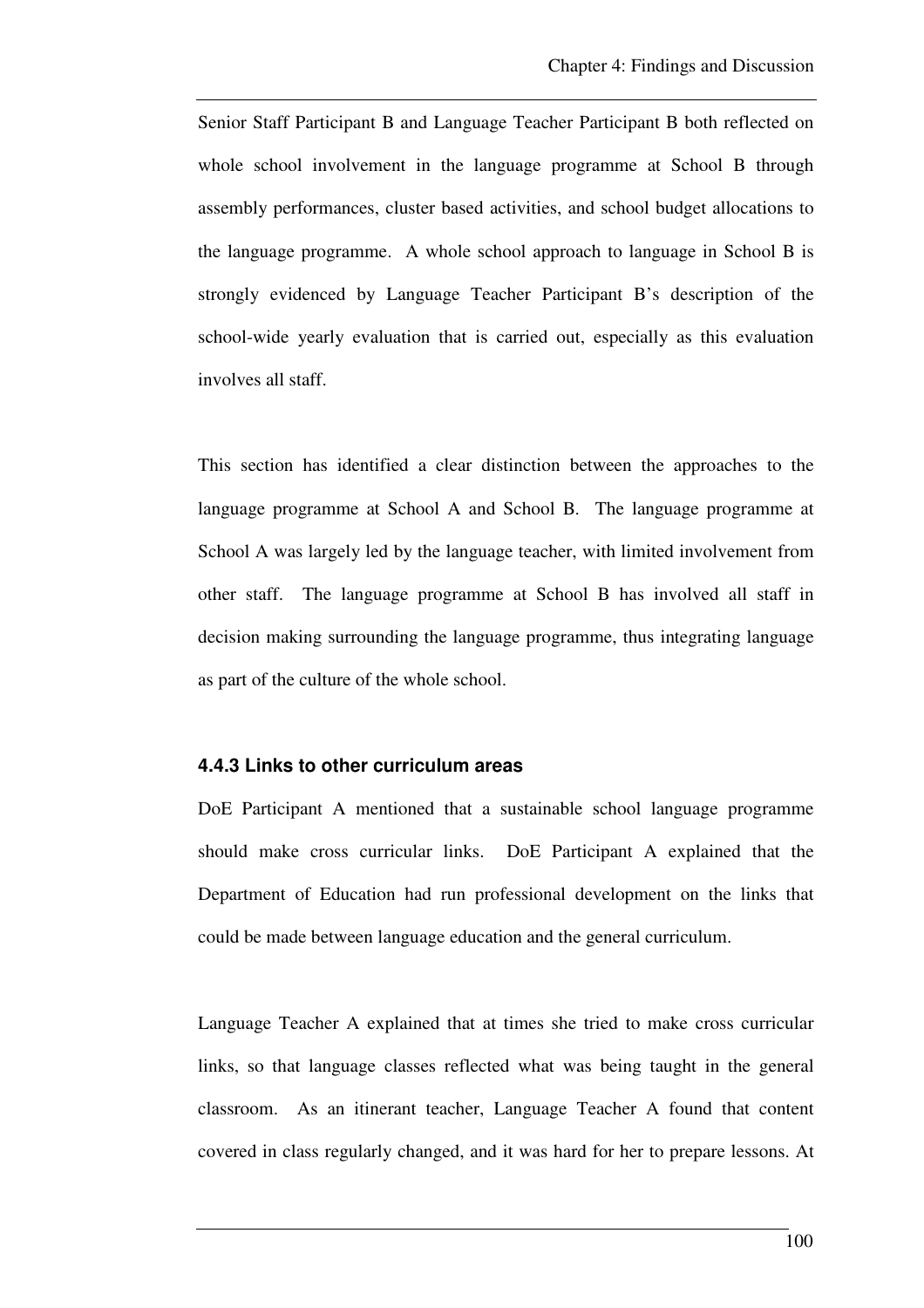the peak of the *NALSAS Strategy* funding cycle she was teaching Grades 3, 4, 5 and 6, plus classes at the cluster feeder high school, making cross curricular planning a huge task. Language Teacher Participant A also mentioned that during her time in the school, staff members were not really interested in collaboration between subject areas.

Cross curricular links between the general curriculum and language teaching were acknowledged by Senior Staff Participant B and Language Teacher Participant B as a successful part of School B's language programme. While both members of staff reflected that cross curricular links could not always be made, there was an intention that language teaching would link with general classroom teaching. During Language Teacher Participant B's own time, or in team staff meetings, Language Teacher Participant B attempted to discuss what the children were studying in general classes and to make links with the content of the language programme. Language teacher B admitted:

I try to (make cross curricular links). I don't always succeed. It's becoming a lot more difficult to do it… It works much better if you can link it to what they (students) are doing in the classroom, it seems to work much better when related to class interests (Language Teacher Participant B, 19/08/2005).

Links to other curriculum areas and trans-disciplinary learning have been identified as a factor that assists language programme sustainability (Dellit, 2002; Puddu, 2003; Simpson & Norris, 2000). Links made between the rest of the curriculum and the language programme is another factor of difference between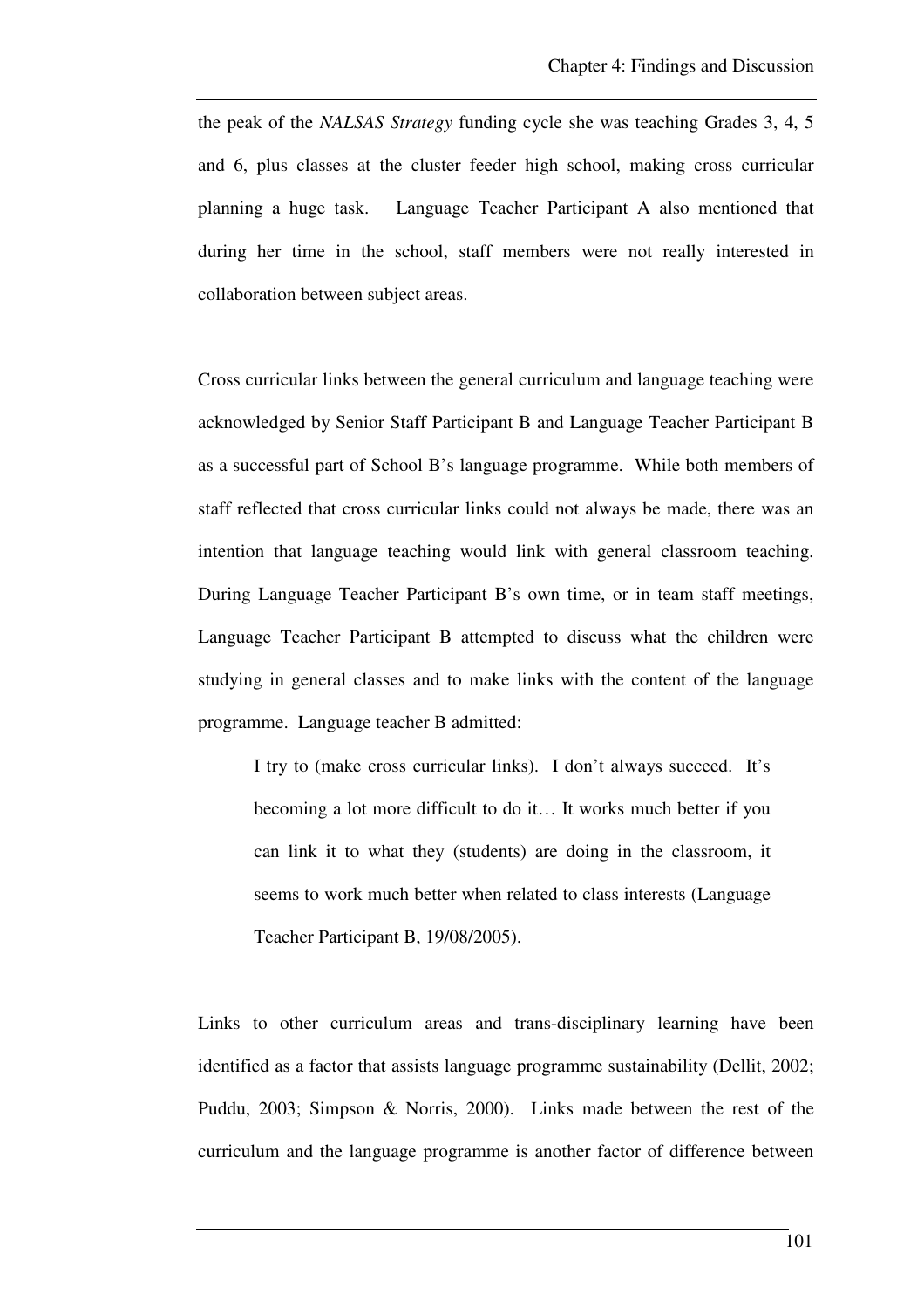the language programmes at School A and School B. The findings of this section have identified that the ability for a language teacher to make cross curriculum links depends on the amount of time that the language teacher spends within the school, and on the provision of dedicated time for teams of teachers to plan together.

#### **4.4.4 The language teacher within the school**

DoE Participants A and B emphasised that a sustainable primary school language programme has a teacher who is proficient in the target language, understands the pedagogy needed to teach the target language, and can engage students in language learning. DoE Participant B also suggested that a language teacher's personality helps to sustain a language programme.

Within School A, Language Teacher Participant A reflected that she felt valued as a member of staff, but suggested that this may have been due to her personality, and the way in which she endeavoured to interact with other staff at School A.

In her role as an Indonesian teacher at School A, Language Teacher Participant A based her teaching strategy around building students' Indonesian vocabulary and making language an enjoyable experience for students. Language Teacher Participant A explained her teaching strategy as:

I wanted to have a routine set, so the kids knew where we were starting all the time…and I wanted to start up a vocabulary data base, so that we were just adding each week a bit more (Language Teacher Participant A, 25/07/2005).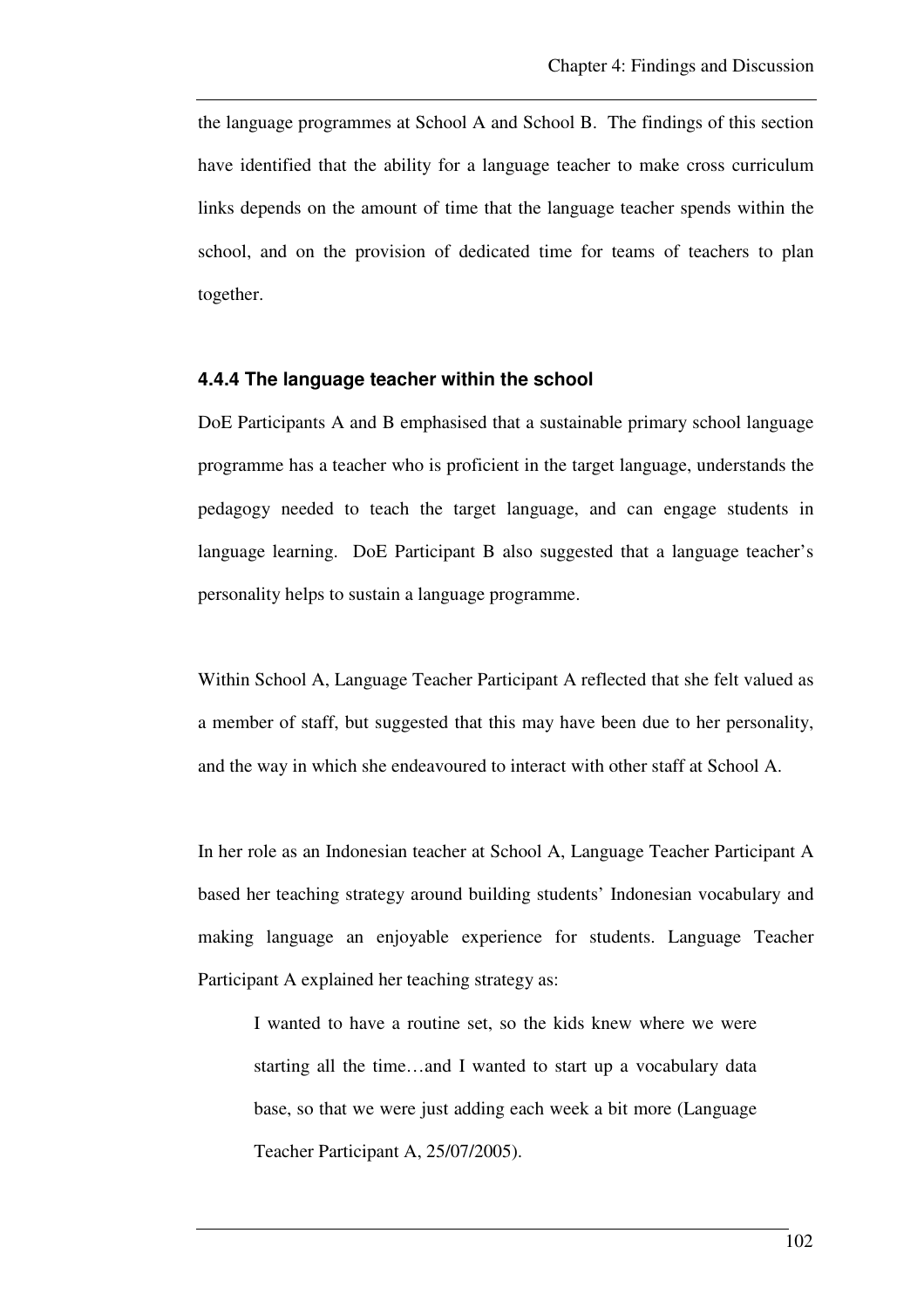During the semi-structured interviews, Senior Staff Participant B also stressed the value that was placed on Language Teacher Participant B's role and presence in School B. Senior Staff Participant B believed that the sustainability of the language programme at School B was largely assisted by:

Having a language teacher that really knows the students, and isn't itinerant. So although they are not a classroom based teacher, they are part of the school and seen as that, and therefore, know the students, their needs, and behaviour management (Senior Staff Participant B, 16/08/2005).

Language Teacher Participant B reflected on her teaching approach as something that makes students see the value of language. As a part of Language Teacher Participant B's language programme, students are given a task in which they explore the value and benefits of learning a language:

I have had some students – some Grade 6 students who have asked me the relevance of why we are learning Indonesian… I think I have thrown it over to them and given them the opportunity in groups to look at: why we might learn a LOTE; what advantages would there be for us later in life for having studied a LOTE; does learning another language help us with our first language; and what skills from their first language would they use to learn a second language (Language Teacher Participant B, 19/08/2005).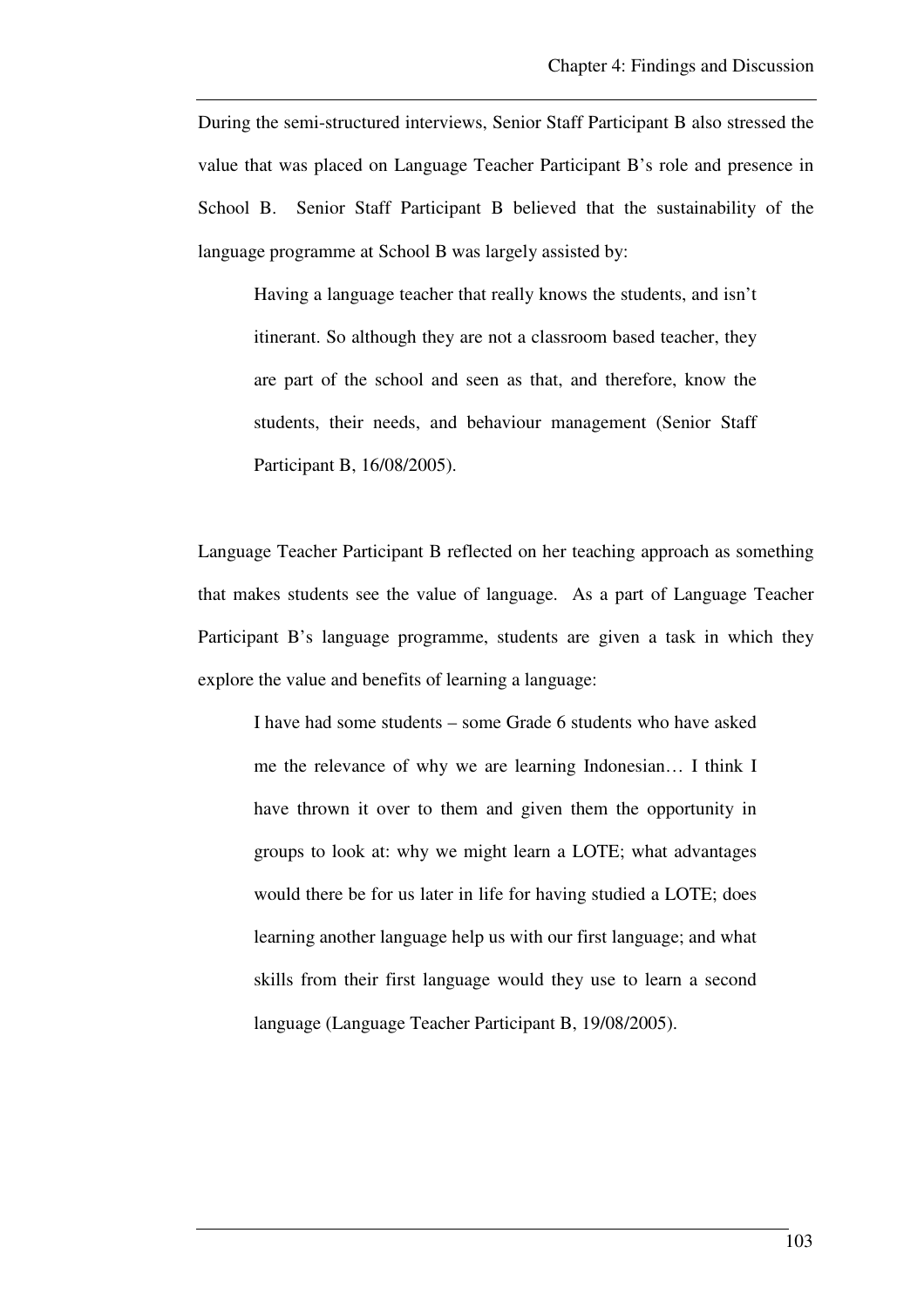Additionally, Language Teacher Participant B believed that the consistency of language teaching within a school language programme assists sustainability, especially if the language programme is delivered by a fulltime member of staff.

The review of literature in Chapter 2 of this study addressed the need for qualified and proficient language teachers to sustain a primary school language programme. In particular it was noted that a qualified and proficient language teacher has knowledge of language acquisition, proficiency in the target language and culture, an understanding of the primary school environment, and an understanding of the language programme within the primary school (Curtain & Dahlberg, 2005; Liddicoat et al., 2005). The experiences of Language Teacher Participant A and Language Teacher Participant B reflect that language teacher expertise alone is insufficient to sustain a language programme. The findings of this section validate the claim made by Liddicoat et al. (see 2.3.3) that a language teacher can only be effective if they are provided with a working situation that optimises their teaching.

# **4.4.5 Links made to the target language and culture beyond the school**

DoE Participant A reflected on the idea that a feature of an effective language programme is student engagement. In order to engage students in learning Language Teacher Participants A and B sought connections with other Indonesian language users from outside their respective schools. They took this action in order to enhance the relevance and interest of the language programme for students.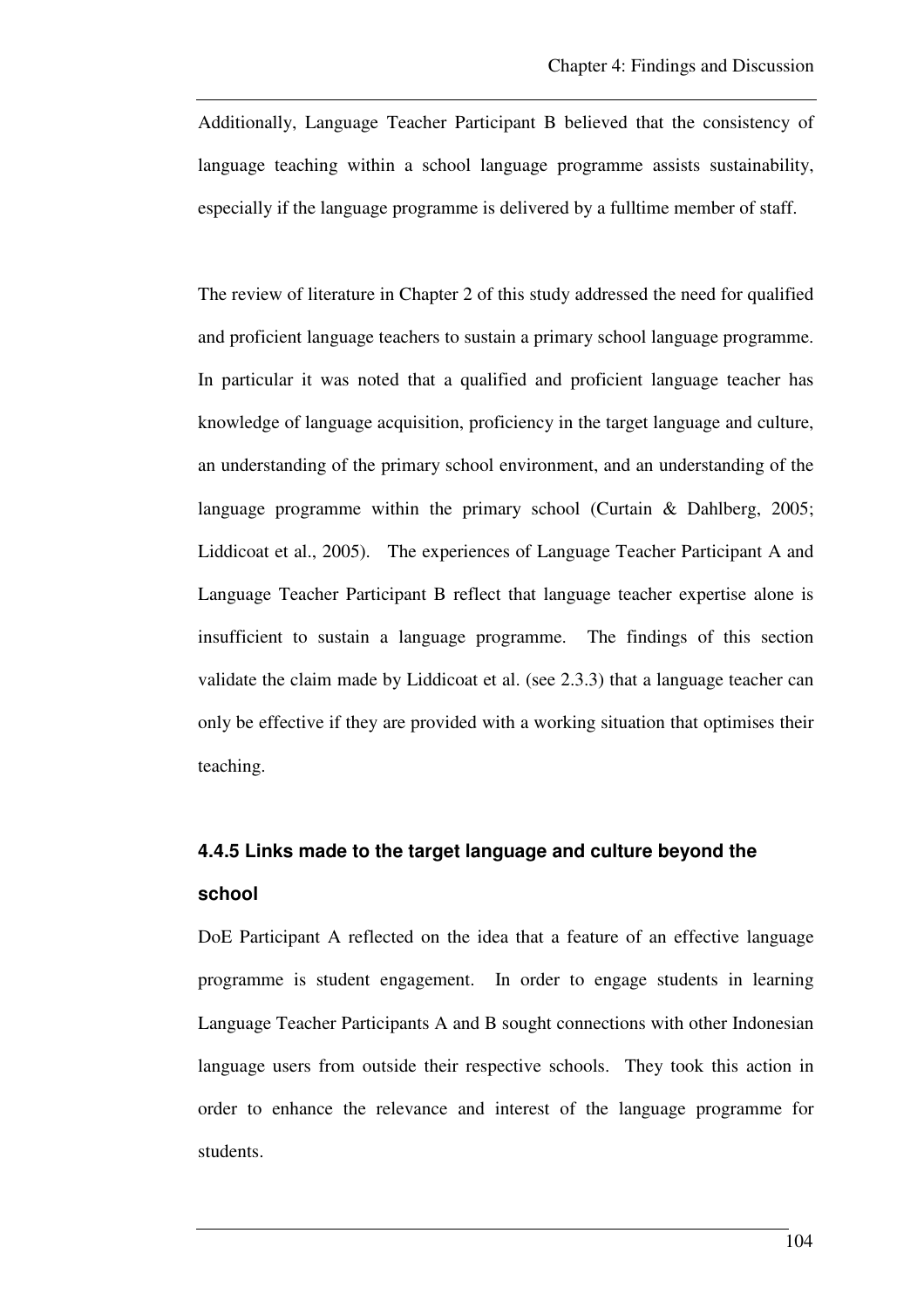During her time at School A, Language Teacher Participant A endeavoured to make two links beyond the school community. One of these links was through another staff member at School A who had a family member living in Indonesia. Students were provided with accounts of the cultural experiences of an Australian living in Kalimantan and caring for orang-utans. The second link was a pen-pal exchange with another school learning Indonesian in Melbourne. Senior Staff Participant A mentioned that some cluster based activities and performances had occurred in the early stages of implementation, but had not been maintained.

The language programme at School B made a number of district and local cluster based links. At one time a parent of a student at School B, who was Indonesian, was willing to teach the students Indonesian dance. Language Teacher Participant B continues to be involved in cluster based activity days. On activity days, Language Teacher Participant B and other language teachers within her cluster, involve parents and students in Indonesian culture through participation in dance, music, cooking, art and craft. The language district in which School B is located has also initiated an Indonesian camp. Each school in the district sent two to six students (depending on school size) to participate in a two day camp focussing on cultural and language activities.

Language Teacher Participant A sought two links, one link to Indonesia, and one to another school studying Indonesian. Language Teacher Participant B made links with other schools in the community studying Indonesian. Both approaches had advantages.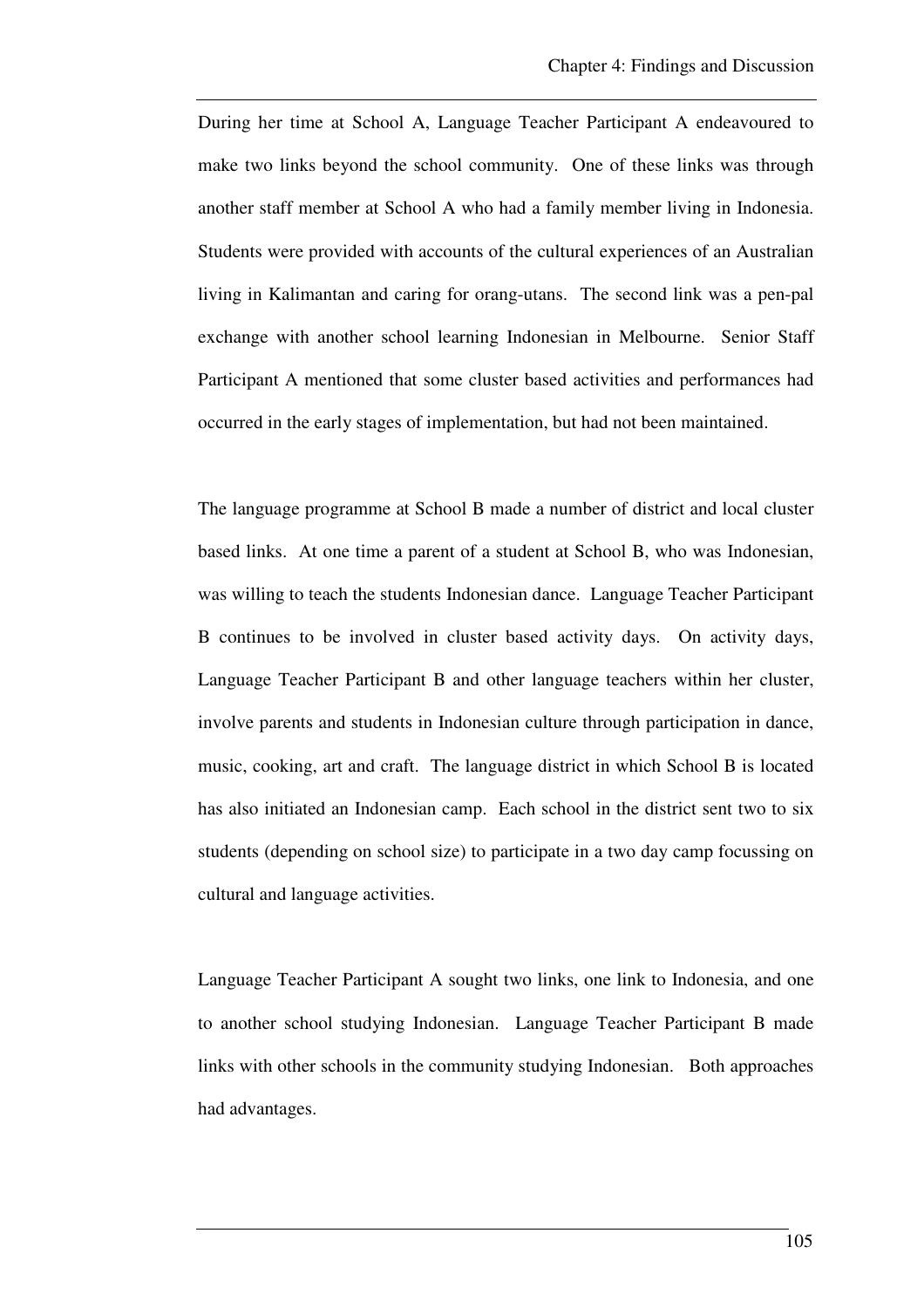Students at School A were exposed to informal learning about culture through the international contact that was made with Kalimantan. Students were also able to use their language for authentic purposes to exchange letters with a school in Melbourne. The pen pal exchange gave students the opportunity to use language for real purposes (Curtain & Dahlberg, 2004; McKay, 2000).

At School B, the emphasis placed on sharing language activities and experiences at the local level had a number of advantages for the language programme. Activities days, with parents included, are an example of action that promotes the language programme in the wider community. Activity days also encouraged cluster articulation of primary school language programmes by developing communication and support between schools (Steigler-Peters, Moran, Piccioli & Chesterton 2003) (see also 2.2.4).

The findings in this section suggest that establishing links beyond the school's immediate boundaries can assist language programme sustainability. This is evident in the case of the language programme at School B, which is strongly supported by communication and articulation with nearby primary schools studying Indonesian.

### **4.4.6 Summary of research sub-question 2**

Research sub-question 2 examined the school level factors that influenced language programme continuation, or discontinuation at School A and School B. As shown in Table 4.4 (see page 115), findings from this section indicate that numerous school level factors play a large role in a school's decision to continue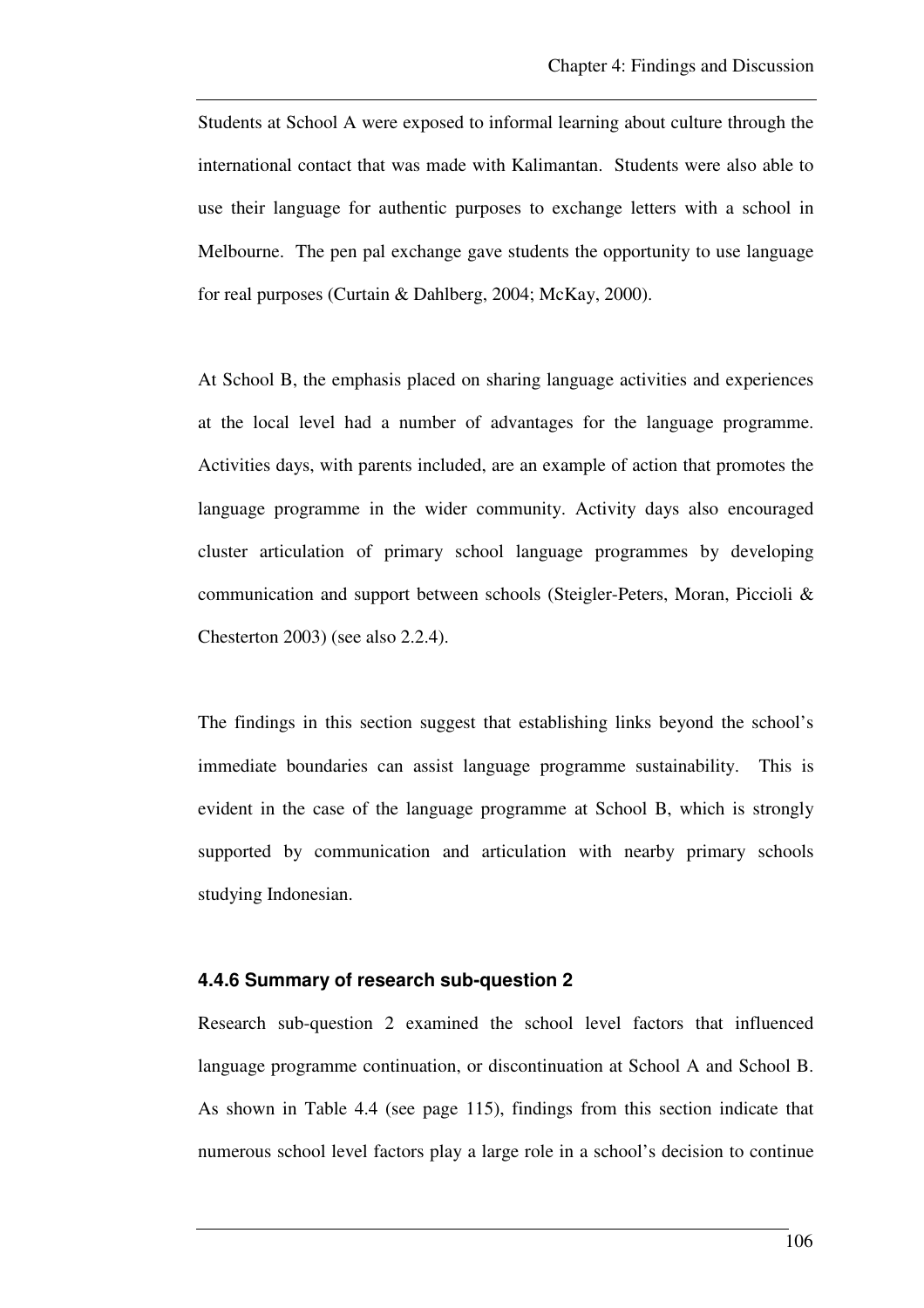or discontinue a language programme. The notion of whole school approaches to language learning has had the most impact on language programme sustainability at School A and School B.

Senior Staff Participant A and Language Teacher Participant A reported that they could see the value of language studies. However, when outside sources for funding diminished, Senior Staff Participant A felt that language studies could not continue at School A. There also appeared to be a lack of communication about the language programme between staff in School A. This was reflected in the comment by Senior Staff Participant A that the language teacher was the "driver" of the language programme. Language Teacher Participant A also mentioned that the teaching staff at School A were not informed that the language programme was to be discontinued. Links between School A's language programme and other primary school language programmes were not maintained at the local level.

Senior Staff Participant B and Language Teacher Participant B indicated that a strong whole school approach to language education had contributed to the language programme sustainability at School B. The descriptions both Language Teacher Participant B and Senior Staff Participant B gave during semi-structured interviews reflected a school language programme that is part of the school's culture and involves all staff in decision making processes. Furthermore, the language programme at school B is articulated with other primary schools in the local cluster.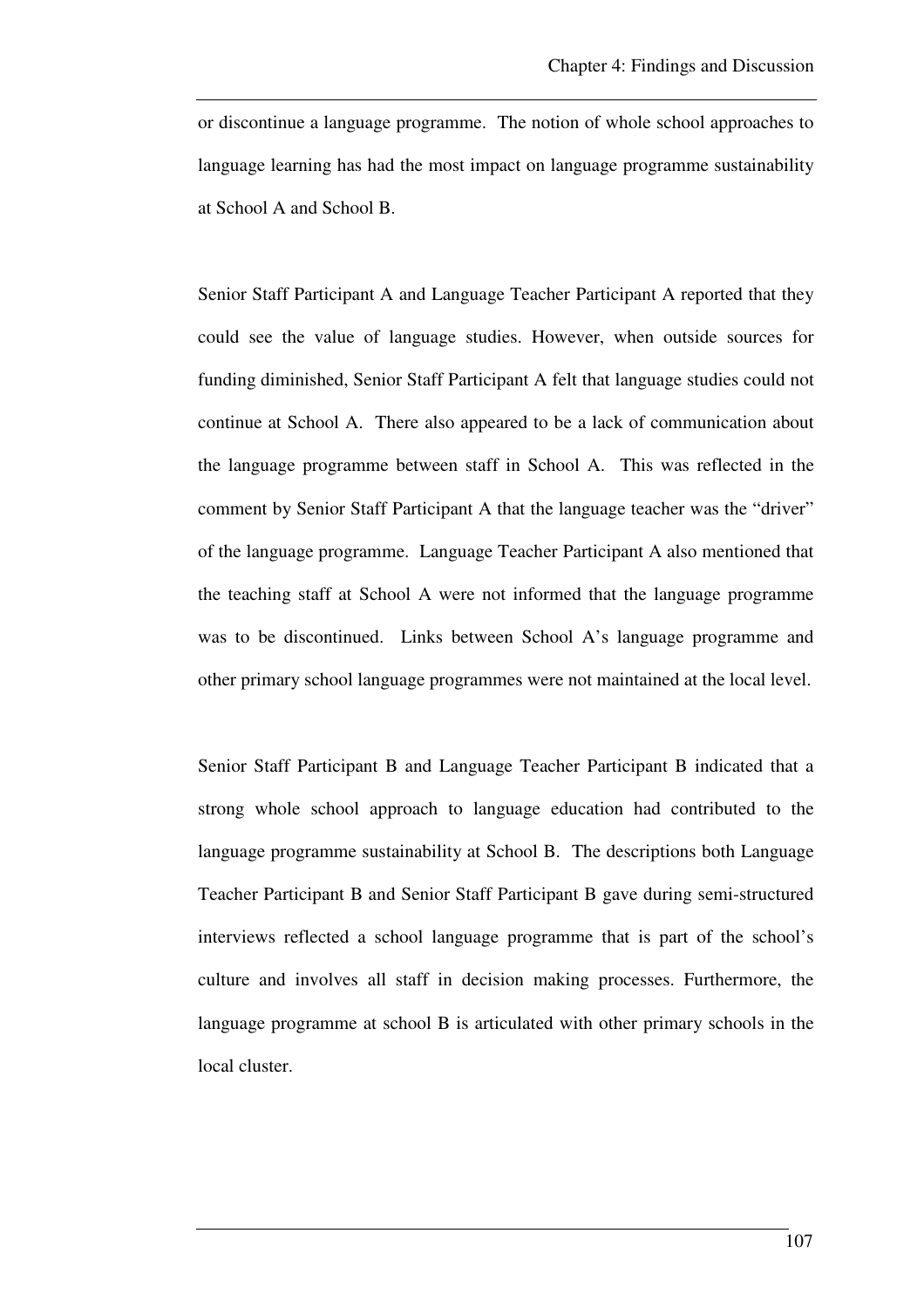This chapter will now focus on the findings of the third research sub-question, factors in the wider community that influence language programme sustainability.

### **4.5 Findings pertaining to sub-question 3:**

# **What factors in the wider community affected the sustainability of the language programmes in two Tasmanian primary schools?**

Participants reflected on a number of factors in the wider community that they believed may possibly influence the sustainability of language programmes. These factors focussed on the influences of:

- (4.5.1) Parental opinion; and
- (4.5.2) Current events in Indonesia.

The findings and discussion about parental opinion will be the first influence detailed in this section.

### **4.5.1 Parental opinion**

DoE Participant A explained that parents and guardians had to approve of the introduction of a language programme as a necessary first step in implementing a primary school language programme. DoE Participant B reflected that she knew of schools in which language programmes had discontinued due to a lack of support from senior staff and parents.

The senior staff at School A had investigated parental and guardian reaction towards the school's language programme through a parent and guardian survey. Senior Staff Participant A reported that: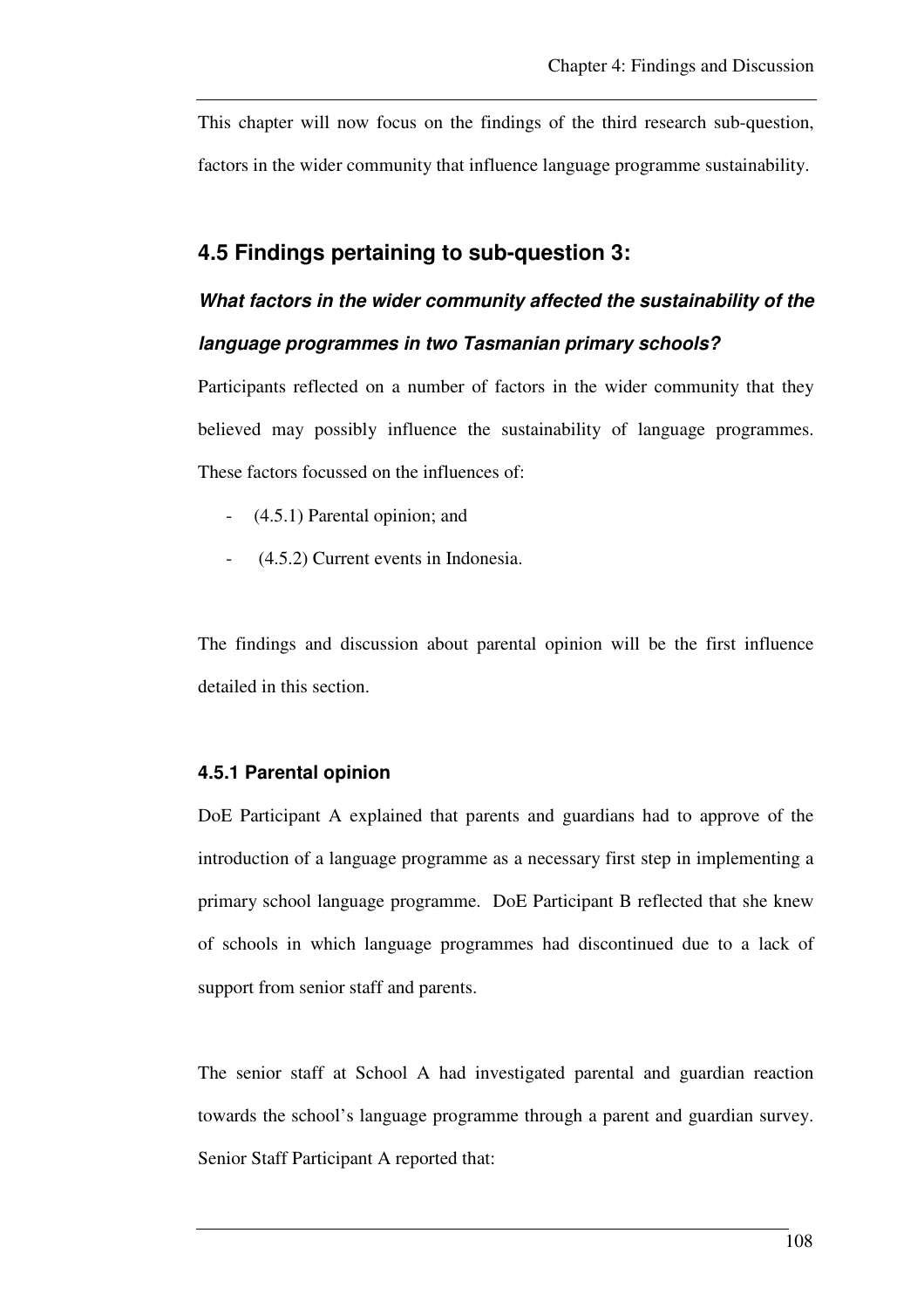To be fair, there was never, in the time that I have been here, a strong parent reaction for one way or the other (towards language). For the overwhelming majority of parents it would have been more of a silent response to LOTE than an active one… in having said that, there were enthusiasts for children to have an opportunity to do foreign language…but that was just the response of a couple. On the other side of that are people who were not so keen on LOTE…probably equal in numbers to the ones who were in favour of it (Senior Staff Participant A, 2005).

Language Teacher Participant A believed that the lack of value placed on language learning by parents may have influenced the language programme in School A. Language Teacher Participant A reflected that School A was located in an area where learning about other cultures and languages was not really valued, and so parents had little involvement in the programme. This lack of parent reaction did not appear to deter Language Teacher Participant A, who believed that children could shift attitudes in society. She stated that "if you can get one group started to carry it (a tolerance of multiculturalism) on to the next generation, then that's really breaking the back of it" (Language Teacher Participant A, 25/07/2005).

Language Teacher Participant A also expressed her belief that parental attitude is important to language education. She mentioned that as a child, parental attitude influenced her decisions to learn languages because she came from a family that travelled and learned languages. Language Teacher Participant A commented that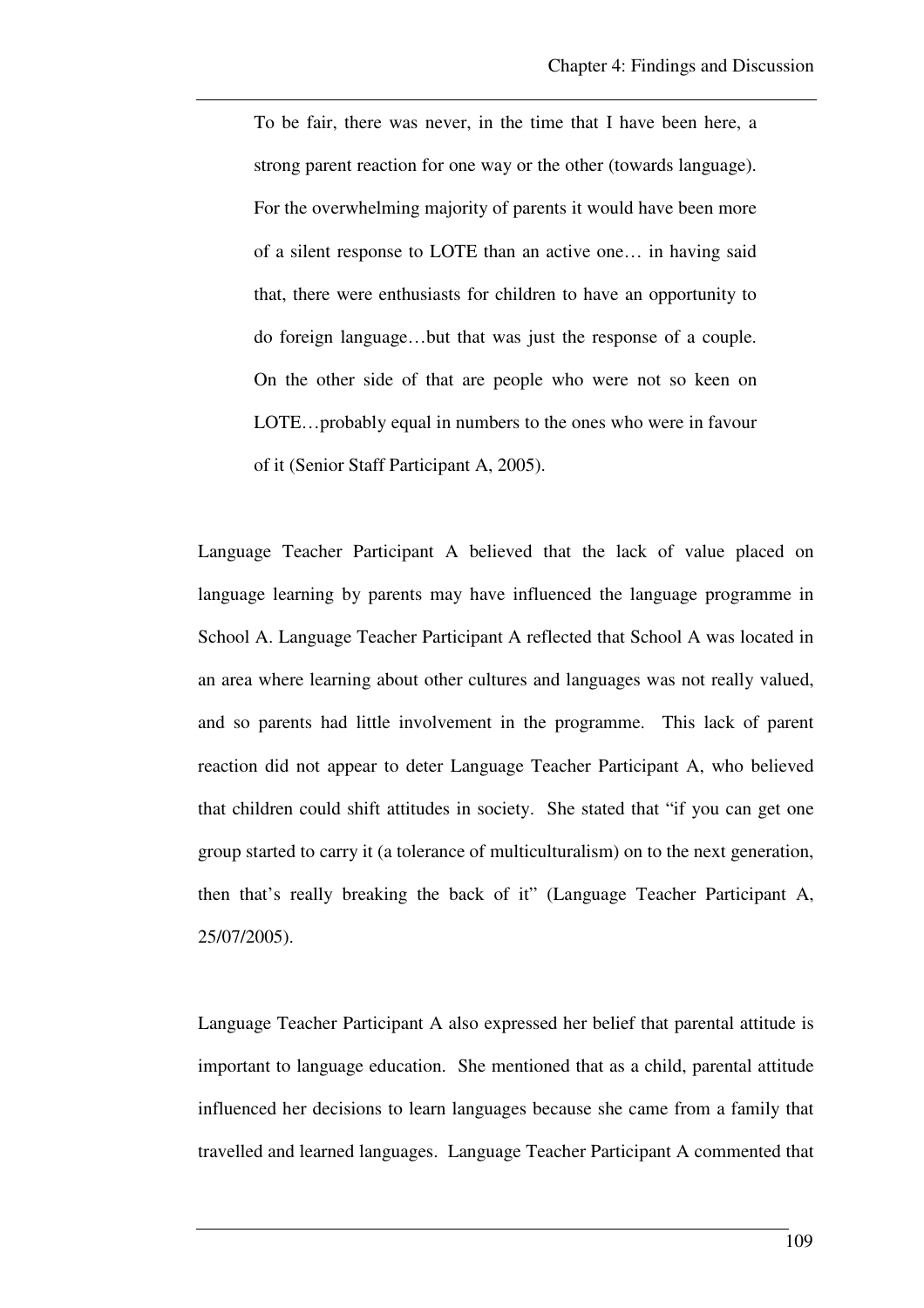School A was located in an area where many families could not afford to travel, and occasionally students had a "what do you need to learn that for" (Language, Teacher Participant A, 25/07/2005) attitude towards learning a language.

Language Teacher Participant A also mentioned that parents were not involved in the decision to discontinue the language programme at School A. Language Teacher Participant A felt that an outcry from parents may have allowed the programme to continue. Instead, Language Teacher Participant A has found that:

Parents still come up to me now, six months after the start of this year and say "oh, why aren't you teaching Indonesian?" and it's only just occurred to them that their kids are not getting Indonesian (Language Teacher Participant A, 25/07/2005).

School B is also located in an area where multiculturalism is not seen as the norm. Senior Staff Participant B reflected that parental attitude had not really influenced School B's language programme, mentioning that students were the best way of influencing parental attitude. When discussing multiculturalism in School B's location, Senior Staff Participant B stressed that "it's important we send that (multicultural) message to our kids, and our kids will teach their parents" (16/07/2005).

Language Teacher B reflected that she had never experienced parents or guardians questioning the relevance of language learning. Language Teacher Participant B mentioned that occasionally she heard a racist comment she felt originated in the students' home, but on the whole: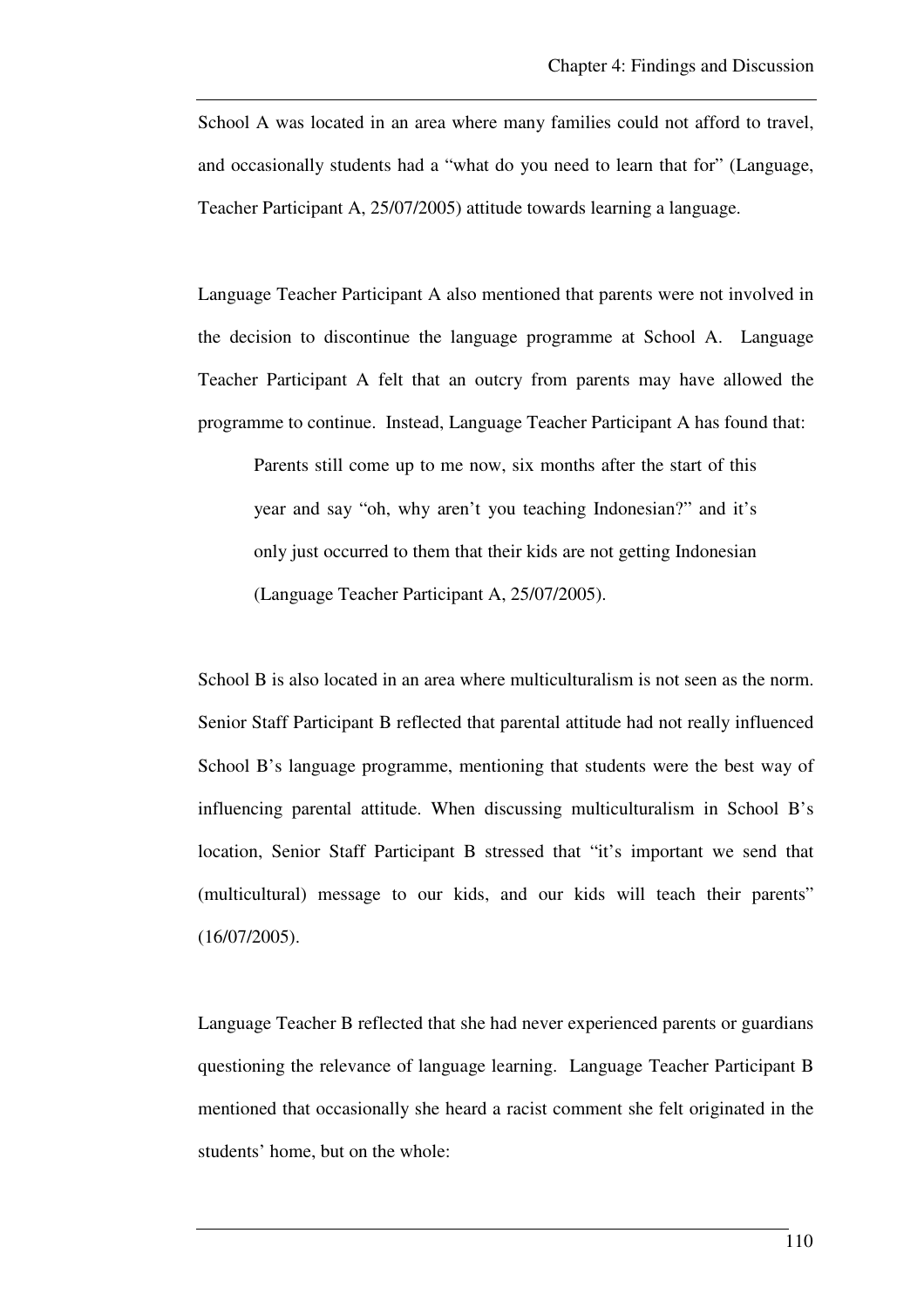It (Indonesian) is just accepted as the LOTE and as part of the school. They (parents and guardians) were quite happy for it to be introduced. Some of them used to come in and say "I've got so and so coming home and teaching his little brothers how to count in Indonesian" (Language Teacher Participant B, 19/08/2005).

Parental influence has not appeared to have greatly impacted the language programmes operating in School A or School B. All school level participants reflected that parents were relaxed towards Indonesian language programmes being offered in School A and School B. However, participants could not offer any information about how parents were involved in the implementation of the language programme.

Simpson and Norris (2000) note the importance of parental involvement in language learning. The same authors suggest that parents should be involved in the language programme, particularly with decision making processes about the programme. The Senior Staff at School A had made some attempt at gaining parental opinion through surveys, but opted not to consider parental involvement when deciding to discontinue the language programme. Meanwhile, the staff at School B had opted for a different approach to engaging parents in language learning, with both Language Teacher Participant B and Senior Staff Participant B suggesting that children are the best advocates for the language programme.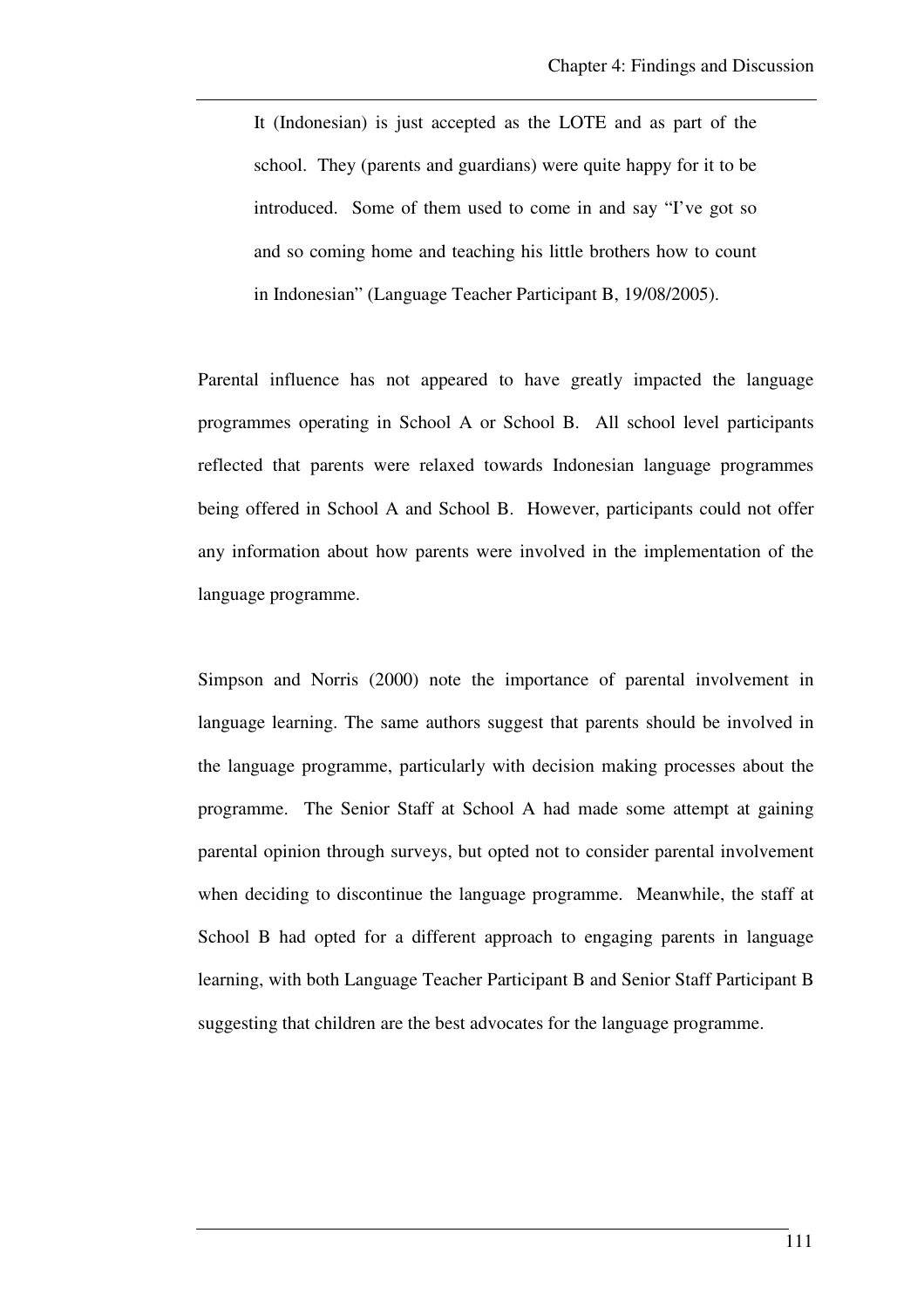#### **4.5.2 Current events in Indonesia**

Current political events in Indonesia did not appear to have any direct negative influence upon the language programme sustainability at School A or School B. However, all participants offered an opinion regarding Indonesian language learning and current events in Indonesia.

DoE Participant A explained that political instability in Indonesia had prevented in-country trips by teachers for either recreation or professional development. DoE Participant B believed that politics and the media were possibly influencing the perceptions of students:

They see Indonesia as Muslim which means terrorist. I mean kids still think about the Bali bombing, they still think about Muslims being "terrorists" ... We really need to get to know Indonesians, get to know them as friends and family…" (DoE Participant B, 21/07/2005).

In the opinion of Senior Staff Participant A, political relations between Australia and Indonesia had not influenced the sustainability of School A's language programme. However, Language Teacher Participant A noted that in general, political relations were reducing support for primary language programmes:

People were keen (about learning Indonesian) but after the bombings, that has turned a lot of people off. I have noticed that interest has waned a lot since then and not as many schools now do Indonesian. It has got a lot smaller over the last four years … The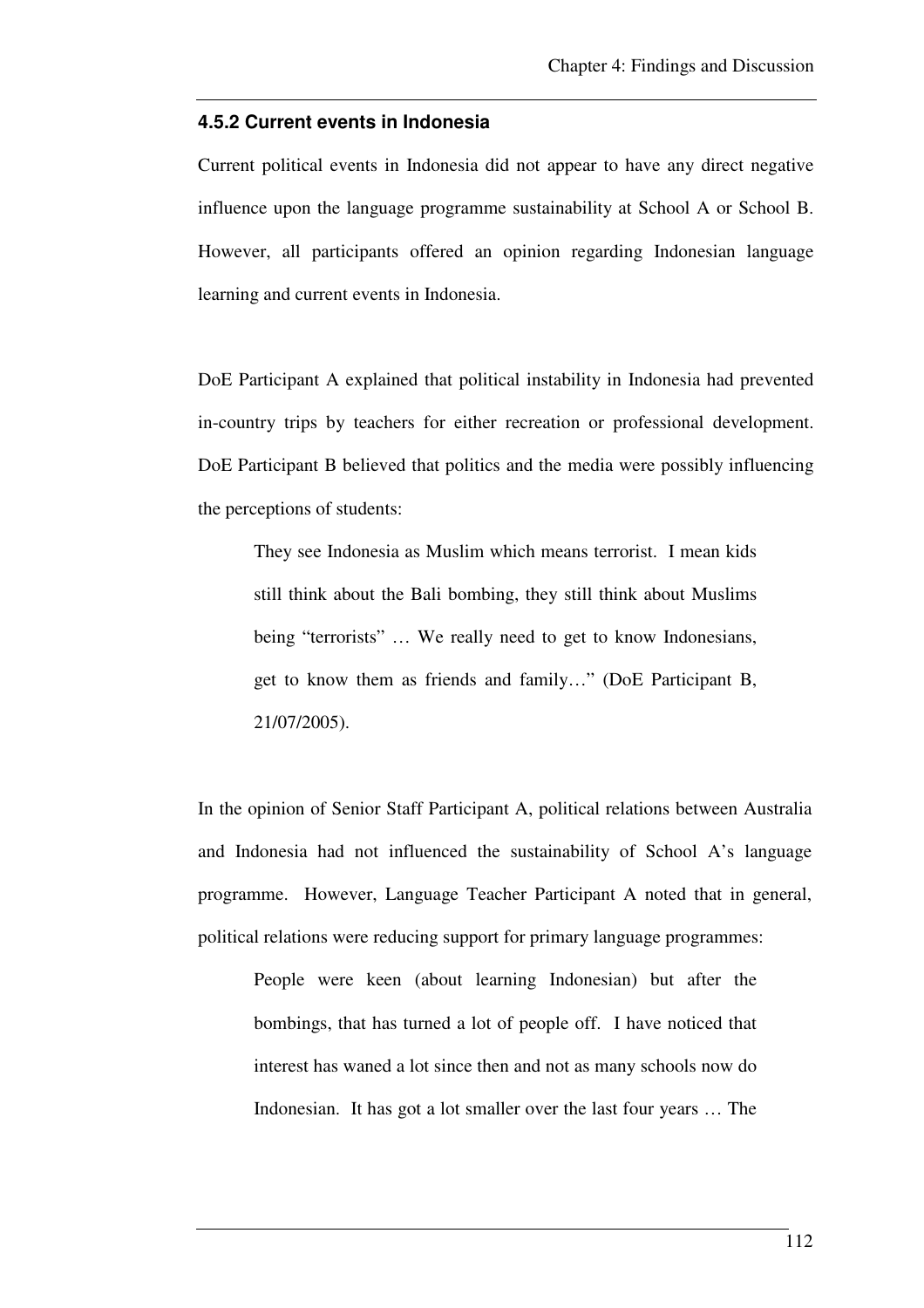scaremongering on the telly and stuff has made it harder to sell (Language Teacher Participant A, 24/07/2005).

Senior Staff Participant B and Language Teacher Participant B mentioned that political relations and media perceptions of Indonesia had not impacted on School B's language programme. Language Teacher Participant B mentioned that on a school level, there was not much response from students, parents or staff about the place of Indonesian language studies in School B, even after the Bali bombing. Language Teacher Participant B only recalled one experience with a parent at parent-teacher interviews:

I also teach Grade 3 on a Friday, and one father, it was the first time I had ever met him (at parent teacher interviews), I mentioned the work we had been doing in Indonesian, and he sort of went "Indonesian, what do you mean Indonesian?" and his wife very quietly said "its alright, it's the LOTE that they do here, the boys do it in their classes," and he just sort of settled down, and I think they just accept it, that it is part of our school programme" (Language Teacher Participant B, 19/08/2005).

Findings from this section indicate that current political events have not affected the sustainability of language programmes in School A and School B. However, the responses from DoE Participant B and Language Teacher Participant B suggest that Indonesian political instability is influencing general support for primary school Indonesian language programmes.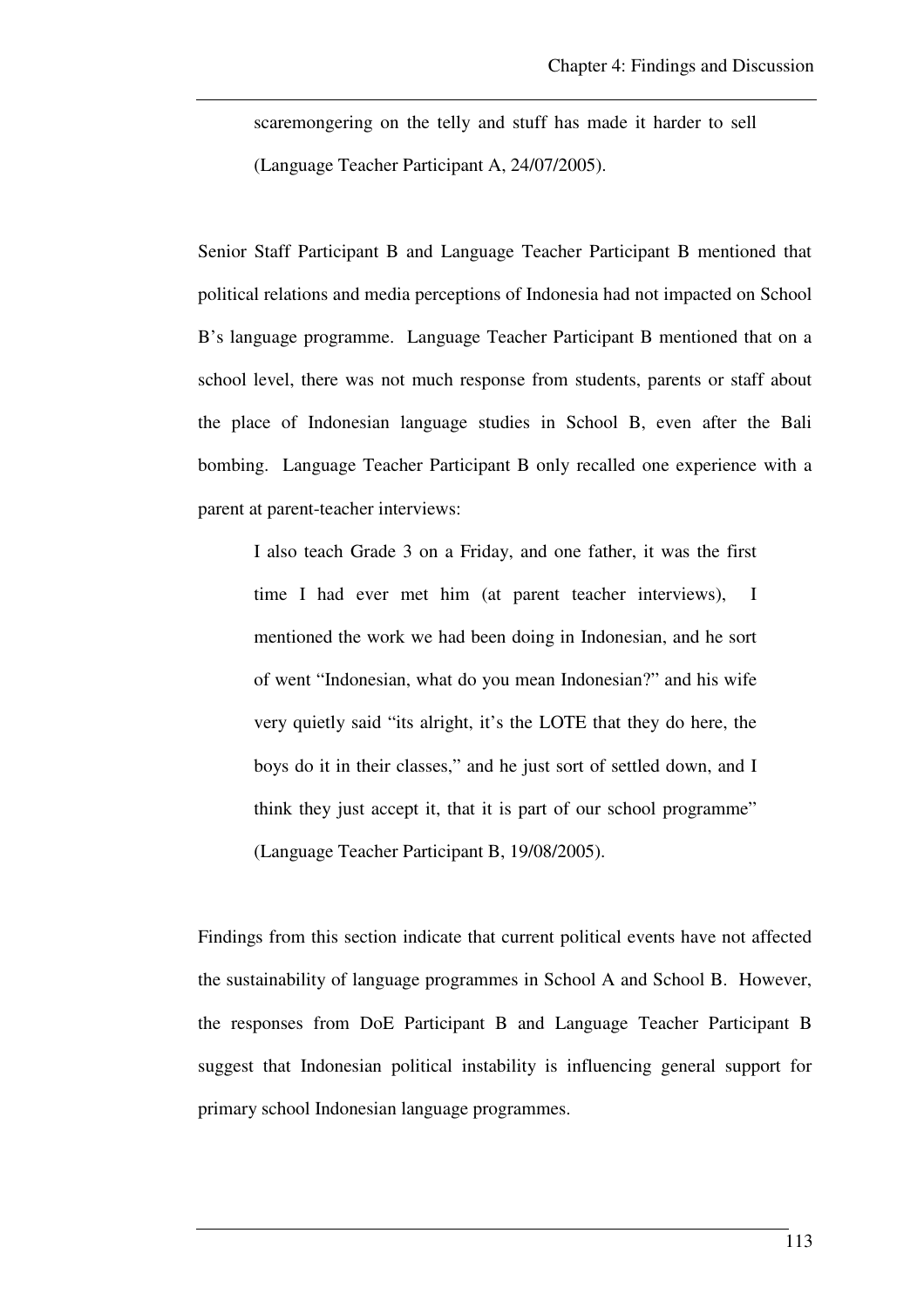### **4.5.3 Summary of research sub-question 3**

Research sub-question 3 investigated the wider community factors that affected the sustainability of language programmes in School A and School B. As shown in Table 4.4, no clear wider community influences have affected the language programme sustainability in either school.

### **4.6 Conclusion of Chapter 4**

This chapter has presented findings and discussion regarding the three research sub-questions of this study. The three sub-questions of this study identify themes that will address the overarching research question of this study: What factors affected the sustainability of language programmes in two Tasmanian primary schools, to be discussed in Chapter 5.

Table 4.4 on the following page provides a summary of findings pertaining to the three research sub-questions. The table organises key factors from the system level, the school level and society that influenced language programme sustainability in School A and School B.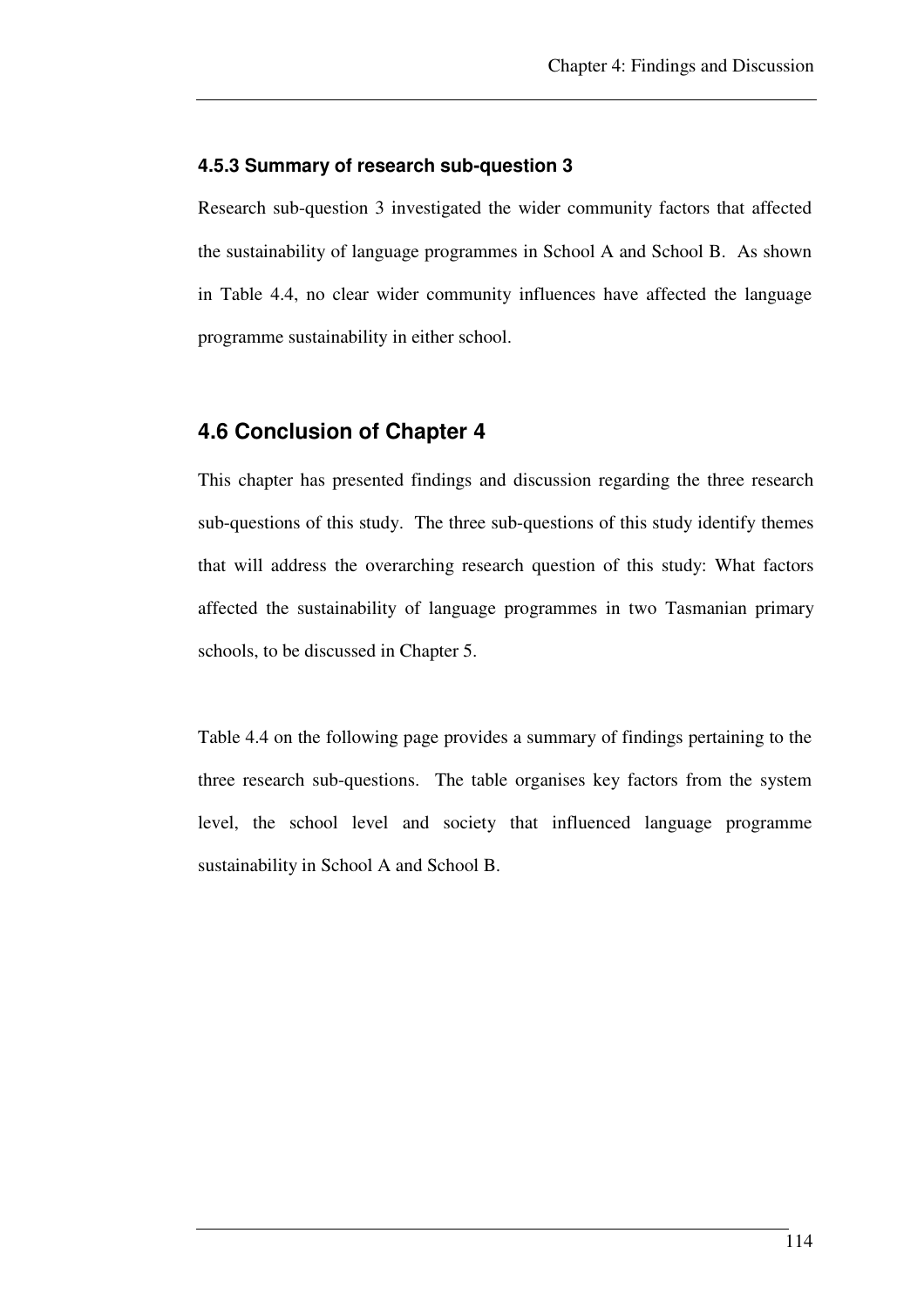## **Table 4.4: Factors that influenced the sustainability of language**

### **programmes in School A and School B**

|                      | Summary of findings regarding continuation or discontinuation in School A and |                                          |                                |
|----------------------|-------------------------------------------------------------------------------|------------------------------------------|--------------------------------|
|                      | <b>School B.</b>                                                              |                                          |                                |
|                      | <b>Factor of influence</b>                                                    | <b>School A</b>                          | <b>School B</b>                |
| System level factors | <b>Resources:</b>                                                             | Lack of outside funding led to           | Emphasises the benefits of     |
|                      | funding and                                                                   | the decision to discontinue              | funding, but now self-funds    |
|                      | staffing                                                                      | School A's language                      | programme with state           |
|                      |                                                                               | programme.                               | government maintenance         |
|                      |                                                                               |                                          | funding.                       |
|                      |                                                                               |                                          |                                |
|                      | <b>Strong system</b>                                                          | Evidence of strong system                | Evidence of strong system      |
|                      | level leadership &                                                            | level leadership and cluster             | level leadership and cluster   |
|                      | cluster                                                                       | articulation were reflected in           | articulation were reflected in |
|                      | articulation                                                                  | participant interviews.                  | participant interviews.        |
|                      | <b>School Leadership</b>                                                      | Values language study,                   | Shows signs of strong          |
|                      |                                                                               | however organisational                   | leadership. Explicit           |
|                      |                                                                               | details were left up to the              | expectation in the school that |
| School level factors |                                                                               | language teacher.                        | language must be taught.       |
|                      | <b>Whole school</b>                                                           | Whole school community                   | Whole school community has     |
|                      | approach                                                                      | appeared to value language               | strong value towards           |
|                      |                                                                               | but there was no strong                  | language education.            |
|                      |                                                                               | advocacy of the programme.               | Some cross-curricular          |
|                      |                                                                               |                                          | planning and communication.    |
|                      | Language teacher                                                              | Had an itinerant language                | Has a language teacher as a    |
|                      |                                                                               | teacher who was seen as the              | full time member of staff,     |
|                      |                                                                               | "driver" of the school                   | which is seen by senior staff  |
|                      |                                                                               | language programme.                      | as a strength of the language  |
|                      |                                                                               |                                          | programme.                     |
|                      | Links beyond the                                                              | Links to Indonesia and pen-              | Camps, activity days, and      |
|                      | school                                                                        | pals with interstate school.             | links to schools locally.      |
|                      | <b>Influence of</b>                                                           | No clear attempt to involve              | No clear attempt to involve    |
| Wider communi        | parents                                                                       | parents in language                      | parents in language            |
|                      |                                                                               | programme decision making,               | programme decision making.     |
|                      |                                                                               | however, conducted surveys               | Advocated programme to         |
|                      |                                                                               | of parent opinion.                       | parents by inviting parents to |
|                      |                                                                               | Parents did not have any                 | Indonesian based               |
|                      |                                                                               |                                          |                                |
| ty factors           |                                                                               | explicit response to the                 | performances by students.      |
|                      |                                                                               | language programme within<br>the school. | Parents did not have any       |
|                      |                                                                               |                                          | explicit response to the       |
|                      |                                                                               |                                          | language programme within      |
|                      |                                                                               |                                          | the school.                    |
|                      | <b>Current events in</b>                                                      | Participants offered personal            | Participants offered personal  |
|                      | <b>Indonesia</b>                                                              | opinions however, Indonesian             | opinions however, Indonesian   |
|                      |                                                                               | current events had no                    | current events had no          |
|                      |                                                                               | apparent influence on school             | apparent influence on school   |
|                      |                                                                               | level decision making about              | level decision making about    |
|                      |                                                                               | the language programme.                  | the language programme.        |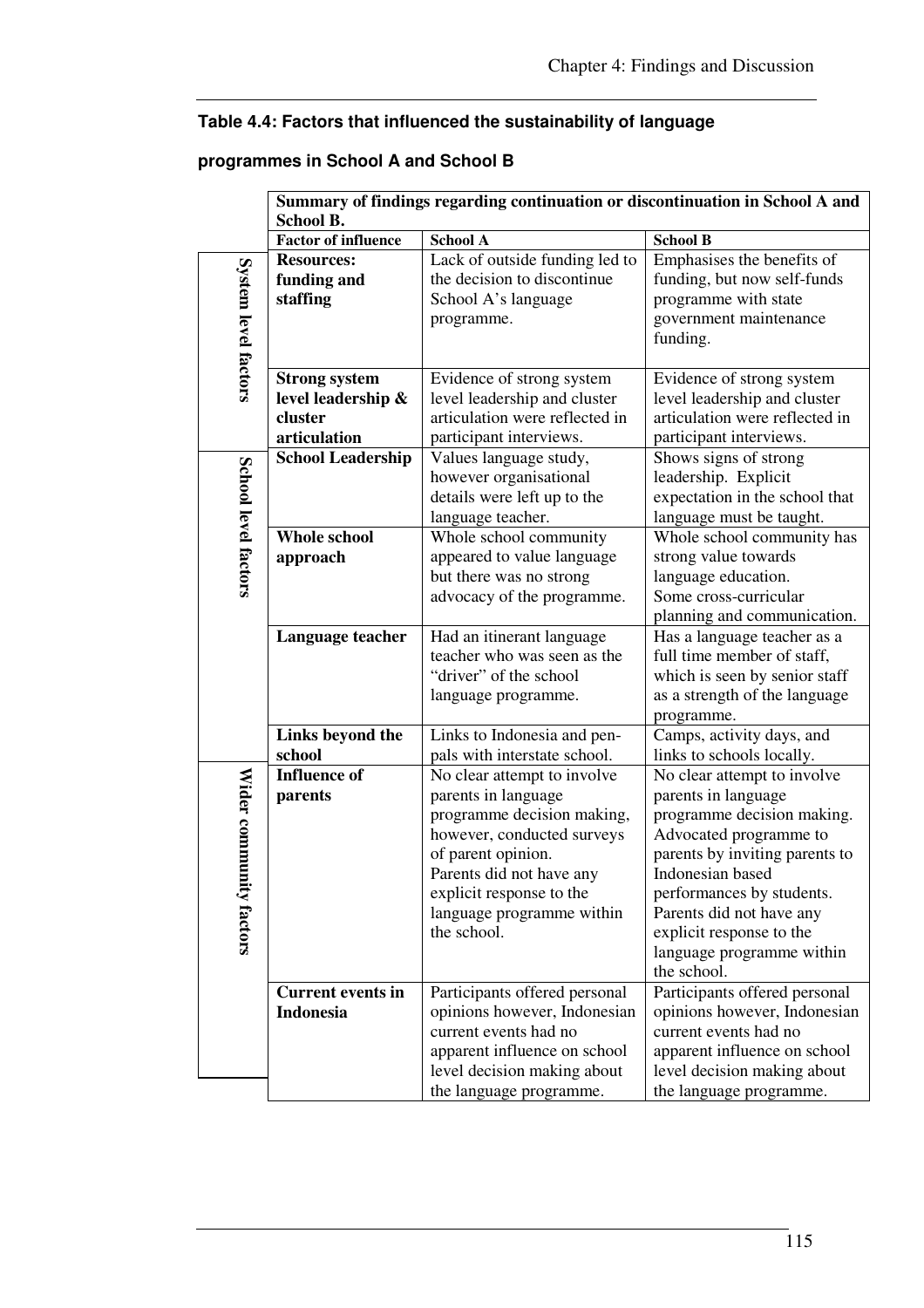The next chapter of this study, Chapter 5: Conclusions, will report on findings of the overarching research question: What factors affected the sustainability of language programmes in two Tasmanian primary schools? Chapter 5 will also make recommendations about increasing the sustainability of language programmes in Tasmania, and will suggest areas for further research.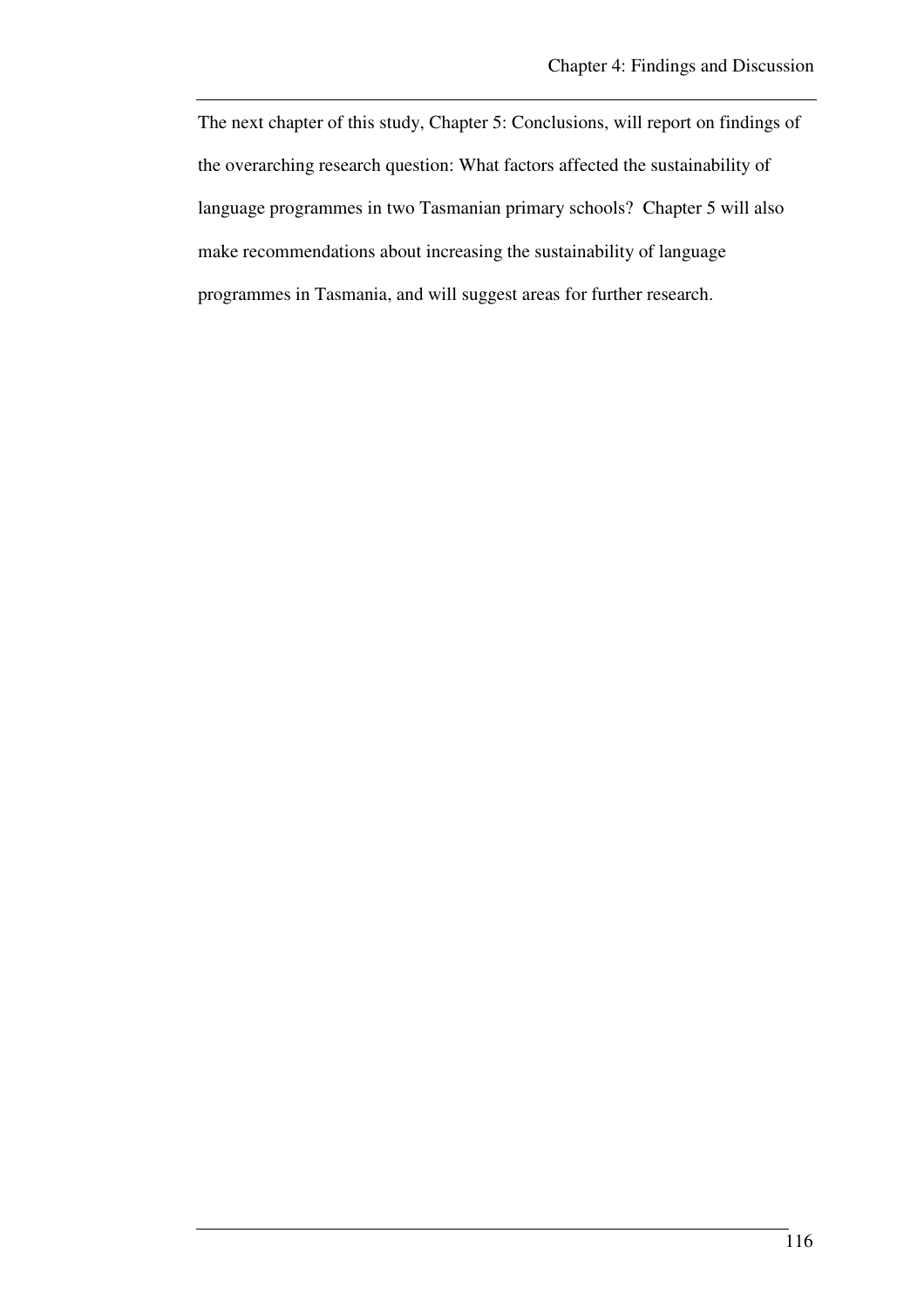# **Chapter 5: Conclusions**

### **5.1 Overview**

This chapter will present conclusions about the overarching research question of this study: *What factors affected the sustainability of language programmes in two Tasmanian primary schools?* This chapter also will be used to identify recommendations for language education in Tasmania, and suggest areas of further research. This chapter is arranged according to the following subheadings:

- (5.2) Conclusions about the overarching research question
- (5.3) Recommendations for language education in Tasmanian primary schools
- (5.4) Recommendations for further research
- $(5.5)$  Conclusion

## **5.2 Conclusions about the overarching research question**

# **What factors affected the sustainability of language programmes in two Tasmanian primary schools?**

In Chapter 4: Findings and discussion, the three research sub-questions of this study were addressed. This section will synthesise the most prominent findings from Chapter 4 to determine the factors that affected the sustainability of language programmes in two Tasmanian primary schools.

This section will highlight the following system level factors: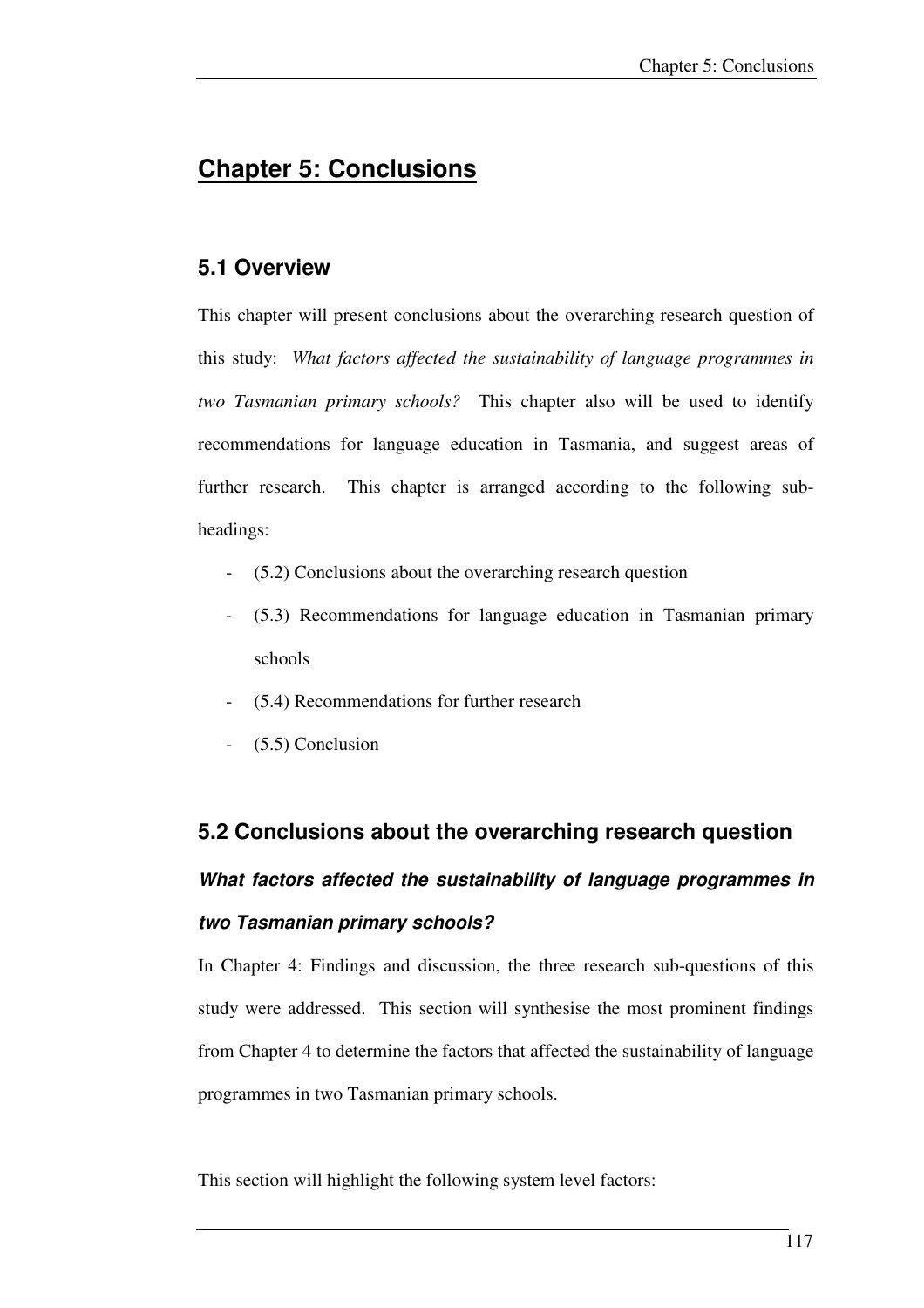- $(5.2.1)$  Access to system level funding; and
- (5.2.2) Access / flexibility to hire qualified language teachers.

This section will also attend to the following school level factors:

- (5.2.3) A whole school approach; and
- (5.2.4) School level leadership.

### **5.2.1 Access to system level funding**

The language programmes at School A and School B have both been influenced by the availability of funding. Both schools came online as *NALSAS Strategy* funded schools, and have used maintenance funding to sustain their language programme. Senior Staff Participant A had trialled maintenance funding but decided not to use the school budget for language education. The language programme at School B is now supported by a combination of maintenance funding provided by the Department of Education and a school budget allocation of funds.

The experiences of School A and School B suggest that the provision of outside funding to schools helps to implement, resource, and sustain a language programme. The responses from all school level participants indicate that without financial assistance, many schools are limited in the specialist teaching that they can offer. These findings are supported in research conducted by the Australian Primary Principals Association (APPA) (2002), which states that funding is a factor that strongly influences language programme sustainability in Australia. The APPA (2002) adds that in order to guarantee that all primary school students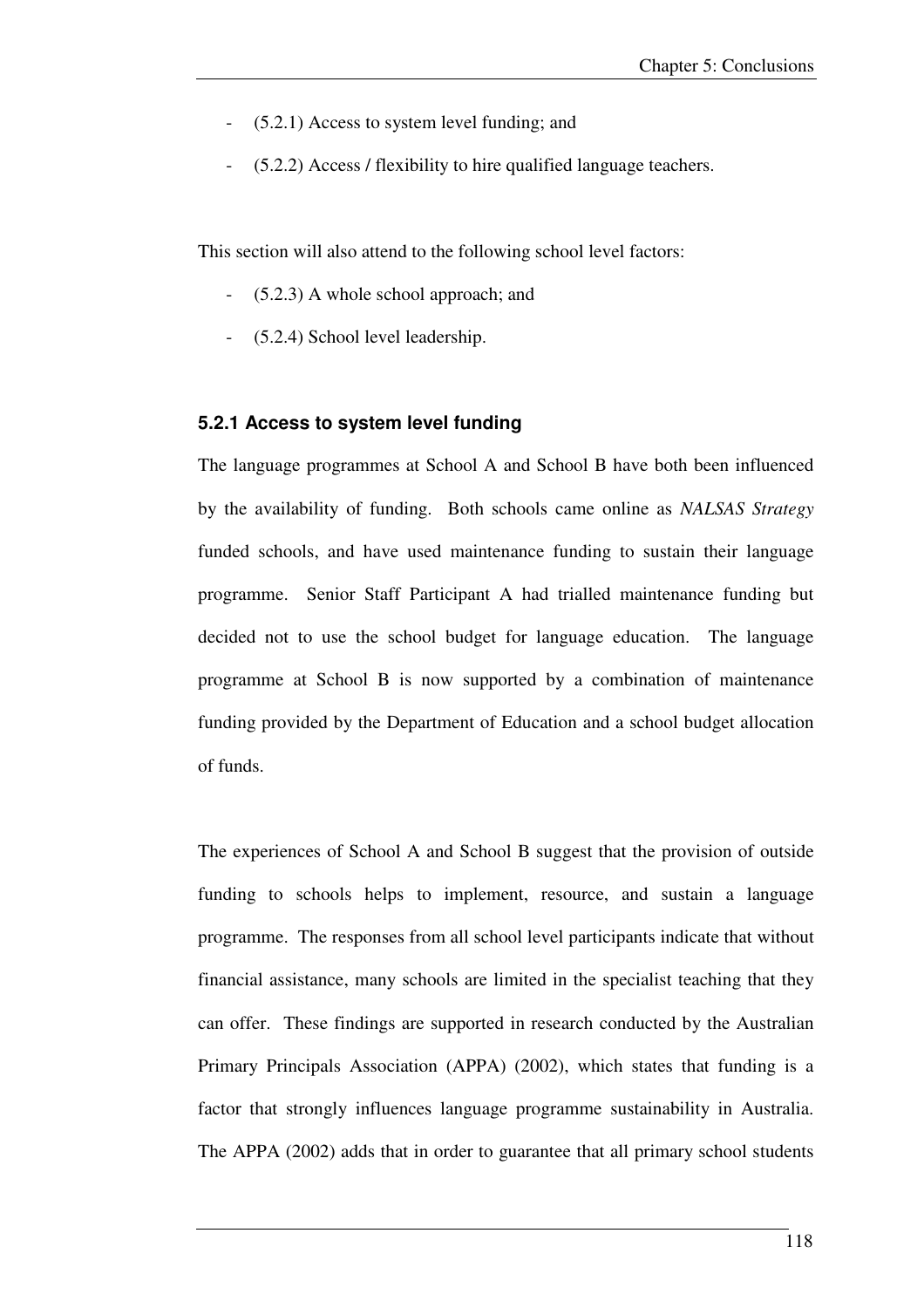have some access to language education, funding needs to be "universally resourced ensuring equity for all schools, without impacting upon the overall curriculum" (p. 10). The provision of *NALSAS Strategy* funding ensured that the two Tasmanian primary school's language programmes were "universally resourced" as suggested by the APPA (2002, p. 7). While the *NALSAS Strategy* funding lasted, both schools' language programmes were sustained.

#### **5.2.2 Access / flexibility to hire qualified language teachers**

Flexibility with staffing can only occur if Tasmanian language teacher supply and retention is maintained. Language teacher supply and retention in Tasmanian is limited by the lack of encouragement for pre-service teachers to learn a language at university. Senior Staff Participant B summed up the situation by stating that:

There aren't as many teachers coming through who can teach a LOTE...the push from the uni (university) is not there either…without that I don't think it (language) is a viable option (for schools) (Senior Staff Participant B, 16/08/2005).

These findings have indicated that access to suitably qualified teachers, and flexibility within school staffing quotas, can influence school leadership decisions to continue, or discontinue a primary school language programme. This notion is supported in the *Review of the Commonwealth Languages Other Than English Programme* (Erebus Consulting Partners, 2002) that states that "teacher supply and demand issues continue to be a concern for several jurisdictions (within Australia)…Principals continue to identify teacher shortage and staffing difficulties in LOTE as an area of concern" (p. 50). The cases of School A and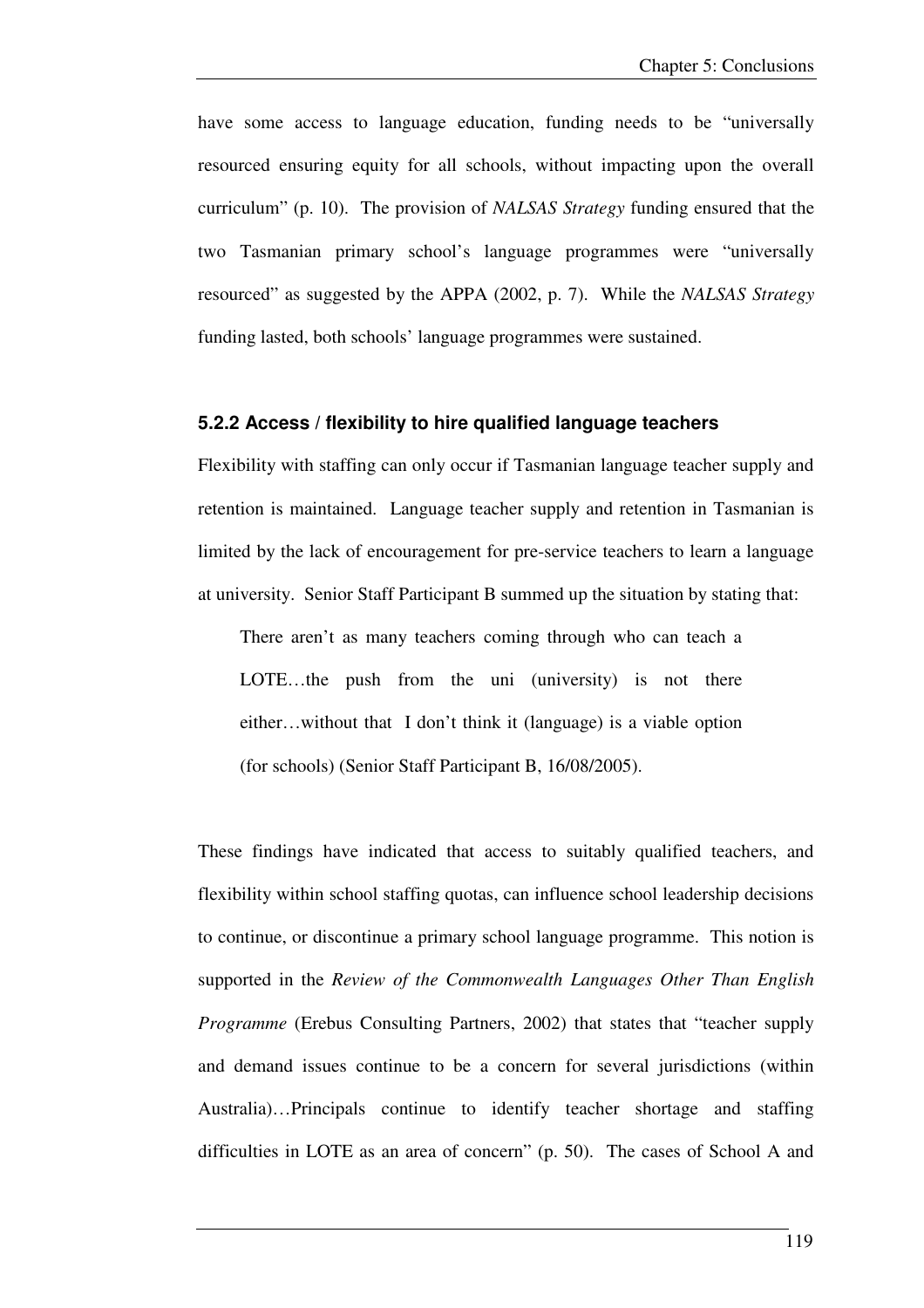School B imply that this is a factor that indeed impacts on Tasmanian language education in the government school sector.

### **5.2.3 A whole school approach**

The approaches taken by the staff at School A and School B, have affected their respective language programmes. The findings indicate that the language programme at School A was seen as a specialist area "predominantly driven by the presence of a LOTE teacher" (Senior Staff Participant A, 2005). Language Teacher Participant A reported that while she was valued as a teacher in School A, when it came to collaboration about the language programme, staff "weren't really interested" (2005). This hindered the trans-disciplinary curriculum links and collaborative planning at School A. The decision to discontinue the language programme at School A was decided by Senior Staff Participant A, without consultation with teaching staff.

However, the language programme at School B was part of school culture. Through cluster links, and cross-curricular planning between the language teacher and general classroom teachers, Indonesian has been shifted from a 'specialist' to a 'normal', expected part of the school curriculum at School B. The yearly full staff evaluation of all specialist teaching at School B, including language, indicated the existence of a whole school approach to the language programme.

A whole school approach has a positive influence on language programme sustainability (Asia Education Foundation, 2004; Browett & Spencer, in press). The findings of this study indicate that, at the school level, simply voicing support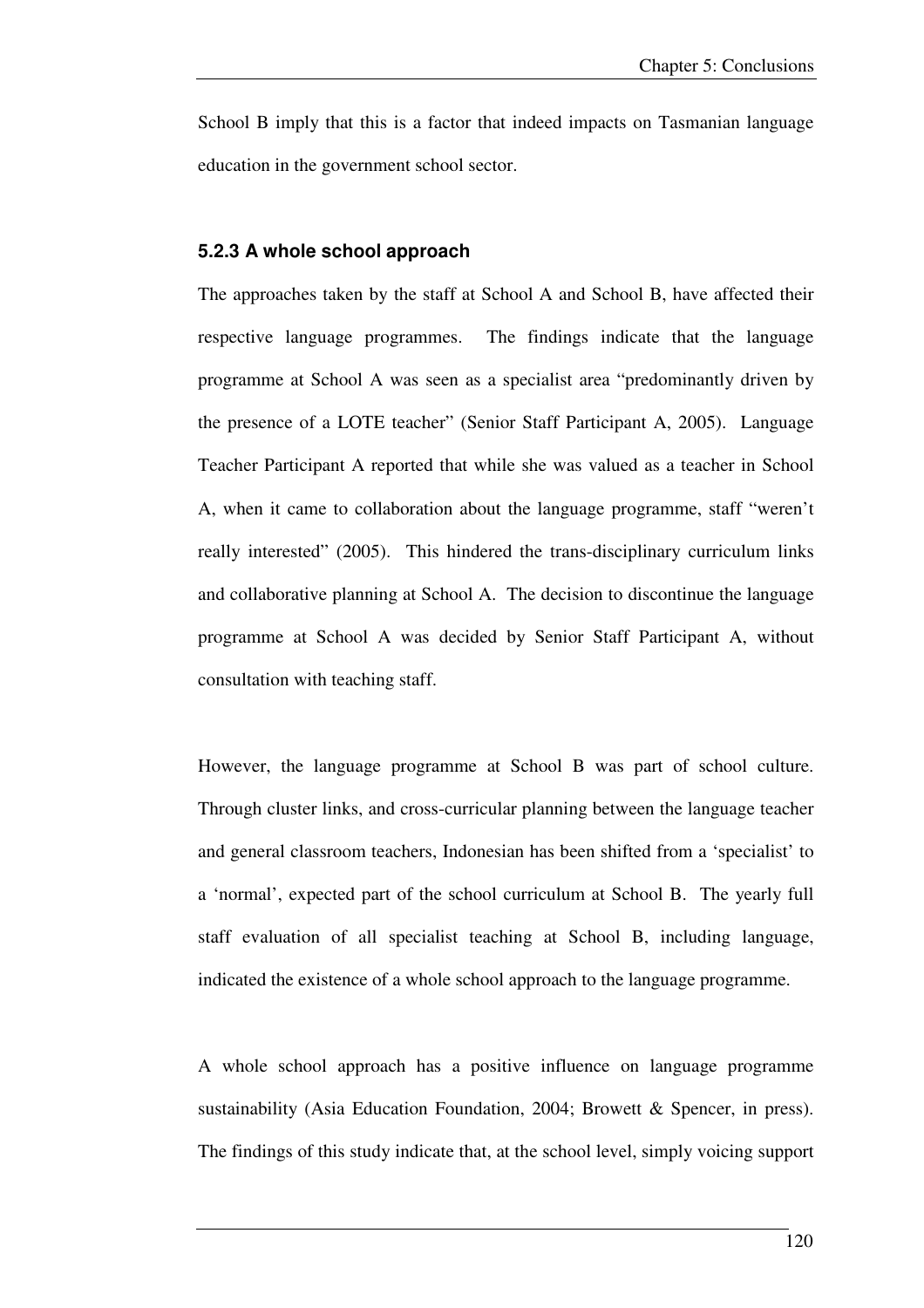for languages education is not sufficient to ensure the language programme's sustainability. A language programme also requires a school community that is willing to incorporate the programme as part of the school's culture, and to explicitly support it.

### **5.2.3 School level leadership**

The school level leadership decisions and actions taken by School A and School B influenced their respective language programmes in different ways. The school level leadership at School A made contributions to the language programme in the form of the provision of curriculum materials, but left the day-to-day running of the language programme in the control of Language Teacher Participant A. The decision to end the language programme was taken unilaterally by school leadership. At School B, the school leadership explicitly advocated the importance of language learning and took an active interest in the daily running of the programme. Decision making surrounding the continuation of the language programme was shared more broadly among teaching staff who shared ownership of the language programme.

School level leadership impacts greatly on the role that language education is to have within a primary school (Simpson & Norris, 2000). The actions and attitudes surrounding school leadership, influences the value that is placed on a school's language programme and how this may influence language programme sustainability. The ways in which decisions are made regarding a primary school's language programme's future operation are critical factors in language programme sustainability.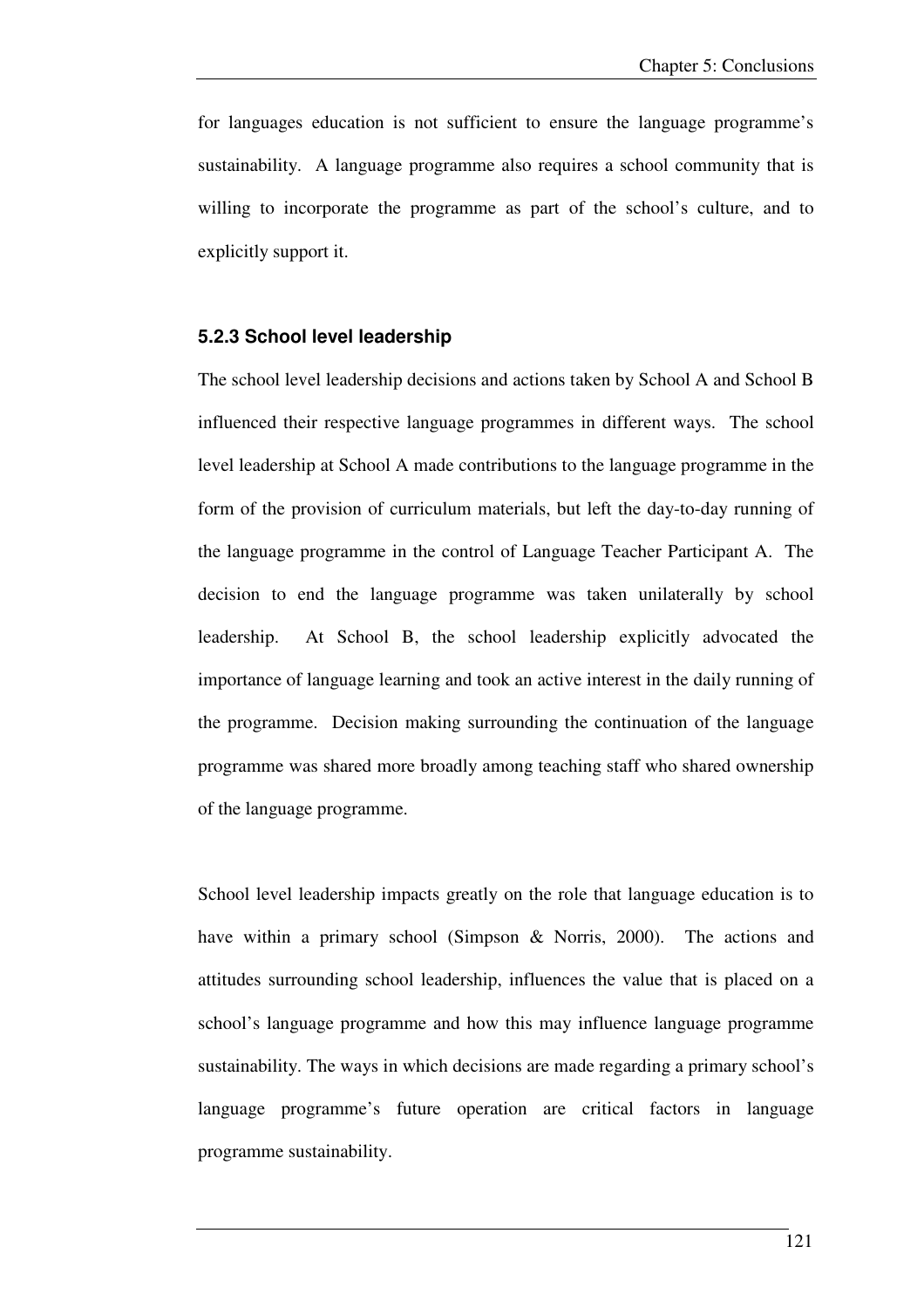#### **5.2.4 Summary of section 5.2**

This study has identified that system level and school level factors have an interrelated affect on language programme sustainability. This study has found that conditions imposed upon schools by the system level will, in turn, influence school level decision making. The schools involved in this study indicated that there are two system level factors affecting school level decision making in Tasmanian primary schools. These factors are access to system level funding, and access / flexibility to hire qualified language teachers.

At the school level, the schools in this research were influenced by school level leadership, and whole school approaches. This study found that school level leadership influences the value placed on language education within a school. This study has also supported the notion that a whole school approach requires consideration of: collaborative planning between the language teacher and generalist teachers; trans-disciplinary links; and the provision of a working environment that supports the language teacher.

Based on these conclusions, the next section of this chapter will make recommendations for language education in Tasmania.

### **5.3 Summary of the research**

The case of School A and School B indicate that a combination of school level and system level factors can make a significant impact on primary school language programme sustainability.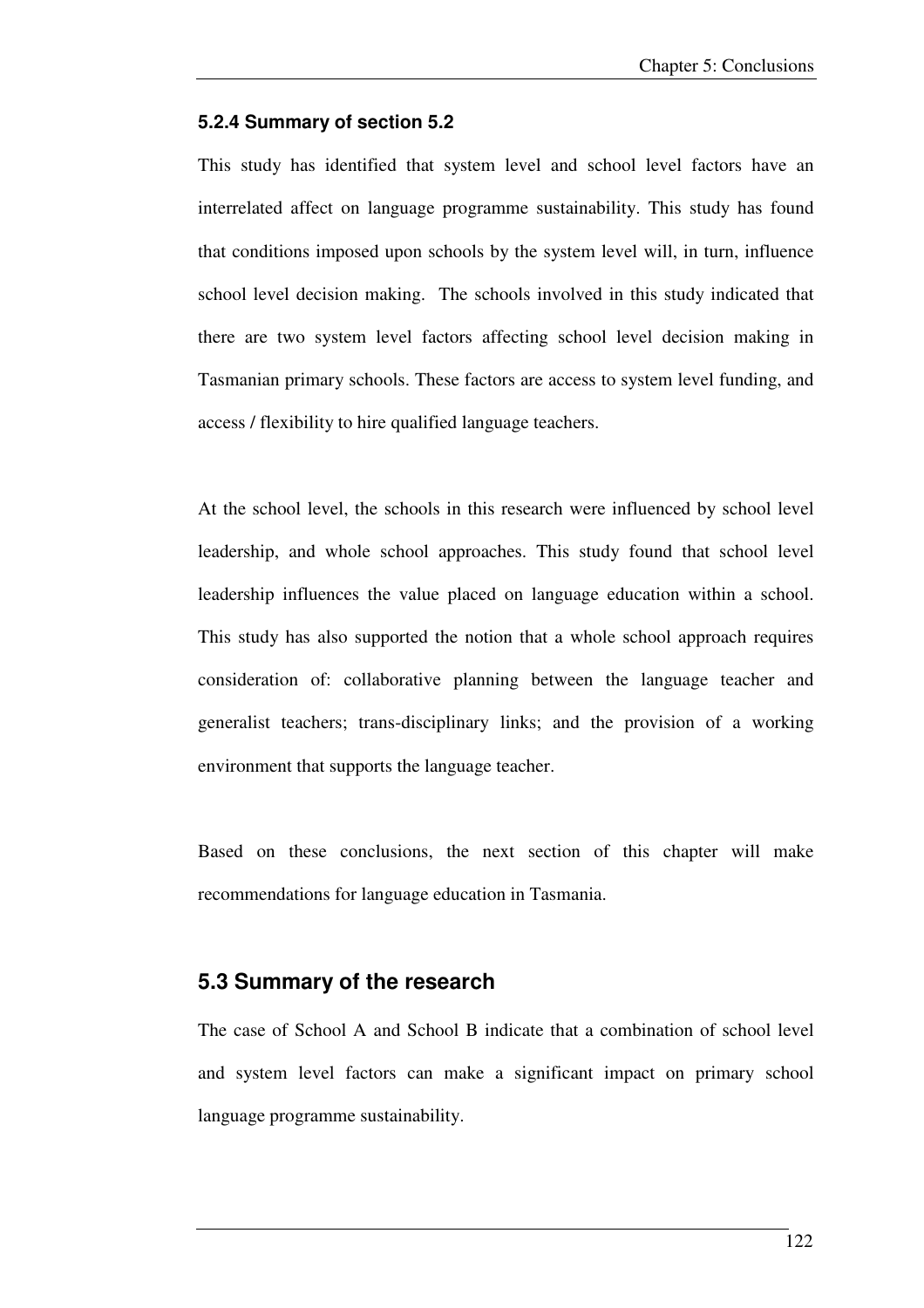On the following page is Figure 5.1, which displays the influence that system level factors, school level factors, and wider community factors have on language programme sustainability. Further clarification of Figure 5.1 is found on the proceeding pages of this chapter.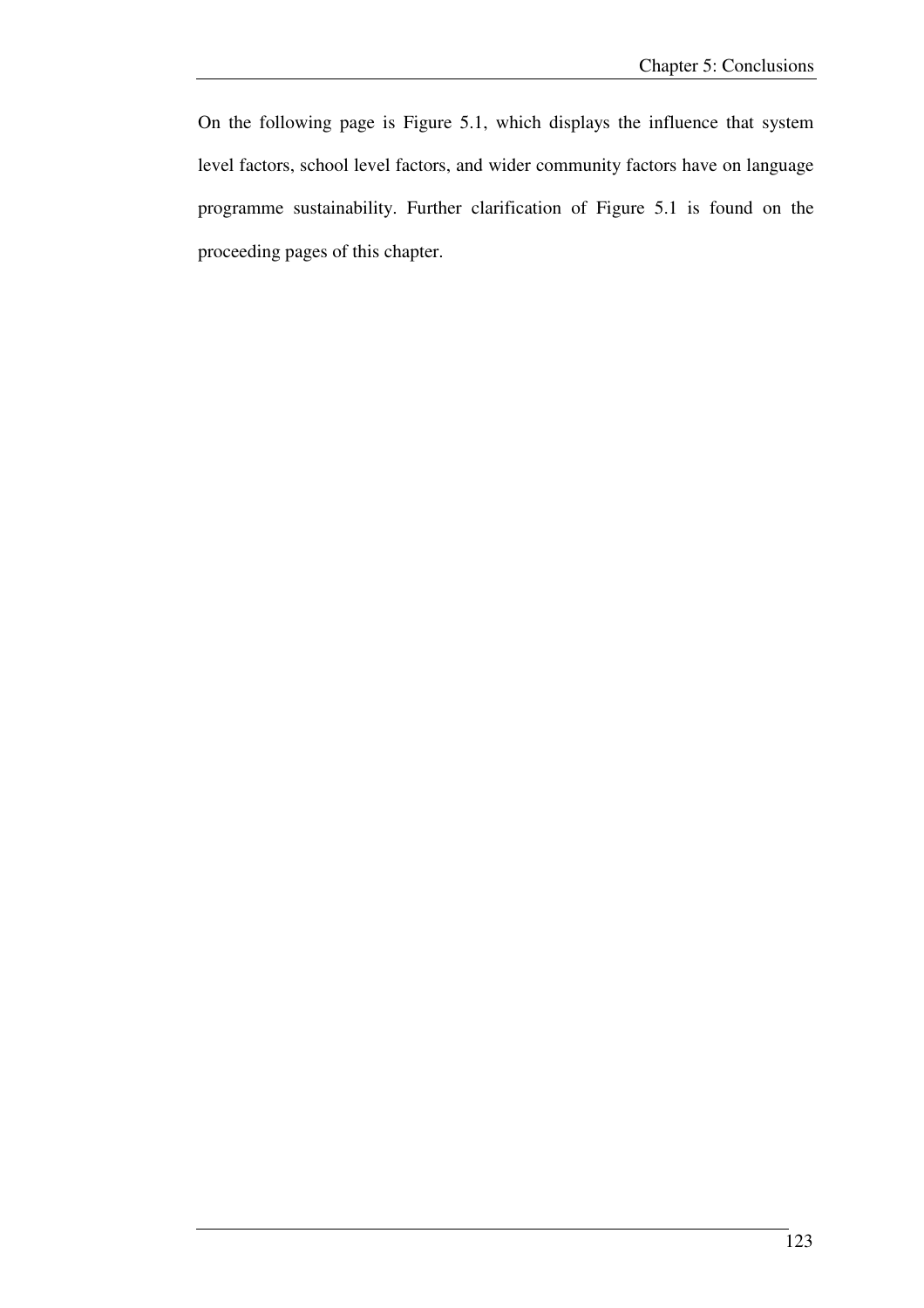

**Figure 5.1: Factors that influence language programme sustainability**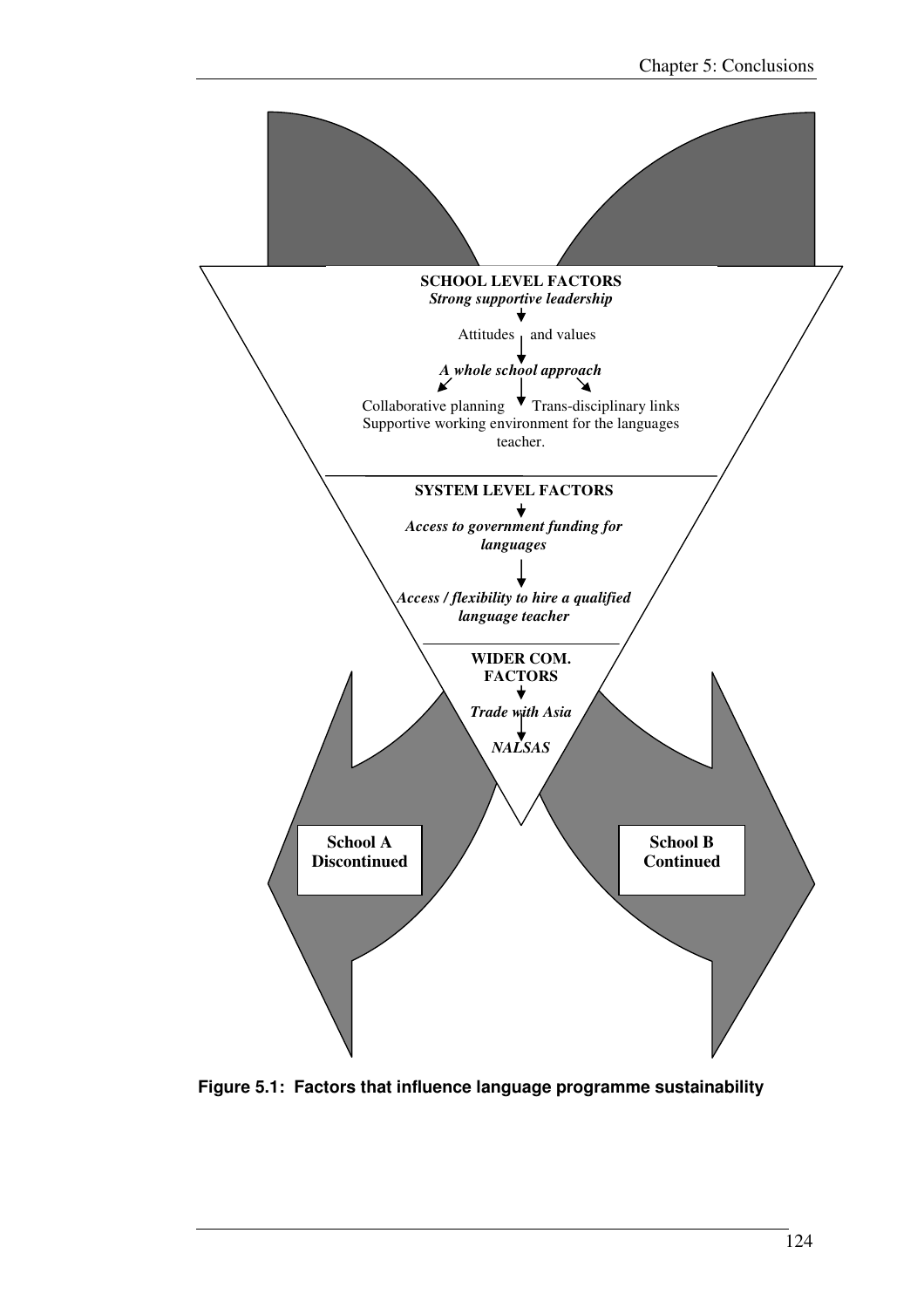The inverted triangle in Figure 5.1 represents a funnel of factors that the language programmes at School A and School B passed through to reach their current status of continuation, or discontinuation.

School level factors that affect language programme sustainability are found in the top, larger portion of the inverted triangle. This is to emphasise the prominent effects that school level factors, in particular school level decision making, has on primary school language programmes.

System level factors are placed in the middle, second largest portion of the inverted pyramid. This is to represent that system level factors are influential to language programme sustainability, but not as influential as school level factors.

Wider community level factors are placed at the lower, smallest portion of the inverted triangle to display the minimal, but significant impact that wider community factors have on language programme sustainability. Both schools in this study used *National Asian Languages and Studies in Australian Schools (NALSAS) Strategy* funding to sustain their language programme. Without a wider community focus on trade with Asia, there would not have been a *NALSAS Strategy*.

It is important to note that at times, some of the factors on the inverted triangle may be interrelated.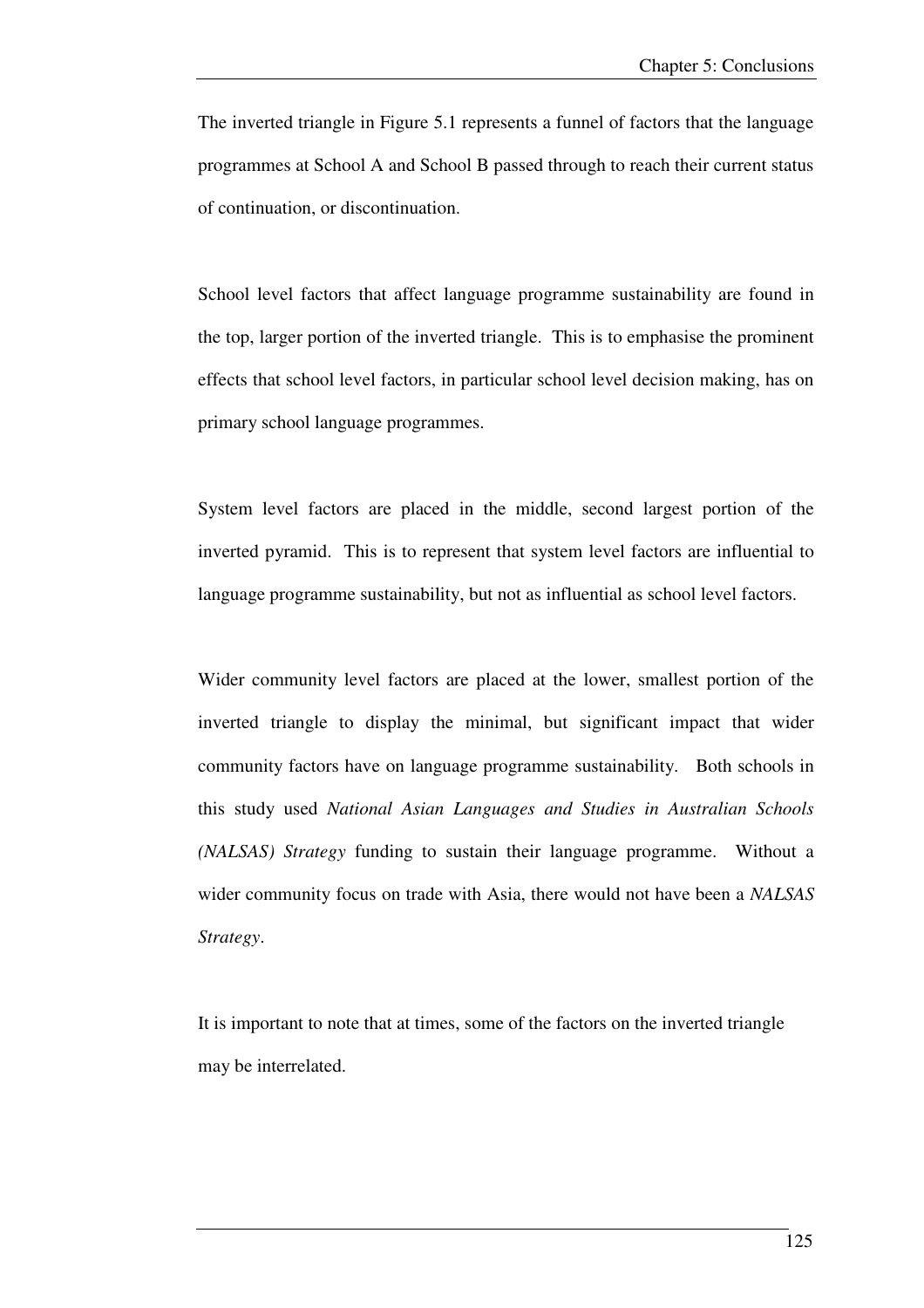## **5.4 Recommendations for language education in Tasmania**

This study makes the following recommendations for language education in Tasmania.

- **The development of professional learning for all primary school leaders and all primary school teachers to increase awareness of factors that sustain primary school language programmes.** Key content of this professional learning would address: whole school approaches to implementing and sustaining language programmes; and factors that contribute to language programme sustainability.
- **Joint action between the Department of Education and University of Tasmania to overcome issues of teacher supply and retention.** Joint action would mean that the Department of Education and the University of Tasmania would work together to promote languages as a liberal study for pre-service teachers, or would provide incentives such as scholarships, or reimbursements of Higher Education Contribution Scheme (HECS) loans for students studying a language. The University of Tasmania should consider flexibility with study/work loads to encourage teacher education students to study a language. The current unit loading of the Bachelor of Education prevents students from studying languages in third and fourth year university. Students are strongly discouraged to overload with language study units due to class timetabling and practicum.
- **The inclusion of units on language programme sustainability, and trans-disciplinary links between languages and other curriculum areas in pre-service teacher training at the University of Tasmania.**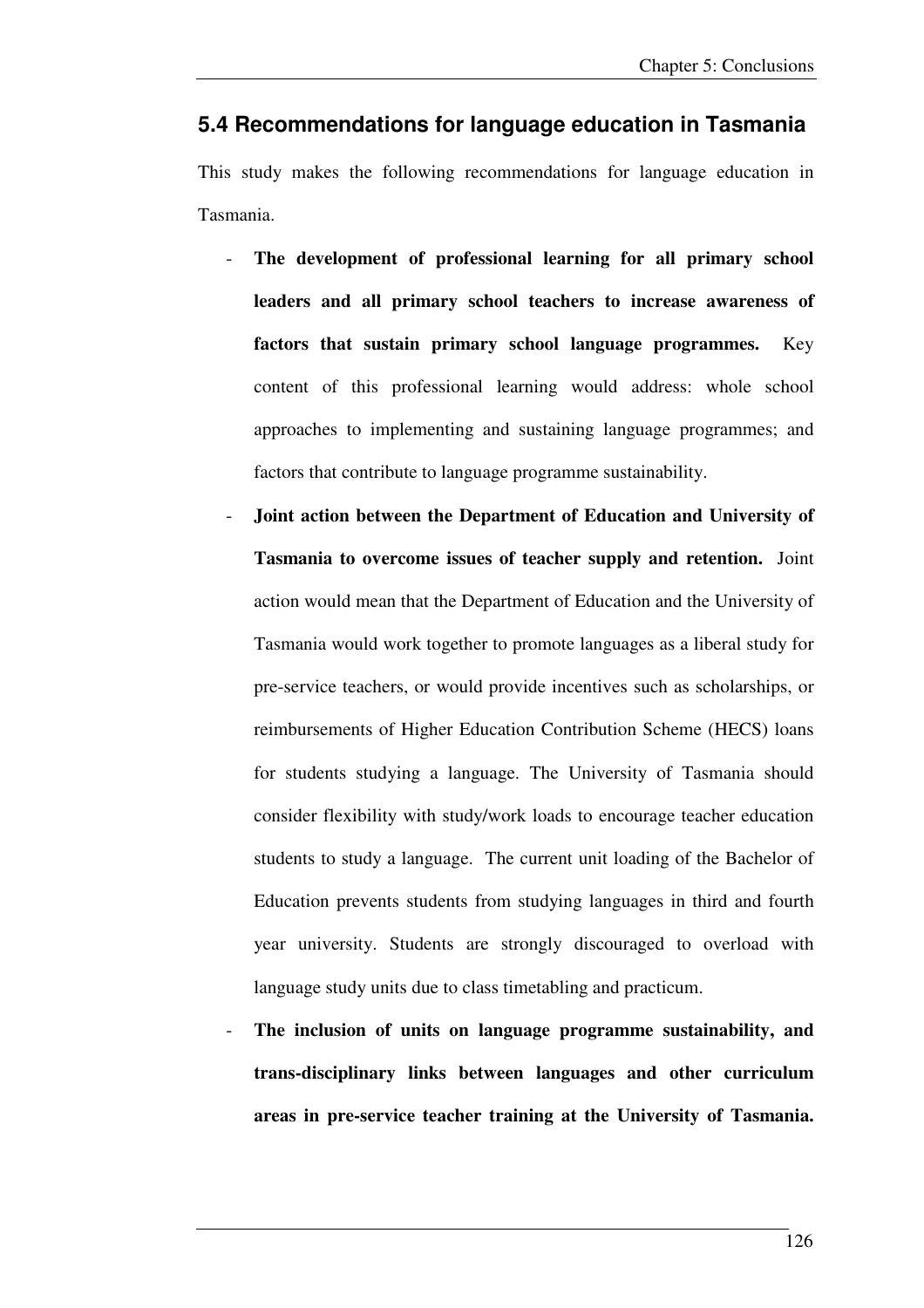This would increase the value that new generalist teachers place on language education.

- **Incorporate parental involvement into future language education planning and decision making.** In particular, more explicit advocacy should occur by inviting parents into language classes, conducting information evenings, and motivating students to actively tell their parents what they are learning in language classes.
- **Greater discussion between primary school principals and system level planners about alternate ways of funding and staffing primary school language programmes.** This could be done through Education District forums, or joint forward planning between principals in school clusters and system level planers.
- **Regular evaluation of language education in Tasmania by the Department of Education to assist state-wide language programme sustainability.** Such evaluation could be achieved by surveying primary school principals, primary school language teachers and primary school generalist teachers about their current attitudes and perspectives about language education in Tasmania.
- **The development of a state wide audit of the costs associated with sustaining a language programme.** This would examine the funding needed by schools to access a language teacher and resource a language programme.

Each of these recommendations has resulted from key findings of this study.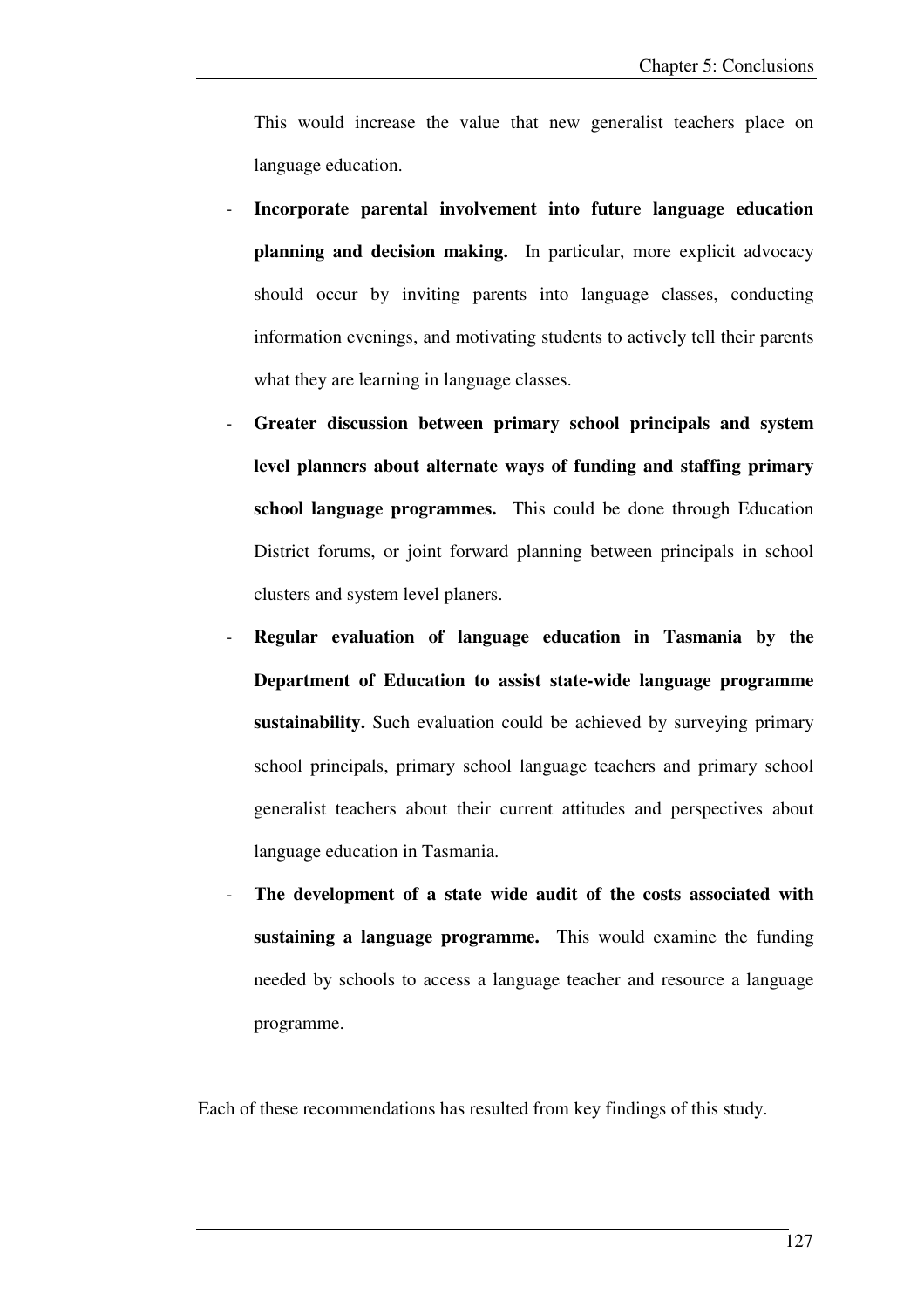## **5.5 Recommendations for further research**

The following are possibilities for further research on language education in Tasmania.

- **A larger scale study of factors that influence primary school language programme sustainability.** A larger sample would compare the language programme sustainability experiences of metropolitan and rural Tasmania and identify whether language programme sustainability is a more significant issue in rural Tasmania.
- **Research into factors that affect high school and secondary college language programme sustainability.** This research may address the affects of primary to high school transition on language programme sustainability and factors that influence subject choices made by high school students. Such a study would inform the sustainability of language learning pathways in Tasmania, and how language programme sustainability affects students' subject selections.
- **A study into factors that affect teacher supply and retention in Tasmania,** and how these factors impact on language programmes;
- **A research project on pre-service teachers' perceptions of language education** would comment on how pre-service teachers can be recruited into language teaching.
- **Research into the attitudes of key education stakeholders towards the learning of languages in Tasmanian primary schools** would provide insight into how language education is currently valued in Tasmania.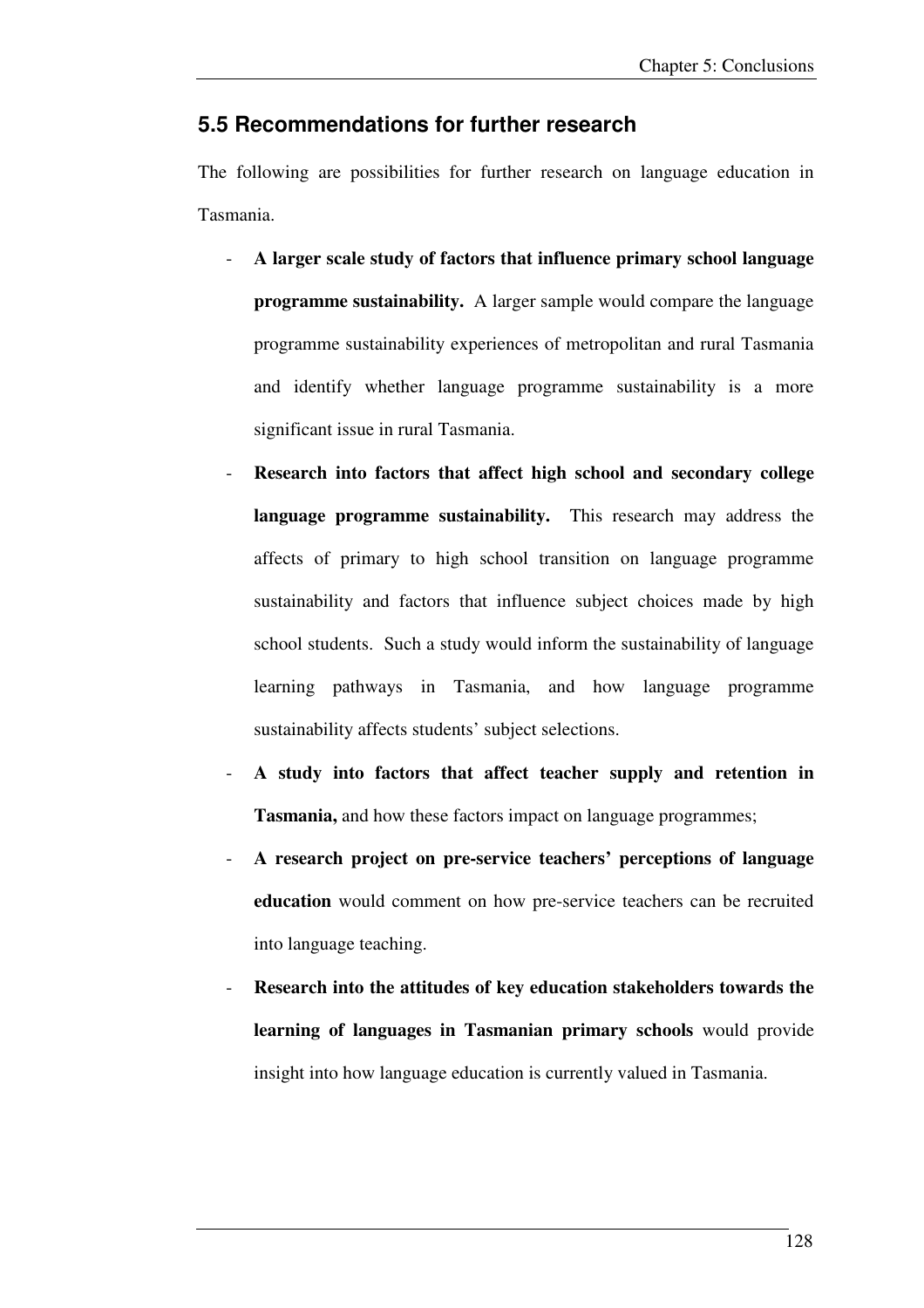Each of these research recommendations would enable further research on language education in Tasmania to be studied and strengthened.

### **5.6 Conclusion**

This research has achieved its aim of analysing the system level, school level and wider community level factors that influence language programme sustainability in School A and School B. This study highlights the interrelated, diverse, and complex nature of language programme sustainability. The research further suggests that if language programmes in Tasmanian primary schools are to become truly sustainable, then the system level, school level, and wider community need to work together to sustain primary school language programmes. The role of senior staff is a key in this endeavour.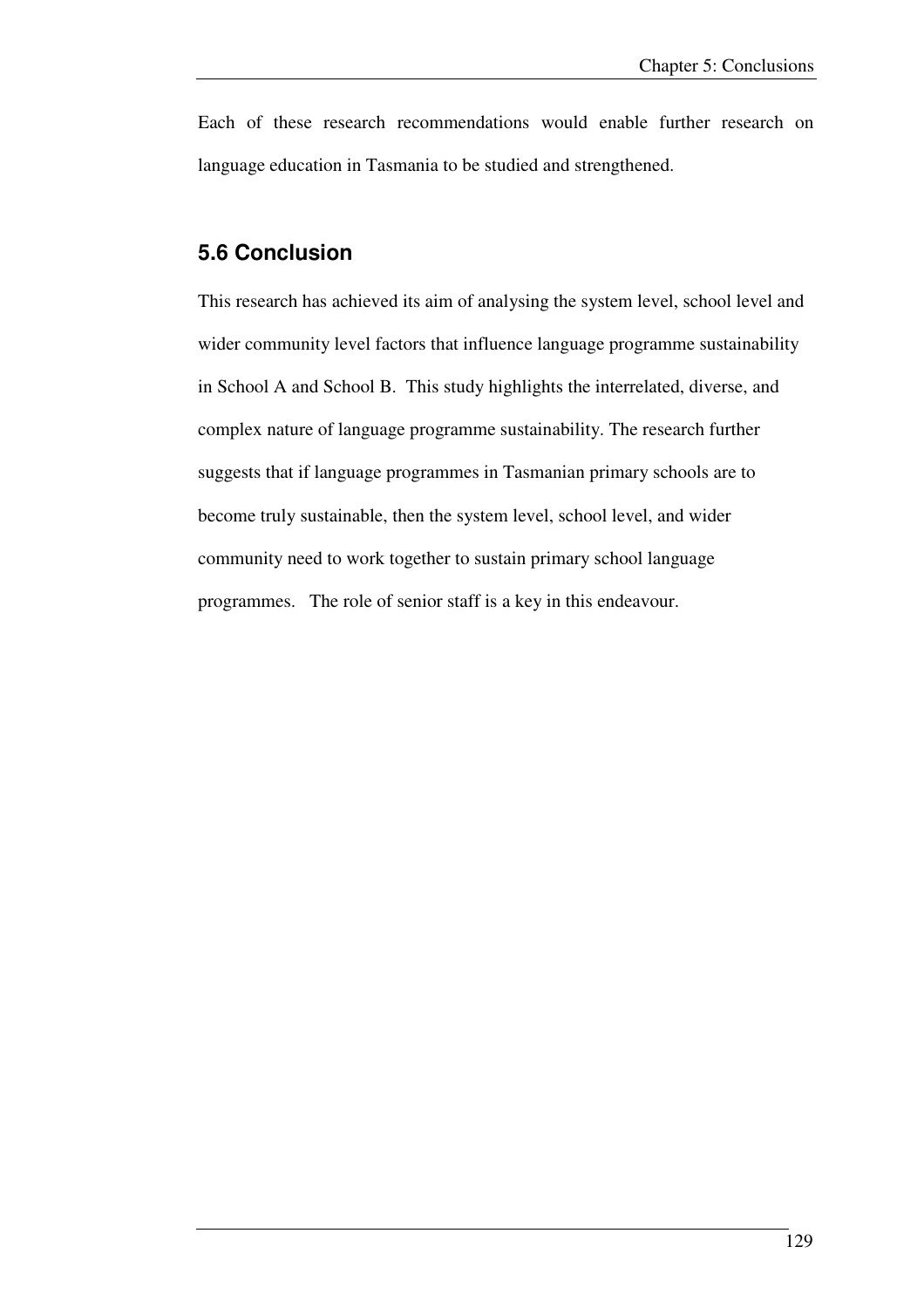## **References**

- Asia Education Foundation and the Australian Federation of Modern Languages Teachers' Association. (2004). *Asian languages professional learning project: Phase 2, supporting Asian languages within schools professional learning programme.* Canberra: Australian Government Department of Education, Science and Training.
- Australian Government Department of Education, Science and Training. (2003). *About NALSAS.* Retrieved: October 10, 2004, from: http://www.curriculum.edu.au/nalsas/about.htm
- Australian Primary Principals Association. (2002). *The place of languages other than English in primary schools: Perspectives of Australian primary principals.* Retrieved: February 12, 2005 from www.schools.nt.edu.au/antsel/files/resources/ APPA%20Languages%20Ed%20Report%20Conf%202002.pdf
- Bassey, M. (1999). *Case study research in educational settings*. Buckingham: Open University Press.
- Brady, L. (1995). *Curriculum Development* (5<sup>th</sup> ed.). Sydney: Prentice Hall.
- Breen, M.P., Briguglio. C., & Tognini, R. (1996). *Becoming a foreign language teacher in the primary school: role change implications for school programs and professional development.* Canberra: National Languages and Literacy Institute of Australia.
- Browett, J., & Spencer, A. (in press). *Linking language to primary school learners*. Carlton, Vic: Curriculum Corporation.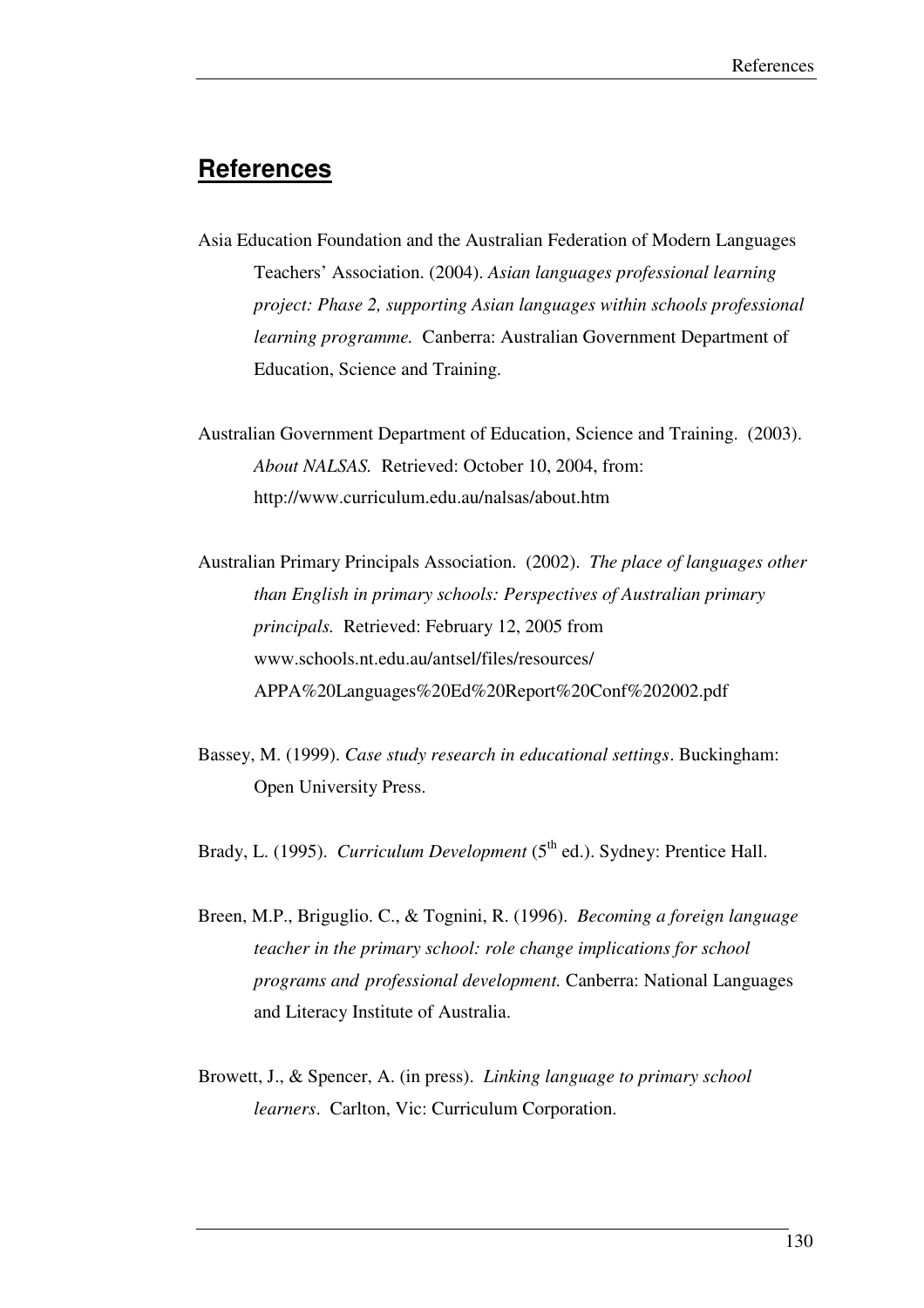- Burns, R.B. (1995). *Introduction to research methods* (2<sup>nd</sup> ed.). Melbourne: Longman.
- Cuban, L. (1992). Curriculum change and sustainability. In P.W. Jackson (Ed.), *Handbook of research on curriculum (pp. 216-243).* New York: MacMillan Publishing Company.
- Curtain, H., & Dahlberg, C.A. (2000). *Planning for success: Common pitfalls in the planning of early foreign language programmes.* Retrieved: January 5, 2005, from http://cal.org.resources.digest.0011planning.html
- Curtain, H., & Dahlberg, C.A. (2004)*. Languages and children, making the match : new languages for young learners.* Boston : Pearson/Allyn and Bacon.
- Dellit, J. (2002). *Making languages work: School models to consider*. Seacombe Gardens, SA: State of South Australia Department of Education, Training and Employment.

Dellit, J. (2005). *Linking languages in primary schools*. Unpublished manuscript.

- Denscombe, M. (1998). *The good research guide: For small-scale social research projects.* Buckingham: Open University Press.
- Department of Education the Arts, Tasmania. (1995). *Languages other than English (LOTE).* Hobart: Department of Education and the Arts, Tasmania.
- Department of Education, Community & Cultural Development, Tasmania. (1998). *LOTE: Policy directions.* Hobart: Department of Education, Community & Cultural Development, Tasmania.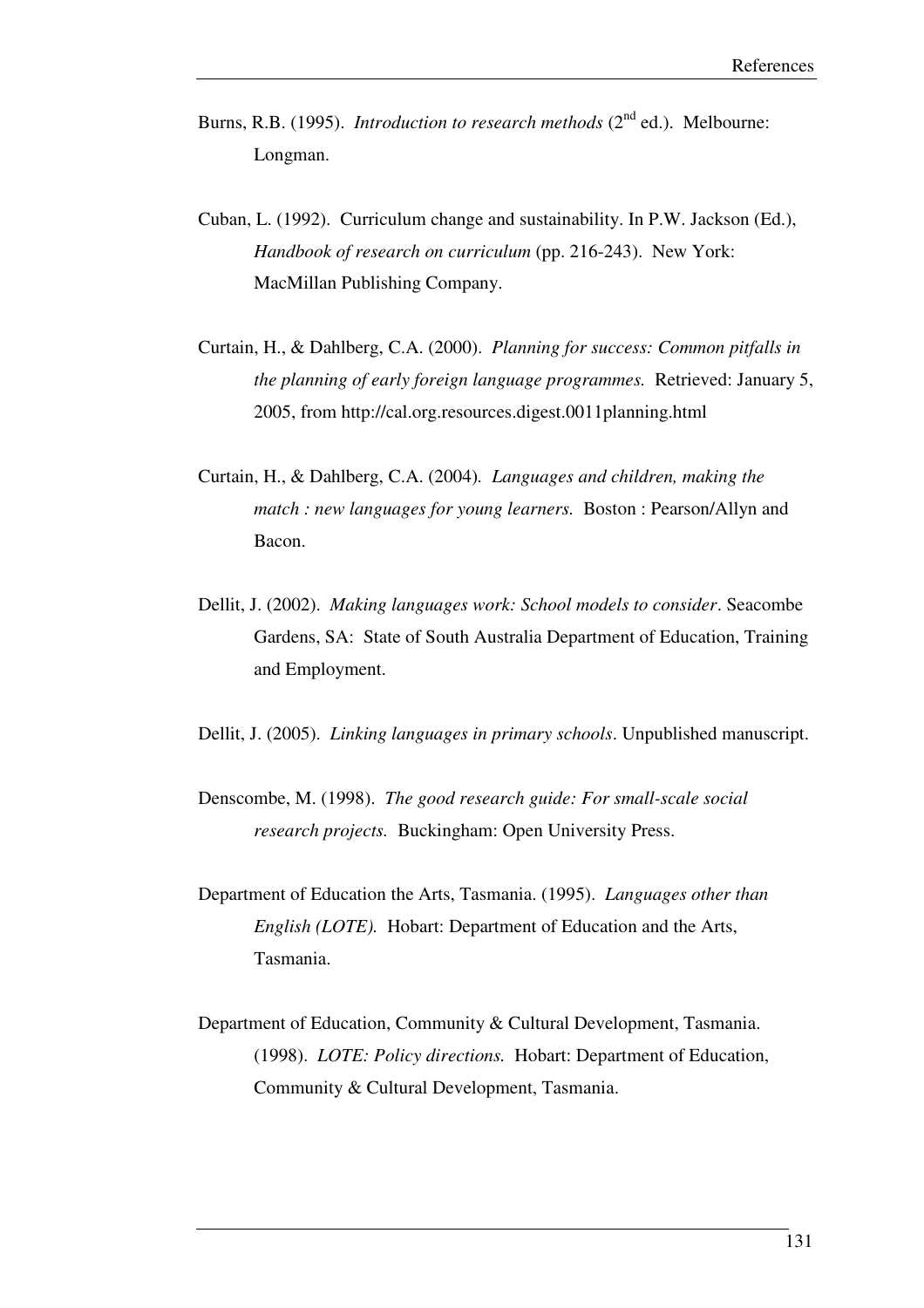- Department of Education and Science. (1978). *Primary education in England: A survey by Her Majesty's inspectors of schools.* London: Her Majesty's Stationary Office.
- Department of Education, Tasmania. (n.d.a). *Tasmanian LOTE: Models of delivery*. Retrieved: February 18, 2005, from http://www.discover.tased.edu.au/lote/teaching/models/htm
- Department of Education, Tasmania. (n.d.b). *Intercultural language learning* [Brochure]. Hobart: Department of Education, Tasmania.
- Department of Education, Tasmania. (2002a). *LOTE policy and statistics*. Retrieved: September 30, 2004, from http://www.discover.tased.edu.au/lote/policy/statistics.htm
- Department of Education, Tasmania. (2002b). *NALSAS implementation*. Retrieved: September 30, 2004, from http://www.discover.tased.edu.au/lote/policy/nalsas.htm
- Department of Education, Tasmania. (2003). *Essential learnings framework 2.* Hobart: Department of Education, Tasmania.
- Department of Education, Tasmania. (2004a). *LOTE plan 2004.* Retrieved: September 30, 2004, from http://www.discover.tased.edu.au/lote/policy
- Department of Education, Tasmania. (2004b). *Essential learnings for all (Atelier).* Retrieved: March 1, 2005, from http://www.education.tas.gov.au/essentiallearningsforall/report/default.ht m
- Department of Education, Tasmania. (2004c). *The essential learnings and LOTE learning area.* Retrieved: July 6, 2004, from http://www.discover.tased.edu.au/lote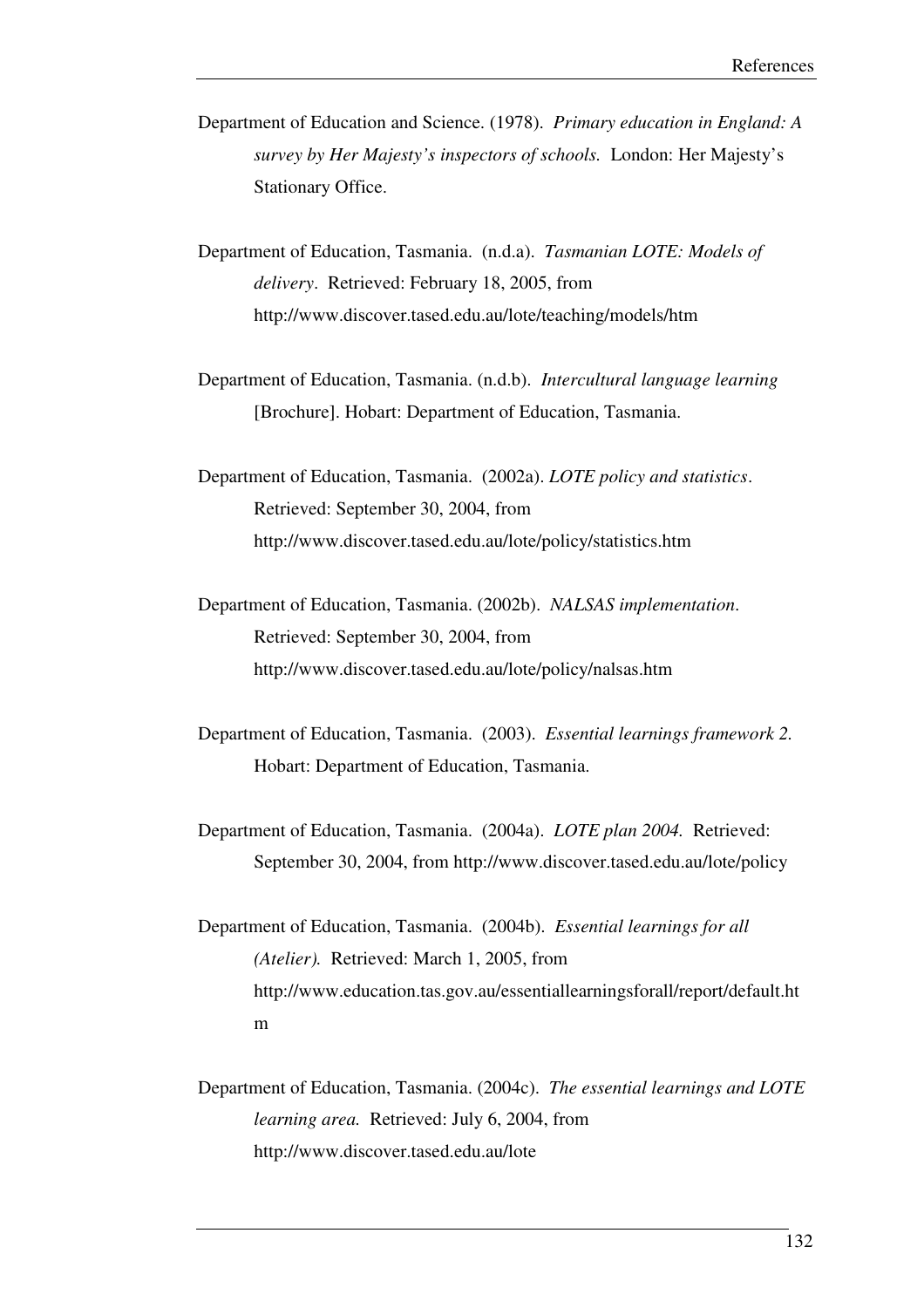- Department of Education, Tasmania. (2005). *LOTE qualifications*. Retrieved: September 26, 2005, from http://www.education.tas.gov.au/recognition/documents/lote.htm
- Djité, P.G. (1994). *From language policy to language planning.* Deakin, ACT: The National Language and Literacy Institute of Australia.
- Epstein, J.L. (1997). School/family/community partnerships. In M. Fullan, (Ed.), *The challenge of school change* (pp. 175-202). Cheltenham Vic: Hawker Brownlow Education.
- Erebus Consulting Partners. (2002). *Review of the commonwealth languages other than English programme.* Retrieved: February 12, 2005, from www.dest.gov.au/sectors/school\_education/ publications\_resources/profiles/review\_lote.htm
- Fullan, M. (1997). The complexity of the change process. In M. Fullan, (Ed.), *The challenge of school change* (pp. 27-46). Cheltenham Vic: Hawker Brownlow Education.
- Fullan, M., & Hargreaves, A. (1991). *What's worth fighting for? Working together for your school.* Hawthorn, Victoria: ACEA Paperbacks.
- Fullan, M., & Hargreaves, A. (1992). Teacher development and educational change. In M. Fullan & A. Hargreaves (Eds.), *Teacher development and educational change* (pp.1-9). London: The Falmer Press.
- Gilzow, D.F. (2002). *Model early foreign language programs: Key elements.* Retrieved: January 5, 2005, from http://www.cal.org.earlylang/progmod.htm
- Harbon, L.A. (2000). *Students gaining increased global awareness: Teacher research tracking implementation of LOTE curriculum policy.* Retrieved: April 2, 2005, from http://www.aare.edu.au/00pap/har00202.htm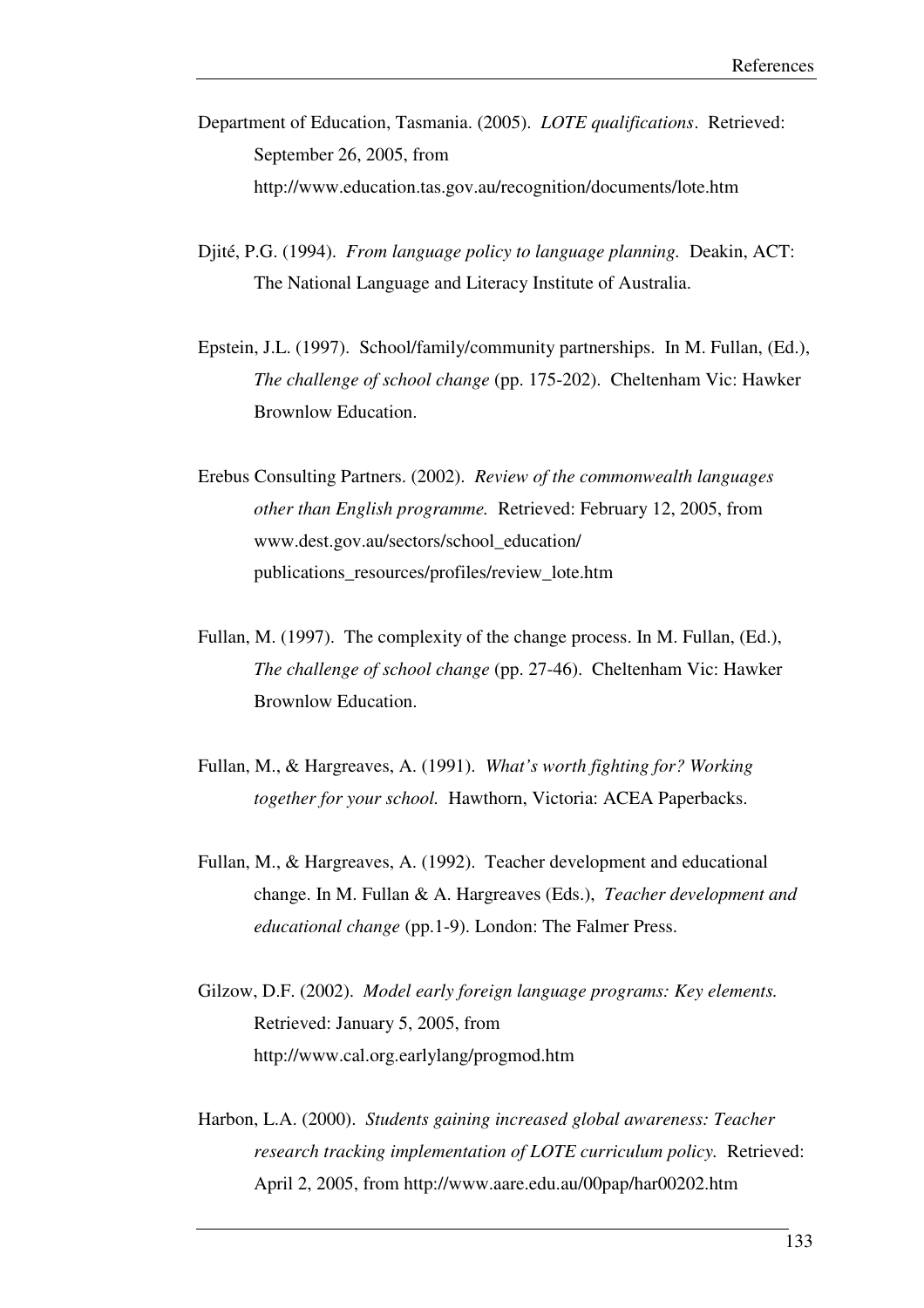- Harbon, L.A. (2001). *Languages other than English in Tasmanian primary schools, 1996-1998: Teachers' perspectives on policy and implementation*. Unpublished doctoral dissertation, University of Tasmania, Tasmania.
- Hargreaves, A. (1997). Rethinking educational change. In M. Fullan, (Ed.), *The challenge of school change* (pp. 1-3). Cheltenham Vic: Hawker Brownlow Education.
- Hatch, J.A. (2002). *Doing qualitative research in educational settings*. Albany, NY: State University of New York Press.
- Henderson, D. (2002). *Pursuing an "export culture" through the teaching of Asian languages in Australian schools.* Retrieved: March 30, 2005, from http://www.arts.unsw.edu.au/languages/asaa\_ejournal
- Janesick, V.J. (1994). The dance of qualitative research design: Metaphor, methodology, methodolatry and meaning. In N. Denzin, & Y. Lincoln, (Eds.), *Handbook of qualitative research* (pp. 206-219). Thousand Oaks, California: SAGE Publications.
- Liddicoat, A., Papademetre, L., Scarino, A., & Kohler, M. (2003). *Report on intercultural language learning.* Canberra: Department of Education, Science and Training.
- Liddicoat, A., Tognini, R., Fishman, V., Harbon, L., Kohler, M., McLaughlin, M., et al. (2005). *Final report on the development of standards for teachers of Indonesian project.* Canberra: Department of Education, Science and Training.
- Lo Bianco, J. (1987). *National policy on languages.* Canberra: Australian Government Publishing Service.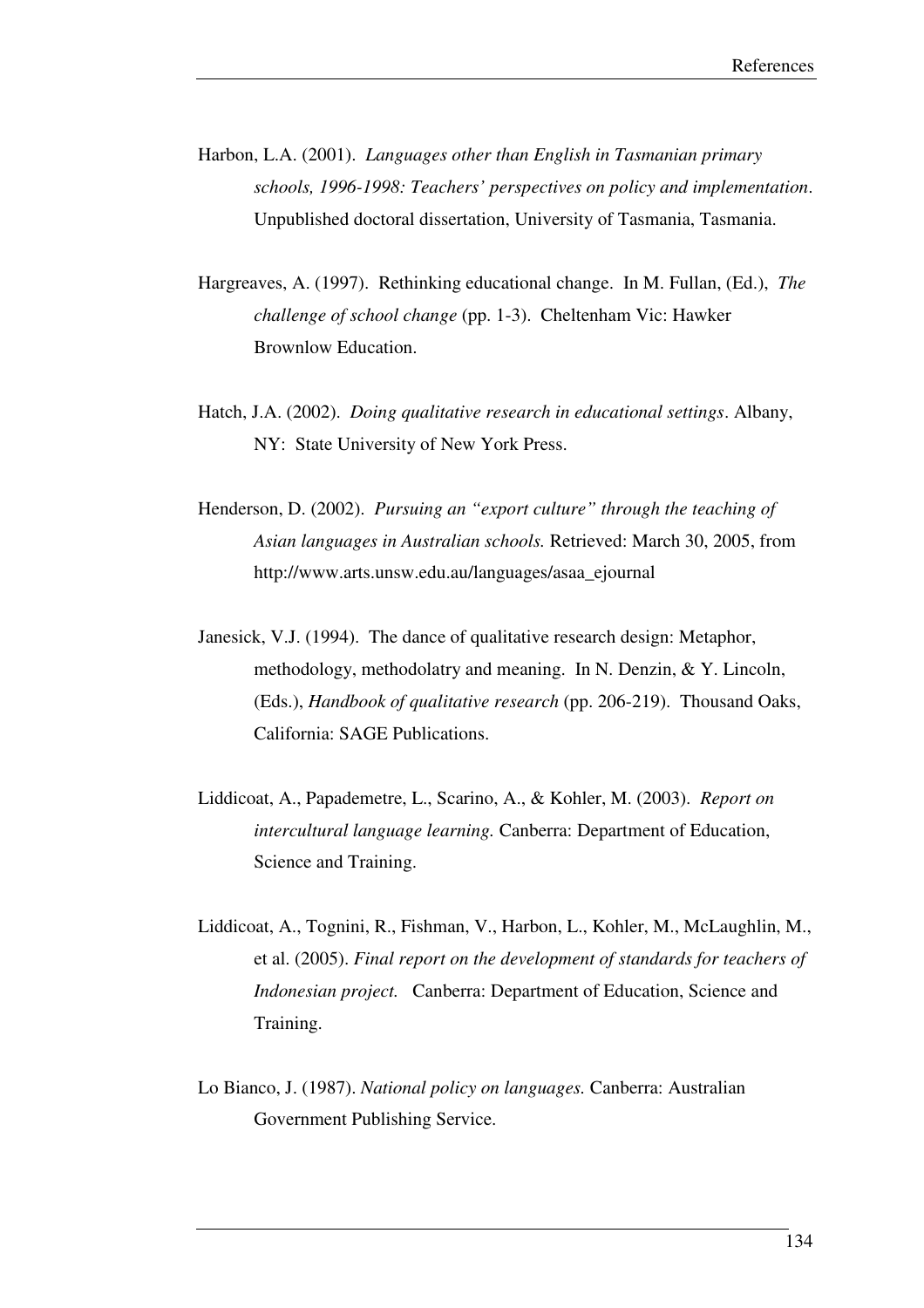- Lo Bianco, J., Liddicoat, A.J., & Crozet, C. (1999). *Striving for the third place*. Melbourne: Language Australia.
- Lo Bianco, J. (2001). From policy to anti-policy: How fear of language rights took policy-making out of community hands. In J. Lo Bianco, & R. Wickert, (Eds.), *Australian policy activism in language and literacy* (pp. 13-33)*.* Melbourne : Language Australia.
- Low, L., Brown, S., Johnstone, R., & Pirrie, A. (1995). *Foreign languages in primary schools: Evaluation of the Scottish projects 1993-1995.* Stirling, Scotland: Scottish CILT.
- McKay, P. (2000). Language learning and literacy development. *Babel,* 35(2), 10-20.
- Mackey, A., & Gass, S.M, (2005). *Second language research: methodology and design*. Mahwah, New Jersey: Lawrence Erlbaum Associate Publishers.
- Marsh, C.J. (2000). *Handbook for beginning teachers* (2<sup>nd</sup> ed.). Frenchs Forest NSW: Longman.
- Marsh, C.J. (2004). *Key concepts for understanding curriculum* (3<sup>rd</sup> ed.). Abingdon, Oxon, UK: Routledge Falmer.
- Marsh, C., & Stafford, K. (1988). *Curriculum practices and issues* (2<sup>nd</sup> ed.). Sydney: Mc Graw Hill Book Company Australia Pty Ltd.
- Merriam, S. (1998). *Qualitative research and case study applications in education.* San Franciso: Jossey-Bass Publishers.
- Ministerial Council on Education, Employment, Training and Youth Affairs. (1999). *The Adelaide declaration on national goals for the schooling in the twenty-first century.* Retrieved: March 2, 2005, from http://www.mceetya.edu.au/nationalgoals.htm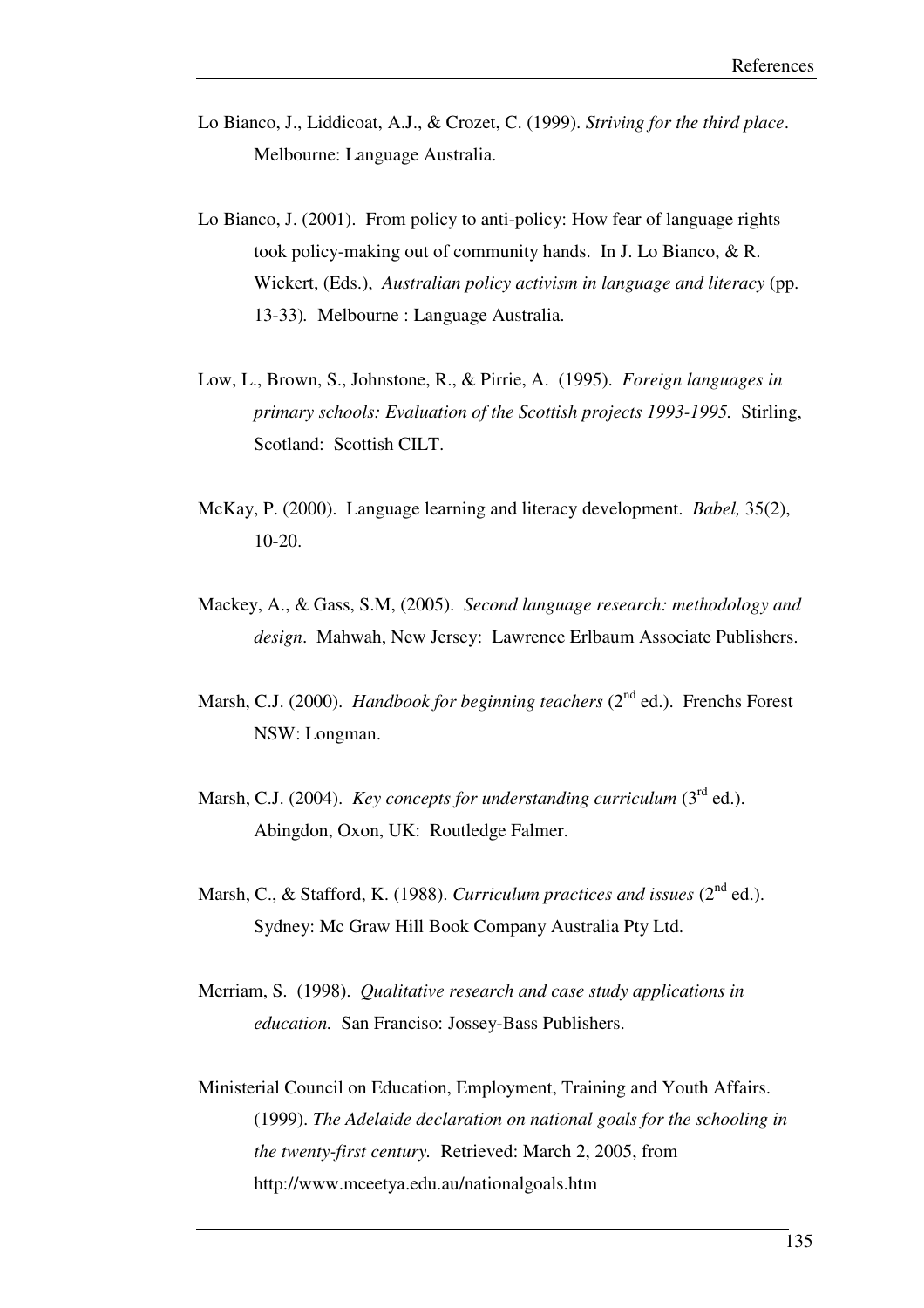Ministerial Council on Education, Employment, Training and Youth Affairs. (2005). *National statement for languages education in Australian Schools: National plan for languages education in Australian schools 2005-2008.* Hindmarsh, SA: South Australian Department of Education and Children's Services.

- National Board of Employment, Education & Training. (1996). *The implications of technology for language teaching: Commissioned report no. 52*. Canberra: Australian Government Publishing Service.
- Patton, M. (2002). *Qualitative research and evaluation methods*. Thousand Oaks: California: SAGE Publications.
- Puddu, P. (2003). A whole school approach to curriculum. *Learning matters*, 8(2) 48-51.
- Pufahl, I., Rhodes, N.C., & Christian, D. (2001). *What can we learn from foreign language teaching in other countries.* Retrieved: January 5, 2005, from http://www.cal.org/resources/digest/0106pufahl.html
- Rosenbusch, M. (1995). *Guidelines for starting an elementary school foreign language program.* Retrieved: January 5, 2005, from http://www.cal.org/resources/digest/rosen01.html
- Rudd, K. (1995). Creating an Asia literate Australia. In G. Sheridan, (Ed.), Living with dragons: Australia confronts its Asian destiny (pp. 21-44). St. Leonards, NSW: Allen & Unwin.
- Saunders, S. (2005, July). *Planning partnerships: Languages within a connected curriculum.* Paper presented at the meeting of the 15<sup>th</sup> Biennial AFMLTA National conference: Seizing the future.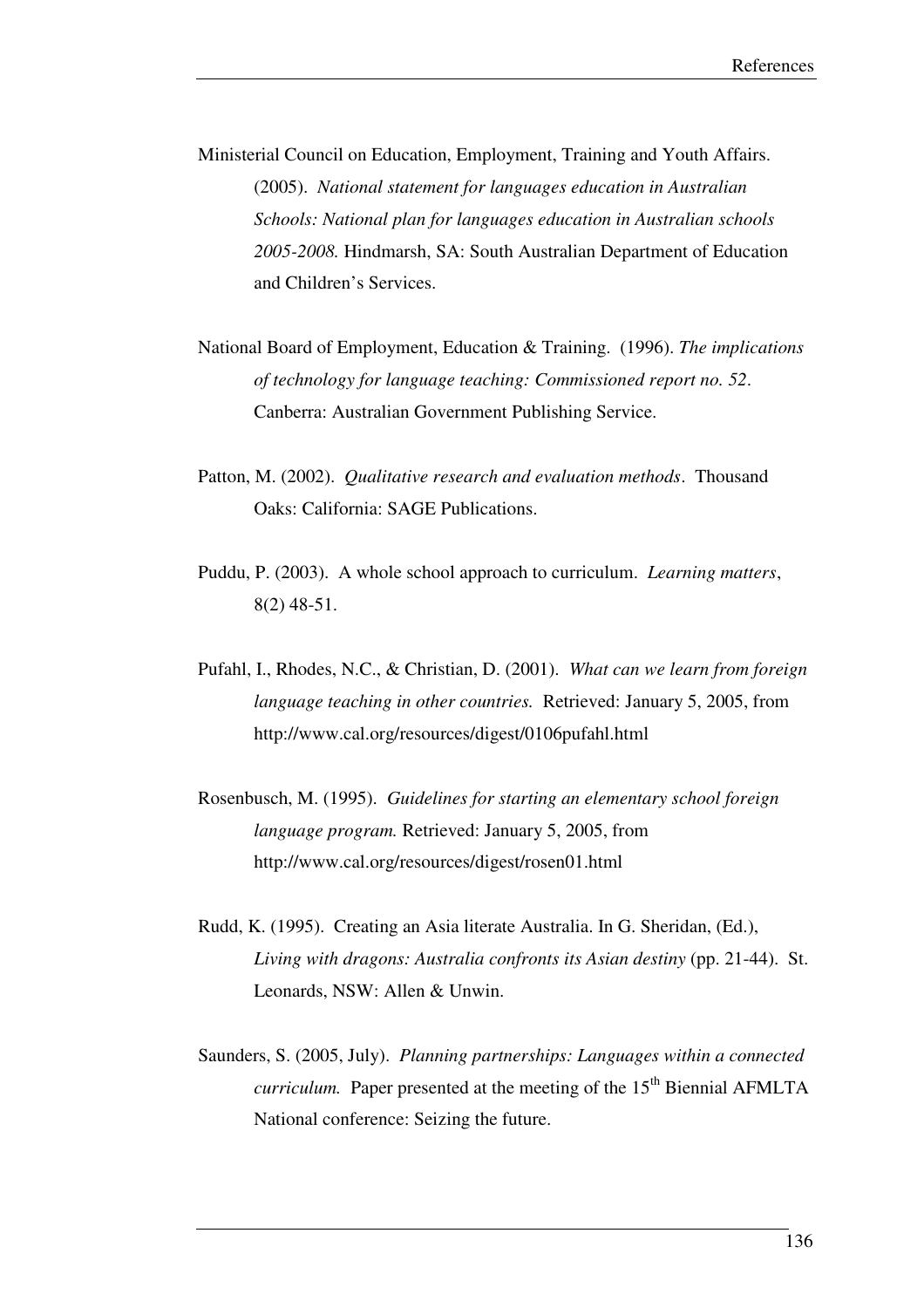- Scarino, A. (2003). Transition and continuity in learning languages in the school setting: An issue of context, culture and communication. *Babel,* 38(1) pp. 4-9.
- Scarino, A., & Papademetre, L. (2001). Ideologies, languages and policies: Australia's ambivalent relationship with learning to communicate in 'other' languages. In J. Lo Bianco, & R. Wickert, (Eds.), *Australian policy activism in language and literacy.* Melbourne : Language Australia.
- Scarino, A., Vale, D., McKay, P., & Clark, J. (1988). *Australian language level guidelines: Book 4, evaluation, curriculum renewal, and teacher development.* Woden, ACT: Curriculum Development Centre.
- Simpson, N., & Norris, L. (2000). *Using the LOTE planning framework.*  Canberra: NALSAS Taskforce.
- Skilbeck, M. (1991). Economic, social and cultural factors. In A. Lewy (Ed.), *The international encyclopedia of curriculum* (pp. 122-125). Oxford: Pergamon Press.
- Smith, J.K., & Deemer, D.K. (2002). The problem of criteria in the age of relativism. In N. Denzin, & Y. Lincoln, (Eds.), *Handbook of qualitative research* (2<sup>nd</sup> ed.). (pp. 877-890). London: SAGE Publications.
- Stake, R.E. (1995). *The art of case study research.* Thousand Oaks, California: SAGE Publications.
- Steigler-Peters, S., Moran, W., Piccioli, M.T., & Chesterton, P. (2003). Addressing transition issues in languages education. *Babel,* 38(1) pp. 31- 38.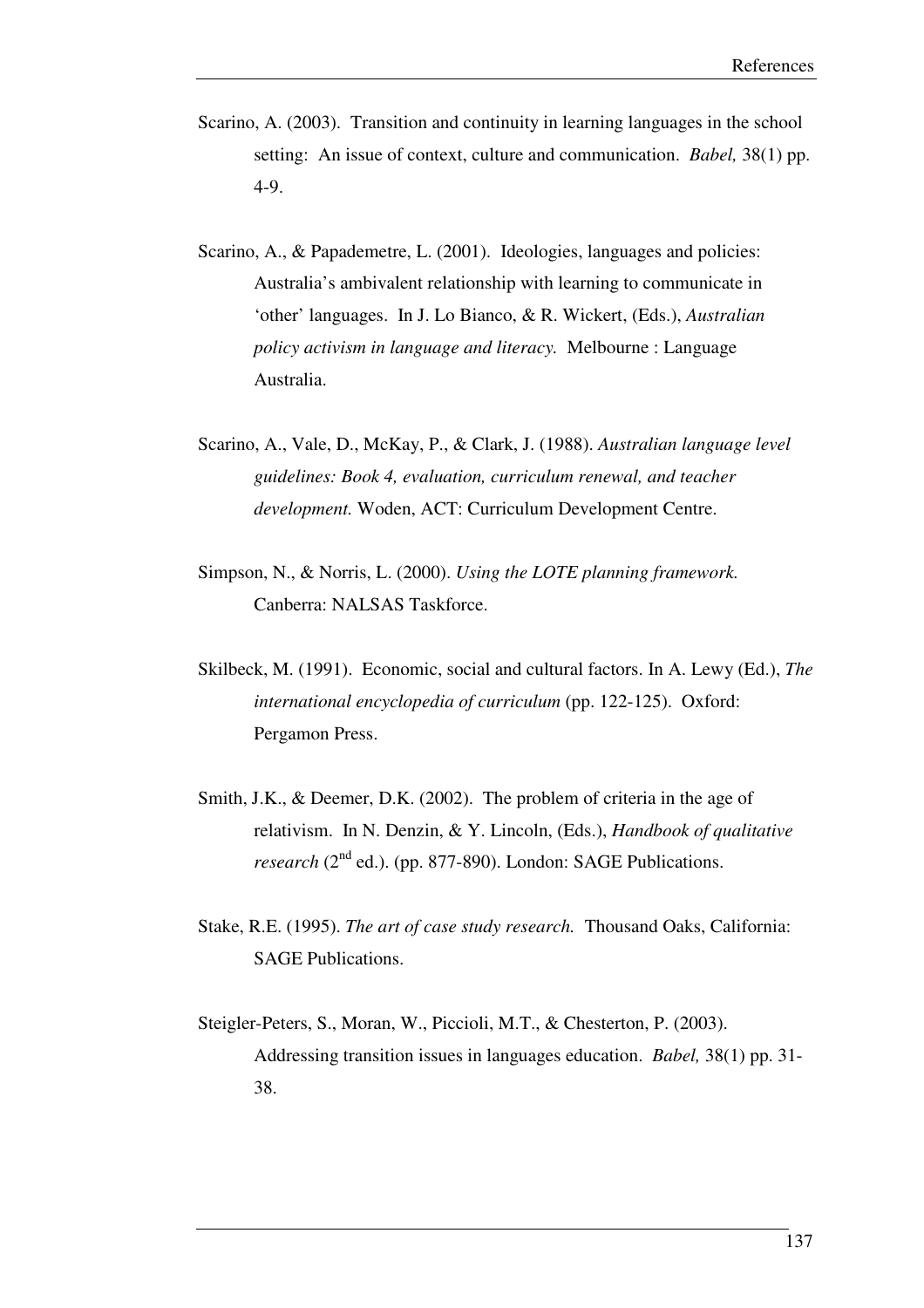- Stoll, L. (1992). Teacher growth in the effective school. In M. Fullan, & A. Hargreaves, (Eds.), *Teacher development and educational change* (pp. 104-122). London: The Falmer Press.
- Susanto, D. (1996). *The implementation of a language other than English Indonesian, in a Victorian primary school.* Unpublished master's thesis, LaTrobe University, Vic.
- Tobert, S., & Browett, J. (2000). Integrating interactive technologies into primary language programs. *Babel,* 35(2) pp. 27-32.
- Tolbert, S. (2003). Primary to secondary transition: The Tasmanian experience. *Babel,* 38(1) pp. 25-31.
- Townsend, T. (1995). School effectiveness and school based decision making. In B. Limerick, & H. Nielson, (Eds.), (1995). *School and Community relations: participation, policy and practice* (pp. 101-116). Marrickville, NSW: Harcourt Brace.
- Vale, D., Scarino, A., & McKay, P. (1991). *Pocket ALL: A user's guide to the teaching of languages and ESL.* Carlton, Vic: Curriculum Corporation.
- Wohlstetter, P. (1997). Getting school-based management right. In M. Fullan, (Ed.), *The challenge of school change* (pp. 117-125). Cheltenham Vic: Hawker Brownlow Education.
- Yin, R.K (1994). *Case study research: Design and methods* (2<sup>nd</sup> ed). Thousand Oaks, California: SAGE Publications.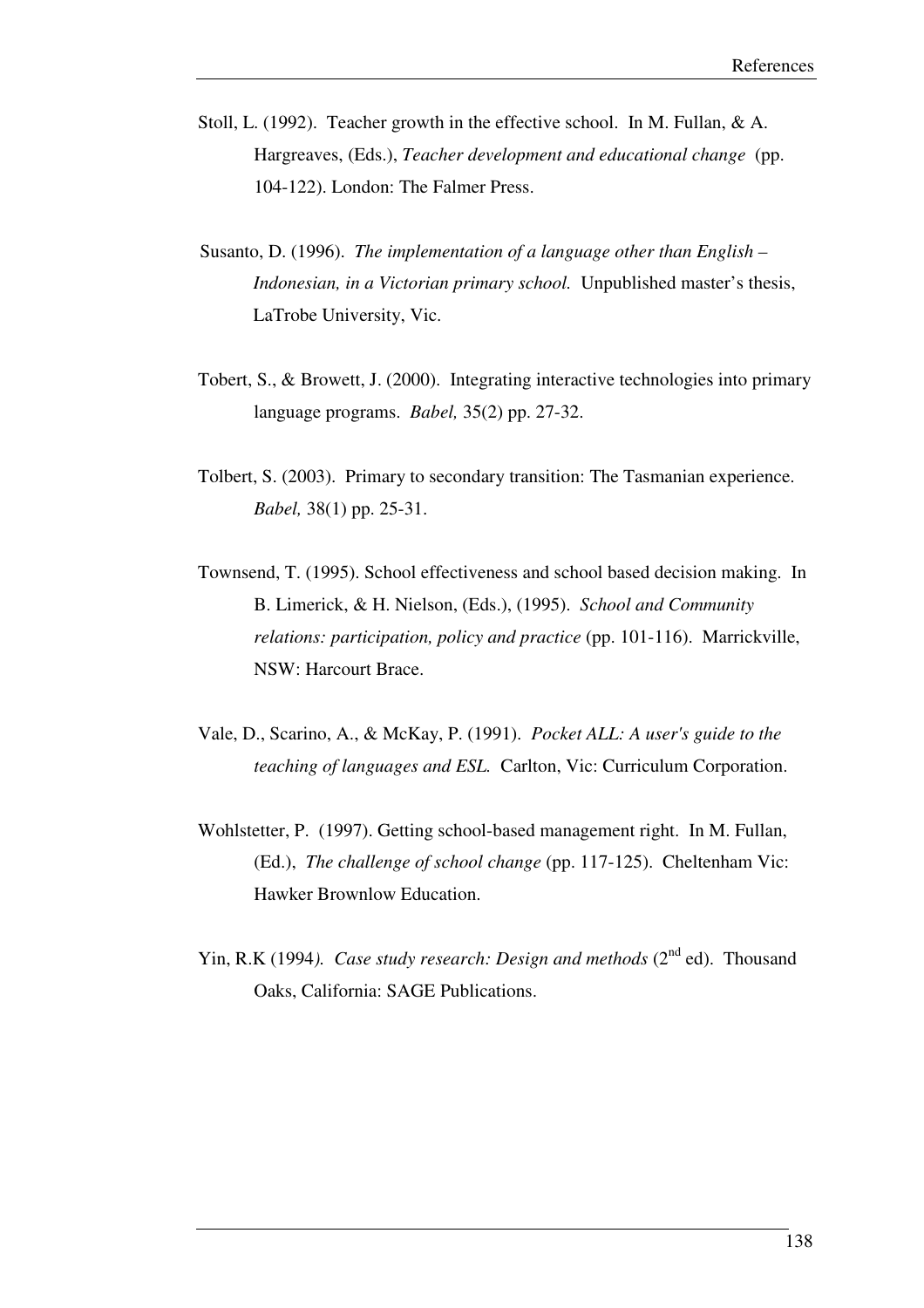# **Appendices**

# **Appendix A: Consent form**



### **CONSENT FORM FOR PARTICIPANTS**

Case Study on Language (LOTE) Programme Sustainability **Student researcher:** Anita Das Gupta **Supervisor:** Dr Julie Browett

- 1. I have read and understood the 'Information Sheet' for this study.
- 2. The nature and possible effects of the study have been explained to me.
- 3. I understand that the study involves meeting with the researcher at negotiated location and time to participate in a voice recorded interview, lasting approximately 45 minutes depending on the issues raised. I understand that after the interview I will have the opportunity to alter/withdraw data in the interview transcript.
- 4. I understand there are no foreseeable risks involved with this study.
- 5. I understand that all research data will be securely stored on the University of Tasmania premises for a period of 5 years. The data will be destroyed at the end of 5 years.
- 6. Any questions that I have asked have been answered to my satisfaction.
- 7. I agree that research data gathered for the study may be published provided I am not named as a participant.
- 8. I understand that my identity will be kept confidential by the researcher and that any information I supply to the researcher will be used only for the purposes of the study.
- 9. I understand that while the researcher will endeavour to protect my identity I have been selected from a small sample of the Tasmanian language education community and no total guarantees of anonymity can be assured.
- 10. I agree to participate in this investigation and understand that I may withdraw at any without any effect, and if I so wish, may request that any data I have supplied to date be withdrawn from the research.

| Name of participant:             |       |
|----------------------------------|-------|
| <b>Signature of participant:</b> | Date: |

#### *Statement by investigator:*

11. I have explained this project and the implications of participation in it to this volunteer and I believe that the consent is informed and that he/she understands the implications of participation.

#### Name of investigator:

**Signature of investigator: \_\_\_\_\_\_\_\_\_\_\_\_\_\_\_\_\_\_\_\_\_\_\_\_\_\_Date: \_\_\_\_\_\_\_\_\_\_\_**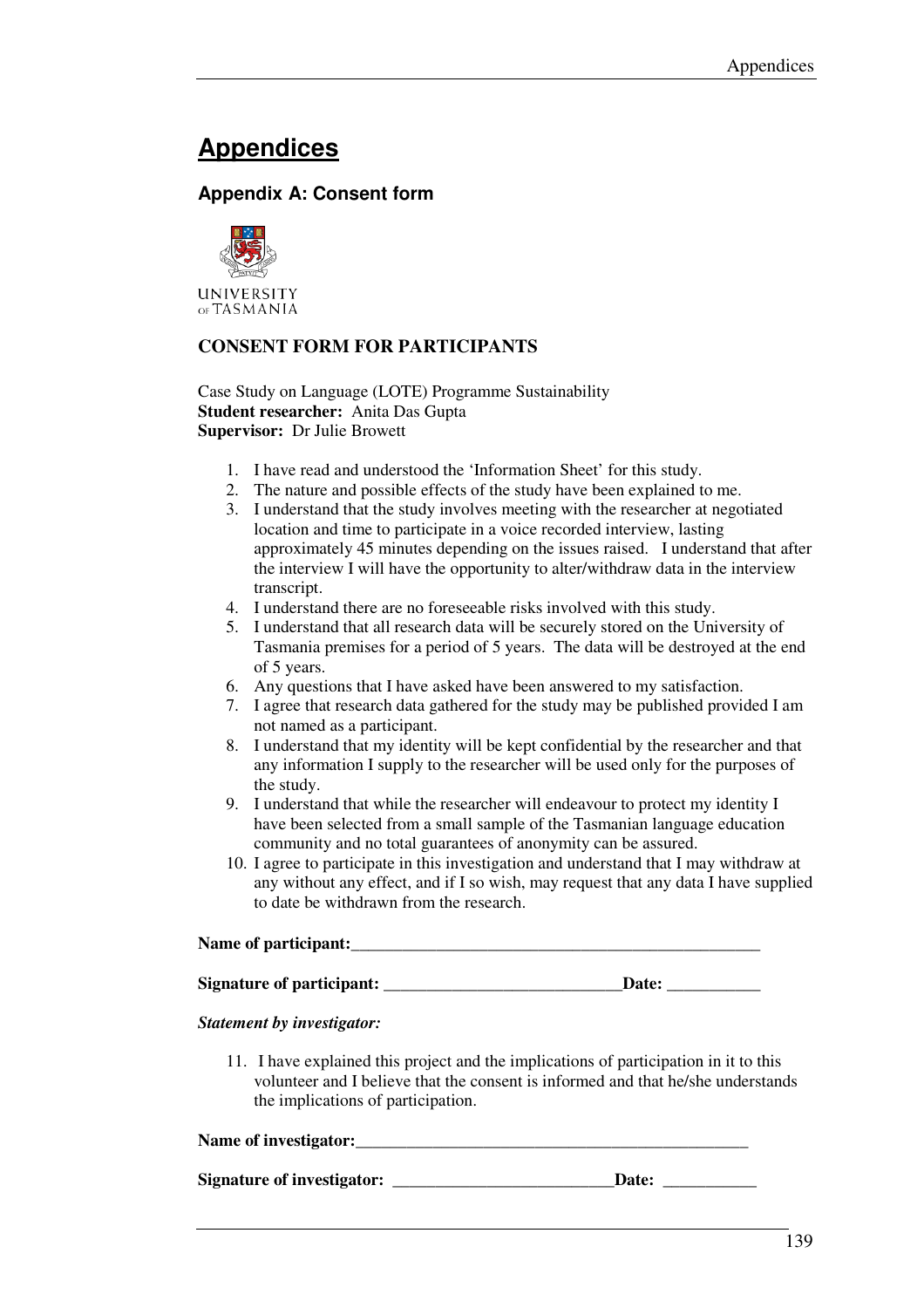# **Appendix B: Invitation to participate**

# **LETTER TO POTENTIAL DEPARTMENTAL PARTICIPANTS**



Date

Dear (Potential Participant),

My name is Anita Das Gupta and I am currently undertaking a Bachelor of Education (Honours) with the University of Tasmania. For my honours dissertation I am conducting a case study under the supervision of lecturer Dr. Julie Browett. Your expertise would be of value to this study and I am therefore sending you this letter as an invitation to participate.

The case study will investigate the sustainability factors that affect the continuation or discontinuation of a primary Indonesian language (LOTE) programme. Participants will be asked to take part in a voice recorded interview lasting approximately 45 minutes.

Attached is an information sheet with the details of the study for your perusal. Should you wish to participate, please sign the consent form also attached and return in the stamped self-addressed envelope provided. Signing the consent form will indicate you have volunteered to participate in this study.

For any further information please do not hesitate to contact myself, or my supervisor on the email /addresses/contact numbers provided. Participation is voluntary and you are under no obligation to take part.

Thank you for you time,

Yours sincerely,

Anita Das Gupta (Honours student) Email: aadas@postoffice.newnham.utas.edu.au Phone: 0417 576 952

Julie Browett (Lecturer in Languages and Literacy Education) Email: Julie.Browett@utas.edu.au Phone: 6324 3006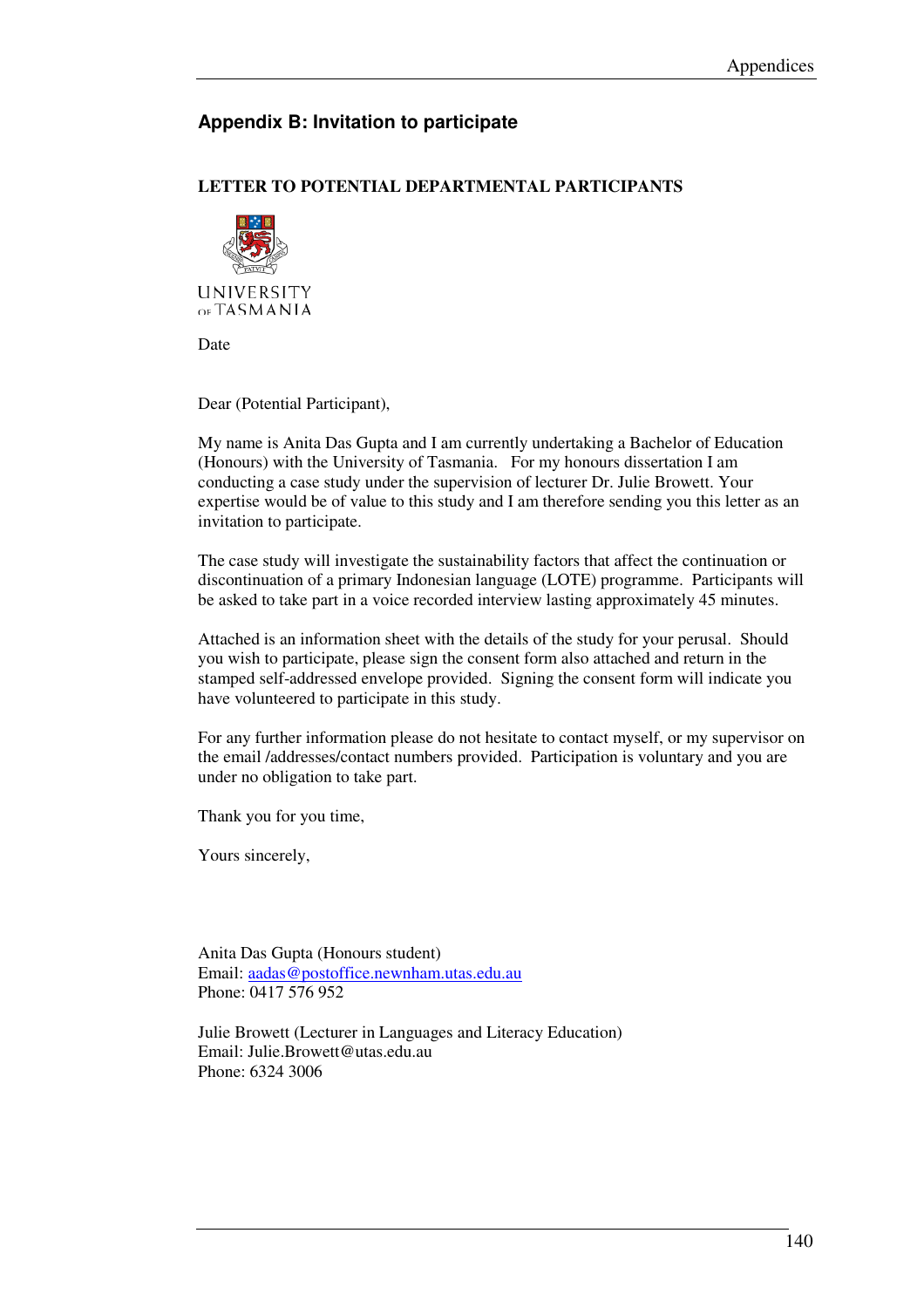# **Appendix B: Invitation to participate (continued…)**

### **LETTER TO SCHOOL PRINCIPALS**



Date

Dear Principal,

My name is Anita Das Gupta and I am currently undertaking a Bachelor of Education (Honours) with the University of Tasmania. For my honours dissertation I am conducting a case study under the supervision of lecturer Dr. Julie Browett.

Your school's experiences would be of value to this case study and I am therefore sending you this letter as an invitation to participate.

The case study will investigate the sustainability factors that affect the continuation or discontinuation of a primary Indonesian language (LOTE) programme. Participants will be asked to take part in a voice recorded interview lasting approximately 45 minutes.

Should your school wish to consider participation, two interviews would be conducted: one interview with a senior staff member, and one with your school's current (or last) LOTE teacher.

Enclosed with this forwarding letter are two letters of invitation, two consent forms, two stamp self-addressed envelopes and two information sheets for a senior staff member and LOTE teacher should they agree to participate in this study. These will give your a fuller indication of what the study involves. If you agree for your school to participate, could you please forward these documents on to the relevant persons.

For any further information please do not hesitate to contact me, or my supervisor using the contact details provided below. Participation is voluntary and you are under no obligation to take part.

Thank you for you time,

Yours sincerely,

Anita Das Gupta (Honours student) Email: aadas@postoffice.newnham.utas.edu.au Phone: 0417 576 952

Julie Browett (Lecturer in Languages and Literacy Education) Email: Julie.Browett@utas.edu.au Phone: 6324 3006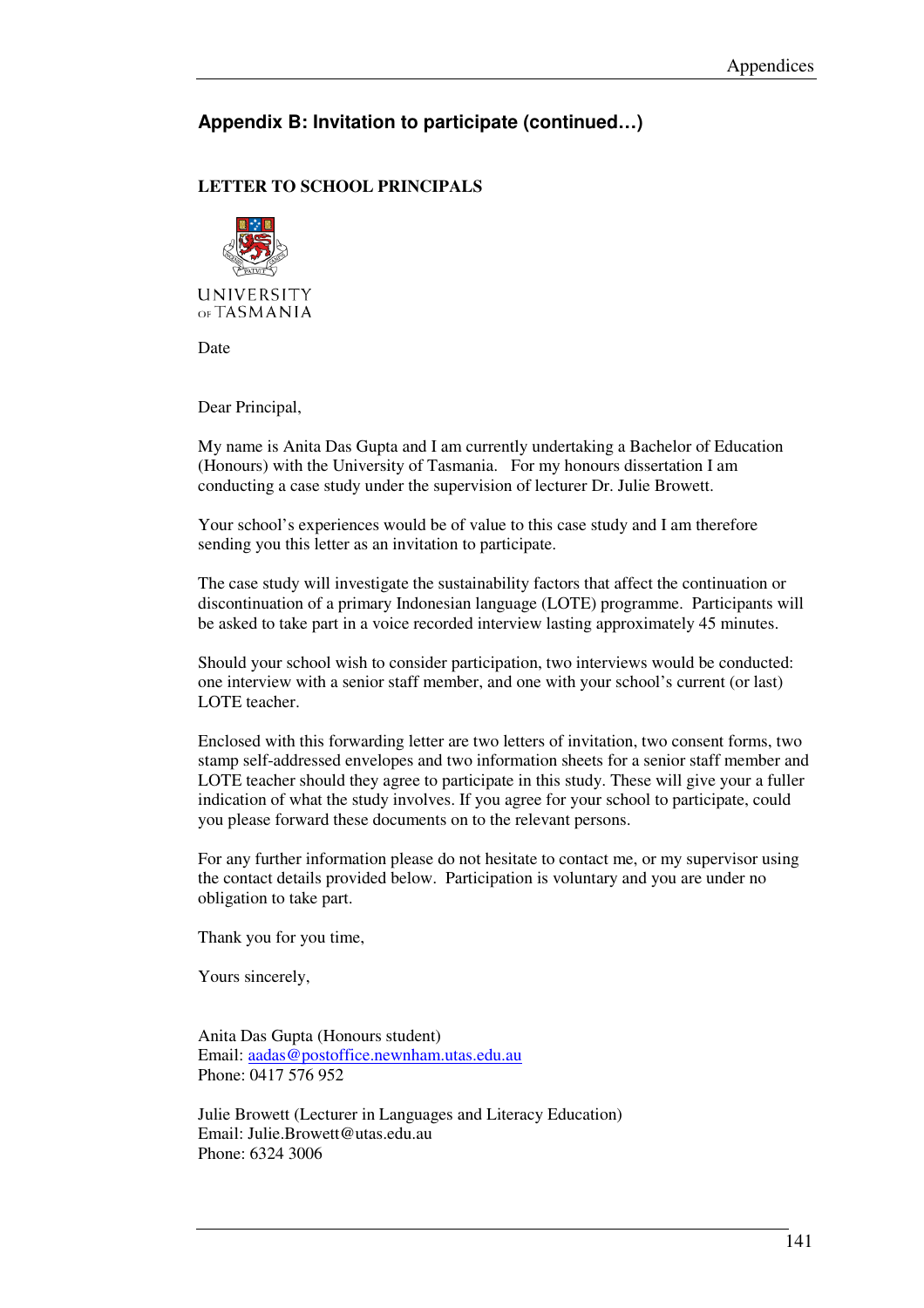# **Appendix B: Invitation to participate (continued…)**

# **LETTER TO SCHOOL BASED PARTICIPANTS THAT HAS COME THROUGH PRINCIPALS**



Date

Dear (Potential Participant),

My name is Anita Das Gupta and I am currently undertaking a Bachelor of Education (Honours) with the University of Tasmania. For my honours dissertation I am conducting a case study under the supervision of lecturer Dr. Julie Browett. Your expertise would be of value to this study and I am therefore sending you this letter through your school principal as an invitation to participate.

The case study will investigate the sustainability factors that affect the continuation or discontinuation of a primary Indonesian language (LOTE) programme. Participants will be asked to take part in a voice recorded interview lasting approximately 45 minutes.

Attached is an information sheet with the details of the study for your perusal. Should you wish to participate, please sign the consent form also attached and return in the stamped self-addressed envelope provided. Signing the consent form will indicate that you have volunteered to participate in this study.

For any further information please do not hesitate to contact me, or my supervisor using the contact details provided. Participation is voluntary and you are under no obligation to take part.

Thank you for you time,

Yours sincerely,

Anita Das Gupta (Honours student) Email: aadas@postoffice.newnham.utas.edu.au Phone: 0417 576 952

Julie Browett (Lecturer in Languages and Literacy Education) Email: Julie.Browett@utas.edu.au Phone: 6324 3006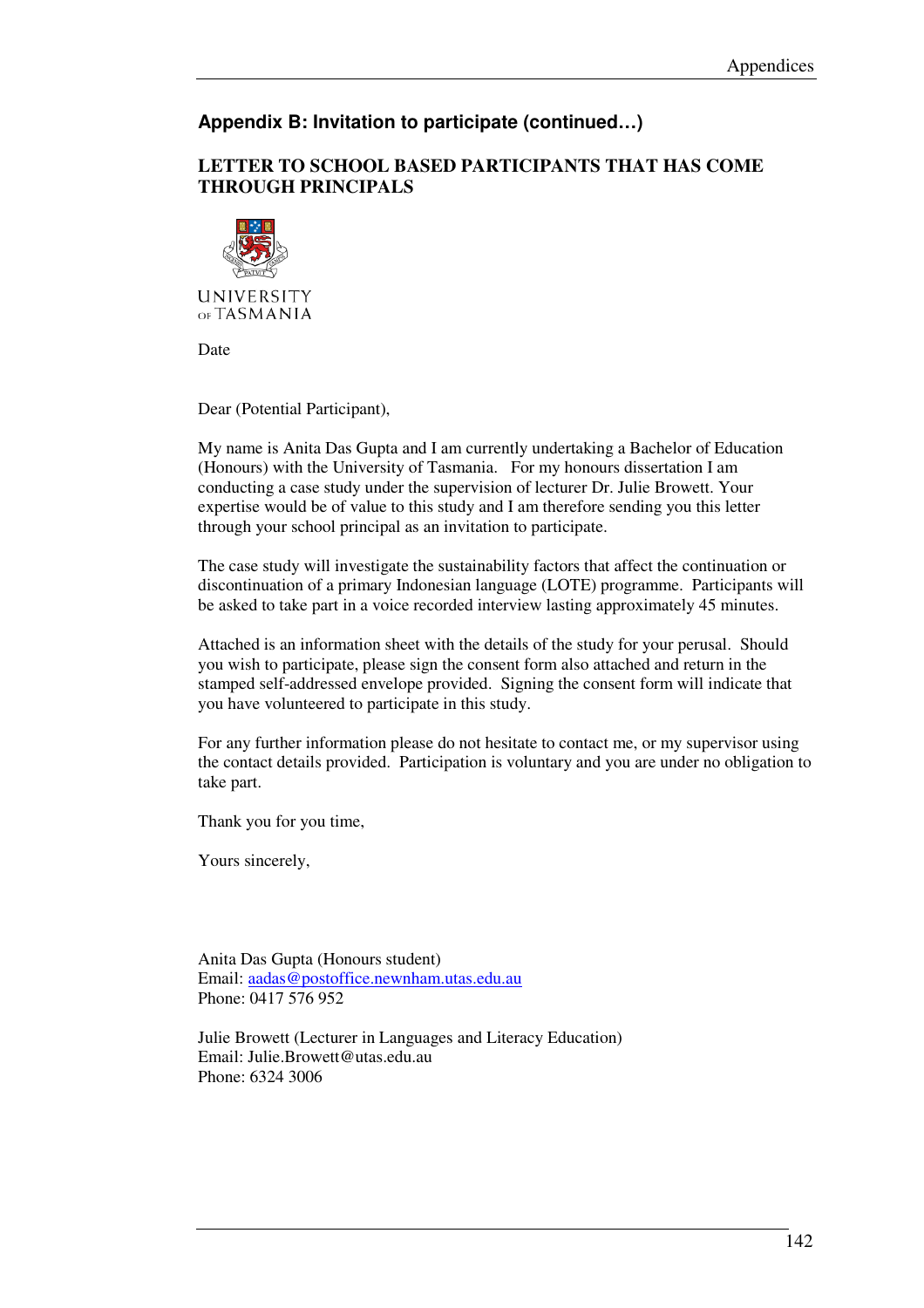# **Appendix C: Information sheet for participants**



UNIVERSITY OF TASMANIA

# **INFORMATION SHEET**

### **Title of investigation:**

Language programme sustainability – a case study of two Tasmanian primary schools

#### **Name of student investigator:**

Anita Das Gupta Honours Student Faculty of Education University of Tasmania

#### **Name of chief investigator:**

Dr Julie Browett Lecturer in Languages and Literacy Education Faculty of Education University of Tasmania

#### **Purpose of the study:**

The purpose of this study is to satisfy the requirements to fulfil a Bachelor of Education (Honours). The study aims to case study the language sustainability experiences of two primary schools: one school with a language programme that has been continued; and one school with a language programme that has been discontinued. Both schools will be from the same cluster, with an Indonesian language focus.

#### **Participant benefit:**

Participants in this study will have the chance to have their concerns/opinions with regard to language policy documented. As the number of participants in this study will be limited, any information a participant offers will form a pivotal part of this study.

#### **Inclusion criteria:**

Participants approached for this study have been selected due to their position in the education system. In no way have privacy laws been breached in selecting participants. Selection has been based upon government lists of schools with or without Indonesian language programmes.

#### **Study procedures:**

Each participant will be asked to partake in a semi-structured interview which will be voice recorded. The semi-structured interview will consist of the researcher putting forward a number of topics to be addressed. The interview questions will be based around following topics: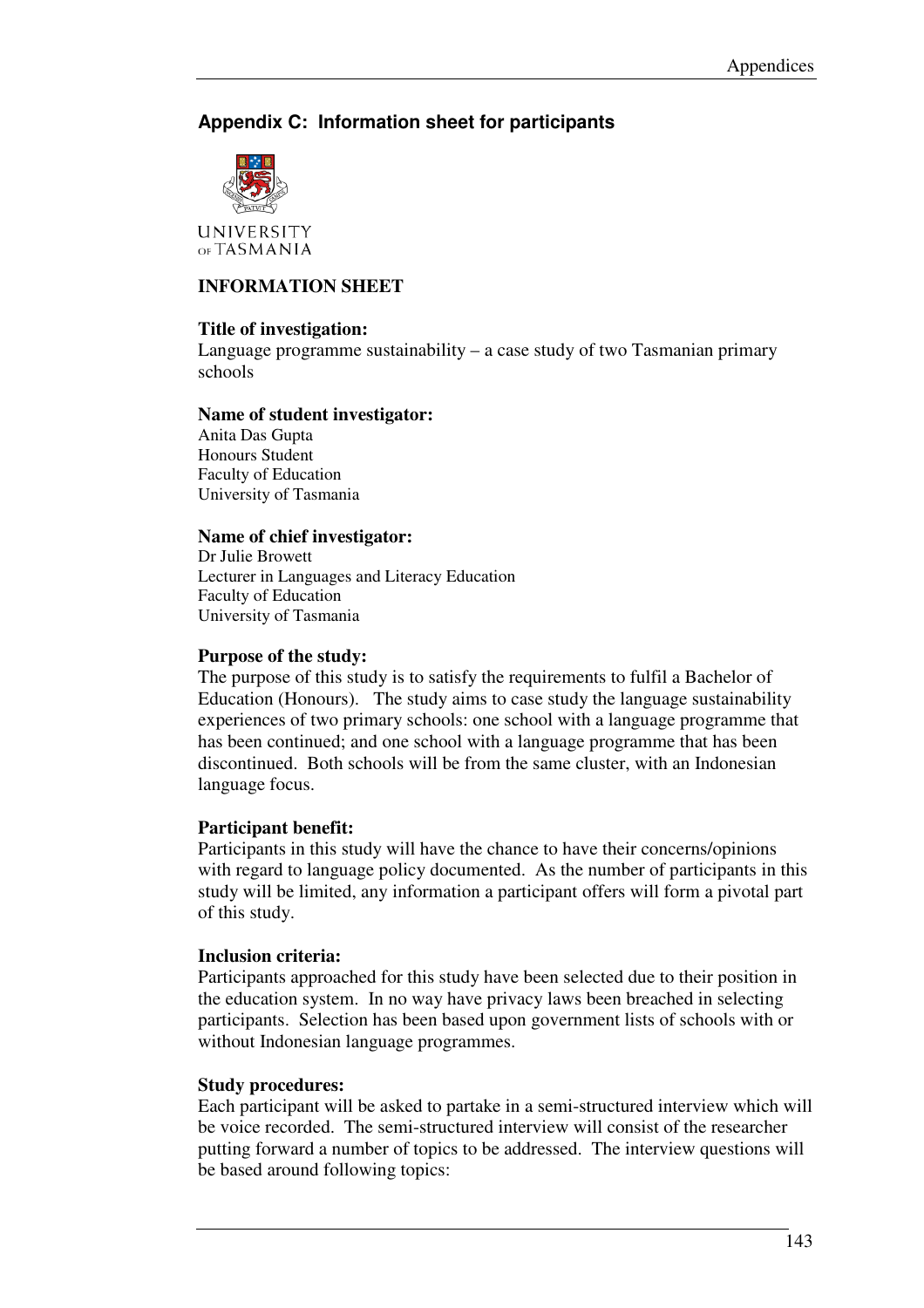- Language programme implementation in Tasmania
- Personal experiences of involvement with language programmes
- Personal reflections on what factors contribute to the continuation or discontinuation of a language programme within a school
- The future of languages education in Tasmanian schools

Participants will be asked to give their opinion, but will also have the opportunity to reflect and put forward any agenda they deem important. Participants will be sent an interview agenda prior to their interview.

Each interview will take approximately 45 minutes, depending on how much of the interview agenda the participant wishes to reflect on and any additional information that they wish to add. The location and time of the interview will be negotiated between the participant and the researcher.

Interview participants will be sent a transcript to examine for any data that they wish to be changed or withdrawn.

#### **Possible risks or discomforts:**

No foreseeable risks or discomforts are anticipated with this study. However, if a participant should feel uncomfortable with any issues/questions raised, they are under no obligation to answer. Should this happen, the participant may ask the researcher to pause the tape. The participant may then strike any data from the record.

# **Confidentiality:**

In the compilation of this study, departmental personnel and school staff will be given pseudonyms to assist anonymity of participants. No reference will be given to the names of the schools or school clusters involved.

However, participants should note that they have been selected from a small sample of the Tasmanian language teaching community. Whilst the researchers will use pseudonyms, this does not guarantee total anonymity of participants. By signing the consent form with this information sheet participants are acknowledging that there is no full guarantee of total anonymity.

For this reason participants who chose to enter this study will have choice as to which interview questions they wish answer. Participants may refuse to answer any question at any time within the interview. As mentioned, participants will also be given the opportunity to view the interview transcript and alter/withdraw data.

All data resulting from the interviews and study will be kept in a locked cabinet at the University of Tasmania for five years and then destroyed at the end of this time.

#### **Freedom to refuse or withdraw:**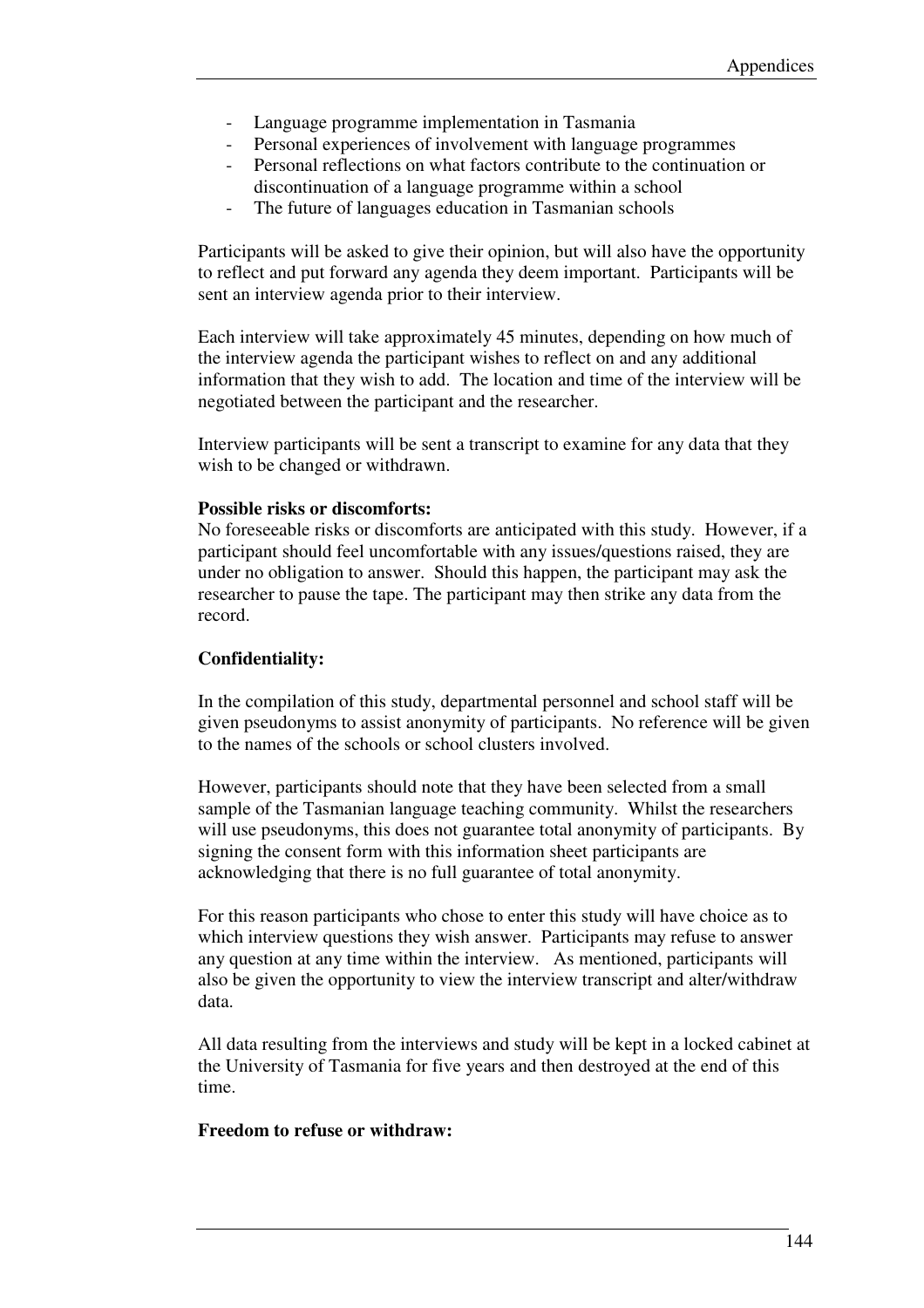Participation in this study is completely voluntary, and is evidenced by signing a consent form. In any event, participants may, without explanation, withdraw at any time, with any data that they have given.

#### **Contact persons:**

Dr Julie Browett Lecturer in Languages and Literacy Education Faculty of Education University of Tasmania Locked Bag 1307 Launceston TAS 7250 Ph 63243006 Julie.Browett@utas.edu.au

Anita Das Gupta Bachelor of Education (Honours student) 42 Heathcote St Ulverstone TAS 7315 Ph 0417 576952 aadas@postoffice.newnham.utas.edu.au

#### **Statement regarding approvals:**

This project has been approved by the Human Research Ethics Committee (Tasmania) Network, and by the Department of Education.

#### **Concerns or complaints:**

If participants have any concerns of an ethical nature or complaints about the manner in which the research is conducted, they may contact the Executive Officer of the Human Research Ethics Committee (Tasmania) Network. The Executive Officer can direct participants to the relevant Chair that has reviewed the research.

#### **Executive Officer:**

Amanda McAully Ph. 03 6226 2763 Amanda.McAully@utas.edu.au

#### **Results of the investigation:**

On request from participants, the researcher will supply results of the study. A public presentation of the study will be held in November, all participants are welcome to attend and will be informed of the details closer to the event.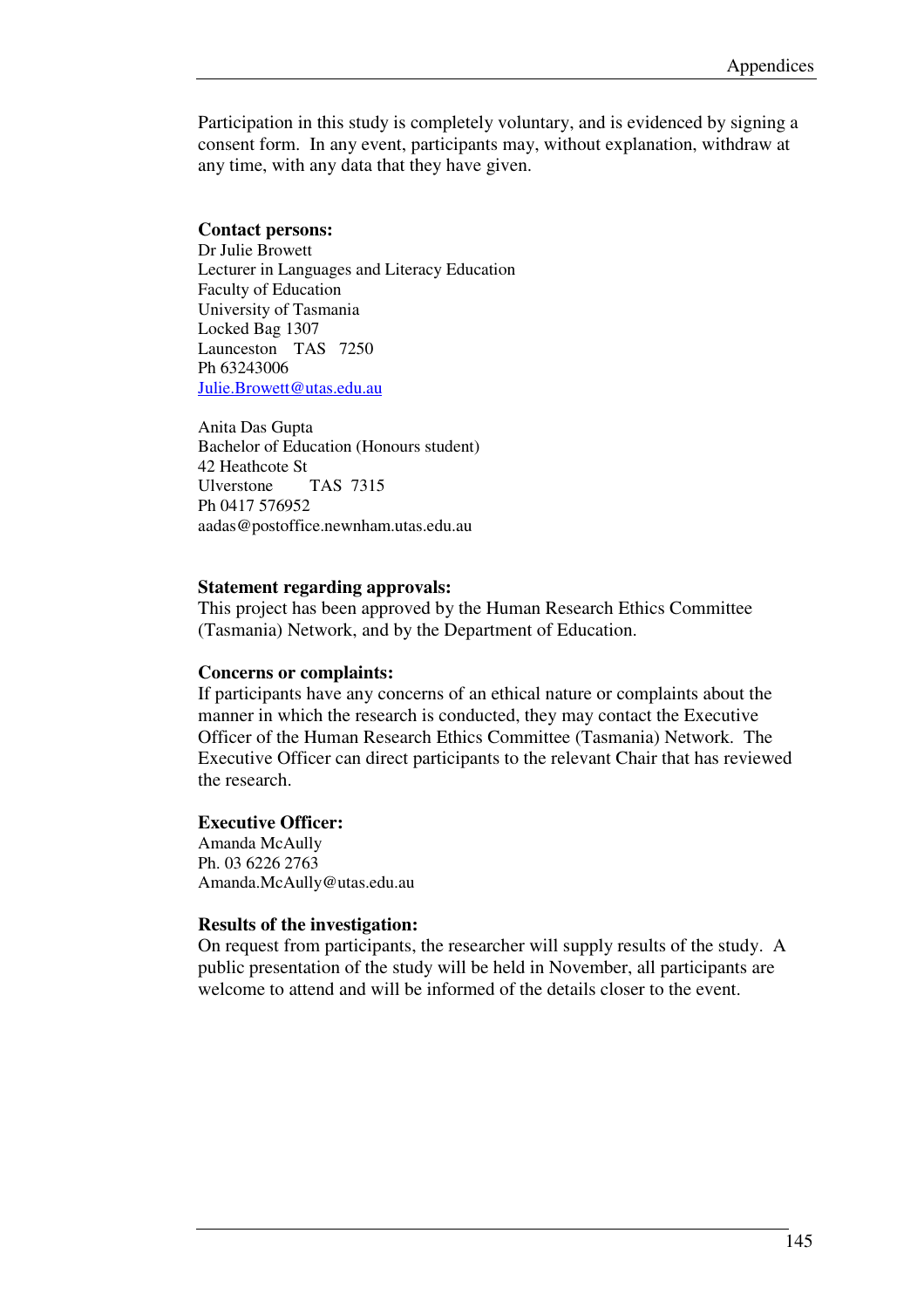#### **\* Note: Prompting questions were not sent to participants**

### **INTERVIEW SCHEDULE: LANGUAGE TEACHER FROM A SCHOOL WITH A DISCONTINUED LANGUAGE PROGRAMME**

*Preamble:* 

| questions<br>starters<br><b>General</b><br>How many years had the<br>Let's start with some general             |  |
|----------------------------------------------------------------------------------------------------------------|--|
|                                                                                                                |  |
| information about the school<br>programme been running?<br>background<br>and the programme.                    |  |
| Which grades were involved?                                                                                    |  |
| Please provide some                                                                                            |  |
| background about the<br>How was the programme<br>funded?<br>language programme in the<br>school.               |  |
| Please tell me about the<br>What was the rationale that<br><b>Early beginnings</b>                             |  |
| underpinned the introduction<br>decision making processes<br>that surrounded the<br>of the language programme? |  |
| introduction of the<br>How were stakeholders such                                                              |  |
| programme.<br>as parents and the community<br>involved?                                                        |  |
|                                                                                                                |  |
| Please describe how the<br>What curriculum structures<br>Implementation                                        |  |
| underpinned the programme?<br>programme was<br>implemented in the school.                                      |  |
| In what ways were links made                                                                                   |  |
| between the language                                                                                           |  |
| programme and other<br>curriculum areas?                                                                       |  |
| Please comment on                                                                                              |  |
| timetabling and any changes                                                                                    |  |
| that were made.                                                                                                |  |
| In what other ways was the<br>programme resourced?                                                             |  |
| To what extent were you able<br>to collaborate with classroom                                                  |  |
| teachers?                                                                                                      |  |
| How did the programme                                                                                          |  |
| articulate to the local high<br>school?                                                                        |  |
| What links were made                                                                                           |  |
| beyond the school, for<br>example, to the wider                                                                |  |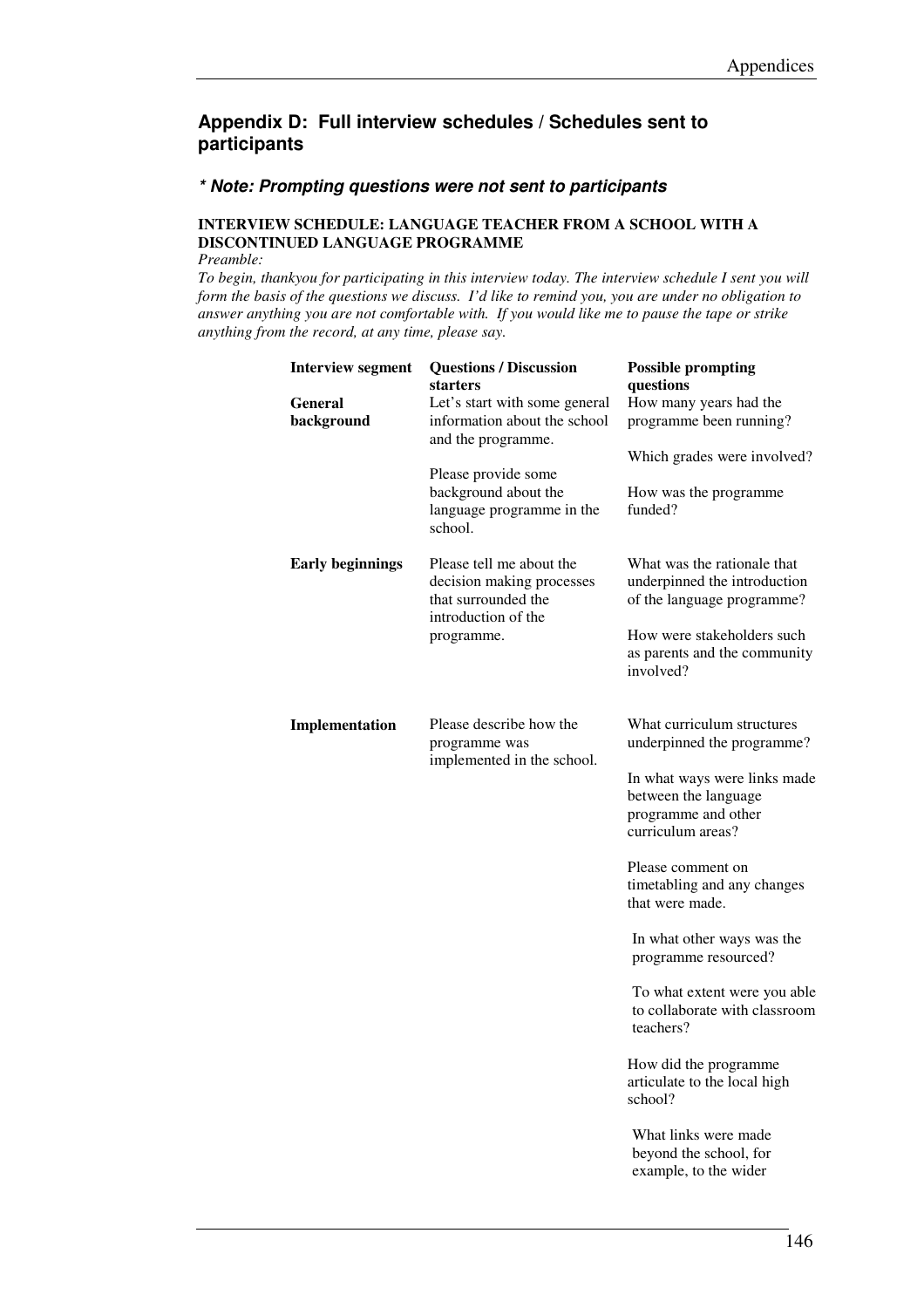|                                            |                                                                                                                                                                                                                              | community or to Indonesia?                                                                                        |
|--------------------------------------------|------------------------------------------------------------------------------------------------------------------------------------------------------------------------------------------------------------------------------|-------------------------------------------------------------------------------------------------------------------|
| <b>Teacher</b><br>experiences              | Please tell me about your<br>role in the implementation<br>of the programme?                                                                                                                                                 | At what stage did you join the<br>programme?                                                                      |
|                                            | What was your experience<br>of being involved in the<br>language programme?                                                                                                                                                  | How were you feeling: in<br>regard to support and being<br>valued?                                                |
| The<br>discontinuation of<br>the programme | What factors do you think<br>lead to the discontinuation<br>of your school's language<br>programme?                                                                                                                          | In your opinion what sort of<br>impact does outside funding<br>(or lack thereof) have on a<br>language programme? |
|                                            | What factors might have<br>allowed the program to<br>continue?                                                                                                                                                               |                                                                                                                   |
|                                            | In an ever increasingly<br>crowded curriculum, some<br>people would suggest that<br>language studies, especially<br>Indonesian is of little<br>relevance to students today?<br>What is your opinion about<br>that statement? |                                                                                                                   |
|                                            | How has the introduction of<br>the Essential Learnings<br>impacted on language<br>programs?                                                                                                                                  |                                                                                                                   |
|                                            | What factors in society and<br>at the political level impact<br>on language study in schools<br>in general?                                                                                                                  |                                                                                                                   |
|                                            | What factors in society and<br>at the political level impact<br>on Indonesian language<br>study in schools?                                                                                                                  |                                                                                                                   |
|                                            |                                                                                                                                                                                                                              |                                                                                                                   |

*Are there any other related matters that you would like to address in this interview today?*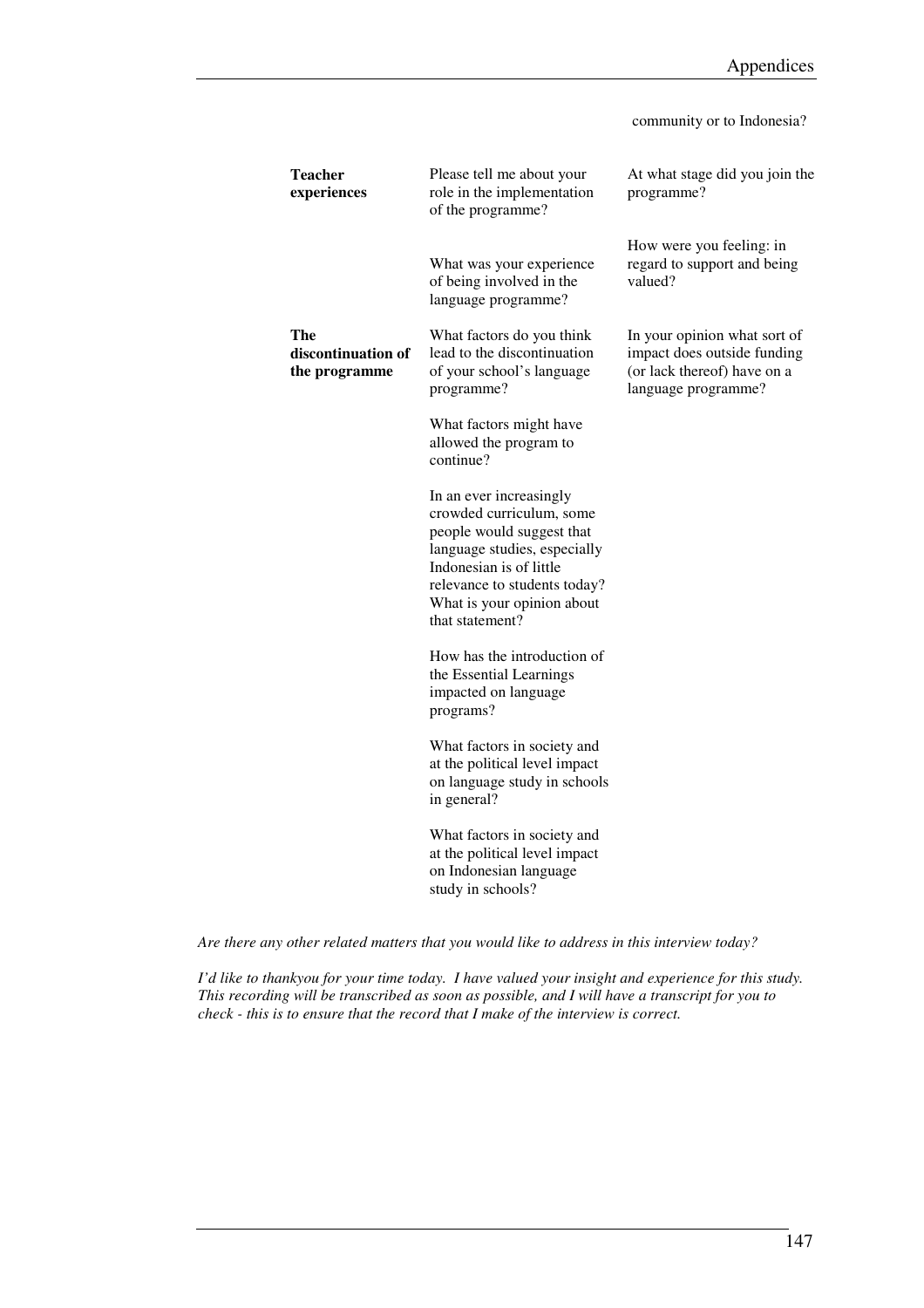#### **\* Note: Prompting questions were not sent to participants**

#### **INTERVIEW SCHEDULE: LANGUAGE TEACHER FROM A SCHOOL WITH A CONTINUING LANGUAGE PROGRAMME**

*Preamble:* 

| <b>Interview segment</b><br>General | <b>Questions / Discussion</b><br>starters<br>Let's start with some                                  | <b>Possible prompting</b><br>questions<br>How many years had the                                |
|-------------------------------------|-----------------------------------------------------------------------------------------------------|-------------------------------------------------------------------------------------------------|
| background                          | general information about<br>the school and the<br>programme.                                       | programme been running?<br>Which grades are involved?                                           |
|                                     | Please provide some<br>background about the<br>language programme in the<br>school.                 | How is the programme<br>funded?                                                                 |
| <b>Early beginnings</b>             | Please tell me about the<br>decision making processes<br>that surrounded the<br>introduction of the | What was the rationale that<br>underpinned the introduction<br>of the language programme?       |
|                                     | programme.                                                                                          | How were stakeholders such<br>as parents and the community<br>involved?                         |
| Implementation                      | Please describe how the<br>programme is implemented<br>in the school.                               | What curriculum structures<br>underpin the programme?                                           |
|                                     |                                                                                                     | In what ways are links made<br>between the language<br>programme and other<br>curriculum areas? |
|                                     |                                                                                                     | Please comment on<br>timetabling and any changes<br>that have been made.                        |
|                                     |                                                                                                     | In what other ways was the<br>programme resourced?                                              |
|                                     |                                                                                                     | To what extent are you able<br>to collaborate with classroom<br>teachers?                       |
|                                     |                                                                                                     | How does the programme<br>articulate to the local high<br>school?                               |
|                                     |                                                                                                     | What access to resources do                                                                     |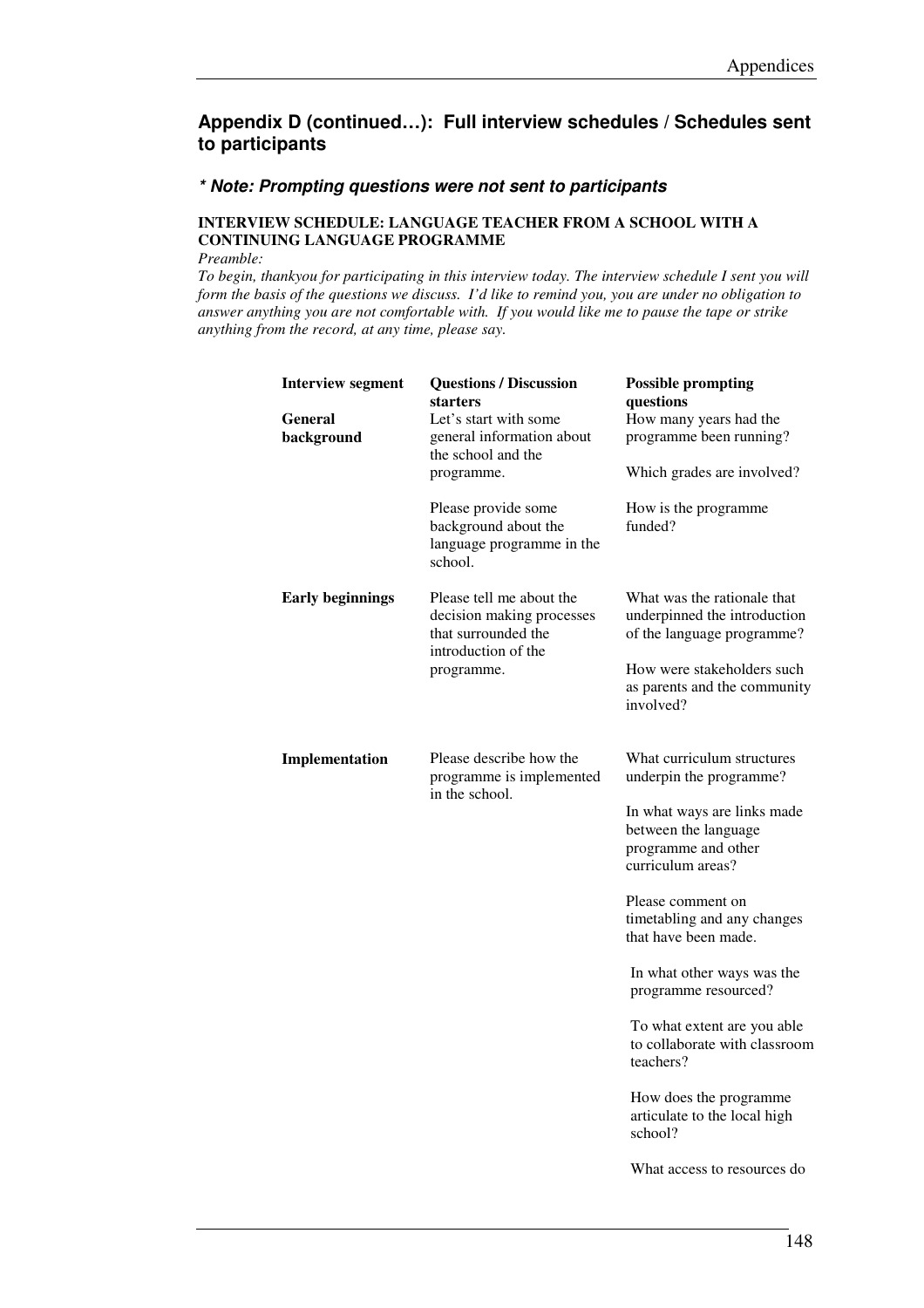|                                |                                                                                                                                                                                                                              | you have?<br>What links are made beyond<br>the school, for example, to<br>the wider community, or to              |
|--------------------------------|------------------------------------------------------------------------------------------------------------------------------------------------------------------------------------------------------------------------------|-------------------------------------------------------------------------------------------------------------------|
|                                |                                                                                                                                                                                                                              | Indonesia?                                                                                                        |
| Teacher<br>experiences         | Please tell me about your<br>role in the implementation<br>of the programme?                                                                                                                                                 | At what stage did you join the<br>programme?                                                                      |
|                                | What is your experience of<br>being involved in the<br>language programme?                                                                                                                                                   | How do you feel in regard to<br>support and being valued?                                                         |
|                                | Would you describe a<br>typical Indonesian lesson in<br>your class for me?                                                                                                                                                   |                                                                                                                   |
| The future of the<br>programme | How do you see the<br>language programme in the<br>future?                                                                                                                                                                   | In your opinion what sort of<br>impact does outside funding<br>(or lack thereof) have on a<br>language programme? |
|                                | What steps are being taken<br>to support the continuation<br>of the language programme?                                                                                                                                      |                                                                                                                   |
|                                | In an ever increasingly<br>crowded curriculum, some<br>people would suggest that<br>language studies, especially<br>Indonesian is of little<br>relevance to students today.<br>What is your opinion about<br>that statement? |                                                                                                                   |
|                                | How has the introduction of<br>the Essential Learnings<br>impacted on language<br>programs?                                                                                                                                  |                                                                                                                   |
|                                | What factors in society and<br>at the political level impact<br>on language study in<br>schools in general?                                                                                                                  |                                                                                                                   |
|                                | What factors in society and<br>at the political level impact<br>on Indonesian language<br>study in schools?                                                                                                                  |                                                                                                                   |
|                                |                                                                                                                                                                                                                              |                                                                                                                   |

*Are there any other related matters that you would like to address in this interview today?*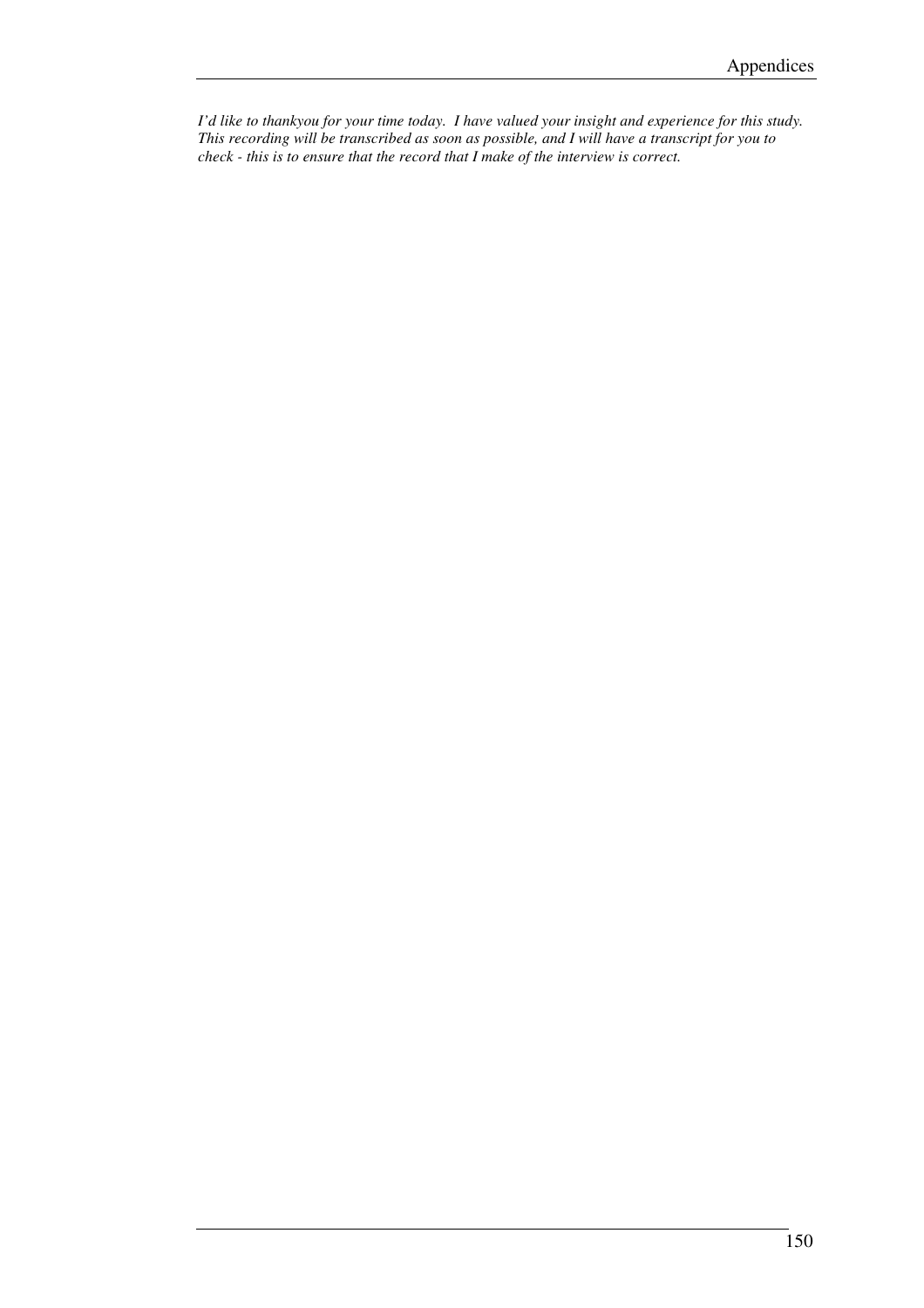#### **\* Note: Prompting questions were not sent to participants**

#### **INTERVIEW SCHEDULE: SENIOR STAFF MEMBER FROM A SCHOOL WITH A DISCONTINUED LANGUAGE PROGRAMME**

*Preamble:* 

| <b>Interview</b><br>segment<br>General<br>background | <b>Questions / Discussion starters</b><br>Let's start with some general<br>information about the school and the<br>programme.<br>Please provide some background<br>about the language programme in the<br>school. | <b>Possible prompting</b><br>questions<br>How many years had the<br>programme been running?<br>Which grades were<br>involved?<br>How was the programme<br>funded?<br>What led the school to<br>decide upon Indonesian as                                                                                                       |
|------------------------------------------------------|-------------------------------------------------------------------------------------------------------------------------------------------------------------------------------------------------------------------|--------------------------------------------------------------------------------------------------------------------------------------------------------------------------------------------------------------------------------------------------------------------------------------------------------------------------------|
| <b>Early</b><br>beginnings                           | Please tell me about the decision<br>making processes that surrounded the<br>introduction of the programme.                                                                                                       | the language to be taught?<br>What was the rationale<br>that underpinned the<br>introduction of the<br>language programme?<br>How were stakeholders                                                                                                                                                                            |
| Implementation                                       | Please describe how the programme<br>was implemented in the school.                                                                                                                                               | such as parents and the<br>community involved?<br>What curriculum<br>structures underpinned the<br>programme?                                                                                                                                                                                                                  |
|                                                      |                                                                                                                                                                                                                   | Please comment on<br>timetabling and any<br>changes that were made.<br>In what other ways was<br>the programme<br>resourced?<br>To what extent were<br>language teachers and<br>classroom teachers able<br>to collaborate?<br>In what ways were links<br>made between the<br>language programme and<br>other curriculum areas? |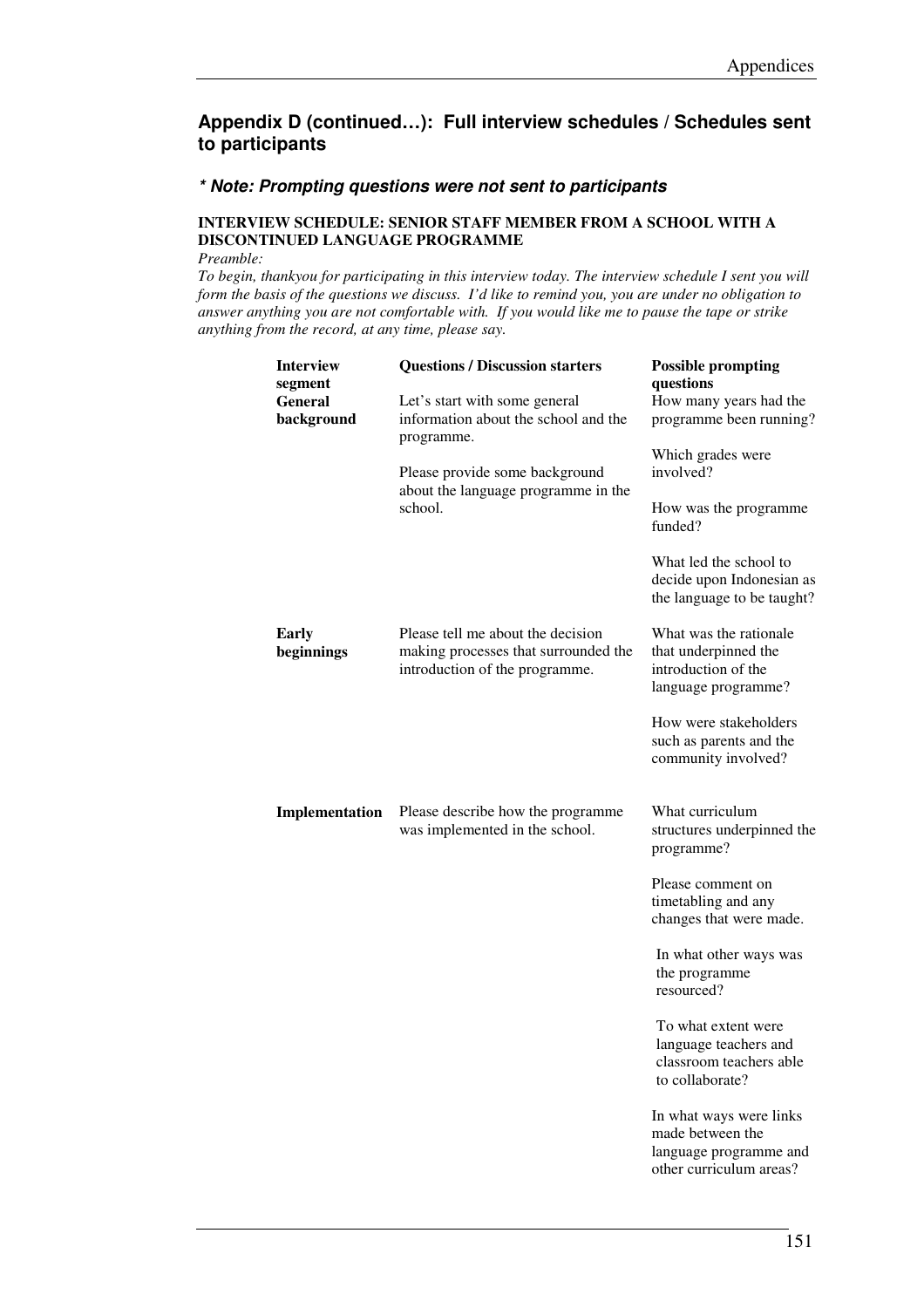What links were made beyond the school, for example, to the wider community or to

|                                                      |                                                                                                                                                                                                                                                | Indonesia?                                                                                                           |
|------------------------------------------------------|------------------------------------------------------------------------------------------------------------------------------------------------------------------------------------------------------------------------------------------------|----------------------------------------------------------------------------------------------------------------------|
|                                                      |                                                                                                                                                                                                                                                | How did the programme<br>articulate to the local high<br>school?                                                     |
| The teacher's<br>role                                | Please describe the role of the<br>language teacher within the school.                                                                                                                                                                         |                                                                                                                      |
| <b>The</b><br>discontinuation<br>of the<br>programme | What factors do you think led to the<br>discontinuation of your school's<br>language programme?<br>What factors might have allowed the                                                                                                         | In your opinion what sort<br>of impact does outside<br>funding (or lack thereof)<br>have on a language<br>programme? |
|                                                      | program to continue?<br>In an ever increasingly crowded<br>curriculum, some people would<br>suggest that language studies,<br>especially Indonesian is of little<br>relevance to students today. What is<br>your opinion about that statement? |                                                                                                                      |
|                                                      | How has the introduction of the<br>Essential Learnings impacted on<br>language programs?                                                                                                                                                       |                                                                                                                      |
|                                                      | What factors in society and at the<br>political level impact on language<br>study in schools in general?                                                                                                                                       |                                                                                                                      |
|                                                      | What factors in society and at the<br>political level impact on Indonesian<br>language study in schools?                                                                                                                                       |                                                                                                                      |

*Are there any other related matters that you would like to address in this interview today?*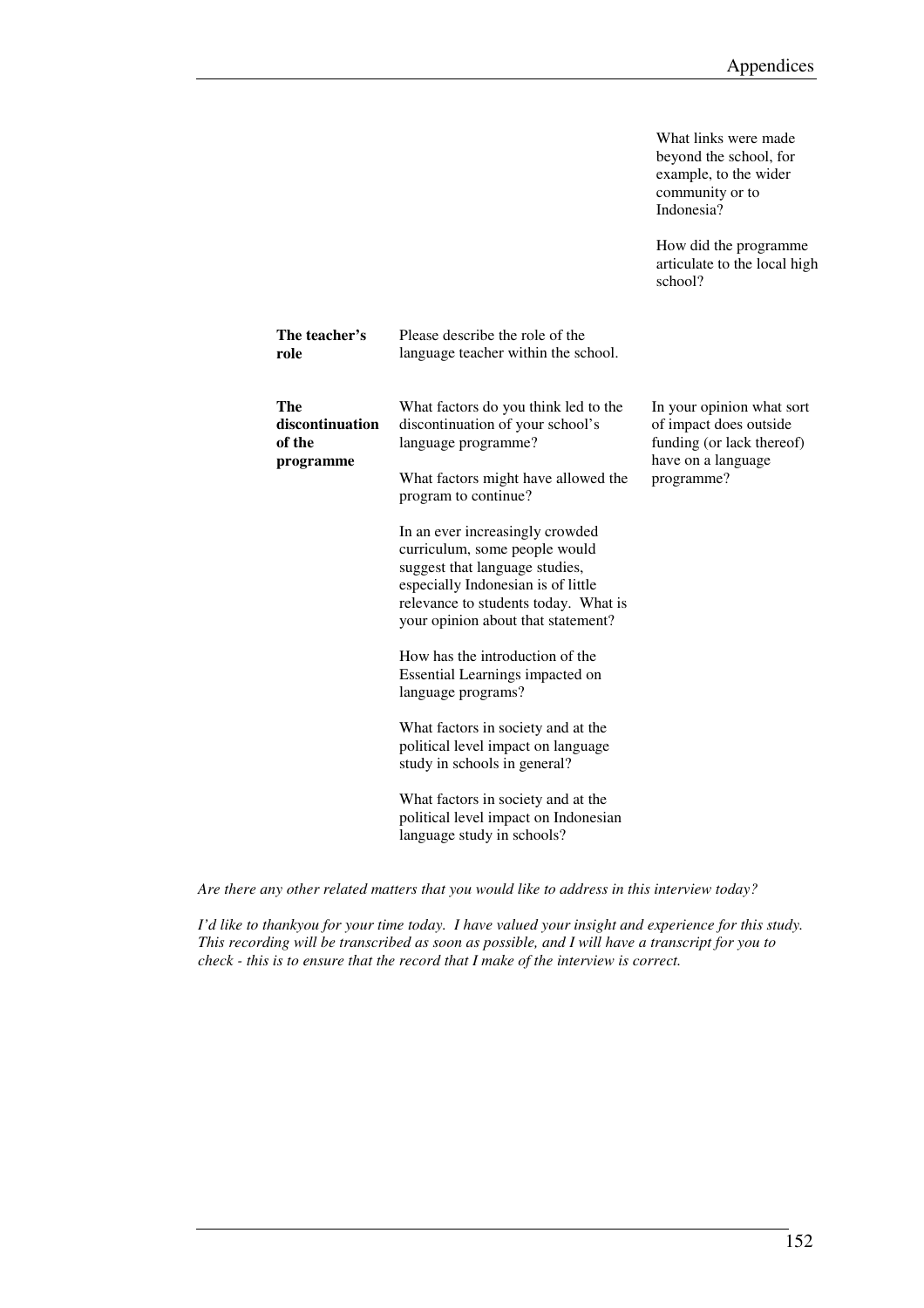#### **\* Note: Prompting questions were not sent to participants**

#### **INTERVIEW SCHEDULE: SENIOR STAFF MEMBER FROM A SCHOOL WITH A CONTINUING LANGUAGE PROGRAMME**

*Preamble:* 

| <b>Interview</b><br>segment<br><b>General</b> | <b>Questions / Discussion starters</b><br>Let's start with some general                                     | <b>Possible prompting</b><br>questions<br>How many years has the                                |
|-----------------------------------------------|-------------------------------------------------------------------------------------------------------------|-------------------------------------------------------------------------------------------------|
| background                                    | information about the school and the<br>programme.                                                          | programme been running?                                                                         |
|                                               | Please provide some background<br>about the language programme in the<br>school.                            | Which grades are<br>involved?                                                                   |
|                                               |                                                                                                             | How is the programme<br>funded?                                                                 |
| <b>Early</b><br>beginnings                    | Please tell me about the decision<br>making processes that surrounded the<br>introduction of the programme. | What was the rationale.<br>that underpinned the<br>introduction of the<br>language programme?   |
|                                               |                                                                                                             | How were stakeholders<br>such as parents and the<br>community involved?                         |
|                                               |                                                                                                             | What lead the school to<br>decide upon Indonesia as<br>the language to be taught?               |
| Implementation                                | Please describe how the programme<br>is implemented in the school.                                          | What curriculum<br>structures underpinned the<br>programme?                                     |
|                                               |                                                                                                             | In what ways are links<br>made between the<br>language programme and<br>other curriculum areas? |
|                                               |                                                                                                             | Please comment on<br>timetabling and any<br>changes that were made.                             |
|                                               |                                                                                                             | In what other ways is the<br>programme resourced?                                               |
|                                               |                                                                                                             | To what extent is the<br>language teacher able to<br>collaborate with<br>classroom teachers?    |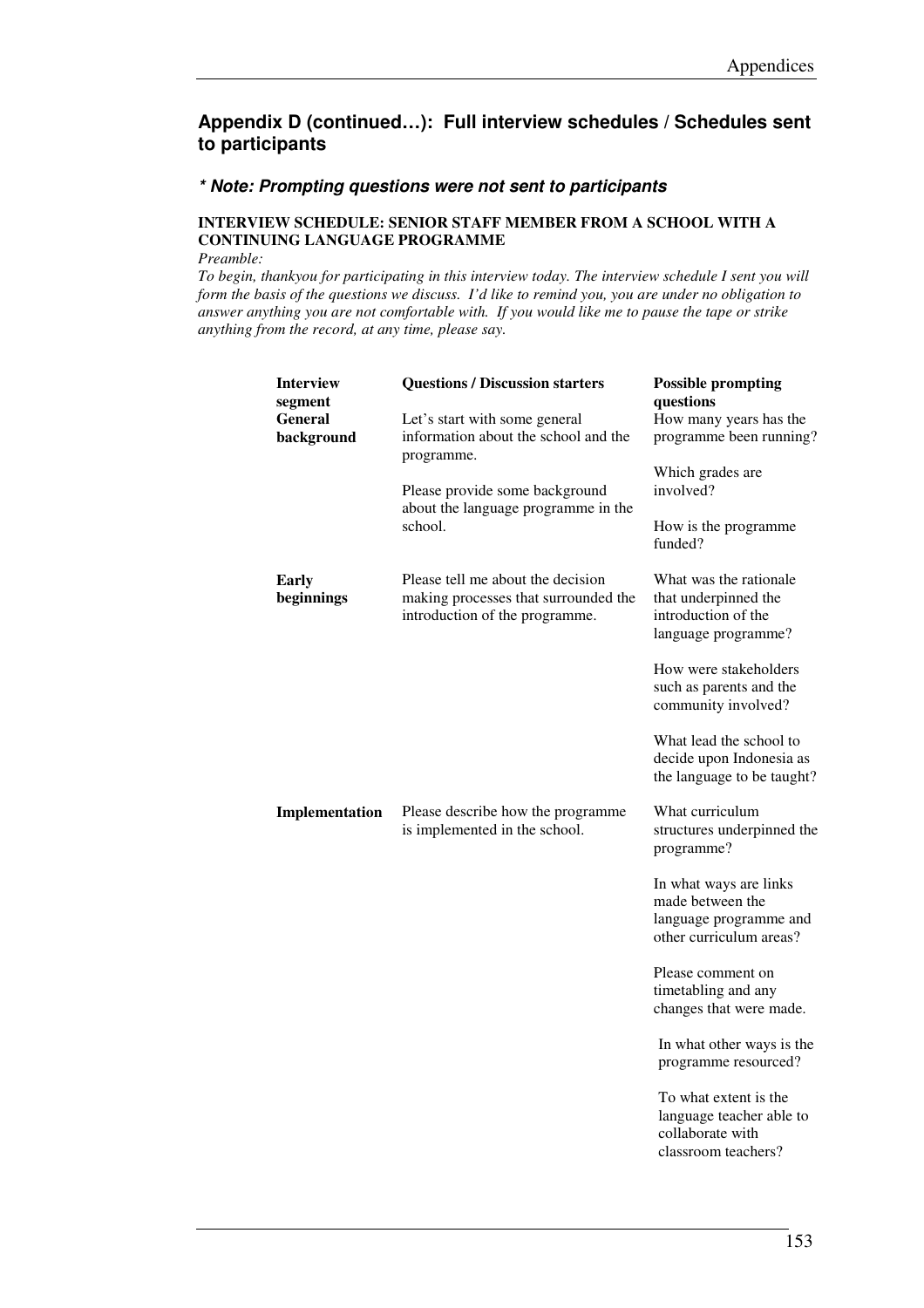|                                |                                                                                                                                                                                                                        | How does the programme<br>articulate to the local high<br>school?                                       |
|--------------------------------|------------------------------------------------------------------------------------------------------------------------------------------------------------------------------------------------------------------------|---------------------------------------------------------------------------------------------------------|
|                                |                                                                                                                                                                                                                        | What links are made<br>beyond the school, for<br>example, to the wider<br>community or to<br>Indonesia? |
| The teacher's<br>role          | How would you describe the role of<br>the language teacher within the<br>school?                                                                                                                                       |                                                                                                         |
| The future of<br>the programme | How do you see the programme in<br>the future?                                                                                                                                                                         | In your opinion what sort<br>of impact does outside                                                     |
|                                | What steps are being taken to support<br>the continuation of the language<br>programme?                                                                                                                                | funding (or lack thereof)<br>have on a language<br>programme?                                           |
|                                | In an ever increasingly crowded<br>curriculum, some people would<br>suggest that language studies,<br>especially Indonesian is of little<br>relevance to students today. What is<br>your opinion about that statement? |                                                                                                         |
|                                | How has the introduction of the<br>Essential Learnings impacted on<br>language programs?                                                                                                                               |                                                                                                         |
|                                | What factors in society and at the<br>political level impact on language<br>study in schools in general?                                                                                                               |                                                                                                         |
|                                | What factors in society and at the<br>political level impact on Indonesian<br>language study in schools?                                                                                                               |                                                                                                         |

*Are there any other related matters that you would like to address in this interview today?*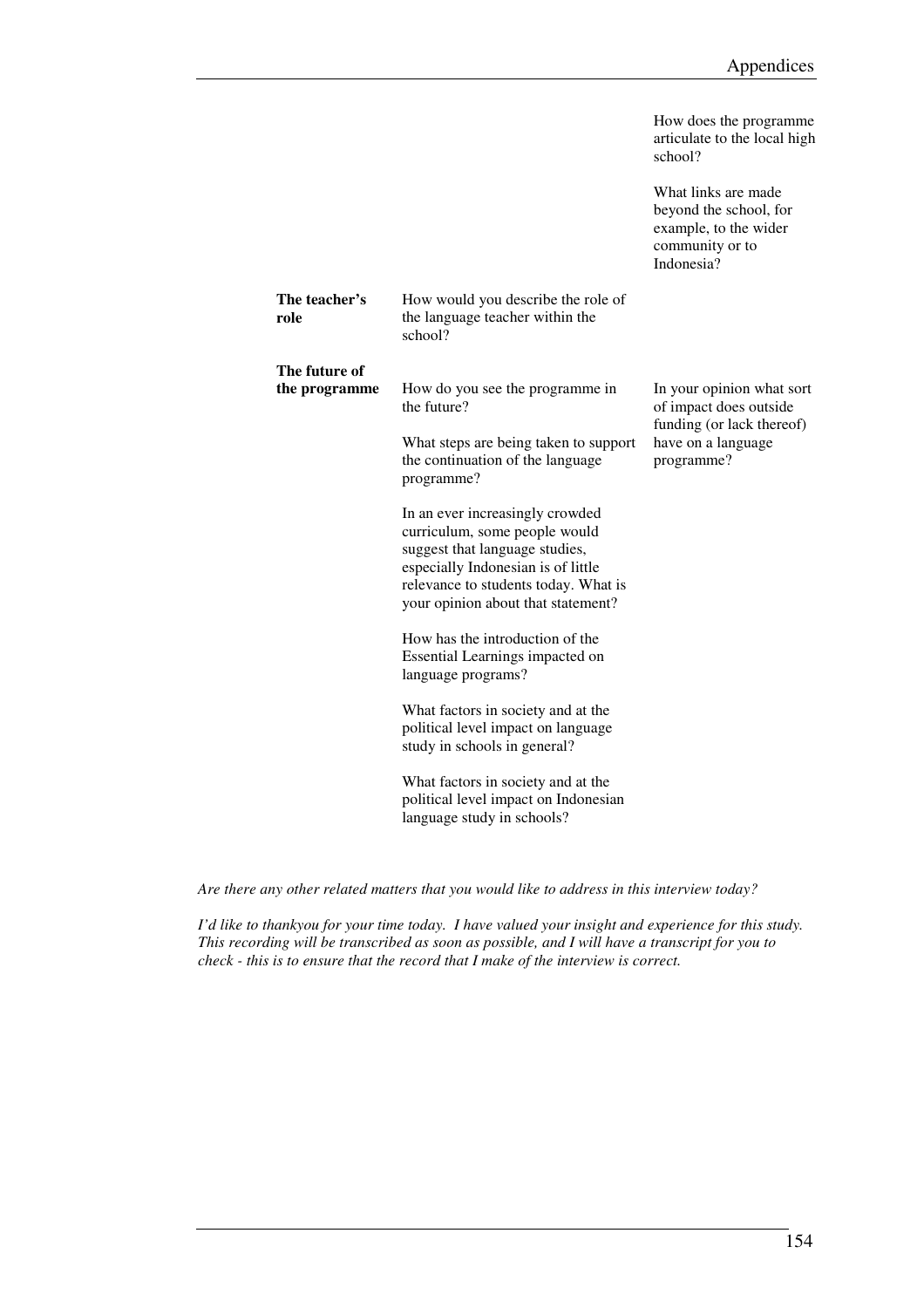#### **\* Note: Prompting questions were not sent to participants**

#### **INTERVIEW SCHEDULE: DISTRICT LOTE PERSONNEL**

*Preamble:* 

| <b>Interview</b><br>segment<br><b>General</b><br>background | <b>Questions / Discussion starters</b><br>As I understand it, your position is /<br>was to support language policy<br>implementation. So that I have a<br>deeper understanding of your<br>position in the Department, please<br>briefly describe what your job entails<br>/ed. | <b>Possible prompting</b><br>questions<br>How long have you been<br>in the position? |
|-------------------------------------------------------------|--------------------------------------------------------------------------------------------------------------------------------------------------------------------------------------------------------------------------------------------------------------------------------|--------------------------------------------------------------------------------------|
|                                                             | During 1995, the Tasmanian LOTE<br>Policy emerged. What sort of goals<br>did the Department have for primary<br>language studies in Tasmania?                                                                                                                                  |                                                                                      |
|                                                             | To what extent were key stake<br>holders involved in the formulation<br>of the LOTE policy?                                                                                                                                                                                    |                                                                                      |
|                                                             | What was the position of languages<br>education in primary schools at that<br>time?                                                                                                                                                                                            |                                                                                      |
| Implementation                                              | Please describe the implementation<br>process of Indonesian language<br>education within a cluster?                                                                                                                                                                            | What support was given<br>to schools beginning<br>language studies?                  |
|                                                             | How did language policy<br>implementation link to the rest of the<br>curriculum?                                                                                                                                                                                               | How was the programme<br>articulated across the<br>cluster?                          |
|                                                             | In what ways has the district / DOE<br>continued to support primary<br>language programmes?                                                                                                                                                                                    |                                                                                      |
| Sustainability                                              | What factors lead to the<br>discontinuation of a primary<br>language programme?                                                                                                                                                                                                | Whose decision is it to<br>disband a language<br>programme within a<br>school?       |
|                                                             | What factors support the continuation<br>of a primary language programme?                                                                                                                                                                                                      | What sort of support do<br>schools receive from the                                  |